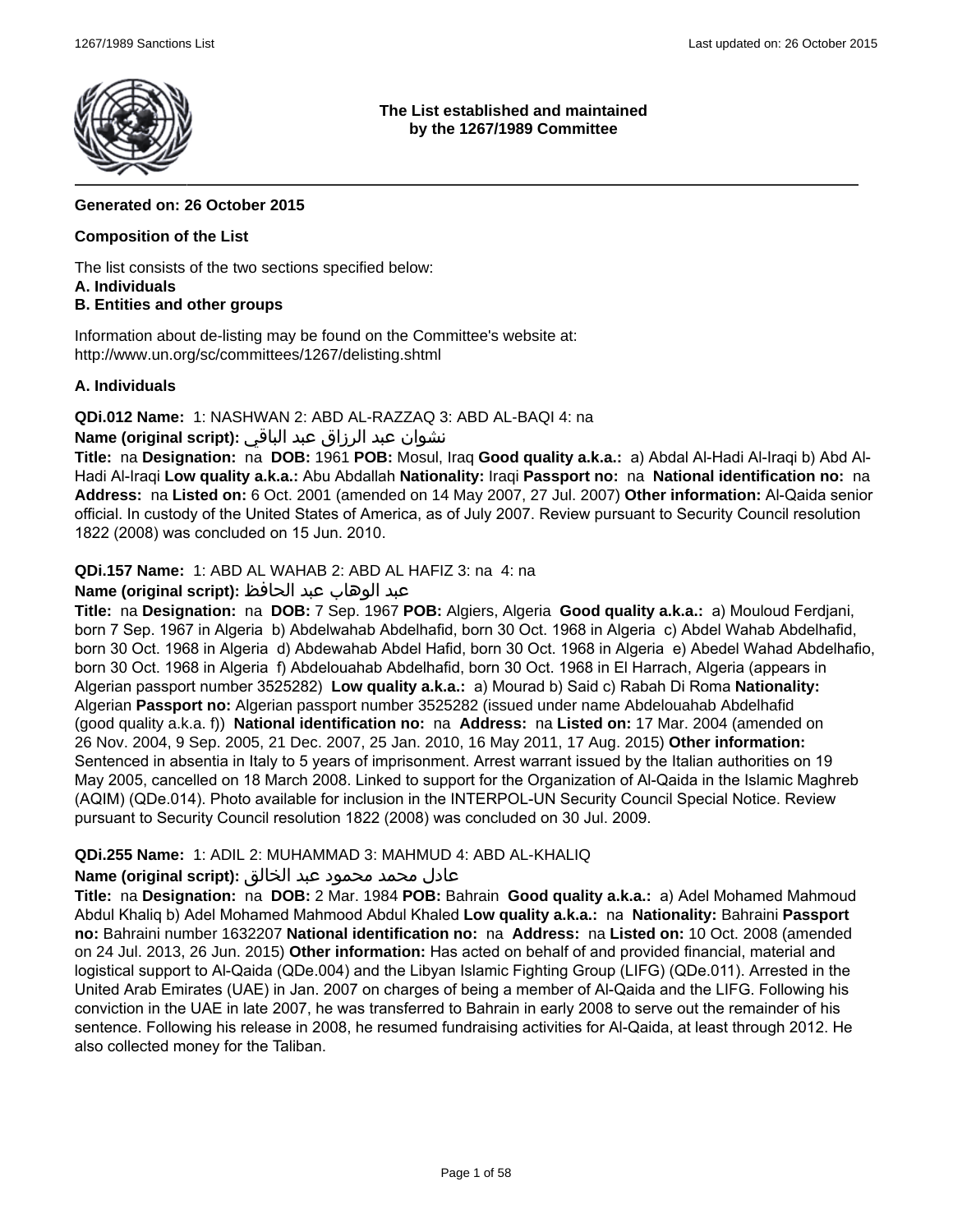# **QDi.289 Name:** 1: SAID JAN 2: 'ABD AL-SALAM 3: na 4: na

### سعید جان عبد السلام **:(script original (Name**

**Title:** na **Designation:** na **DOB: a)** 5 Feb. 1981 **b)** 1 Jan. 1972 **POB:** na **Good quality a.k.a.:** a) Sa'id Jan 'Abdal-Salam b) Dilawar Khan Zain Khan, born 1 Jan. 1972 **Low quality a.k.a.:** a) Qazi 'Abdallah b) Qazi Abdullah c) Ibrahim Walid d) Qasi Sa'id Jan e) Said Jhan f) Farhan Khan g) Aziz Cairo h) Nangiali **Nationality:** Afghan **Passport no: a)** Afghan number OR801168, issued on 28 Feb. 2006 (expires 27 Feb. 2011, under name Said Jan 'Abd al-Salam) **b)** Pakistani number 4117921, issued on 9 Sep. 2008 (expires 9 Sep. 2013, issued under name Dilawar Khan Zain Khan) **National identification no:** (Kuwaiti Civil Identification number 281020505755, under name Said Jan 'Abd al-Salam) na **Address:** na **Listed on:** 9 Feb. 2011 **Other information:** In approximately 2005, ran a "basic training" camp for Al-Qaida (QDe.004) in Pakistan.

### **QDi.192 Name:** 1: ABD ALLAH 2: MOHAMED 3: RAGAB 4: ABDEL RAHMAN

# عبد الله محمد رجب عبد الرحمن **:(script original (Name**

**Title:** na **Designation:** na **DOB:** 3 Nov. 1957 **POB:** Kafr Al-Shaykh, Egypt **Good quality a.k.a.:** a) Abu Al-Khayr b) Ahmad Hasan c) Abu Jihad **Low quality a.k.a.:** na **Nationality:** Egyptian **Passport no:** na **National identification no:** na **Address:** (Believed to be in Pakistan or Afghanistan) **Listed on:** 29 Sep. 2005 (amended on 13 Dec. 2011) **Other information:** Member of Egyptian Islamic Jihad (QDe.003). Review pursuant to Security Council resolution 1822 (2008) was concluded on 1 Jun. 2010.

### **QDi.054 Name:** 1: MAJEED 2: ABDUL CHAUDHRY 3: na 4: na

**Title:** na **Designation:** na **DOB: a)** 15 Apr. 1939 **b)** 1938 **POB:** na **Good quality a.k.a.:** a) Majeed, Abdul b) Majeed Chaudhry Abdul c) Majid, Abdul **Low quality a.k.a.:** na **Nationality:** Pakistani **Passport no:** na **National identification no:** na **Address:** na **Listed on:** 24 Dec. 2001 **Other information:** Review pursuant to Security Council resolution 1822 (2008) was concluded on 1 Jun. 2010.

### **QDi.109 Name:** 1: ZULKIFLI 2: ABDUL HIR 3: na 4: na

**Title:** na **Designation:** na **DOB: a)** 5 Jan. 1966 **b)** 5 Oct. 1966 **POB:** Muar Johor, Malaysia **Good quality a.k.a.:** a) Musa Abdul Hir b) Muslimin Abdulmotalib c) Salim Alombra d) Armand Escalante e) Normina Hashim f) Henri Lawi g) Hendri Lawi h) Norhana Mohamad i) Omar Salem j) Ahmad Shobirin k) Bin Abdul Hir Zulkifli **Low quality a.k.a.:** a) Abdulhir Bin Hir b) Hassan c) Hogalu d) Hugalu e) Lagu f) Marwan (prominently known as) **Nationality:** Malaysian **Passport no:** A 11263265 **National identification no: a)** 660105-01-5297 **b)** driver license D2161572, issued in California, USA **Address: a)** Seksyen 17, Shah Alam, Selangor, Malaysia (previous location) **b)** Maguindanao, the Philippines (as at Jan. 2015) **Listed on:** 9 Sep. 2003 (amended on 25 Jan. 2010, 6 Aug. 2015) **Other information:** The Court for the Northern District of California, USA, issued a warrant of arrest for him on 1 Aug. 2007. Confirmed to have died in Maguindanao, the Philippines in January 2015. Mother's name is Minah Binto Aogist Abd Aziz. Review pursuant to Security Council resolution 1822 (2008) was concluded on 19 Jun. 2009.

#### **QDi.200 Name:** 1: DIEMAN 2: ABDULKADIR IZZAT 3: na 4: na

# ديمان عبد القادر عزت **:(script original (Name**

**Title:** na **Designation:** na **DOB:** 4 Jul. 1965 **POB:** Kirkuk, Iraq **Good quality a.k.a.:** Deiman Alhasenben Ali Aljabbari, born 4 Jul. 1965 **Low quality a.k.a.:** na **Nationality:** Iraqi **Passport no:** (German travel document ("Reiseausweis") A 0141062 (revoked as at Sep. 2012)) **National identification no:** na **Address:** Bavaria, Germany **Listed on:** 6 Dec. 2005 (amended on 25 Jan. 2010, 13 Dec. 2011, 15 Nov. 2012) **Other information:** Review pursuant to Security Council resolution 1822 (2008) was concluded on 30 Jul. 2009.

# **QDi.019 Name:** 1: ABDULLAH 2: AHMED 3: ABDULLAH 4: EL ALFI

# عبد الله احمد عبدالله الالفي **:(script original (Name**

**Title:** na **Designation:** na **DOB:** 6 Jun. 1963 **POB:** Gharbia, Egypt **Good quality a.k.a.:** na **Low quality a.k.a.:** a) Abu Mariam b) Al-Masri, Abu Mohamed c) Saleh **Nationality:** Egyptian **Passport no:** na **National identification no:** na **Address:** na **Listed on:** 17 Oct. 2001 (amended on 26 Nov. 2004) **Other information:** Afghanistan. Review pursuant to Security Council resolution 1822 (2008) was concluded on 21 Jun. 2010.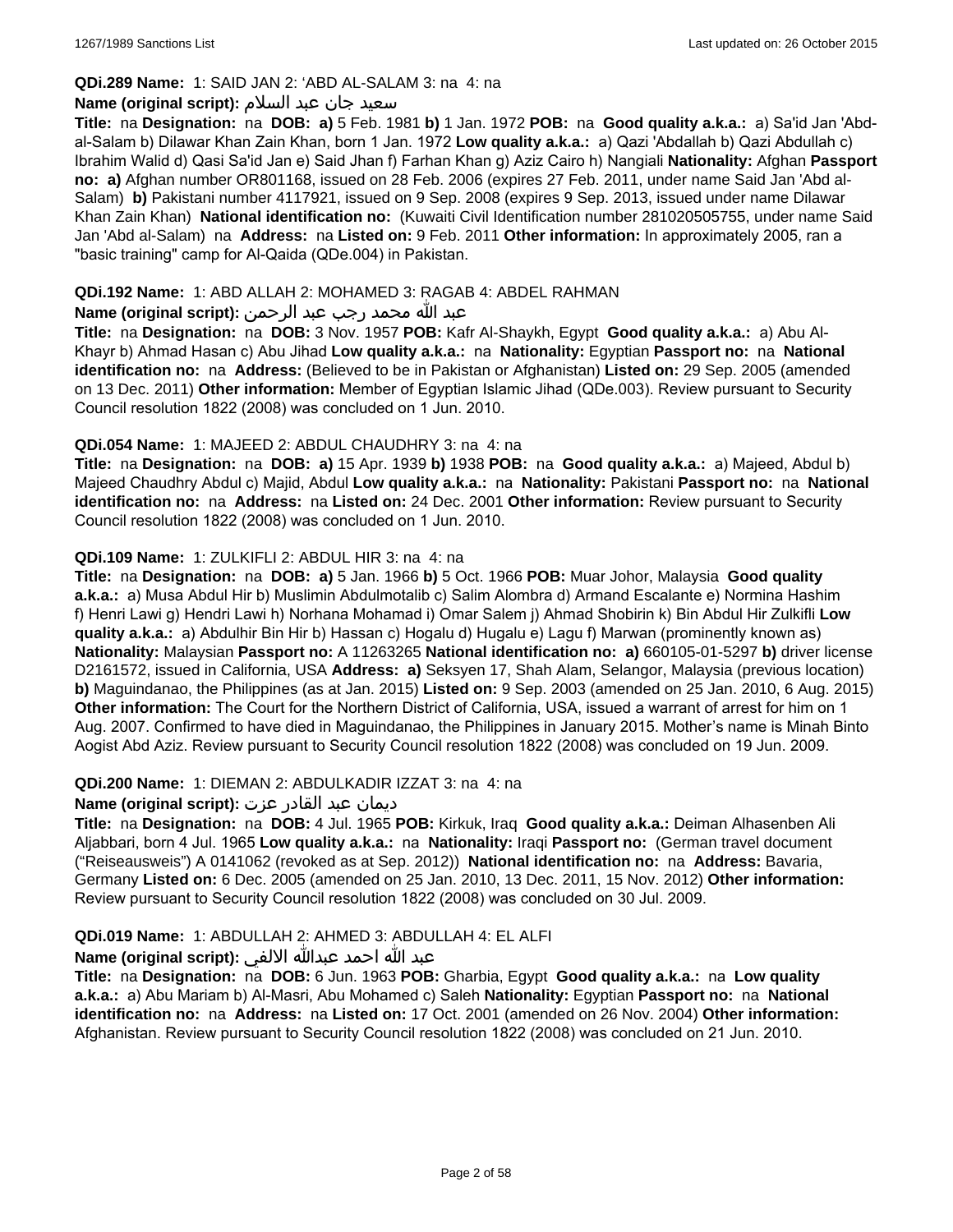# **QDi.018 Name:** 1: ABDUL MANAN AGHA 2: na 3: na 4: na

#### عبد المنان آغا **:(script original (Name**

**Title:** Haji **Designation:** na **DOB:** na **POB:** na **Good quality a.k.a.:** Abdul Manan **Low quality a.k.a.:** a) Abdul Man'am Saiyid b) Saiyid Abd al-Man (formerly listed as) **Nationality:** na **Passport no:** na **National identification no:** na **Address:** na **Listed on:** 17 Oct. 2001 (amended on 26 Jun. 2013) **Other information:** Pakistan. Review pursuant to Security Council resolution 1822 (2008) was concluded on 15 Jun. 2010.

#### **QDi.295 Name:** 1: MUHAMMAD 2: JIBRIL 3: ABDUL RAHMAN 4: na

**Title:** na **Designation:** na **DOB: a)** 28 May 1984 **b)** 3 Dec. 1979 **c)** 3 Mar. 1979 (from false passport) **POB:** East Lombok, West Nusa Tenggara, Indonesia **Good quality a.k.a.:** a) Mohammad Jibril Abdurrahman b) Muhammad Jibriel Abdul Rahman c) Mohammad Jibriel Abdurrahman d) Muhamad Ricky Ardhan, born 8 Aug. 1980 (appears in false Indonesian passport number S335026) e) Muhammad Ricky Ardhan bin Muhammad Iqbal f) Muhammad Ricky Ardhan bin Abu Jibril **Low quality a.k.a.:** a) Muhammad Yunus b) Heris Syah **Nationality:** Indonesian **Passport no:** na **National identification no: a)** Indonesian national identity card number 3219222002.2181558 **b)** Identification number 2181558 **Address: a)** Jalan M. Saidi RT 010 RW 001 Pesanggrahan, South Petukangan, South Jakarta, Indonesia **b)** Jalan Nakula of Witana Harja Complex Block C, Pamulang, Banten, Indonesia **Listed on:** 12 Aug. 2011 **Other information:** Senior member of Jemaah Islamiyah (QDe.092) directly involved in obtaining funding for terrorist attacks. Sentenced in Indonesia to five years in prison on 29 Jun. 2010. Father's name is Mohamad Iqbal Abdurrahman (QDi.086).

### **QDi.229 Name:** 1: ALY 2: SOLIMAN 3: MASSOUD 4: ABDUL SAYED

**Title:** na **Designation:** na **DOB:** 1969 **POB:** Tripoli, Libyan Arab Jamahiriya **Good quality a.k.a.:** a) Ibn El Qaim b) Mohamed Osman **Low quality a.k.a.:** Adam **Nationality:** Libyan **Passport no:** Libyan Passport No. 96/184442 **National identification no:** na **Address:** Ghout El Shamal, Tripoli, Libyan Arab Jamahiriya **Listed on:** 8 Jun. 2007 (amended on 13 Dec. 2011) **Other information:** Member of Libyan Islamic Fighting Group (QDe.011). Review pursuant to Security Council resolution 1822 (2008) was concluded on 24 Nov. 2009.

### **QDi.363 Name:** 1: MAGHOMED 2: MAGHOMEDZAKIROVICH 3: ABDURAKHMANOV 4: na

#### **Name (original script):** Абдурахманов Магомед Магомедзакирович

**Title:** na **Designation:** na **DOB:** 24 Nov. 1974 **POB:** Khadzhalmahi Village, Levashinskiy District, Republic of Dagestan, Russian Federation **Good quality a.k.a.:** na **Low quality a.k.a.:** a) Abu Banat (original script: Абу Банат) b) Abu al Banat (original script: Абу аль Банат) **Nationality:** Russian **Passport no:** Russian foreign travel passport number 515458008 (expires 30 May 2017) **National identification no:** Russian national passport number 8200203535 **Address: a)** Turkey (possible location) **b)** Syrian Arab Republic (previous confirmed location since Sep. 2012) **Listed on:** 2 Oct. 2015 **Other information:** As at Aug. 2015, leader of Jamaat Abu Banat terrorist group, which forms part of the Islamic State in Iraq and the Levant (ISIL), listed as Al-Qaida in Iraq (QDe.115), and operates on the outskirts of Syrian Arab Republic cities Aleppo and Idlib, extorting funds from and carrying out kidnappings and public executions of local Syrians. Physical description: eye colour brown, hair colour: dark, build: strong, straight nose, height: 180-185 cm, speaks Russian, English, Arabic. Wanted by the authorities of the Russian Federation for terrorist crimes committed in its territory. Photo available for inclusion in the INTERPOL-UN Security Council Special Notice.

#### **QDi.086 Name:** 1: MOHAMAD 2: IQBAL 3: ABDURRAHMAN 4: na

**Title:** na **Designation:** na **DOB: a)** 17 Aug. 1957 **b)** 17 Aug. 1958 **POB: a)** Korleko-Lombok Timur, Indonesia **b)** Tirpas-Selong Village, East Lombok, Indonesia **Good quality a.k.a.:** a) Rahman, Mohamad Iqbal b) A Rahman, Mohamad Iqbal c) Abu Jibril Abdurrahman d) Fikiruddin Muqti e) Fihiruddin Muqti f) Abdul Rahman, Mohamad Iqbal **Low quality a.k.a.:** na **Nationality:** Indonesian **Passport no:** na **National identification no:** 3603251708570001 **Address:** Jalan Nakula, Komplek Witana Harja III Blok C 106-107, Tangerang, Indonesia **Listed on:** 28 Jan. 2003 (amended on 26 Nov. 2004, 16 May 2011, 10 Jun. 2011) **Other information:** Review pursuant to Security Council resolution 1822 (2008) was concluded on 8 Jun. 2010.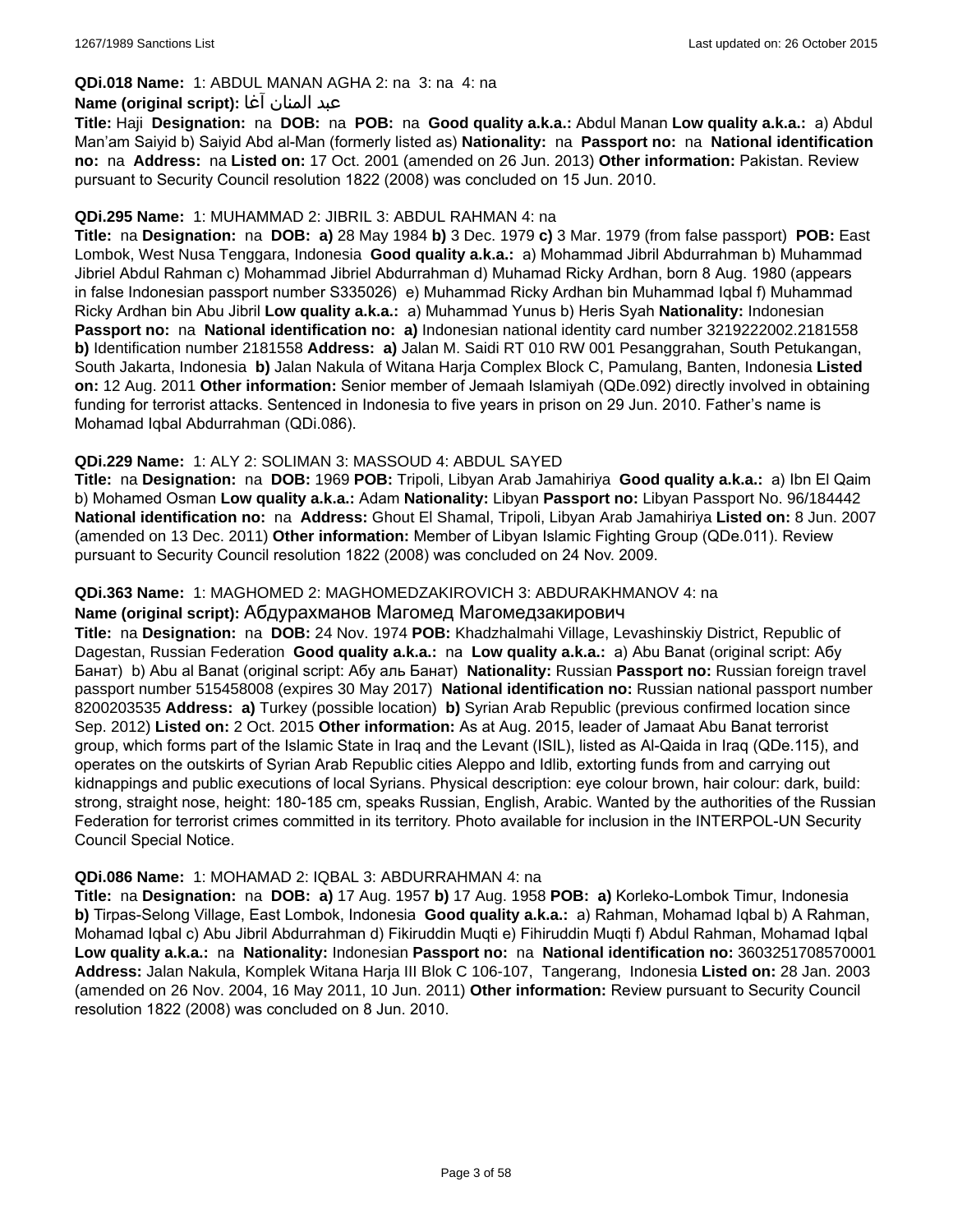### **QDi.309 Name:** 1: ABDUR REHMAN 2: na 3: na 4: na

# **Name (original script):** الرحمن عبد

**Title:** na **Designation:** na **DOB:** 3 Oct. 1965 **POB:** Mirpur Khas, Pakistan **Good quality a.k.a.:** a) Abdul Rehman; Abd Ur-Rehman; Abdur Rahman b) السيندي الرحمن عبد) Abdul Rehman Sindhi; Abdul Rehman al-Sindhi; Abdur Rahman al-Sindhi; Abdur Rehman Sindhi; Abdurahman Sindhi) c) السندي عبدالله) Abdullah Sindhi) **Low quality a.k.a.:** Abdur Rehman Muhammad Yamin **Nationality:** Pakistani **Passport no:** (Pakistani passport number CV9157521, issued on 8 Sep. 2008, expires on 7 Sep. 2013) **National identification no:** (Pakistani national identity card number 44103-5251752-5) na **Address:** Karachi, Pakistan **Listed on:** 14 Mar. 2012 **Other information:** Has provided facilitation and financial services to Al-Qaida (QDe.004). Associated with Harakatul Jihad Islami (QDe.130), Jaish-I-Mohammed (QDe.019), and Al-Akhtar Trust International (QDe.121).

### **QDi.285 Name:** 1: MUHAMMAD 2: ABDALLAH 3: HASAN 4: ABU-AL-KHAYR

# محمد عبدالله حسن أبو الخير **:Name (original script**)

**Title:** na **Designation:** na **DOB: a)** 19 Jun. 1975 **b)** 18 Jun. 1975 **POB:** Al-Madinah al-Munawwarah, Saudi Arabia **Good quality a.k.a.:** a) Mohammed Abdullah Hassan Abul-Khair b) Muhammad Abdallah Hasan Abu-al-Khayr c) Muhammad Bin- 'Abdullah Bin-Hamd Abu-al-Khayr d) Abdallah al-Halabi e) 'Abdallah al-Halabi al-Madani f) Abdallah al-Makki g) Abdallah el-Halabi h) Abdullah al-Halabi i) Abu 'Abdallah al-Halabi **Low quality a.k.a.:** a) Abu Abdallah al-Madani b) Muhannad al-Jaddawi **Nationality:** Saudi Arabian **Passport no:** Saudi Arabian number A741097, issued on 14 Nov. 1995 (and expired on 19 Sep. 2000.) **National identification no:** Saudi Arabian 1006010555 **Address:** na **Listed on:** 24 Aug. 2010 **Other information:** Appears on a 2009 list of 85 persons wanted by the government of Saudi Arabia.

### **QDi.304 Name:** 1: MOCHAMMAD 2: ACHWAN 3: na 4: na

**Title:** na **Designation:** na **DOB: a)** 4 May 1948 **b)** 4 May 1946 **POB:** Tulungagung, Indonesia **Good quality a.k.a.:** a) Muhammad Achwan b) Muhammad Akhwan c) Mochtar Achwan d) Mochtar Akhwan e) Mochtar Akwan **Low quality a.k.a.:** na **Nationality:** Indonesian **Passport no:** na **National identification no:** (Indonesian National Identity Card Number 3573010405480001 under name Mochammad Achwan) na **Address:** Jalan Ir. H. Juanda 8/10, RT/RW 002/001, Jodipan, Blimbing, Malang, Indonesia **Listed on:** 12 Mar. 2012 **Other information:** Acting emir of Jemmah Anshorut Tauhid (JAT) (QDe.133). Associated with Abu Bakar Ba'asyir (QDi.217), Abdul Rahim Ba'aysir (QDi.293) and Jemaah Islamiyah (QDe.092).

# **QDi.316 Name:** 1: IYAD 2: AG GHALI 3: na 4: na

# اياد اغ غالي **:(script original (Name**

**Title:** na **Designation:** na **DOB:** 1958 **POB:** Abeibara, Kidal Region, Mali **Good quality a.k.a.:** Sidi Mohamed Arhali, born 1 Jan. 1958 in Bouressa, Bourem Region, Mali **Low quality a.k.a.:** na **Nationality:** Malian **Passport no:** Malian passport number A1037434 (issued on 10 Aug. 2001, expires on 31 Dec. 2014) **National identification no:** Malian birth certificate number 012546 **Address:** Mali **Listed on:** 25 Feb. 2013 (amended on 23 Sep. 2014) **Other information:** Founder and leader of Ansar Eddine (QDe.135). Member of the Tuareg Ifogas tribe. Linked to the Organization of Al-Qaida in the Islamic Maghreb (QDe.014) and Mouvement pour l'Unification et le Jihad en Afrique de l'Ouest (MUJAO) (QDe.134). Name of father is Ag Bobacer Arhali, name of mother is Rhiachatou Wallet Sidi.

# **QDi.203 Name:** 1: FARHAD 2: KANABI 3: AHMAD 4: na

# فرهاد كنابي أحمد **:Name (original script)**

**Title:** na **Designation:** na **DOB:** 1 Jul. 1971 **POB:** Arbil, Iraq **Good quality a.k.a.:** a) Kaua Omar Achmed b) Kawa Hamawandi (previously listed as) **Low quality a.k.a.:** na **Nationality:** Iraqi **Passport no:** (German travel document ("Reiseausweis") A 0139243 (revoked as at Sep. 2012)) **National identification no:** na **Address:** Iraq **Listed on:** 6 Dec. 2005 (amended on 31 Jul. 2006, 25 Jan. 2010, 13 Dec. 2011, 15 Nov. 2012) **Other information:** Released from custody in Germany on 10 Dec. 2010 and relocated to Iraq on 6 Dec. 2011. Review pursuant to Security Council resolution 1822 (2008) was concluded on 5 Oct. 2009.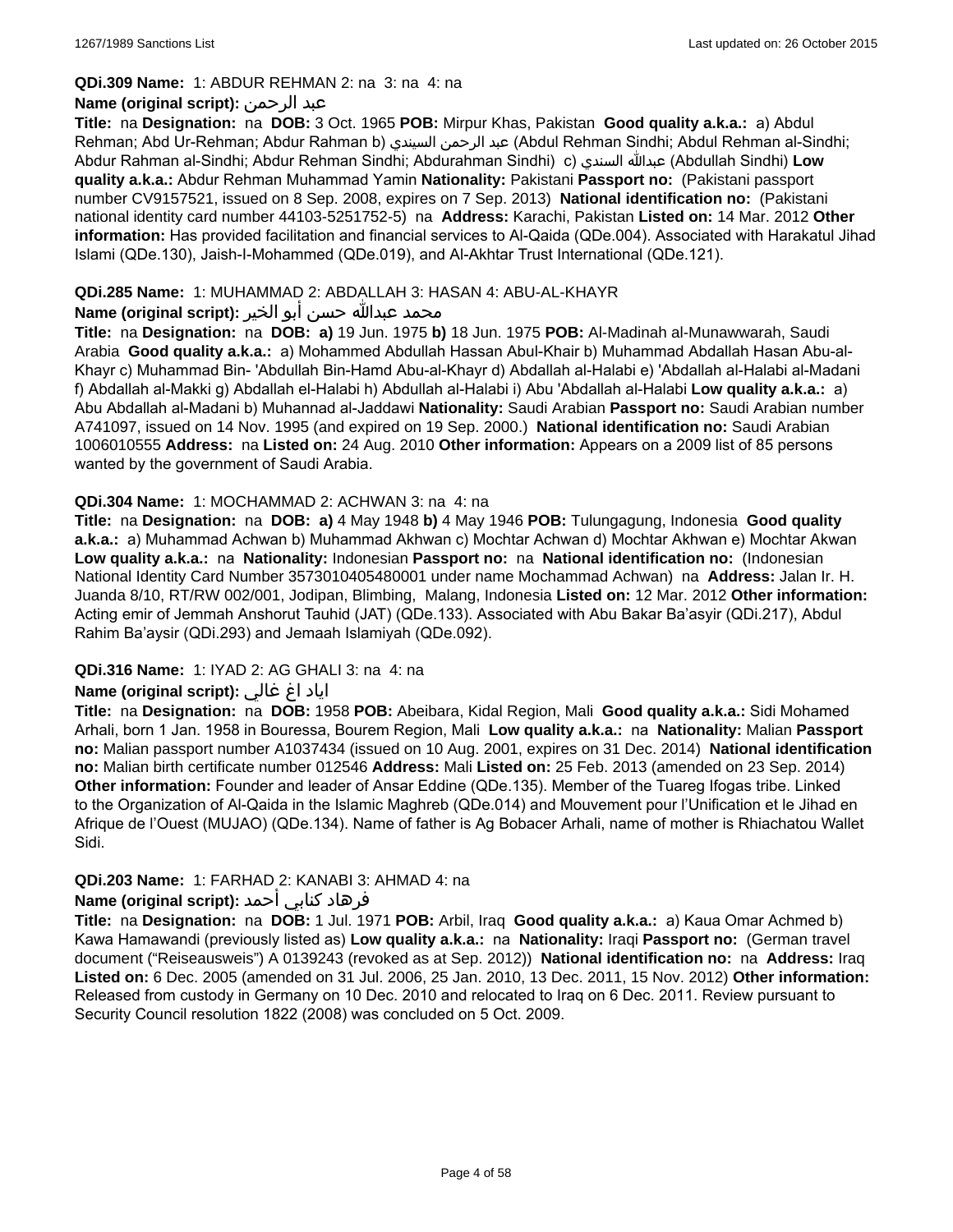#### **QDi.226 Name:** 1: NAJMUDDIN 2: FARAJ 3: AHMAD 4: na

**Title:** na **Designation:** na **DOB: a)** 7 Jul. 1956 **b)** 17 Jun. 1963 **POB:** Olaqloo Sharbajer, Al-Sulaymaniyah Governorate, Iraq **Good quality a.k.a.:** a) Mullah Krekar b) Fateh Najm Eddine Farraj c) Faraj Ahmad Najmuddin **Low quality a.k.a.:** na **Nationality:** Iraqi **Passport no:** na **National identification no:** na **Address:** Heimdalsgate 36-V, Oslo, 0578, Norway **Listed on:** 7 Dec. 2006 **Other information:** Review pursuant to Security Council resolution 1822 (2008) was concluded on 20 May 2010.

### **QDi.237 Name:** 1: JABER 2: ABDALLAH 3: JABER 4: AHMAD AL-JALAHMAH

### جابر عبد الله جابر أحمد الجلاهمة **:(script original (Name**

**Title:** na **Designation:** na **DOB:** 24 Sep. 1959 **POB:** Al-Khitan area, Kuwait **Good quality a.k.a.:** a) Jaber Al-Jalamah b) Abu Muhammad Al-Jalahmah c) Jabir Abdallah Jabir Ahmad Jalahmah d) Jabir 'Abdallah Jabir Ahmad Al-Jalamah e) Jabir Al-Jalhami **Low quality a.k.a.:** a) Abdul-Ghani b) Abu Muhammad **Nationality:** Kuwaiti **Passport no: a)** 101423404 **b)** Kuwaiti number 2541451 (valid until 16 Feb. 2017) **c)** Kuwaiti number 002327881 **National identification no:** Kuwaiti 259092401188 **Address:** Kuwait (residence as at March 2009 and at December 2013) **Listed on:** 3 Jan. 2014 **Other information:** Previously listed between 16 Jan. 2008 and 3 Jan. 2014 (amended on 1 Jul. 2008, 23 Jul. 2008, 25 Jan. 2010). Review pursuant to Security Council resolution 1822 (2008) was concluded on 14 Sep. 2009.

# **QDi.193 Name:** 1: ZAKI 2: EZAT 3: ZAKI 4: AHMED

# زكي عزت زكي احمد **:(script original (Name**

**Title:** na **Designation:** na **DOB:** 21 Apr. 1960 **POB: a)** Sharqiyah, Egypt **b)** Zaqaziq, Egypt **Good quality a.k.a.:** a) Rif'at Salim b) Abu Usama **Low quality a.k.a.:** na **Nationality:** Egyptian **Passport no:** na **National identification no:** na **Address:** (May be on the Pakistani-Afghan border) **Listed on:** 29 Sep. 2005 (amended on 13 Dec. 2011) **Other information:** Father's name is Ahmed Ezat Zaki. Member of Egyptian Islamic Jihad (QDe.003). Review pursuant to Security Council resolution 1822 (2008) was concluded on 1 Jun. 2010.

# **QDi.014 Name:** 1: TARIQ 2: ANWAR 3: EL SAYED 4: AHMED

# طاريق أنور السيد احمد **:(script original (Name**

**Title:** na **Designation:** na **DOB:** 15 Mar. 1963 **POB:** Alexandria, Egypt **Good quality a.k.a.:** a) Hamdi Ahmad Farag b) Amr Al-Fatih Fathi c) Tarek Anwar El Sayed Ahmad **Low quality a.k.a.:** na **Nationality:** Egyptian **Passport no:** na **National identification no:** na **Address:** na **Listed on:** 6 Oct. 2001 (amended on 26 Nov. 2004, 18 Jul. 2007, 16 May 2011) **Other information:** Reportedly deceased in October 2001. Review pursuant to Security Council resolution 1822 (2008) was concluded on 29 Jul. 2010.

#### **QDi.161 Name:** 1: FARID 2: AIDER 3: na 4: na

#### **Name (original script):** عيدر فريد

**Title:** na **Designation:** na **DOB:** 12 Oct. 1964 **POB:** Algiers, Algeria **Good quality a.k.a.:** a) Achour Ali b) Terfi Farid **Low quality a.k.a.:** Abdallah **Nationality:** Algerian **Passport no:** na **National identification no:**  na **Address:** na **Listed on:** 17 Mar. 2004 (amended on 26 Nov. 2004, 25 Jan. 2010, 16 May 2011) **Other information:** Italian Fiscal Code DRAFRD64R12Z301C. Sentenced in Italy in Mar. 2002 to 8 years of imprisonment. Arrest warrant issued by the Italian authorities on 16 Nov. 2007. Considered a fugitive from justice by the Italian authorities as of 14 Dec. 2007. Review pursuant to Security Council resolution 1822 (2008) was concluded on 30 Jul. 2009.

# **QDi.313 Name:** 1: DJAMEL 2: AKKACHA 3: na 4: na

#### **Name (original script):** عكاشة جمال

**Title:** na **Designation:** na **DOB:** 9 May 1978 **POB:** Rouiba, Algiers, Algeria **Good quality a.k.a.:** a) Yahia Abou el Hoummam b) Yahia Abou el Hammam **Low quality a.k.a.:** na **Nationality:** Algerian **Passport no:** na **National identification no:** na **Address:** Mali **Listed on:** 5 Feb. 2013 **Other information:** Father's name is Slimane. Mother's name is Akrouf Khadidja. Coordinator of groups associated with The Organisation of Al-Qaida in the Islamic Maghreb (QDe.014) in northern Mali.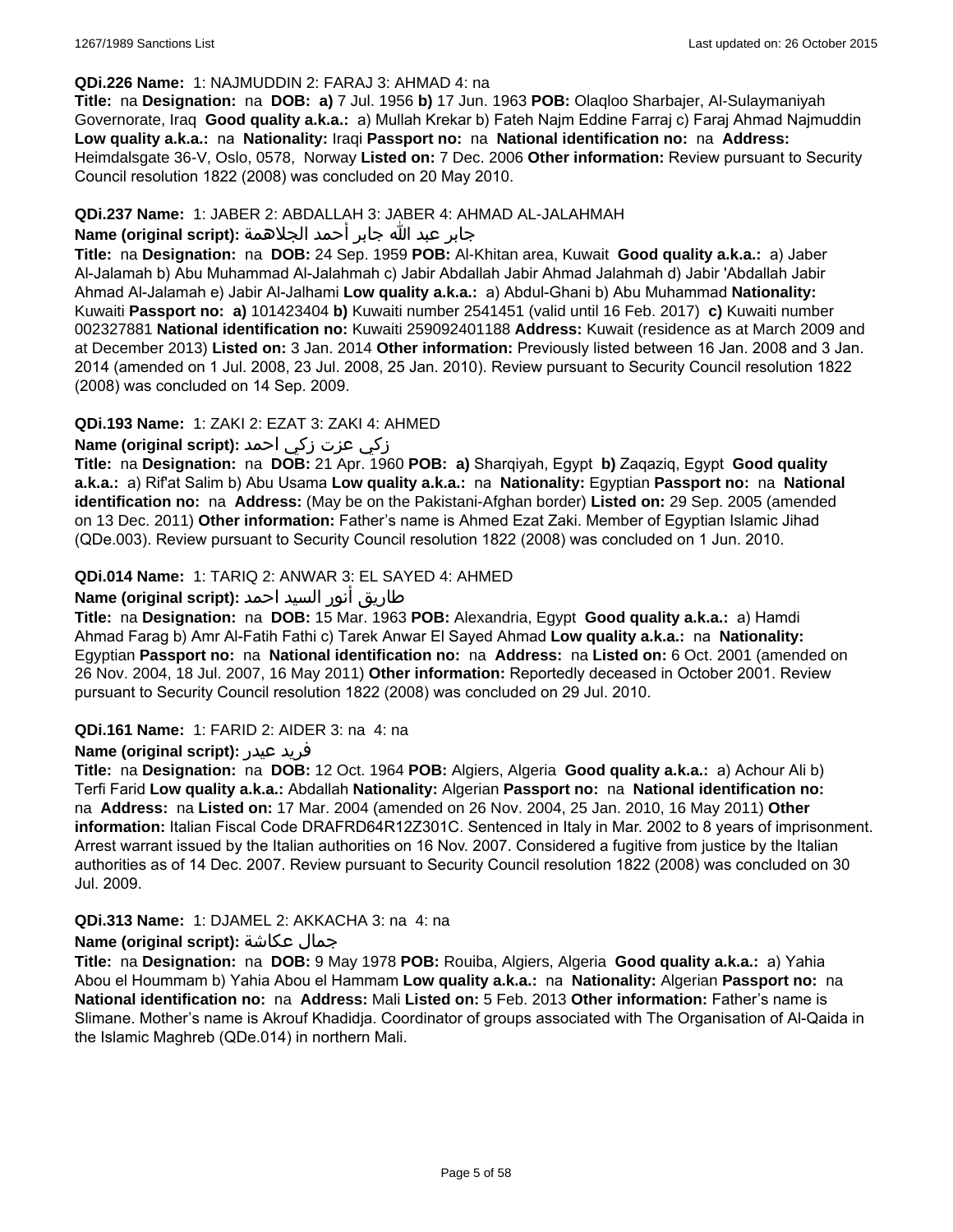### **QDi.091 Name:** 1: MOHAMED 2: AMINE 3: AKLI 4: na

### محمد أمين اكلي :**Name (original script)**

**Title:** na **Designation:** na **DOB:** 30 Mar. 1972 **POB:** Bordj el Kiffane, Algeria **Good quality a.k.a.:** a) Akli Amine Mohamed b) Killech Shamir c) Kali Sami **Low quality a.k.a.:** Elias **Nationality:** Algerian **Passport no:**  na **National identification no:** na **Address:** Algeria **Listed on:** 25 Jun. 2003 (amended on 12 Apr. 2006, 17 Oct. 2007, 16 May 2011) **Other information:** Father's name is Lounes. Mother's name is Kadidja. Inadmissible to the Schengen area. Deported from Spain to Algeria in Aug. 2009. Review pursuant to Security Council resolution 1822 (2008) was concluded on 15 Jun. 2010.

#### **QDi.325 Name:** 1: ABOU 2: MOHAMED 3: AL ADNANI 4:

**Title:** na **Designation:** na **DOB:** Approximately 1977 **POB:** Binnish, Syrian Arab Republic **Good quality a.k.a.:**  a) Yaser Khalaf Nazzal Alrawi b) Jaber Taha Falah c) Abou Khattab d) Abou Sadeq Alrawi e) Tah al Binchi f) Abu Mohammed al-Adnani g) Taha Sobhi Falaha h) Yasser Khalaf Hussein Nazal al-Rawi i) Abu Baker al-Khatab j) Abu Sadek al-Rawi k) Taha al-Banshi l) Abu Mohamed al-Adnani m) Abu-Mohammad al-Adnani al-Shami n) Hajj Ibrahim **Low quality a.k.a.:** na **Nationality:** Iraqi **Passport no:** na **National identification no:** na **Address:**  na **Listed on:** 15 Aug. 2014 **Other information:** Official spokesman of Islamic State in Iraq and the Levant (ISIL), listed as Al-Qaida in Iraq (QDe.115), and emir of ISIL in Syria, closely associated with Abu Mohammed al-Jawlani (QDi.317) and Abu Bakr al-Baghdadi, listed as Ibrahim Awwad Ibrahim Ali al-Badri al-Samarrai (QDi.299).

### **QDi.328 Name:** 1: HAJJAJ 2: BIN 3: FAHD 4: AL AJMI

**Title:** na **Designation:** na **DOB:** 10 Aug. 1987 **POB:** Kuwait **Good quality a.k.a.:** a) Hijaj Fahid Hijaj Muhammad Sahib al-Ajmi b) Hicac Fehid Hicac Muhammed Sebib al-Acmi c) Hajjaj bin-Fahad al-Ajmi d) Sheikh Hajaj al-Ajami e) Hajaj al-Ajami f) Ajaj Ajami **Low quality a.k.a.:** na **Nationality:** Kuwaiti **Passport no:** na **National identification no:** na **Address:** na **Listed on:** 15 Aug. 2014 **Other information:** A Kuwait-based facilitator in charge of the 'committee of zakat' and financier for Al-Nusrah Front for the People of the Levant (QDe.137).

### **QDi.324 Name:** 1: ABDUL MOHSEN 2: ABDALLAH 3: IBRAHIM 4: AL CHAREKH

**Title:** na **Designation:** na **DOB:** 13 Jul. 1985 **POB:** Saqra, Saudi Arabia **Good quality a.k.a.:** a) Abdul Mohsen Abdullah Ibrahim Al-Sharikh b) Sanafi al Nasr **Low quality a.k.a.:** na **Nationality:** Saudi Arabian **Passport no:** na **National identification no:** na **Address:** na **Listed on:** 15 Aug. 2014 **Other information:** A long time facilitator and financier for Al-Qaida (QDe.004), appointed as a regional leader of Jabhat al-Nusrah, listed as Al-Nusrah Front for the People of the Levant (QDe.137).

#### **QDi.327 Name:** 1: ABDELRAHMAN 2: MOUHAMAD ZAFIR 3: AL DABIDI 4: AL JAHANI

**Title:** na **Designation:** na **DOB: a)** 4 Dec. 1971 **b)** 1977 **POB:** Kharj, Saudi Arabia **Good quality a.k.a.:** a) Abd Al-Rahman Muhammad Zafir Al-Dubaysi Al-Juhni b) Abd Al-Rahman Muhammad Zafir al-Dubaysi al-Jahni c) Abd Al-Rahman Muhammad Zafir al-Dubaysi al-Jahani d) Abd Al-Rahman Muhammad Zafir al-Dubaysi al-Juhani e) Abdulrhman Mohammed D. Aljahani f) Abu al-Wafa' g) Abu Anas h) Abd al-Rahman Muhammad Zafir al-Dabisi al-Jahani i) Abu Wafa al-Saudi j) Abu al-Wafa k) Abd al-Rahman Muhammad Thafir al-Jahni l) Abd al-Rahman Muhammad al-Juhani m) Abdelrahman Mouhamad Zafir al Dabissi Juhan n) Abdelrahman Mouhamad Zafir al Dabissi Juhani **Low quality a.k.a.:** Abou Wafa al Saoudi **Nationality:** Saudi Arabian **Passport no:** F508591 **National identification no:** Saudi Arabian national identification number 1027508157 **Address:** na **Listed on:** 15 Aug. 2014 **Other information:** A member and regional commander of Jabhat al-Nusrah, listed as Al-Nusrah Front for the People of the Levant (QDe.137) and a facilitator of foreign recruits for that group.

#### **QDi.361 Name:** 1: AMRU 2: AL-ABSI 3: na 4: na

**Title:** na **Designation:** na **DOB:** Approximately 1979 **POB:** Saudi Arabia **Good quality a.k.a.:** a) Amr al Absi b) Abu al Athir Amr al Absi **Low quality a.k.a.:** a) Abu al-Athir b) Abu al-Asir c) Abu Asir d) Abu Amr al Shami e) Abu al-Athir al-Shami f) Abu-Umar al-Absi **Nationality:** na **Passport no:** na **National identification no:** na **Address:** Homs, Syrian Arab Republic (location as at Sep. 2015) **Listed on:** 29 Sep. 2015 **Other information:** Shura council member of Islamic State in Iraq and the Levant, listed as Al-Qaida in Iraq (AQI) (QDe.115) and in charge of ISIL's media arm. ISIL's provincial leader for Homs, Syrian Arab Republic as of mid-2014. Dubbed as the ISIL's "kidnapperin-chief".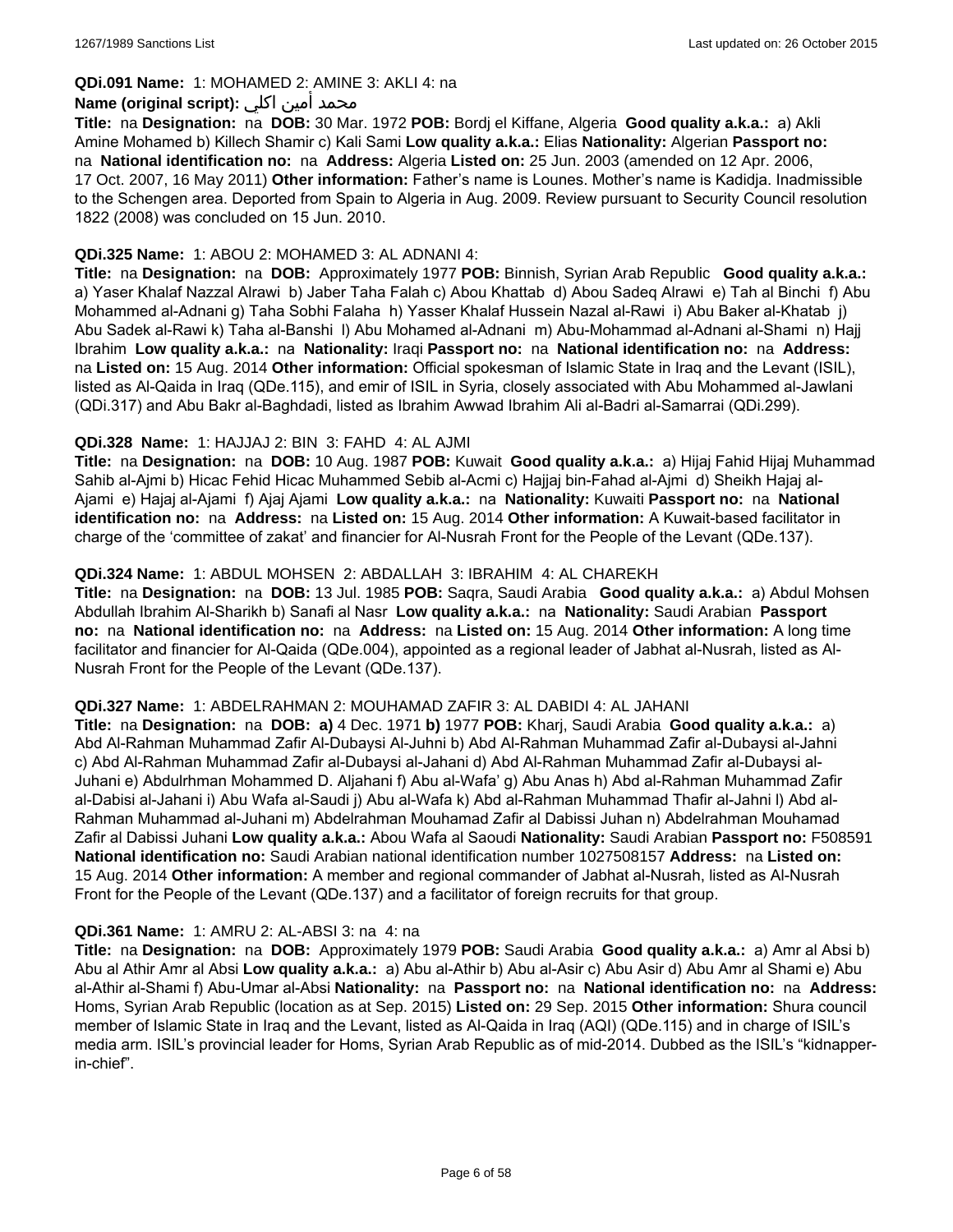### **QDi.338 Name:** 1: SHAFI 2: SULTAN 3: MOHAMMED 4: AL-AJMI

**Title:** Doctor **Designation:** na **DOB:** 1 Jan. 1973 **POB:** Warah, Kuwait **Good quality a.k.a.:** a) Shafi al-Ajmi b) Sheikh Shafi al-Ajmi **Low quality a.k.a.:** Shaykh Abu-Sultan **Nationality:** Kuwaiti **Passport no:** 0216155930 **National identification no:** na **Address:** Area 3, Street 327, Building 41, Al-Uqaylah, Kuwait **Listed on:** 23 Sep. 2014 **Other information:** Fundraiser for Al-Nusrah Front for the People of the Levant (QDe.137).

#### **QDi.344 Name:** 1: IBRAHIM 2: 'ISA HAJJI 3: MUHAMMAD 4: AL-BAKR

# ابراهیم عیسی حاجي محمد البکر **:(script original (Name**

**Title:** na **Designation:** na **DOB:** 12 Jul. 1977 **POB:** Qatar **Good quality a.k.a.:** a) Ibrahim 'Issa Haji Muhammad al-Bakar b) Ibrahim 'Isa Haji al-Bakr c) Ibrahim Issa Hijji Mohd Albaker d) Ibrahim Issa Hijji Muhammad al-Baker e) Ibrahim 'Issa al-Bakar f) Ibrahim al-Bakr **Low quality a.k.a.:** Abu-Khalil **Nationality:** Qatari **Passport no:** 01016646, issued in Qatar **National identification no:** na **Address:** na **Listed on:** 23 Jan. 2015 **Other information:** Facilitator who provides financial support for and financial services to and in support of Al-Qaida (QDe.004).

### **QDi.379 Name:** 1: ABD AL-AZIZ 2: ADAY 3: ZIMIN 4: AL-FADHIL

### عبدالعزیز عدي زمین الفضیل **:(script original (Name**

**Title:** na **Designation:** na **DOB:** 27 Aug. 1981 **POB:** Kuwait **Good quality a.k.a.:** a) Abd al-Aziz Udai Samin al-Fadhli b) Abd al-Aziz Udai Samin al-Fadhl c) Abd al-Aziz Adhay Zimin al-Fadhli d) Abdalaziz Ad'ai Samin Fadhli al-Fadhali **Low quality a.k.a.:** na **Nationality:** na **Passport no:** na **National identification no:** 281082701081 **Address:** na **Listed on:** 21 Sep. 2015 **Other information:** Kuwait-based facilitator who provides financial services to, or in support of, Al-Nusrah Front for the People of the Levant (QDe.137) and Al-Qaida in the Arabian Peninsula (AQAP) (QDe.129).

### **QDi.332 Name:** 1: IBRAHIM 2: SULEIMAN 3: HAMAD 4: AL-HABLAIN

**Title:** na **Designation:** na **DOB:** 17 Dec. 1984 **POB:** Buraidah, Saudi Arabia **Good quality a.k.a.:** Barahim Suliman H. al Hblian **Low quality a.k.a.:** a) Abu Jabal b) Abu-Jabal **Nationality:** Saudi Arabian **Passport no:** Saudi Arabian passport number F800691 **National identification no:** na **Address:** na **Listed on:** 23 Sep. 2014 **Other information:** Explosives expert and operative for the Abdallah Azzam Brigades (AAB) (QDe.144). Wanted by the Saudi Arabian Government for terrorism. Physical description: eye colour: dark; hair colour: dark; complexion: olive. Speaks Arabic. Photo available for inclusion in the INTERPOL-UN Security Council Special Notice.

#### **QDi.337 Name:** 1: MAYSAR ALI 2: MUSA 3: ABDALLAH 4: AL-JUBURI

**Title:** Amir **Designation:** na **DOB:** 1 Jun. 1976 **POB: a)** Al-Shura, Mosul, Iraq **b)** Harara, Ninawa Province, Iraq **Good quality a.k.a.:** a) Muyassir al-Jiburi b) Muyassir Harara c) Muyassir al-Shammari d) Muhammad Khalid Hassan **Low quality a.k.a.:** a) Al-Shammari b) Mus'ab al-Qahtani c) Abu Maria al-Qatani **Nationality:** Iraqi **Passport no:** na **National identification no:** na **Address:** na **Listed on:** 23 Sep. 2014 **Other information:** Sharia amir of Al-Nusrah Front for the People of the Levant (QDe.137) as of early 2014.

#### **QDi.382 Name:** 1: SA'D 2: BIN SA'D 3: MUHAMMAD SHARIYAN 4: AL-KA'BI

# سعد بن سعد محمد شریان الكعبي **:(script original (Name**

**Title:** na **Designation:** na **DOB:** 15 Feb. 1972 **POB:** na **Good quality a.k.a.:** a) Sa'd bin Sa'd Muhammad Shiryan al-Ka'bi b) Sa'd Sa'd Muhammad Shiryan al-Ka'bi c) Sa'd al-Sharyan al-Ka'bi **Low quality a.k.a.:** a) Abu Haza' b) Abu Hazza' c) Umar al-Afghani d) Abu Sa'd e) Abu Suad **Nationality:** Qatari **Passport no:** Qatari passport number 00966737 **National identification no:** na **Address:** na **Listed on:** 21 Sep. 2015 **Other information:** Qatar-based facilitator who provides financial services to, or in support of, Al-Nusrah Front for the People of the Levant (QDe.137).

# **QDi.380 Name:** 1: ABD AL-LATIF 2: BIN ABDALLAH 3: SALIH MUHAMMAD 4: AL-KAWARI

# عبداللطیف بن عبدلله صالح محمد الكواري **:(script original (Name**

**Title:** na **Designation:** na **DOB:** 28 Sep. 1973 **POB:** na **Good quality a.k.a.:** a) Abd-al-Latif Abdallah Salih al-Kawari b) Abd-al-Latif Abdallah Salih al-Kuwari c) Abd-al-Latif Abdallah al-Kawwari d) Abd-al-Latif Abdallah al-Kawari e) Abu Ali al-Kawari **Low quality a.k.a.:** na **Nationality:** Qatari **Passport no: a)** Qatari passport number 01020802 **b)** Qatari passport number 00754833, issued on 20 May 2007 **c)** Qatari passport number 00490327, issued on 28 Jul. 2001 **National identification no:** Qatari identity card number 27363400684 **Address:** Al-Laqtah, Qatar **Listed on:** 21 Sep. 2015 **Other information:** Qatar-based facilitator who provides financial services to, or in support of, Al-Qaida (QDe.004).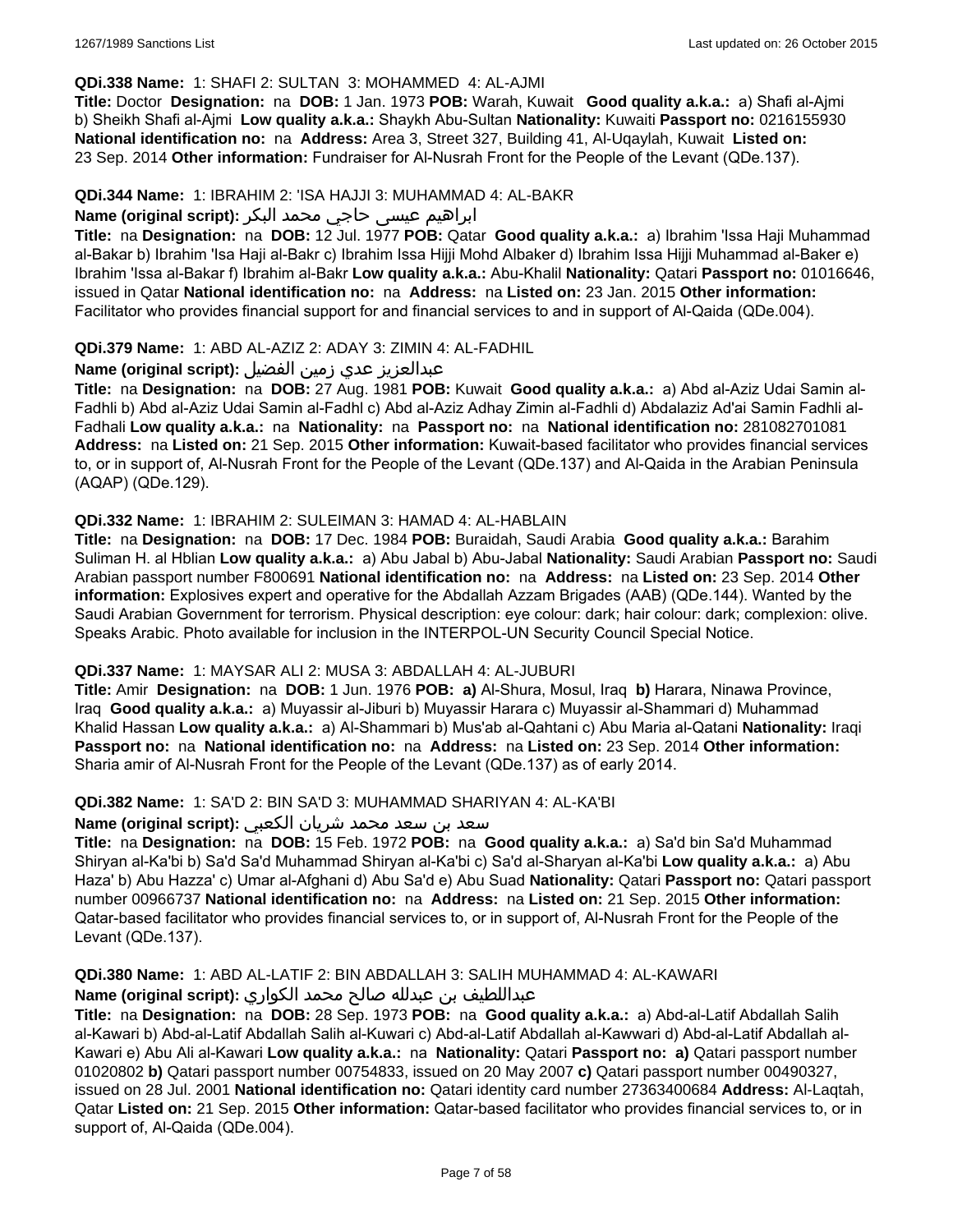#### **QDi.330 Name:** 1: AZZAM 2: ABDULLAH 3: ZUREIK 4: AL-MAULID AL-SUBHI

**Title:** na **Designation:** na **DOB:** 12 Apr. 1976 **POB:** Al Baraka, Saudi Arabia **Good quality a.k.a.:** a) Mansur al-Harbi b) Azzam al-Subhi c) Azam Abdallah Razeeq al Mouled Alsbhua d) Abu Muslem al-Maky e) Abu Suliman al-Harbi f) Abu Abdalla al-Harbi g) Azam A.R. Alsbhua **Low quality a.k.a.:** na **Nationality:** Saudi Arabian **Passport no:** na **National identification no:** na **Address:** na **Listed on:** 23 Sep. 2014 **Other information:** Has ties to numerous senior Al-Qaida (QDe.004) leaders. Wanted by the Saudi Arabian Government for terrorism. Father's name is Abdullah Razeeq al Mouled al Sbhua. Physical description: eye colour: dark; hair colour: dark; complexion: dark. Speaks Arabic. Photo available for inclusion in the INTERPOL-UN Security Council Special Notice.

### **QDi.334 Name:** 1: 'ABD AL-RAHMAN 2: BIN 'UMAYR 3: AL-NU'AYMI 4:

**Title:** na **Designation:** na **DOB:** 1954 **POB:** na **Good quality a.k.a.:** a) Abd al-Rahman bin 'Amir al-Na'imi b) 'Abd al-Rahman al-Nu'aimi c) 'Abd al-Rahman bin 'Amir al-Nu'imi d) 'Abd al-Rahman bin 'Amir al-Nu'aymi e) 'Abdallah Muhammad al-Nu'aymi f) 'Abd al-Rahman al-Nua'ymi g) A. Rahman al-Naimi h) Abdelrahman Imer al Jaber al Naimeh i) A. Rahman Omair J Alnaimi j) Abdulrahman Omair al Neaimi **Low quality a.k.a.:**  na **Nationality:** na **Passport no:** Qatari passport number 00868774 (expired on 27 Apr. 2014) **National identification no:** Qatari identification number 25463401784 (expires on 6 Dec. 2019) **Address:** na **Listed on:** 23 Sep. 2014 **Other information:** Financier and facilitator for Al-Qaida (QDe.004) and Al-Qaida in Iraq (QDe.115).

### **QDi.339 Name:** 1: 'ABD AL-RAHMAN 2: MUHAMMAD 3: MUSTAFA 4: AL-QADULI

**Title:** na **Designation:** na **DOB: a)** 1959 **b)** 1957 **POB:** Mosul, Ninawa Province, Iraq **Good quality a.k.a.:** a) 'Abd al-Rahman Muhammad Mustafa Shaykhlari b) Umar Muhammad Khalil Mustafa c) Abdul Rahman Muhammad al-Bayati d) Tahir Muhammad Khalil Mustafa al-Bayati e) Aliazra Ra'ad Ahmad **Low quality a.k.a.:** a) Abu-Shuayb b) Hajji Iman c) Abu Iman d) Abu Ala e) Abu Hasan f) Abu Muhammad g) Abu Zayna **Nationality:** Iraqi **Passport no:** na **National identification no:** na **Address:** na **Listed on:** 23 Sep. 2014 **Other information:** Senior Islamic State in Iraq and the Levant (ISIL), listed as Al-Qaida in Iraq (AQI) (QDe.115), official. Previously served as a representative of AQI to Al-Qaida (QDe.004) senior leadership in Pakistan.

# **QDi.369 Name:** 1: MU'TASSIM 2: YAHYA 3: 'ALI 4: AL-RUMAYSH

**Title:** na **Designation:** na **DOB:** 4 Jan. 1973 **POB:** Jeddah, Saudi Arabia **Good quality a.k.a.:** na **Low quality a.k.a.:** a) Rayhanah b) Abu-Rayhanah c) Handalah d) Abu-Rayhanah al-'Ansari al-Jeddawi **Nationality:** Yemeni **Passport no:** Yemeni passport number 01055336 **National identification no:** Saudi Arabian alien registration number 2054275397, issued on 22 Jul. 1998 **Address:** na **Listed on:** 29 Sep. 2015 **Other information:** Financial and foreign fighter facilitator for Islamic State in Iraq and the Levant, listed as Al-Qaida in Iraq (QDe.115). Member of Al-Qaida in the Arabian Peninsula (AQAP) (QDe.129) since at least Jun. 2014.

#### **QDi.381 Name:** 1: HAMAD 2: AWAD 3: DAHI SARHAN 4: AL-SHAMMARI

# حمد عوض ضاحي سرحان الشمري **:(script original (Name**

**Title:** na **Designation:** na **DOB:** 31 Jan. 1984 **POB:** na **Good quality a.k.a.:** na **Low quality a.k.a.:** Abu Uqlah al-Kuwaiti **Nationality:** Kuwaiti **Passport no:** Kuwaiti passport number 155454275 **National identification no:** Kuwaiti identity card number 284013101406 **Address:** na **Listed on:** 21 Sep. 2015 **Other information:** Kuwaitbased facilitator who provides financial services to, or in support of, Al-Qaida (QDe.004) and Al-Nusrah Front for the People of the Levant (QDe.137).

#### **QDi.329 Name:** 1: AHMED 2: ABDULLAH 3: SALEH AL-KHAZMARI 4: AL-ZAHRANI

**Title:** na **Designation:** na **DOB:** 15 Sep. 1978 **POB:** Dammam, Saudi Arabia **Good quality a.k.a.:** a) Abu Maryam al-Zahrani b) Abu Maryam al-Saudi c) Ahmed Abdullah S al-Zahrani d) Ahmad Abdullah Salih al-Zahrani e) Abu Maryam al-Azadi f) Ahmed bin Abdullah Saleh bin al-Zahrani g) Ahmed Abdullah Saleh al-Zahrani al-Khozmri **Low quality a.k.a.:** na **Nationality:** Saudi Arabian **Passport no:** Saudi Arabia number E126785, issued on 27 May 2002 (expired on 3 Apr. 2007) **National identification no:** na **Address:** (Located in Syria) **Listed on:** 23 Sep. 2014 **Other information:** Senior member of Al-Qaida (QDe.004). Wanted by the Saudi Arabian Government for terrorism. Father's name is Abdullah Saleh al Zahrani. Physical description: eye colour: dark; hair colour: dark; complexion: olive. Speaks Arabic. Photo available for inclusion in the INTERPOL-UN Security Council Special Notice.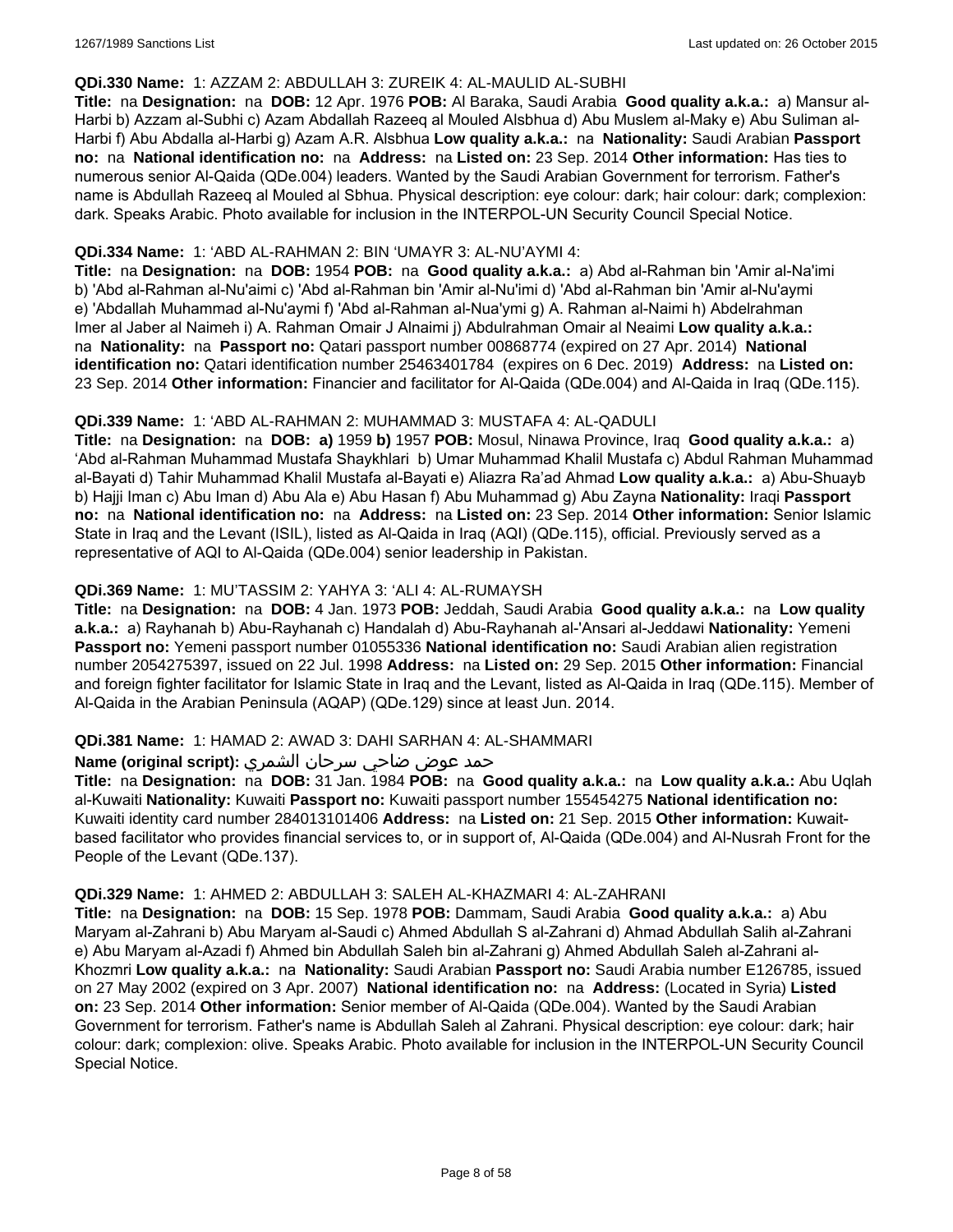### **QDi.326 Name:** 1: HAMID 2: HAMAD 3: HAMID 4: AL-'ALI

**Title:** na **Designation:** na **DOB:** 17 Nov. 1960 **POB: a)** Kuwait **b)** Qatar **Good quality a.k.a.:** na **Low quality a.k.a.:** na **Nationality:** Kuwaiti **Passport no: a)** Kuwaiti passport number 001714467 **b)** Kuwaiti passport number 101505554 **National identification no:** na **Address:** na **Listed on:** 15 Aug. 2014 **Other information:** A Kuwaitbased financier, recruiter and facilitator for Islamic State in Iraq and the Levant, listed as Al-Qaida in Iraq (QDe.115), and Jabhat al-Nusrah, listed as Al-Nusrah Front for the People of the Levant (QDe.137). Associated with Ibrahim Awwad Ibrahim Ali al-Badri al-Samarrai (QDi.299) and Abu Mohammed al-Jawlani (QDi.317).

# **QDi.335 Name:** 1: 'ABD AL-RAHMAN 2: KHALAF 3: 'UBAYD JUDAY' 4: AL-'ANIZI

**Title:** na **Designation:** na **DOB:** Approximately 1973 **POB:** na **Good quality a.k.a.:** a) 'Abd al-Rahman Khalaf al-Anizi b) 'Abd al-Rahman Khalaf al-'Anzi **Low quality a.k.a.:** a) Abu Usamah al-Rahman b) Abu Shaima' Kuwaiti c) Abu Usamah al-Kuwaiti d) Abu Usama e) Yusuf **Nationality:** Kuwaiti **Passport no:** na **National identification no:** na **Address:** Syrian Arab Republic (located in since 2013) **Listed on:** 23 Sep. 2014 **Other information:** Provides support to Al-Qaida (QDe.004) and Islamic State in Iraq and the Levant, listed as Al-Qaida in Iraq (AQI) (QDe.115), in Syria and Iraq.

### **QDi.236 Name:** 1: HAMID 2: ABDALLAH 3: AHMAD 4: AL-ALI

حامد عبد الله أحمد العلي **:(script original (Name**

**Title:** na **Designation:** na **DOB:** 20 Jan. 1960 **POB:** Kuwait **Good quality a.k.a.:** a) Dr. Hamed Abdullah Al-Ali b) Hamed Al-'Ali c) Hamed bin 'Abdallah Al-'Ali d) Hamid 'Abdallah Al-'Ali e) Hamid 'Abdallah Ahmad Al-'Ali f) Hamid bin Abdallah Ahmed Al-Ali g) Hamid Abdallah Ahmed Al-Ali **Low quality a.k.a.:** Abu Salim **Nationality:** Kuwaiti **Passport no:** Kuwaiti passport number 1739010, issued on 26 May 2003, issued in Kuwait (and expired on 25 May 2008) **National identification no:** na **Address:** Kuwait (residence as at Mar. 2009) **Listed on:** 16 Jan. 2008 (amended on 1 Jul. 2008, 23 Jul. 2008, 25 Jan. 2010) **Other information:** Review pursuant to Security Council resolution 1822 (2008) was concluded on 14 Sep. 2009.

### **QDi.092 Name:** 1: MEHREZ 2: BEN MAHMOUD 3: BEN SASSI 4: AL-AMDOUNI

# محرز بن محمود بن ساسي العمدوني **:Name (original script)**

**Title:** na **Designation:** na **DOB:** 18 Dec. 1969 **POB:** Asima-Tunis, Tunisia **Good quality a.k.a.:** a) Fabio Fusco, born 25 May 1968 in Naples, Italy b) Fabio Fusco, born 18 Dec. 1968 in Tunisia c) Fabio Fusco, born 25 May 1968 in Algeria d) Mohamed Hassan e) Meherez Hamdouni f) Amdouni Mehrez ben Tah, born 14 Jul. 1969 in Tunisia g) Meherez ben Ahdoud ben Amdouni **Low quality a.k.a.:** Abu Thale **Nationality:** Tunisian **Passport no:** Tunisian number G737411, issued on 24 Oct. 1990 (expired on 20 Sep. 1997) **National identification no:** na **Address:** Italy **Listed on:** 25 Jun. 2003 (amended on 26 Nov. 2004, 20 Dec. 2005, 17 Oct. 2007, 16 Sep. 2008, 24 Mar. 2009, 12 Jul. 2010, 16 May 2011) **Other information:** Father's name is Mahmoud ben Sasi. Mother's name is Maryam bint al-Tijani. Inadmissible to the Schengen area. Review pursuant to Security Council resolution 1822 (2008) was concluded on 22 Apr. 2010.

**QDi.060 Name:** 1: MOHAMED 2: BEN BELGACEM 3: BEN ABDALLAH 4: AL-AOUADI

محمد بن بلقاسم بن عبد الله العوادي **:Name (original script**)

**Title:** na **Designation:** na **DOB:** 11 Dec. 1974 **POB:** Tunis, Tunisia **Good quality a.k.a.:** a) Mohamed Ben Belkacem Aouadi b) Fathi Hannachi **Low quality a.k.a.:** na **Nationality:** Tunisian **Passport no:** (Tunisian passport number L 191609 issued on 28 Feb. 1996, expired on 27 Feb. 2001) **National identification no: a)** (04643632 issued on 18 Jun. 1999) **b)** (Italian Fiscal Code: DAOMMD74T11Z352Z) na **Address:** 50th Street, Number 23, Zehrouni, Tunis, Tunisia **Listed on:** 24 Apr. 2002 (amended on 10 Apr. 2003, 26 Nov. 2004, 9 Sep. 2005, 20 Dec. 2005, 31 Jul. 2006, 7 Jun. 2007, 23 Dec. 2010, 24 Nov. 2014) **Other information:** Head of security wing of Ansar al-Shari'a in Tunisia (AAS-T) (QDe.143). Mother's name is Ourida Bint Mohamed. Deported from Italy to Tunisia on 1 Dec. 2004. Arrested in Tunisia in Aug. 2013. Review pursuant to Security Council resolution 1822 (2008) was concluded on 22 Apr. 2010.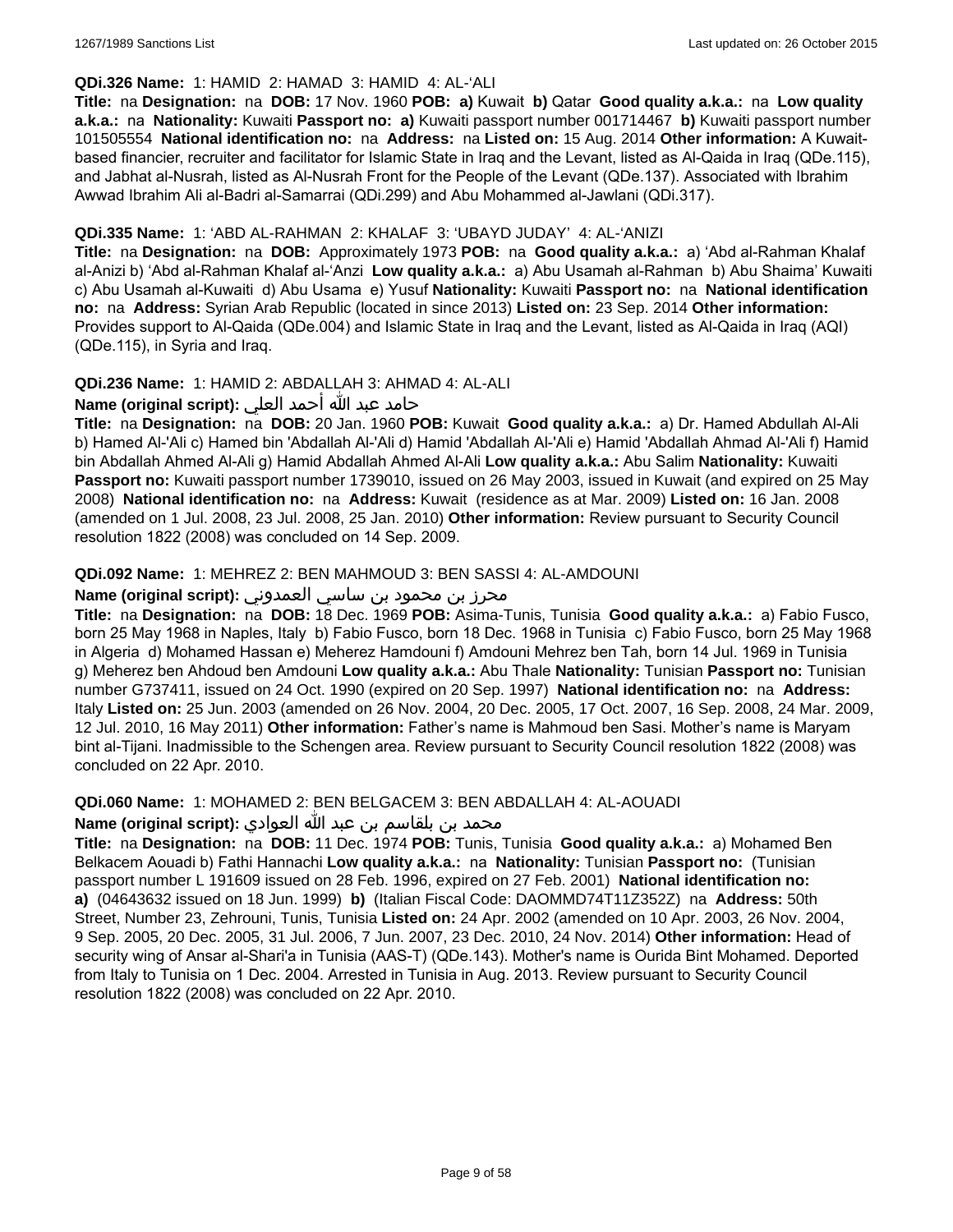# **QDi.291 Name:** 1: IBRAHIM 2: HASSAN 3: TALI 4: AL-ASIRI

# إبراهيم حسن طالع العسيري **:(script original (Name**

**Title:** na **Designation:** na **DOB: a)** 19 Apr. 1982 **b)** 18 Apr. 1982 **c)** (24/06/1402 (Hijri Calendar)) **POB:** Riyadh, Saudi Arabia **Good quality a.k.a.:** a) Ibrahim Hassan Tali Asiri (عسيري طالع حسن إبراهيم (b) Ibrahim Hasan Talea Aseeri c) Ibrahim Hassan al-Asiri d) Ibrahim Hasan Tali Asiri e) Ibrahim Hassan Tali Assiri f) Ibrahim Hasan Tali'A 'Asiri g) Ibrahim Hasan Tali al-'Asiri h) Ibrahim al-'Asiri i) Ibrahim Hassan Al Asiri **Low quality a.k.a.:** a) Abu Saleh b) Abosslah c) Abu-Salaah **Nationality:** Saudi Arabian **Passport no:** Saudi Arabian number F654645, issued on 30 Apr. 2005 (expired on 7 Mar. 2010. Issue date in Hijri Calendar 24/06/1426. Expiry date in Hijri Calendar 21/03/1431.) **National identification no:** (Saudi Arabian civil identification number 1028745097) na **Address:** Yemen **Listed on:** 24 Mar. 2011 (amended on 15 Apr. 2014, 15 Jun. 2015) **Other information:** Operative and principal bomb maker of Al-Qaida in the Arabian Peninsula (AQAP) (QDe.129). Believed to be hiding in Yemen as at Mar. 2011. Wanted by Saudi Arabia. Also associated with Nasir 'abd-al-Karim 'Abdullah Al-Wahishi (QDi.274), Qasim Yahya Mahdi al-Rimi (QDi.282), and Anwar Nasser Abdulla Al-Aulaqi (QDi.283).

# **QDi.283 Name:** 1: ANWAR 2: NASSER 3: ABDULLA 4: AL-AULAQI

انور ناصر عبدالله العولقي **:(script original (Name**

**Title:** na **Designation:** na **DOB: a)** 21 Apr. 1971 **b)** 22 Apr. 1971 **POB:** Las Cruces, New Mexico, United States of America **Good quality a.k.a.:** a) Anwar al-Aulaqi b) Anwar al-Awlaki c) Anwar al-Awlaqi d) Anwar Nasser Aulaqi e) Anwar Nasser Abdullah Aulaqi f) Anwar Nasser Abdulla Aulaqi **Low quality a.k.a.:** na **Nationality: a)** United States of America **b)** Yemeni **Passport no:** na **National identification no:** na **Address:** na **Listed on:** 20 Jul. 2010 (amended on 30 Nov. 2011) **Other information:** Confirmed to have died on 30 Sep. 2011 in Yemen.

# **QDi.093 Name:** 1: CHIHEB 2: BEN MOHAMED 3: BEN MOKHTAR 4: AL-AYARI

# شهاب بن محمد بن مختار العياري **:(script original (Name**

**Title:** na **Designation:** na **DOB:** 19 Dec. 1965 **POB:** Tunis, Tunisia **Good quality a.k.a.:** a) Hichem Abu Hchem b) Ayari Chihbe c) Ayari Chied d) Adam Hussainy, born 19 Dec. 1965 in Greece **Low quality a.k.a.:** a) Hichem b) Abu Hichem c) Moktar **Nationality:** Tunisian **Passport no:** (Tunisian passport number L246084, issued on 10 June 1996, expired on 9 June 2001) **National identification no:** na **Address:** Bardo, Tunis, Tunisia **Listed on:** 25 Jun. 2003 (amended on 20 Dec. 2005, 17 Oct. 2007, 10 Aug. 2009, 16 May 2011) **Other information:** Extradited from Italy to Tunisia on 13 Apr. 2006. Mother's name is Fatima al-Tumi. Inadmissible to the Schengen area. Review pursuant to Security Council resolution 1822 (2008) was concluded on 22 Apr. 2010.

# **QDi.138 Name:** 1: SAID 2: BEN ABDELHAKIM 3: BEN OMAR 4: AL-CHERIF

# سعيد بن عبد الحكيم بن عمر الشريف **:(script original (Name**

**Title:** na **Designation:** na **DOB:** 25 Jan. 1970 **POB:** Manzil Tmim, Tunisia **Good quality a.k.a.:** a) Cherif Said, born 25 Jan. 1970 in Tunisia b) Binhamoda Hokri, born 25 Jan. 1970 in Sosa, Tunisia c) Hcrif Ataf, born 25 Jan. 1971 in Solisse, Tunisia d) Bin Homoda Chokri, born 25 Jan. 1970 in Tunis, Tunisia e) Atef Cherif, born 12 Dec. 1973 in Algeria f) Sherif Ataf, born 12 Dec. 1973 in Aras, Algeria g) Ataf Cherif Said, born 12 Dec. 1973 in Tunis, Tunisia h) Cherif Said, born 25 Jan. 1970 in Tunis, Tunisia i) Cherif Said, born 12 Dec. 1973 in Algeria **Low quality a.k.a.:** a) Djallal b) Youcef c) Abou Salman d) Said Tmimi **Nationality:** Tunisian **Passport no:** Tunisian number M307968, issued on 8 Sep. 2001 (expired on 7 Sep. 2006) **National identification no:** na **Address:** Corso Lodi 59, Milan, Italy **Listed on:** 12 Nov. 2003 (amended on 20 Dec. 2005, 21 Dec. 2007, 30 Jan. 2009, 16 May 2011) **Other information:** Mother's name is Radhiyah Makki. Sentenced to eight years and ten months of imprisonment for membership of a terrorist association by the Appeal Court of Milan, Italy, on 7 Feb. 2008. Sentence confirmed by the Italian Supreme Court on 15 Jan. 2009, which became definitive as of Feb. 2008. Subject to expulsion from Italy to Tunisia after serving the sentence. Review pursuant to Security Council resolution 1822 (2008) was concluded on 6 May 2010.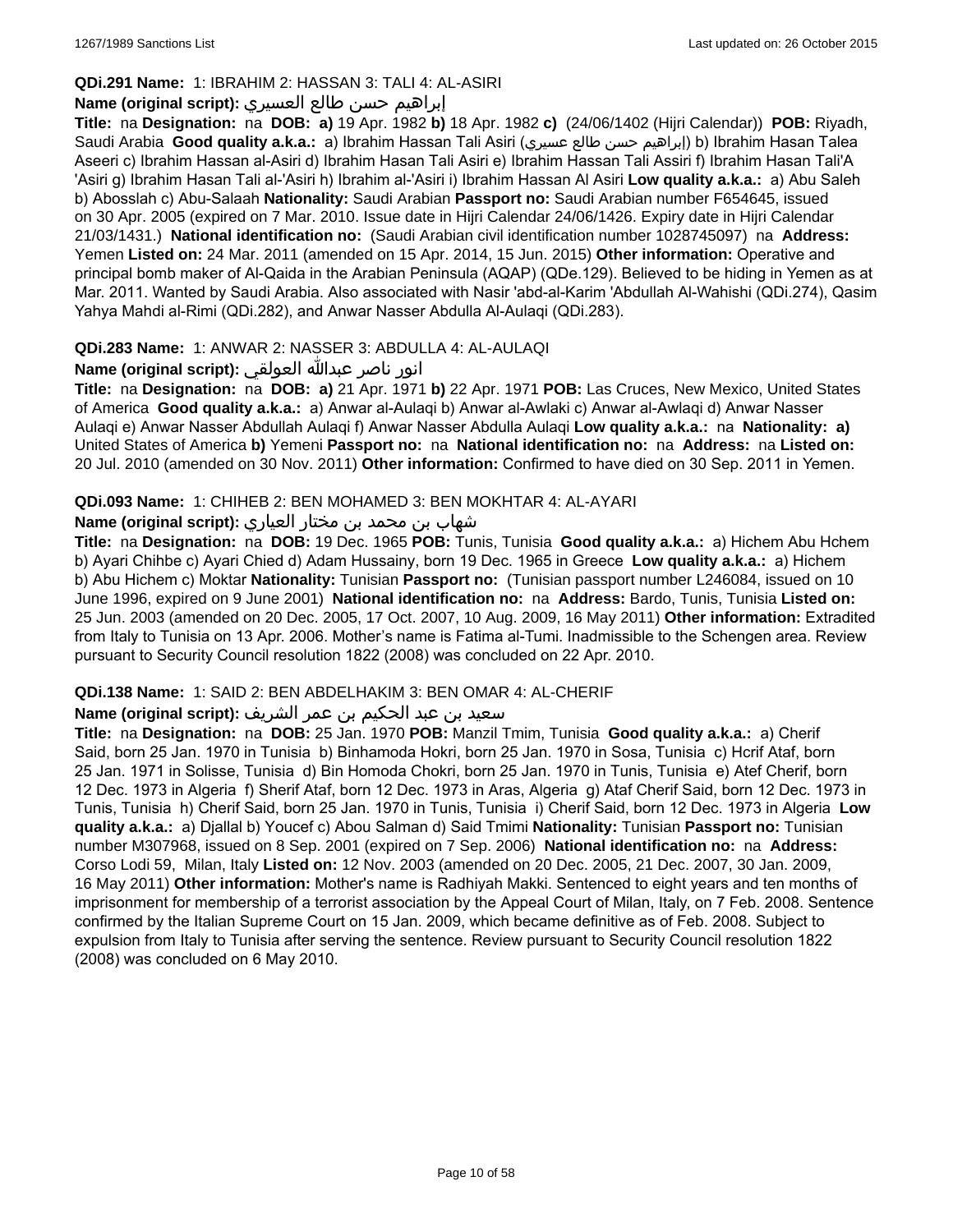### **QDi.231 Name:** 1: SALEM 2: NOR ELDIN 3: AMOHAMED 4: AL-DABSKI

# سالم نور الدين امحمد الدبيسكي **:(script original (Name**

**Title:** na **Designation:** na **DOB:** 1963 **POB:** Tripoli, Libyan Arab Jamahiriya **Good quality a.k.a.:** a) Abu Al-Ward b) Abdullah Ragab **Low quality a.k.a.:** a) Abu Naim b) Abdallah al- Masri **Nationality:** Libyan **Passport no: a)** Libyan passport number 1990/345751 **b)** Libyan passport number 345751 **National identification no:** Libyan national identification number 220334 **Address:** Bab Ben Ghasheer, Tripoli, Libyan Arab Jamahiriya **Listed on:** 8 Jun. 2007 (amended on 13 Dec. 2011) **Other information:** Mother's name is Kalthoum Abdul Salam al-Shaftari. Senior member of Libyan Islamic Fighting Group (QDe.011) and member of Al-Qaida (QDe.004). Review pursuant to Security Council resolution 1822 (2008) was concluded on 24 Nov. 2009.

### **QDi.132 Name:** 1: ASCHRAF 2: AL-DAGMA 3: na 4: na

### **Name (original script):** الدغمة اشرف

**Title:** na **Designation:** na **DOB:** 28 Apr. 1969 **POB:** Abasan, Gaza Strip, Palestinian Territories **Good quality a.k.a.:** Aschraf Al-Dagma, born 28 Apr. 1969 in Kannyouiz, Palestinian Territories **Low quality a.k.a.:** na **Nationality:** Unresolved/Palestinian origin **Passport no:** Refugee travel document , issued on 30 Apr. 2000, issued in Landratsamt Altenburger Land (Altenburg County Administration Office), Germany **National identification no:**  na **Address:** Germany **Listed on:** 23 Sep. 2003 (amended on 23 Dec. 2008, 11 Mar. 2010, 10 Jun. 2011) **Other information:** Associated with Ismail Abdallah Sbaitan Shalabi (QDi.128), Djamel Moustfa (QDi.129) and Mohamed Ghassan Ali Abu Dhess (QDi.130). Review pursuant to Security Council resolution 1822 (2008) was concluded on 19 Jan. 2010.

### **QDi.278 Name:** 1: MUTHANNA 2: HARITH 3: AL-DARI 4: na

### مثنى حارث الضاري **:Name (original script**)

**Title:** Doctor **Designation:** na **DOB:** 16 Jun. 1969 **POB:** Iraq **Good quality a.k.a.:** a) Dr. Muthanna Al Dari b) Muthana Harith Al Dari c) Muthanna Harith Sulayman Al-Dari d) Muthanna Harith Sulayman Al-Dhari e) Muthanna Hareth Al-Dhari f) Muthana Haris Al-Dhari g) Doctor Muthanna Harith Sulayman Al Dari Al-Zawba' h) Muthanna Harith Sulayman Al-Dari Al-Zobai i) Muthanna Harith Sulayman Al-Dari al-Zawba'i j) Muthanna Hareth al-Dari k) Muthana Haris al-Dari l) Doctor Muthanna al-Dari m) Dr. Muthanna Harith al-Dari al-Zowbai **Low quality a.k.a.:**  na **Nationality:** Iraqi **Passport no:** na **National identification no:** na **Address: a)** Amman, Jordan **b)** (Khan Dari, Iraq (previous)) **c)** (Asas Village, Abu Ghurayb, Iraq (previous)) **d)** (Egypt (previous)) **Listed on:** 25 Mar. 2010 **Other information:** Provided operational guidance financial support and other services to or in support of Al-Qaida in Iraq (QDe.115).

#### **QDi.149 Name:** 1: NOUREDDINE 2: BEN ALI 3: BEN BELKASSEM 4: AL-DRISSI

#### نور الدين بن علي بن بلقاسم الدريسي **:(script original (Name**

**Title:** na **Designation:** na **DOB:** 30 Apr. 1964 **POB:** Tunis, Tunisia **Good quality a.k.a.:** Drissi Noureddine **Low quality a.k.a.:** a) Abou Ali b) Faycal **Nationality:** Tunisian **Passport no:** Tunisian number L851940, issued on 9 Sep. 1998 (expired on 8 Sep. 2003) **National identification no:** na **Address:** Via Plebiscito 3, Cermona, Italy **Listed on:** 12 Nov. 2003 (amended on 20 Dec. 2005, 31 Jul. 2006, 21 Dec. 2007, 16 May 2011) **Other information:** Under administrative control measure in Italy until 5 May 2010. Inadmissible to the Schengen area. Mother's name is Khadijah al-Drissi. Review pursuant to Security Council resolution 1822 (2008) was concluded on 22 Apr. 2010.

# **QDi.059 Name:** 1: KHALID 2: ABD AL-RAHMAN 3: HAMD 4: AL-FAWAZ

# خالد عبد الرحمن حمد الفواز **:(script original (Name**

**Title:** na **Designation:** na **DOB:** 24 Aug. 1962 **POB:** Kuwait **Good quality a.k.a.:** a) Khaled Al-Fauwaz b) Khaled A. Al-Fauwaz c) Khalid Al-Fawwaz d) Khalik Al Fawwaz e) Khaled Al-Fawwaz f) Khaled Al Fawwaz g) Khalid Abdulrahman H. Al Fawaz **Low quality a.k.a.:** na **Nationality:** Saudi Arabian **Passport no:** Passport number 456682, issued on 6 Nov. 1990 (expired on 13 Sep. 1995) **National identification no:** na **Address:** United States of America **Listed on:** 24 Apr. 2002 (amended on 26 Nov. 2004, 23 Apr. 2007, 21 Oct. 2010, 4 Aug. 2014) **Other information:** Extradited from the United Kingdom to the United States of America on 5 Oct. 2012. Review pursuant to Security Council resolution 1822 (2008) was concluded on 22 Apr. 2010.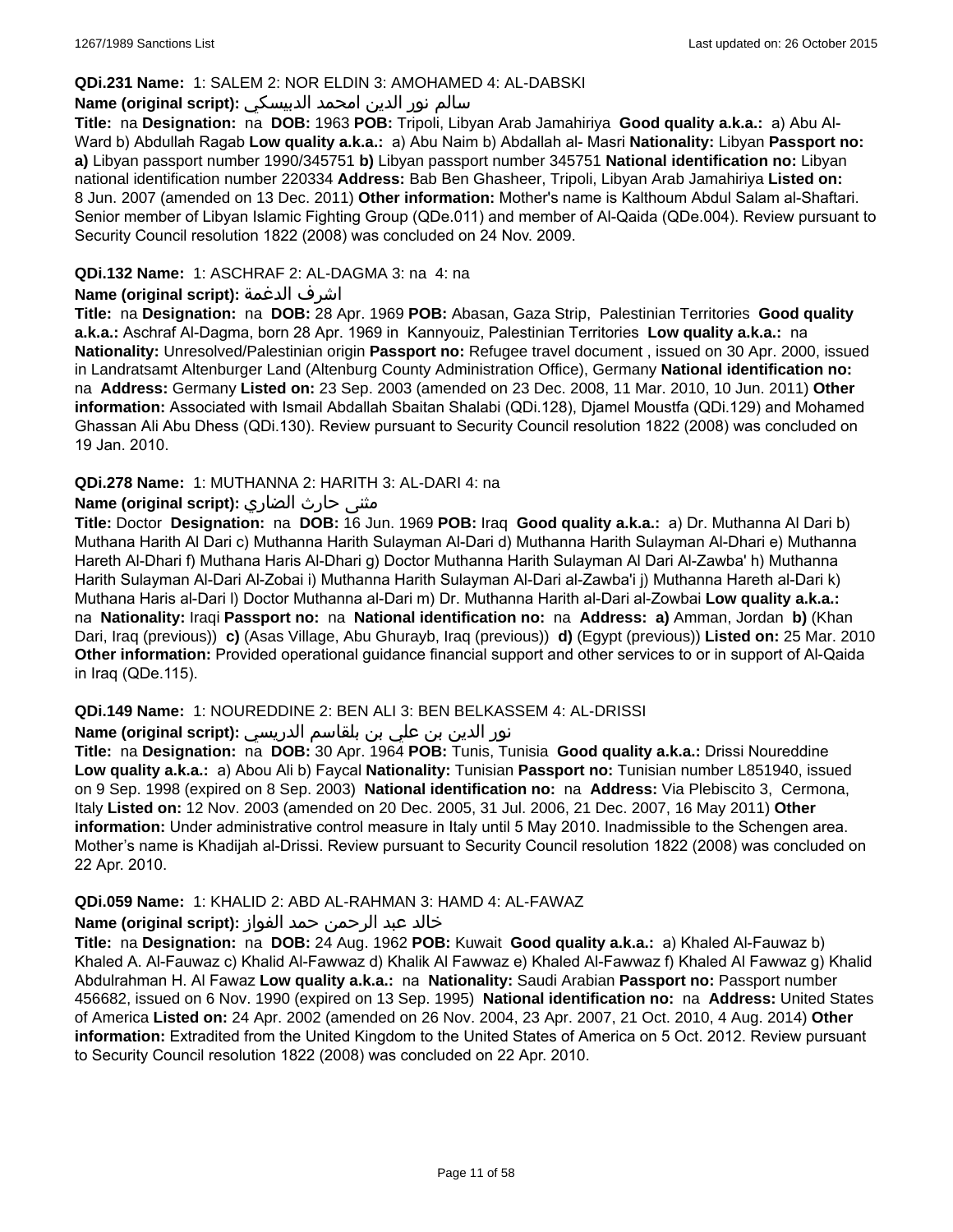### **QDi.228 Name:** 1: MOHAMMED 2: AL GHABRA 3: na 4: na

**Title:** na **Designation:** na **DOB:** 1 Jun. 1980 **POB:** Damascus, Syrian Arab Republic **Good quality a.k.a.:** a) Mohammed El' Ghabra b) Danial Adam **Low quality a.k.a.:** na **Nationality:** British **Passport no:** British number 094629366 **National identification no:** na **Address:** East London, United Kingdom **Listed on:** 12 Dec. 2006 (amended on 13 Dec. 2011, 20 Jul. 2015) **Other information:** Father's name is Mohamed Ayman Ghabra. Mother's name is Dalal. Review pursuant to Security Council resolution 1822 (2008) was concluded on 5 Oct. 2009.

### **QDi.292 Name:** 1: OTHMAN 2: AHMED 3: OTHMAN 4: AL-GHAMDI

### عثمان أحمد عثمان الغامدي **:(script original (Name**

**Title:** na **Designation:** na **DOB:** 27 May 1979 **POB:** Saudi Arabia **Good quality a.k.a.:** a) Othman al-Ghamdi, born 27 May 1979 in Saudi Arabia b) Uthman al-Ghamdi, born 27 May 1979 in Saudi Arabia c) Uthman al-Ghamidi, born 27 May 1979 in Saudi Arabia d) Othman bin Ahmed bin Othman Alghamdi e) Othman Ahmed Othman Al Omairah (born in 1973 in Shabwa, Yemen, nationality: Yemeni) f) Uthman Ahmad Uthman al-Ghamdi g) Othman Ahmed Othman al-Omirah **Low quality a.k.a.:** a) Al Umairah al-Ghamdi b) Othman Bin Ahmed Bin Othman **Nationality:** Saudi Arabian **Passport no:** na **National identification no:** Saudi Arabian national identity card number 1089516791 **Address:** Yemen **Listed on:** 16 Jun. 2011 (amended on 15 Apr. 2014) **Other information:** Operational commander of Al-Qaida in the Arabian Peninsula (AQAP) (QDe.129). Has been involved in raising funds and stockpiling arms for AQAP operations and activities in Yemen. Known associate of Qasim Yahya Mahdi al-Rimi (QDi.282) and Fahd Mohammed Ahmed al-Quso (deceased). Father's name is Ahmed Othman Al Omirah.

### **QDi.160 Name:** 1: FETHI 2: BEN HASSEN 3: BEN SALEM 4: AL-HADDAD

### فتحي بن حسن بن سالم الحداد **:(script original (Name**

**Title:** na **Designation:** na **DOB: a)** 28 Jun. 1963 **b)** 28 Mar. 1963 **POB:** Tataouene, Tunisia **Good quality a.k.a.:** a) Fethi ben Assen Haddad b) Fathy Hassan al Haddad **Low quality a.k.a.:** na **Nationality:** Tunisian **Passport no:** Tunisian passport number L183017, issued on 14 Feb. 1996 (expired on 13 Feb. 2001) **National identification no:** na **Address: a)** Number 184 Via Fulvio Testi – Cinisello Balsamo (MI), Italy **b)** Number 1 Via Porte Giove – Mortara (PV), Italy (Domicile) **Listed on:** 17 Mar. 2004 (amended on 26 Nov. 2004, 20 Dec. 2005, 21 Dec. 2007, 25 Jan. 2010, 16 May 2011) **Other information:** Italian Fiscal Code: HDDFTH63H28Z352V. Review pursuant to Security Council resolution 1822 (2008) was concluded on 30 Jul. 2009.

# **QDi.140 Name:** 1: KAMAL 2: BEN MAOELDI 3: BEN HASSAN 4: AL-HAMRAOUI

# كمال بن المولدي بن حسن الحمراوي **:(script original (Name**

**Title:** na **Designation:** na **DOB:** 21 Oct. 1977 **POB:** Beja, Tunisia **Good quality a.k.a.:** a) Hamroui Kamel ben Mouldi b) Hamraoui Kamel, born 21 Nov. 1977 in Morocco c) Hamraoui Kamel, born 21 Nov. 1977 in Tunisia d) Hamraoui Kamel, born 21 Oct. 1977 in Tunisia **Low quality a.k.a.:** a) Kamel b) Kimo **Nationality:** Tunisian **Passport no:** Tunisian passport number P229856, issued on 1 Nov. 2002 (expires on 31 Oct. 2007) **National identification no:** na **Address: a)** Via Bertesi Number 27, Cremona, Italy **b)** Via Plebiscito Number 3, Cremona, Italy **Listed on:** 12 Nov. 2003 (amended on 20 Dec. 2005, 31 Jul. 2006, 21 Dec. 2007, 16 May 2011) **Other information:** Mother's name is Khamisah al-Kathiri. Subject to a decree of expulsion, suspended on 17 Apr. 2007 by the European Court of Human Rights. Re-arrested in Italy on 20 May 2008. Inadmissible to the Schengen area. Review pursuant to Security Council resolution 1822 (2008) was concluded on 6 May 2010.

# **QDi.154 Name:** 1: SULAIMAN 2: JASSEM 3: SULAIMAN 4: ALI ABO GHAITH

### سليمان جاسم سليمان علي أبوغيث **:(script original (Name**

**Title:** na **Designation:** na **DOB:** 14 Dec. 1965 **POB:** Kuwait **Good quality a.k.a.:** na **Low quality a.k.a.:** Abo Ghaith **Nationality:** Kuwaiti citizenship withdrawn in 2002 **Passport no:** Kuwaiti number 849594, issued on 27 Nov. 1998, issued in Kuwait (and expired on 24 Jun. 2003) **National identification no:** na **Address:** na **Listed on:** 16 Jan. 2004 (amended on 23 Jul. 2008, 10 Jun. 2011) **Other information:** Left Kuwait for Pakistan in June 2001. Review pursuant to Security Council resolution 1822 (2008) was concluded on 21 Jun. 2010.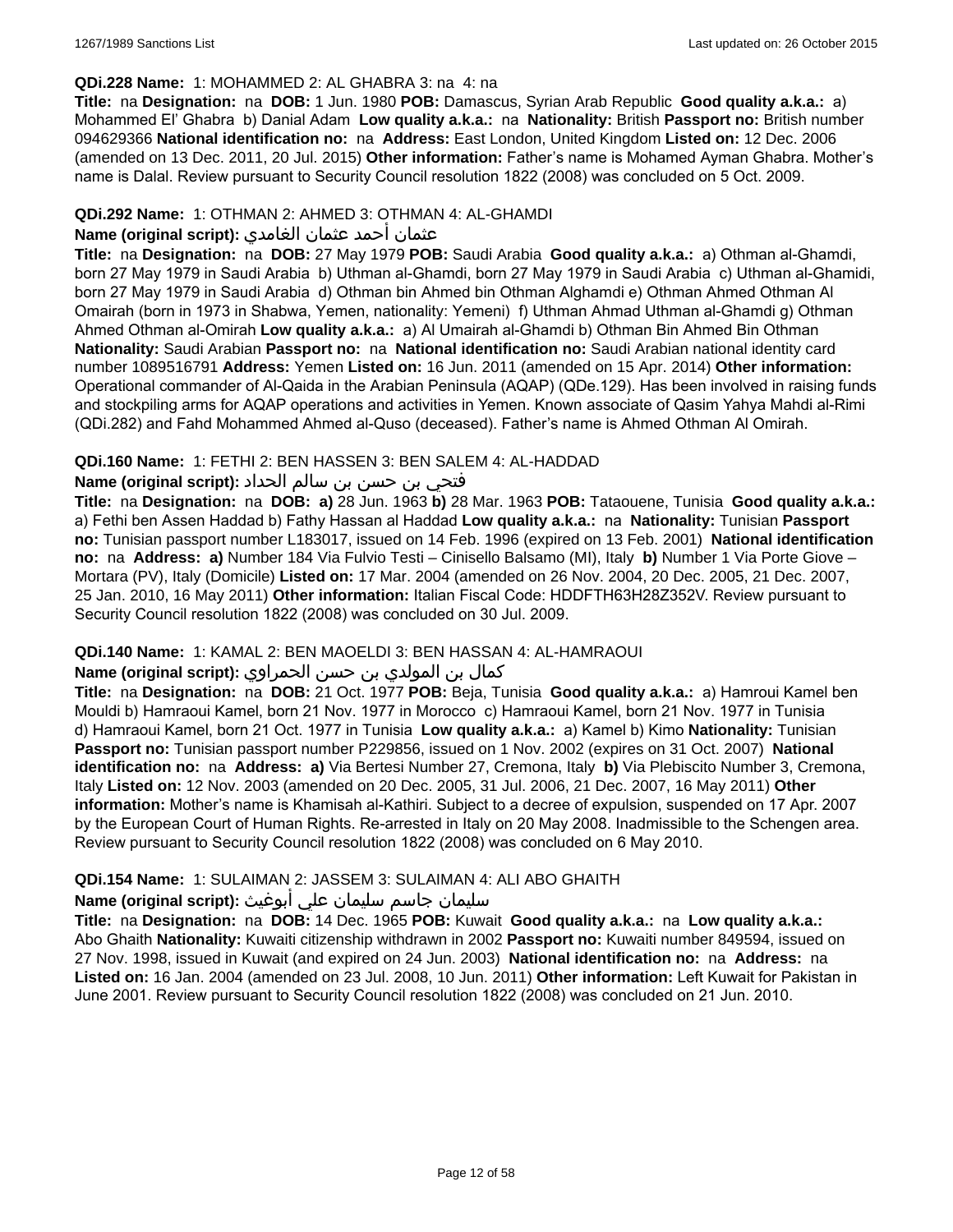### **QDi.299 Name:** 1: IBRAHIM 2: AWWAD 3: IBRAHIM 4: ALI AL-BADRI AL-SAMARRAI

# إبراهيم عواد إبراهيم علي البدري السامرائي **:(script original (Name**

**Title:** Dr. **Designation:** na **DOB:** 1971 **POB:** Iraq **Good quality a.k.a.:** Dr. Ibrahim 'Awwad Ibrahim 'Ali al-Badri al-Samarrai' (born in 1971 in Samarra, Iraq (Ibrahim 'Awad Ibrahim al-Badri al-Samarrai; Ibrahim 'Awad Ibrahim al-Samarra'i; Dr. Ibrahim Awwad Ibrahim al-Samarra'i)) **Low quality a.k.a.:** a) دعاء أبو) Abu Du'a; Abu Duaa') (prominently known by this nom de guerre) b) Dr. Ibrahim c) القريشي الحسيني البغدادي بكر أبو) Abu Bakr al-Baghdadi al-Husayni al-Quraishi; Abu Bakr al-Baghdadi **Nationality:** Iraqi **Passport no:** na **National identification no:** na **Address:** Iraq **Listed on:** 5 Oct. 2011 (amended on 20 Jul. 2012) **Other information:** Leader of Al-Qaida in Iraq (QDe.115) (AQI). Currently based in Iraq. Responsible for managing and directing AQI large scale operations.

# **QDi.296 Name:** 1: MATI UR-REHMAN 2: ALI MUHAMMAD 3: na 4: na

# مطیع الرحمن علی محمد **:Name (original script)**

**Title:** na **Designation:** na **DOB:** Approximately 1977 **POB:** Chak number 36/DNB, Rajkan, Madina Colony, Bahawalpur District, Punjab Province, Pakistan **Good quality a.k.a.:** a) Mati-ur Rehman b) Mati ur Rehman c) Matiur Rahman d) Matiur Rehman e) Matti al-Rehman f) Abdul Samad g) Samad Sial h) Abdul Samad Sial i) Ustad Talha j) Qari Mushtaq **Low quality a.k.a.:** a) Tariq b) Hussain **Nationality:** Pakistani **Passport no:** na **National identification no:** na **Address:** na **Listed on:** 22 Aug. 2011 (amended on 10 May 2012, 17 Oct. 2013) **Other information:** Physical description: 5 feet 2 inches; 157,4 cm. Name of father: Ali Muhammad. Mati ur-Rehman is the chief operational commander of Lashkar i Jhangvi (LJ) (QDe.096). Associated with Harakat-ul Jihad Islami (QDe.130).

# **QDi.176 Name:** 1: IMAD 2: BEN BECHIR 3: BEN HAMDA 4: AL-JAMMALI

# عماد بن البشير بن حمدا الجمالي **:(script original (Name**

**Title:** na **Designation:** na **DOB:** 25 Jan. 1968 **POB:** Manzal Tmim, Nabul, Tunisia **Good quality a.k.a.:** na **Low quality a.k.a.:** na **Nationality:** Tunisian **Passport no:** Tunisian number K693812, issued on 23 Apr. 1999 (expired on 22 Apr. 2004) **National identification no:** na **Address:** 4 Qistantiniyah Street, Manzal Tmim, Nabul, Tunisia (home address) **Listed on:** 23 Jun. 2004 (amended on 20 Dec. 2005, 31 Jul. 2006, 17 Oct. 2007, 13 Dec. 2011) **Other information:** Italian Fiscal Code: JMM MDI 68A25 Z352D. In detention in Tunis (Tunisia) as at Dec. 2009. Mother's name is Jamilah. Italian Judicial Authorities have issued a warrant of arrest against him, which had not been executed as of Sep. 2007. Review pursuant to Security Council resolution 1822 (2008) was concluded on 9 Apr. 2010.

#### **QDi.370 Name:** 1: TARAD 2: MOHAMMAD 3: ALJARBA 4: na

**Title:** na **Designation:** na **DOB:** 20 Nov. 1979 **POB:** Iraq **Good quality a.k.a.:** Tarad Aljarba **Low quality a.k.a.:** Abu-Muhammad al-Shimali **Nationality:** Saudi Arabian **Passport no:** Saudi Arabian passport number number E704088, issued on 26 Aug. 2003 (expired on 2 Jul. 2008) **National identification no:** na **Address:** na **Listed on:** 29 Sep. 2015 **Other information:** Border emir of Islamic State in Iraq and the Levant (ISIL), listed as Al-Qaida in Iraq (QDe.115) as of Apr. 2015, and ISIL's leader for operations outside of the Syrian Arab Republic and Iraq as of mid-2014. Facilitated the travel from Turkey to the Syrian Arab Republic of prospective ISIL fighters from Australia, Europe, and the Middle East. Managed ISIL's guesthouse in Azaz, Syrian Arabic Republic as of 2014.

#### **QDi.317 Name:** 1: ABU MOHAMMED 2: AL-JAWLANI 3: na 4: na

# أبو محمد الجولاني **:(script original (Name**

**Title:** na **Designation:** na **DOB:** Between 1975 and 1979 **POB:** Syria **Good quality a.k.a.:** Abu Mohamed al-Jawlani (Abu Muhammad al-Jawlani, Abu Mohammed al-Julani, Abu Mohammed al-Golani, Abu Muhammad al-Golani, Abu Muhammad Aljawlani, Muhammad al-Jawlani (transliterations of original script name)) **Low quality a.k.a.:** الفاتح ، الفاتح شيخ)) transliterations: Shaykh al-Fatih; Al Fatih ) (Translation: The Conqueror) (Nom de guerre)) **Nationality:** Syrian **Passport no:** na **National identification no:** na **Address:** (Active in Syria as at Jun. 2013) **Listed on:** 24 Jul. 2013 (amended on 2 Jun. 2014) **Other information:** Since Jan. 2012, he is the Leader of Al-Nusrah Front for the People of the Levant (QDe.137), a Syria-based group listed in May 2014, and previously listed as an alias of Al-Qaida in Iraq (AQI) (QDe.115) between 30 May 2013 and 13 May 2014. Associated with Ibrahim Awwad Ibrahim Ali Al-Badri Al-Samarrai (QDi.299) and Aiman Muhammed Rabi al-Zawahiri (QDi.006).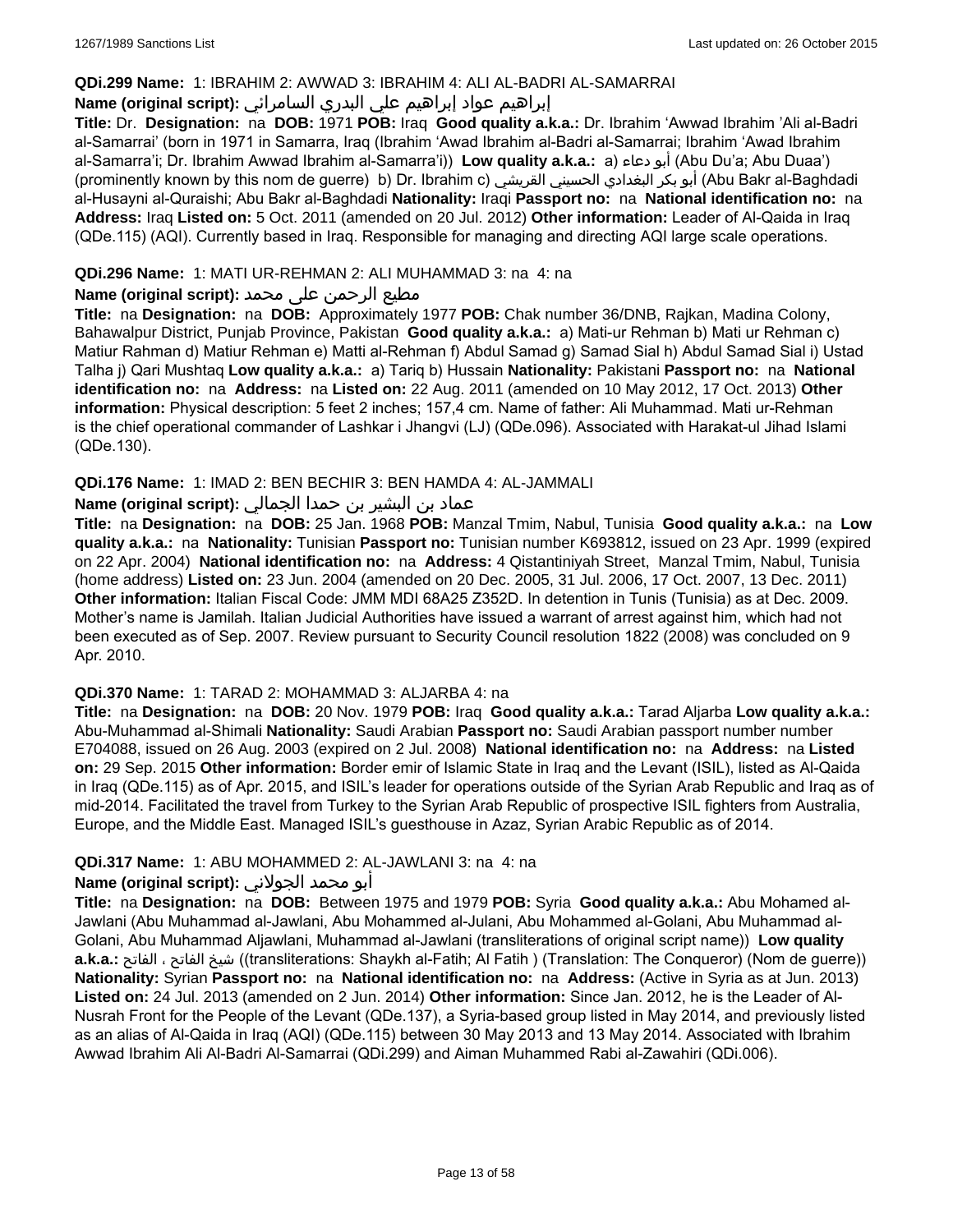# **QDi.058 Name:** 1: ABU BAKR 2: AL-JAZIRI 3: na 4: na

# **Name (original script):** الجزائري أبوبكر

**Title:** na **Designation:** na **DOB:** na **POB:** na **Good quality a.k.a.:** Yasir Al-Jazari **Low quality a.k.a.:** na **Nationality: a)** Algerian **b)** Palestinian **Passport no:** na **National identification no:** na **Address:** na **Listed on:** 11 Jan. 2002 (amended on 18 Jul. 2007, 1 Feb. 2008, 16 May 2011) **Other information:** Finance chief of the Afghan Support Committee (ASC) (QDe.069). Al-Qaida (QDe.004) facilitator and communication expert. Believed to be in Algeria as at Apr. 2010. Review pursuant to Security Council resolution 1822 (2008) was concluded on 21 Jun. 2010.

#### **QDi.318 Name:** 1: MUHAMMAD 2: JAMAL 3: ABD-AL RAHIM AHMAD 4: AL-KASHIF محمد جمال عبدالرحيم أحمد الكاشف **:Name (original script**)

**Title:** na **Designation:** na **DOB: a)** 1 Jan. 1964 **b)** 1 Feb. 1964 **POB:** Cairo, Egypt **Good quality a.k.a.:** a) Muhammad Jamal Abdo Al-Kashif b) Muhammad Jamal Abdo Al Kashef c) Muhammad Jamal Abd-Al Rahim Ahmad Al-Kashif d) Muhammad Jamal Abd-Al Rahim Al-Kashif e) Muhammad Jamal Abdu f) Muhammad Jamal **Low quality a.k.a.:** a) Muhammad Jamal Abu Ahmad (nom de guerre) b) Abu Ahmad (nom de guerre) c) Abu Jamal (nom de guerre) d) Muhammad Gamal Abu Ahmed e) Mohammad Jamal Abdo Ahmed (nom de guerre) f) Muhammad Jamal Abduh (nom de guerre) g) Muhammad Jamal Ahmad Abdu (nom de guerre) h) Riyadh (nom de guerre) **Nationality:** Egyptian **Passport no: a)** (Egyptian passport number 6487, issued 30 Jan. 1986, under name Muhammad Jamal Abdu) **b)** (Egyptian passport issued in 1993, under name Muhammad Jamal Abd-Al Rahim Ahmad Al-Kashif) **c)** (Yemeni passport number 388181, under name Muhammad Jamal Abd-Al Rahim Al-Kashif) **National identification no:** na **Address:** Egypt **Listed on:** 21 Oct. 2013 **Other information:** Trained in Afghanistan in the late 1980s with Al-Qaida (QDe.004) to make bombs. Former top military commander of the Egyptian Islamic Jihad (QDe.003). Since 2011, established Muhammad Jamal Network (MJN) (QDe.136) and terrorist training camps in Egypt and Libya. Conducted MJN's terrorist activities with support from Al-Qaida in the Arabian Peninsula (AQAP) (QDe.129). Reported to be involved in the attack on the United States Mission in Benghazi, Libya, on 11 Sep. 2012. Headed Nasr City terrorist cell in Egypt in 2012. Linked to Aiman al-Zawahiri (QDi.006) and the leadership of AQAP and the Organization of Al-Qaida in the Islamic Maghreb (AQIM) (QDe.014). Arrested and imprisoned multiple times by Egyptian authorities since ca. 2000. Released in 2011 but re-arrested by Egyptian authorities in Nov. 2012. Imprisoned in Egypt pending trial as of Sep. 2013. Wife's name is Samah 'Ali Al-Dahabani (Yemeni national).

# **QDi.233 Name:** 1: FAHD 2: MUHAMMAD 3: 'ABD AL-'AZIZ 4: AL-KHASHIBAN

#### فهد محمد عبد العزيز الخشيبان **:(script original (Name**

**Title:** na **Designation:** na **DOB:** 16 Oct. 1966 **POB:** Oneiza, Saudi Arabia **Good quality a.k.a.:** a) Fahad H. A. Khashayban b) Fahad H. A. Kheshaiban c) Fahad Mohammad Abdulaziz Alkhoshiban d) Fahad H. A. al-Khashiban e) Fahad H. A. Kheshayban f) Fahad H. A. al-Khosiban g) Fahad H. A. Khasiban h) Fahd Muhammad 'Abd Al-'Aziz al-Khashayban i) Fahd Muhammad'Abd al-'Aziz al-Khushayban j) Fahad al-Khashiban k) Fahd Khushaiban l) Fahad Muhammad A. al-Khoshiban m) Fahad Mohammad A. al-Khoshiban **Low quality a.k.a.:** a) Shaykh Abu Thabit b) Abu Thabit c) Shaykh Thabet d) Abdur Abu Rahman e) Abu Abdur Rahman **Nationality:** Saudi Arabian **Passport no:** Saudi Arabian passport number G477835, issued on 26 Jun. 2006 (expired on 3 May 2011) **National identification no:** na **Address:** Saudi Arabia **Listed on:** 9 Oct. 2007 (amended on 20 Feb. 2008, 13 Dec. 2011) **Other information:** Involved in the financing of and otherwise provided assistance to the Abu Sayyaf Group (QDe.001). Review pursuant to Security Council resolution 1822 (2008) was concluded on 14 Sep. 2009.

# **QDi.170 Name:** 1: HACENE 2: ALLANE 3: na 4: na

# **Name (original script):** علاني حسن

**Title:** na **Designation:** na **DOB:** 17 Jan. 1941 **POB:** Médéa, Algeria **Good quality a.k.a.:** a) Hassan the Old b) Al Sheikh Abdelhay c) Boulahia d) Abu al-Foutouh e) Cheib Ahcéne **Low quality a.k.a.:** na **Nationality:** Algerian **Passport no:** na **National identification no:** na **Address:** na **Listed on:** 3 May 2004 (amended on 12 Apr. 2006, 7 Apr. 2008, 13 Dec. 2011) **Other information:** Confirmed to have died on 16 Apr. 2004 in northern Niger. Review pursuant to Security Council resolution 1822 (2008) was concluded on 27 Jul. 2010.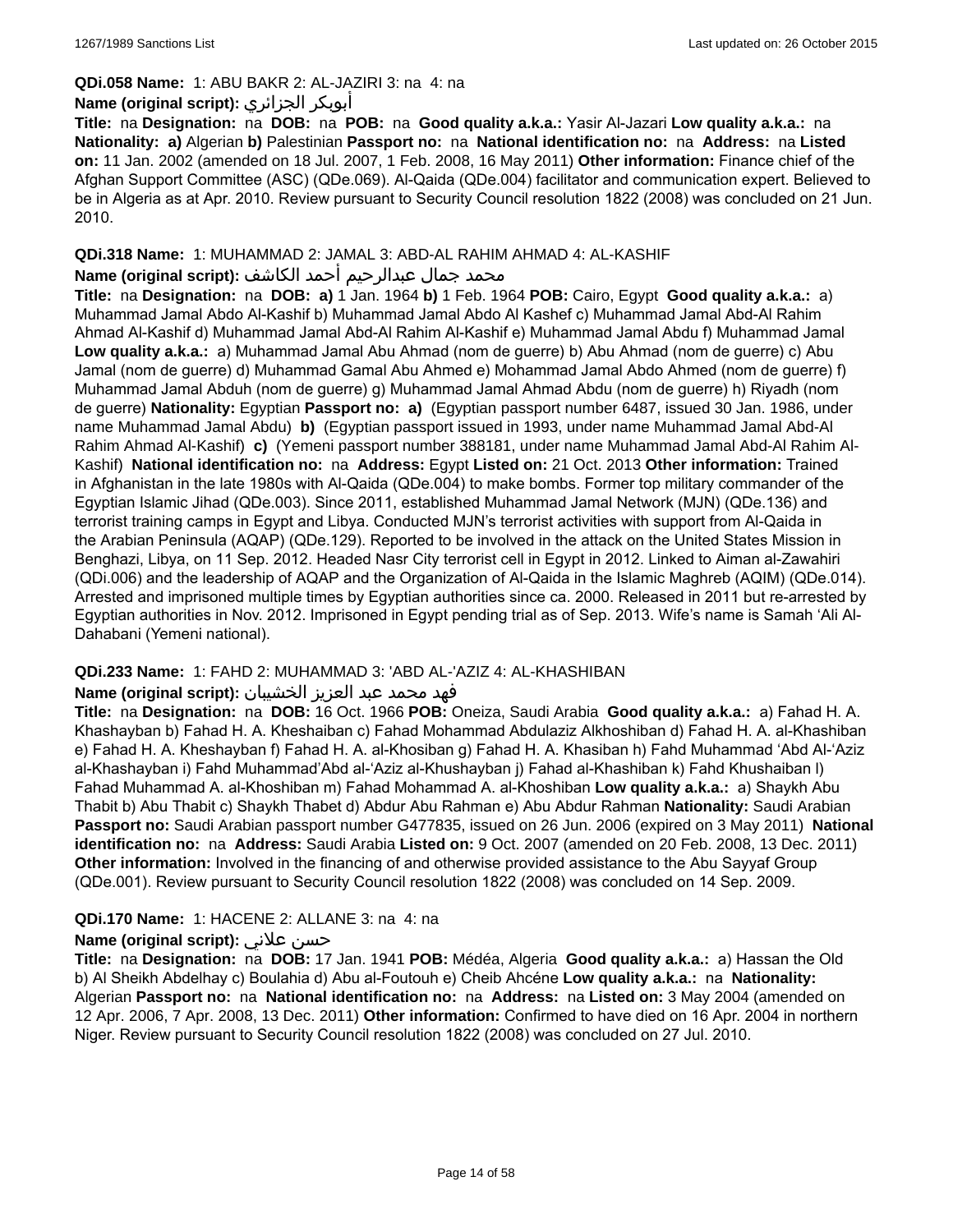### **QDi.177 Name:** 1: HABIB 2: BEN 3: AHMED 4: AL-LOUBIRI

### حبيب بن احمد اللوبيري **:(script original (Name**

**Title:** na **Designation:** na **DOB:** 17 Nov. 1961 **POB:** Manzal Tmim, Nabul, Tunisia **Good quality a.k.a.:** Al-Habib ben Ahmad ben al-Tayib al-Lubiri **Low quality a.k.a.:** na **Nationality:** Tunisian **Passport no:** Tunisian number M788439, issued on 20 Oct. 2001 (expires on 19 Oct. 2006) **National identification no:** na **Address:** Al-Damus, Manzal Tmim, Nabul, Tunisia (habitual residence) **Listed on:** 23 Jun. 2004 (amended on 20 Dec. 2005, 17 Oct. 2007, 10 Aug. 2009, 13 Dec. 2011) **Other information:** Italian Fiscal Code: LBR HBB 61S17 Z352F. In detention in Tunisia as at Dec. 2009. Mother's name is Fatima bint al-Mukhtar. Review pursuant to Security Council resolution 1822 (2008) was concluded on 9 Apr. 2010.

# **QDi.074 Name:** 1: TAREK 2: BEN HABIB 3: BEN AL-TOUMI 4: AL-MAAROUFI

# طارق بن الحبيب بن التومي المعروفي **:(script original (Name**

**Title:** na **Designation:** na **DOB:** 23 Nov. 1965 **POB:** Ghardimaou, Tunisia **Good quality a.k.a.:** a) Abu Ismail b) Abou Ismail el Jendoubi c) Abou Ismail Al Djoundoubi **Low quality a.k.a.:** na **Nationality:** Tunisian **Passport no:** Tunisian number E590976, issued on 19 Jun. 1987 ( expired on 18 Jun. 1992) **National identification no:**  na **Address:** Rue Léon Théodore Number 107/1, 1090 Jette, Brussels, Belgium **Listed on:** 3 Sep. 2002 (amended on 26 Nov. 2004, 20 Dec. 2005, 31 Jul. 2006, 3 Jul. 2007, 10 Aug. 2009, 25 Jan. 2010, 23 Dec. 2010) **Other information:** Belgian nationality withdrawn on 26 Jan. 2009. In detention in Nivelles, Belgium, as of Oct. 2010. Review pursuant to Security Council resolution 1822 (2008) was concluded on 8 Jun. 2010.

### **QDi.320 Name:** 1: ABD-AL-HAMID 2: AL-MASLI 3: na 4: na

# **Name (original script):** المصلي عبدالحميد

**Title:** na **Designation:** na **DOB:** 1976 **POB: a)** Darnah, Libya **b)** Danar, Libya **Good quality a.k.a.:** a) Abdal-Hamid Muhammad Abd-al-Hamid Al-Masli b) Abd-al-Hamid Musalli c) Hamid Masli **Low quality a.k.a.:** a) Hamza al-Darnawi b) Hamzah al-Darnawi c) Hamza Darnawi d) Hamzah Darnawi e) Hamzah Dirnawi f) Hamza Darnavi g) Hamza al-Darnavi h) Abdullah Darnawi i) Abu-Hamzah al-Darnawi **Nationality:** Libyan **Passport no:** na **National identification no:** na **Address:** (Reportedly located in Waziristan, Federally Administered Tribal Areas, Pakistan) **Listed on:** 26 Nov. 2013 **Other information:** Leader and trainer of an Al-Qaida electronics and explosives workshop producing improvised explosive device components.

# **QDi.276 Name:** 1: AKRAM 2: TURKI 3: HISHAN 4: AL-MAZIDIH

# أكرم تركي هاشم المزيده **:(script original (Name**

**Title:** na **Designation:** na **DOB: a)** 1974 **b)** 1975 **POB:** na **Good quality a.k.a.:** Akram Turki Al-Hishan **Low quality a.k.a.:** a) Abu Jarrah b) Abu Akram **Nationality:** na **Passport no:** na **National identification no:** na **Address:** Zabadani, Syrian Arab Republic **Listed on:** 11 Mar. 2010 **Other information:** Other possible date of birth: 1979. He is a cousin of Ghazy Fezza Hishan Al Mazidih (QDi.277).

#### **QDi.277 Name:** 1: GHAZY 2: FEZZA 3: HISHAN 4: AL-MAZIDIH

#### غازي فيزا هاشم المزيده **:(script original (Name**

**Title:** na **Designation:** na **DOB: a)** 1974 **b)** 1975 **POB:** na **Good quality a.k.a.:** a) Ghazy Fezzaa Hishan b) Mushari Abd Aziz Saleh Shlash **Low quality a.k.a.:** a) Abu Faysal b) Abu Ghazzy **Nationality:** na **Passport no:**  na **National identification no:** na **Address:** Zabadani, Syrian Arab Republic **Listed on:** 11 Mar. 2010 **Other information:** He is a cousin of Akram Turki Hishan Al Mazidih (QDi.276).

#### **QDi.076 Name:** 1: ISAM 2: ALI 3: MOHAMED 4: ALOUCHE

# عصام علي محمد علوش **:(script original (Name**

**Title:** na **Designation:** na **DOB: a)** 1972 **b)** 21 Mar. 1974 **POB:** Baghdad, Iraq **Good quality a.k.a.:** Mansour Thaer, born 21 Mar. 1974 in Baghdad, Iraq **Low quality a.k.a.:** na **Nationality:** Jordanian **Passport no:** na **National identification no:** na **Address:** na **Listed on:** 3 Sep. 2002 (amended on 18 Aug. 2006, 30 Jan. 2009) **Other information:** Was deported from Germany to Jordan in Feb. 2005. Review pursuant to Security Council resolution 1822 (2008) was concluded on 21 Jun. 2010.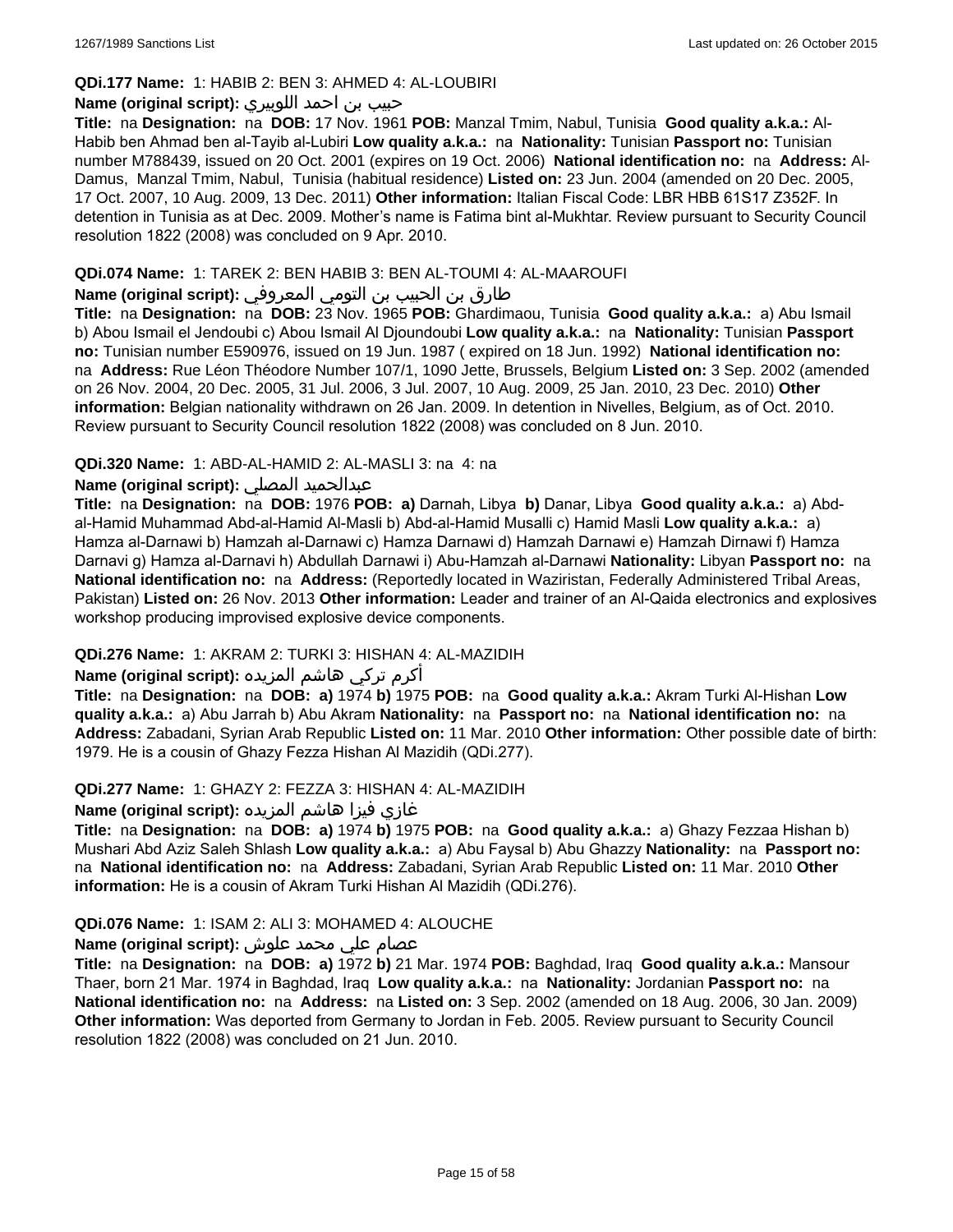#### **QDi.273 Name:** 1: FAZEEL-A-TUL 2: SHAYKH ABU MOHAMMED 3: AMEEN 4: AL-PESHAWARI

**Title:** na **Designation:** na **DOB: a)** Approximately 1967 **b)** Approximately 1961 **c)** Approximately 1973 **POB:** Shunkrai village, Sarkani District, Konar Province, Afghanistan **Good quality a.k.a.:** a) Shaykh Aminullah b) Sheik Aminullah c) Abu Mohammad Aminullah Peshawari d) Abu Mohammad Amin Bishawri e) Abu Mohammad Shaykh Aminullah Al-Bishauri f) Shaykh Abu Mohammed Ameen al-Peshawari g) Shaykh Aminullah Al-Peshawari **Low quality a.k.a.:** na **Nationality:** Afghan **Passport no:** na **National identification no:** na **Address:** Ganj District, Peshawar, Pakistan **Listed on:** 29 Jun. 2009 (amended on 24 Jul. 2013) **Other information:** Associated with Al-Qaida (QDe.004). Head of Ganj madrasa, a.k.a. Madrasa Jamia Taleemul Quran wal Hadith, a.k.a. Madrasa Taleemul Quran wal Sunnah, located at the Ganj Gate, Phandu Road, Peshawar, Pakistan.

#### **QDi.282 Name:** 1: QASIM 2: YAHYA 3: MAHDI 4: AL-RIMI

#### قاسم يحيى مهدي الريمي **:(script original (Name**

**Title:** na **Designation:** na **DOB:** 5 Jun. 1978 **POB:** Sanaa, Yemen **Good quality a.k.a.:** a) Qasim Al-Rimi b) Qasim al-Raymi c) Qassim al-Raymi d) Qasim al-Rami **Low quality a.k.a.:** a) Qasim Yahya Mahdi 'Abd al-Rimi b) Abu Hurayah al-Sana'ai c) Abu 'Ammar **Nationality:** Yemeni **Passport no:** Yemeni passport number 00344994, issued on 3 Jul. 1999 **National identification no:** na **Address:** Yemen **Listed on:** 11 May 2010 (amended on 15 Apr. 2014) **Other information:** na

#### **QDi.023 Name:** 1: NAZIH 2: ABDUL HAMED 3: NABIH 4: AL-RUQAI'I

# نزيه عبد الحميد نبيه الراجعي **:(script original (Name**

**Title:** na **Designation:** na **DOB: a)** 30 Mar. 1964 **b)** 14 May 1964 **POB:** Tripoli, Libyan Arab Jamahiriya **Good quality a.k.a.:** a) Anas Al-Liby b) Anas Al-Sibai c) Nazih Abdul Hamed Al-Raghie **Low quality a.k.a.:** na **Nationality:** Libyan **Passport no:** 621570 **National identification no:** 200310/I **Address:** Al Nawafaliyyin, Jarraba Street, Taqsim Al Zuruq, Tripoli, Libyan Arab Jamahiriya **Listed on:** 17 Oct. 2001 (amended on 31 Jul. 2006, 16 Dec. 2010) **Other information:** Review pursuant to Security Council resolution 1822 (2008) was concluded on 21 Jun. 2010.

#### **QDi.253 Name:** 1: KHALIFA 2: MUHAMMAD 3: TURKI 4: AL-SUBAIY

### خليفة محمد تركي السبيعي **:(script original (Name**

**Title:** na **Designation:** na **DOB:** 1 Jan. 1965 **POB:** Doha, Qatar **Good quality a.k.a.:** a) Khalifa Mohd Turki Alsubaie b) Khalifa Mohd Turki al-Subaie c) Khalifa Al-Subayi d) Khalifa Turki bin Muhammad bin al-Suaiy **Low quality a.k.a.:** a) Abu Mohammed al-Qatari b) Katrina **Nationality:** Qatari **Passport no:** (Qatari passport number 00685868 issued in Doha on 5 Feb. 2006 and expiring on 4 Feb. 2011) **National identification no:** (Qatari identity card number 26563400140) na **Address:** Doha, Qatar **Listed on:** 10 Oct. 2008 (amended on 25 Jan. 2010, 15 Nov. 2012, 19 Feb. 2015) **Other information:** Qatar-based terrorist financier and facilitator who has provided financial support to, and acted on behalf of, the senior leadership of Al-Qaida (QDe.004), including moving recruits to Al-Qaida training camps in South Asia. In Jan. 2008, convicted in absentia by the Bahraini High Criminal Court for financing terrorism, undergoing terrorist training, facilitating the travel of others to receive terrorist training abroad, and for membership in a terrorist organization. Arrested in Qatar in Mar. 2008. Served his sentence in Qatar and has been released from detention. Mother's name is Hamdah Ahmad Haidoos.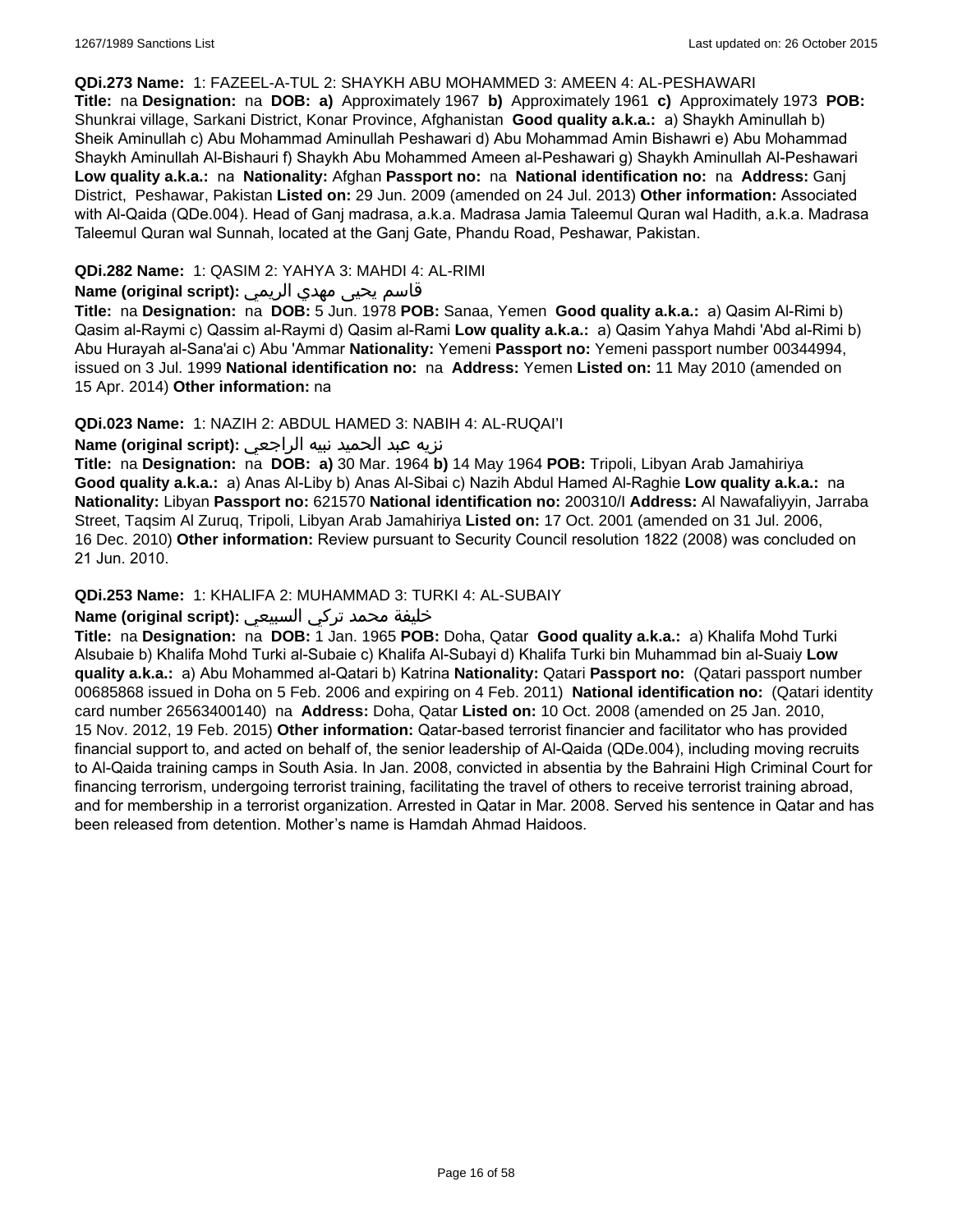### **QDi.151 Name:** 1: MOURAD 2: BEN ALI 3: BEN AL-BASHEER 4: AL-TRABELSI

# مراد بن علي بن البشير الطرابلسي **:Name (original script)**

**Title:** na **Designation:** na **DOB:** 20 May 1969 **POB:** Manzil Tmim, Tunisia **Good quality a.k.a.:** a) Aboue Chiba Brahim, born 2 Sep. 1966 in Libya b) Arouri Taoufik, born 2 Sep. 1964 in Tunisia c) Ben Salah Adnan, born 2 Apr. 1966 in Tunisia d) Sassi Adel, born 2 Sep. 1966 in Tunisia e) Salam Kamel, born 2 Feb. 1963 in Tunisia f) Salah Adnan, born 4 Feb. 1965 in Algeria g) Arouri Faisel, born 2 Mar. 1965 in Tunisia h) Bentaib Amour, born 9 Feb. 1965 in Morocco i) Adnan Salah, born 1 Apr. 1966 in Tunisia j) Hasnaoui Mellit (born in 1972 in Morocco) k) Arouri Taoufik ben Taieb, born 9 Feb. 1964 in Tunisia l) Abouechiba Brahim, born 2 Sep. 1966 in Lebanon m) Farid Arouri, born 2 Jun. 1964 in Tunisia n) Ben Magid, born 2 Jun. 1966 in Lebanon o) Maci Ssassi, born 2 Jun. 1972 in Libya p) Salah ben Anan, born 2 Apr. 1966 in Tunisia q) Hasnaui Mellit (born in 1972 in Morocco) **Low quality a.k.a.:** Abou Djarrah **Nationality:** Tunisian **Passport no:** Tunisian number G827238, issued on 1 Jun. 1996 (expired on 31 May 2001) **National identification no:** na **Address:** Libya Street Number 9, Manzil Tmim, Nabeul, Tunisia **Listed on:** 12 Nov. 2003 (amended on 20 Dec. 2005, 10 Aug. 2009, 16 May 2011) **Other information:** Extradited from Italy to Tunisia on 13 Dec. 2008. Inadmissible to the Schengen area. Mother's name is Mabrukah al-Yazidi. Review pursuant to Security Council resolution 1822 (2008) was concluded on 22 Apr. 2010.

### **QDi.172 Name:** 1: HASSAN 2: ABDULLAH 3: HERSI 4: AL-TURKI

# حسن عبد الله حرسي التركي **:(script original (Name**

**Title: a)** Sheikh **b)** Colonel **Designation:** na **DOB:** Approximately 1944 **POB:** Region V, Ethiopia (the Ogaden Region in eastern Ethiopia) **Good quality a.k.a.:** a) Hassan Turki b) Hassen Abdelle Fihiye c) Sheikh Hassan Abdullah Fahaih d) Hassan Al-Turki e) Hassan Abdillahi Hersi Turki f) Sheikh Hassan Turki g) Xasan Cabdilaahi Xirsi h) Xasan Cabdulle Xirsi **Low quality a.k.a.:** na **Nationality:** Somali **Passport no:** na **National identification no:** na **Address:** (Reported to be active in Southern Somalia, lower Juba near Kismayo, mainly in Jilibe and Burgabo as of Nov. 2012) **Listed on:** 6 Jul. 2004 (amended on 25 Jul. 2006, 21 Dec. 2007, 12 Apr. 2010, 11 May 2010, 13 Dec. 2011, 18 Mar. 2013) **Other information:** Family Background: From the Ogaden clan, Reer - Abdille subclan. Part of the Al-Itihaad Al-Islamiya (AIAI) (QDe.002) leadership. Believed to have been involved in the attacks on the United States embassies in Nairobi and Dar es Salaam in August 1998. Also subject to the sanctions measures set out in Security Council resolution 1844 (2008) concerning Somalia and Eritrea (see www.un.org/sc/ committees/751/index.shtml). Review pursuant to Security Council resolution 1822 (2008) was concluded on 13 May 2010.

# **QDi.274 Name:** 1: NASIR 2: 'ABD-AL-KARIM 3: 'ABDULLAH 4: AL-WAHISHI

### ناصر عبدالكريم عبدالله الوحيشي **:(script original (Name**

**Title:** na **Designation:** na **DOB: a)** 1 Oct. 1976 **b)** (08/10/1396 Hijri Calendar) **POB:** Yemen **Good quality a.k.a.:** a) Nasir al-Wahishi b) Abu Basir Nasir al-Wahishi c) Naser Abdel Karim al-Wahishi d) Nasir Abd al-Karim al-Wuhayshi e) Abu Basir Nasir Al-Wuhayshi f) Nasser Abdul-karim Abdullah al-Wouhichi g) Abu Baseer al-Wehaishi h) Abu Basir Nasser al-Wuhishi i) Abdul Kareem Abdullah Al-Woohaishi j) Nasser Abdelkarim Saleh Al Wahichi **Low quality a.k.a.:** a) Abu Basir b) Abu Bashir **Nationality:** Yemeni **Passport no:** Yemeni number 40483, issued on 5 Jan. 1997 **National identification no:** na **Address:** na **Listed on:** 19 Jan. 2010 (amended on 15 Apr. 2014, 15 Jun. 2015) **Other information:** Since 2007, leader of Al-Qaida in Yemen (AQY). Since Jan. 2009, leader of Al-Qaida in the Arabian Peninsula (QDe.129) operating in Yemen and Saudi Arabia. Associated with senior Al-Qaida (QDe.004) leadership, claims he was secretary to Usama Bin Laden (deceased) prior to 2003. Arrested in Iran and extradited to Yemen in 2003, where he escaped from prison in 2006 and remains fugitive as at Jan. 2010.

# **QDi.015 Name:** 1: MAHFOUZ 2: OULD 3: AL-WALID 4: na

# محفوظ ولد الوليد **:(script original (Name**

**Title:** na **Designation:** na **DOB:** 1 Jan. 1975 **POB:** Mauritania **Good quality a.k.a.:** a) Abu Hafs the Mauritanian b) Khalid Al-Shanqiti c) Mafouz Walad Al-Walid **Low quality a.k.a.:** na **Nationality:** Mauritanian **Passport no:**  na **National identification no:** na **Address:** na **Listed on:** 6 Oct. 2001 (amended on 1 Jun. 2007, 10 Jun. 2011) **Other information:** Review pursuant to Security Council resolution 1822 (2008) was concluded on 15 Jun. 2010.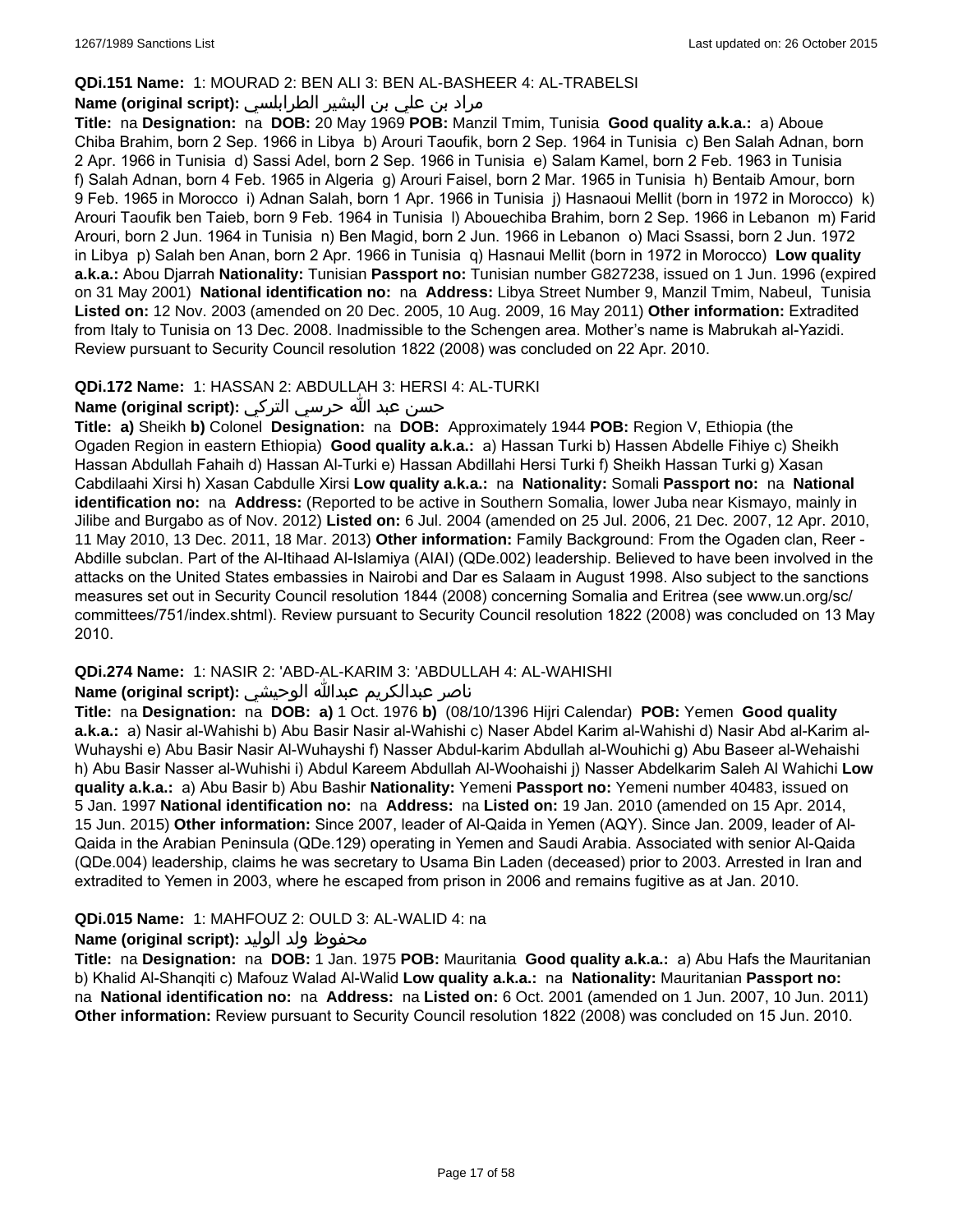# **QDi.006 Name:** 1: AIMAN 2: MUHAMMED 3: RABI 4: AL-ZAWAHIRI

# أيمن محمد ربيع الظواهري **:(script original (Name**

**Title: a)** Doctor **b)** Dr. **Designation:** na **DOB:** 19 Jun. 1951 **POB:** Giza, Egypt **Good quality a.k.a.:** a) Ayman Al-Zawahari b) Ahmed Fuad Salim c) Al Zawahry Aiman Mohamed Rabi Abdel Muaz d) Al Zawahiri Ayman e) Abdul Qader Abdul Aziz Abdul Moez Al Doctor f) Al Zawahry Aiman Mohamed Rabi g) Al Zawahry Aiman Mohamed Rabie h) Al Zawahry Aiman Mohamed Robi i) Dhawahri Ayman j) Eddaouahiri Ayman k) Nur Al Deen Abu Mohammed l) Ayman Al Zawahari m) Ahmad Fuad Salim **Low quality a.k.a.:** a) Abu Fatma b) Abu Mohammed **Nationality:** Egyptian **Passport no: a)** Egyptian Passport number 1084010 **b)** Passport number 19820215 **National identification no:** na **Address:** na **Listed on:** 25 Jan. 2001 (amended on 2 Jul. 2007, 18 Jul. 2007, 13 Aug. 2007, 16 Dec. 2010, 22 May 2015) **Other information:** Leader of Al-Qaida (QDe.004). Former operational and military leader of Egyptian Islamic Jihad (QDe.003), was a close associate of Usama Bin Laden (deceased). Believed to be in the Afghanistan/Pakistan border area. Review pursuant to Security Council resolution 1822 (2008) was concluded on 21 Jun. 2010.

### **QDi.156 Name:** 1: ABD-AL-MAJID 2: AZIZ 3: AL-ZINDANI 4: na

# عبد المجيد عزيز الزنداني **:(script original (Name**

**Title:** Sheikh **Designation:** na **DOB:** 1950 **POB:** Yemen **Good quality a.k.a.:** a) Abdelmajid Al-Zindani b) Shaykh 'Abd Al-Majid Al-Zindani c) Sheikh Abd Al-Meguid Al-Zandani **Low quality a.k.a.:** na **Nationality:** Yemeni **Passport no:** Yemeni number A005487, issued on 13 Aug. 1995 **National identification no:** na **Address:** P.O. Box 8096, Sana'a, Yemen **Listed on:** 27 Feb. 2004 (amended on 25 Jul. 2006, 10 Jun. 2011) **Other information:** Review pursuant to Security Council resolution 1822 (2008) was concluded on 2 Jun. 2010.

### **QDi.152 Name:** 1: SAIFI 2: AMMARI 3: na 4: na

# **Name (original script):** عماري سيفي

**Title:** na **Designation:** na **DOB: a)** 1 Jan. 1968 **b)** 24 Apr. 1968 **POB: a)** Kef Rih, Algeria **b)** Guelma, Algeria **Good quality a.k.a.:** a) El Para (combat name) b) Abderrezak Le Para c) Abou Haidara d) El Ourassi e) Abderrezak Zaimeche f) Abdul Rasak ammane Abu Haidra g) Abdalarak **Low quality a.k.a.:** na **Nationality:** Algerian **Passport no:** na **National identification no:** na **Address:** Algeria **Listed on:** 4 Dec. 2003 (amended on 7 Apr. 2008, 16 May 2011) **Other information:** In detention in Algeria since Oct. 2004. Former member of the GSPC listed as The Organization of Al-Qaida in the Islamic Maghreb (QDe.014). Review pursuant to Security Council resolution 1822 (2008) was concluded on 27 Jul. 2010.

#### **QDi.216 Name:** 1: ABDULLAH 2: ANSHORI 3: na 4: na

**Title:** na **Designation:** na **DOB:** 1958 **POB:** Pacitan, East Java, Indonesia **Good quality a.k.a.:** a) Abu Fatih b) Thoyib, Ibnu c) Toyib, Ibnu d) Abu Fathi **Low quality a.k.a.:** na **Nationality:** Indonesian **Passport no:** na **National identification no:** na **Address:** na **Listed on:** 21 Apr. 2006 **Other information:** Review pursuant to Security Council resolution 1822 (2008) was concluded on 8 Jun. 2010.

# **QDi.323 Name:** 1: SAID 2: ARIF 3: na 4: na

**Title:** na **Designation:** na **DOB: a)** 25 Jun. 1964 **b)** 5 Dec. 1965 **POB:** Oran, Algeria **Good quality a.k.a.:** a) Said Mohamed Arif b) Omar Gharib c) Abderahmane d) Abdallah al-Jazairi e) Slimane Chabani f) Souleiman **Low quality a.k.a.:** na **Nationality:** Algerian **Passport no:** na **National identification no:** na **Address:** na **Listed on:** 15 Aug. 2014 **Other information:** A veteran member of the 'Chechen Network' (not listed) and other terrorist groups. He was convicted of his role and membership in the 'Chechen Network' in France in 2006. Joined Jabhat al-Nusrah, listed as Al-Nusrah Front for the People of the Levant (QDe.137) in October 2013.

#### **QDi.184 Name:** 1: MUHSIN 2: FADHIL 3: AYED 4: ASHOUR AL-FADHLI

# محسن فاضل عايد عاشور الفضلي **:Name (original script)**

**Title:** na **Designation:** na **DOB:** 24 Apr. 1981 **POB:** Kuwait **Good quality a.k.a.:** a) Muhsin Fadhil 'Ayyid al Fadhli b) Muhsin Fadil Ayid Ashur al Fadhli c) Abu Majid Samiyah d) Abu Samia **Low quality a.k.a.:** na **Nationality:** Kuwaiti **Passport no: a)** Kuwaiti number 106261543 **b)** Kuwaiti number 1420529, issued in Kuwait (and expired on 31 Mar. 2006) **National identification no:** na **Address:** Block Four, Street 13, House #179 Kuwait City, Al-Riqqa area, Kuwait **Listed on:** 17 Feb. 2005 (amended on 23 Jul. 2008) **Other information:** Wanted by the Kuwaiti Security Authorities. Fugitive as of Jul. 2008. Review pursuant to Security Council resolution 1822 (2008) was concluded on 1 Jun. 2010.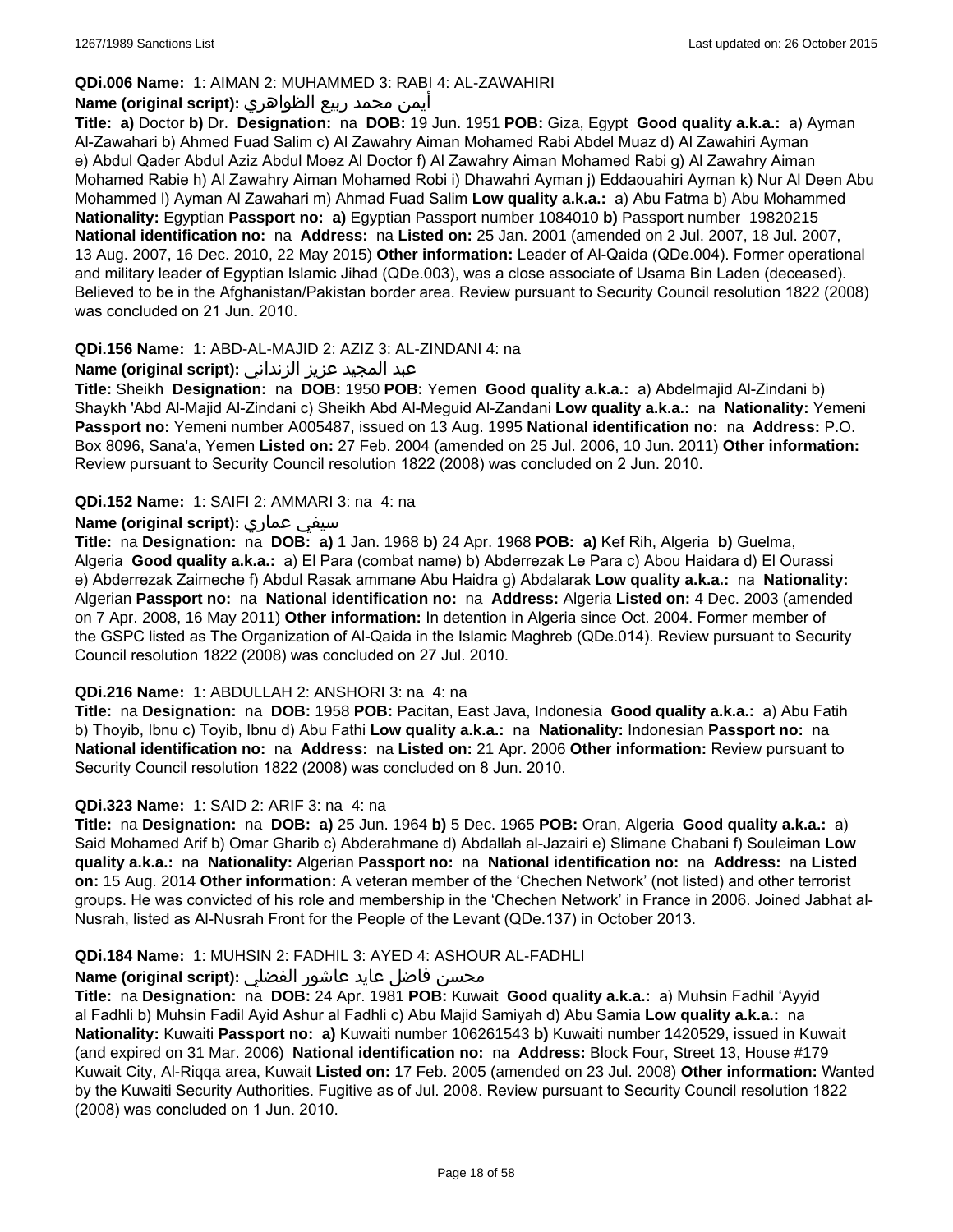### **QDi.265 Name:** 1: HAJI 2: MUHAMMAD 3: ASHRAF 4: na

**Title:** na **Designation:** na **DOB: a)** 1 Mar. 1965 **b)** 1955 **POB:** Faisalabad, Pakistan **Good quality a.k.a.:** a) Haji M. Ashraf b) Muhammad Ashraf Manshah c) Muhammad Ashraf Munsha **Low quality a.k.a.:** na **Nationality:** Pakistani **Passport no: a)** Pakistani number AT0712501, issued on 12 Mar. 2008 (expired 11 Mar 2013) **b)** Pakistani number A-374184 **National identification no: a)** Pakistani 6110125312507 **b)** Pakistani 24492025390 **Address:** na **Listed on:** 10 Dec. 2008 (amended on 17 Jul. 2009, 24 Jul. 2013) **Other information:** Chief of finance of Lashkar-e-Tayyiba (QDe.118). His father's name is Noor Muhammad.

### **QDi.364 Name:** 1: ISLAM 2: SEIT-UMAROVICH 3: ATABIEV 4: na

#### **Name (original script):** Ислам Сеит-Умарович Атабиев

**Title:** na **Designation:** na **DOB:** 29 Sep. 1983 **POB:** Ust-Dzheguta, Republic of Karachayevo- Cherkessia, Russian Federation **Good quality a.k.a.:** na **Low quality a.k.a.:** Abu Jihad (original script: Абу Джихад) **Nationality:** Russian **Passport no:** Russian foreign travel passport number 620169661 **National identification no:** Russian national passport number 9103314932, issued on 15 Aug. 2003 (issued by Department of the Federal Migration Service of the Russian Federation for the Republic Karachayevo-Cherkessia) **Address: a)** Moscovskiy Microrayon 6, App. 96, Ust- Dzheguta, Republic of Karachayevo-Cherkessia, Russian Federation **b)** Syrian Arab Republic (located in as at Aug. 2015) **c)** Iraq (possible alternative location as at Aug. 2015) **Listed on:** 2 Oct. 2015 **Other information:** As at Aug. 2015, emir of Russian-speaking militants of the Islamic State of Iraq and the Levant (ISIL), listed as Al-Qaida in Iraq (QDe.115). Controls the Syrian Arab Republic cities of Al Dana and Idlib as an ISIL chief. Wanted by the authorities of the Russian Federation for terrorist crimes committed in its territory. Photo available for inclusion in the INTERPOL-UN Security Council Special Notice.

### **QDi.042 Name:** 1: HASSAN 2: DAHIR 3: AWEYS 4: na

### **Name (original script):** ظاهرعويس حسن

**Title: a)** Sheikh **b)** Colonel **Designation:** na **DOB:** 1935 **POB:** Somalia **Good quality a.k.a.:** a) Ali, Sheikh Hassan Dahir Aweys b) Awes, Shaykh Hassan Dahir c) Hassen Dahir Aweyes d) Ahmed Dahir Aweys e) Mohammed Hassan Ibrahim f) Aweys Hassan Dahir g) Hassan Tahir Oais h) Hassan Tahir Uways i) Hassan Dahir Awes **Low quality a.k.a.:** a) Sheikh Aweys b) Sheikh Hassan c) Sheikh Hassan Dahir Aweys **Nationality:** Somali **Passport no:** na **National identification no:** na **Address: a)** (Active in Southern Somalia as of Nov. 2012.) **b)** (Also reported to be in Eritrea as of Nov. 2007.) **Listed on:** 9 Nov. 2001 (amended on 21 Dec. 2007, 11 May 2010, 16 May 2011, 18 Mar. 2013) **Other information:** Family background: from the Hawiye's Habergidir, Ayr clan. Senior leader of Al-Itihaad Al-Islamiya (AIAI) (QDe.002) and Hizbul Islam in Somalia. Since 12 April 2010, also subject to the sanctions measures set out in Security Council resolution 1844 (2008) concerning Somalia and Eritrea (see www.un.org/sc/committees/751/index.shtml). Review pursuant to Security Council resolution 1822 (2008) was concluded on 22 Jun. 2010.

#### **QDi.248 Name:** 1: RICARDO 2: PEREZ 3: AYERAS 4: na

**Title:** na **Designation:** na **DOB:** 15 Sep. 1973 **POB:** 24 Paraiso Street, Barangay Poblacion, Mandaluyong City, Philippines **Good quality a.k.a.:** a) Abdul Kareem Ayeras b) Abdul Karim Ayeras **Low quality a.k.a.:** a) Ricky Ayeras b) Jimboy c) Isaac Jay Galang Perez d) Abdul Mujib **Nationality:** Filipino **Passport no:** na **National identification no:** na **Address: a)** Barangay Mangayao, Tagkawayan, Quezon, Philippines **b)** Barangay Tigib, Ayungon, Negros Oriental, Philippines **Listed on:** 4 Jun. 2008 (amended on 13 Dec. 2011) **Other information:** Member of the Rajah Solaiman Movement (QDe.128). Arrested by the Philippines authorities on 14 Mar. 2011. Review pursuant to Security Council resolution 1822 (2008) was concluded on 13 May 2010.

#### **QDi.305 Name:** 1: ABDUL 2: ROSYID 3: RIDHO 4: BA'ASYIR

**Title:** na **Designation:** na **DOB:** 31 Jan. 1974 **POB:** Sukoharjo, Indonesia **Good quality a.k.a.:** a) Abdul Rosyid Ridho Bashir b) Rashid Rida Ba'aysir c) Rashid Rida Bashir **Low quality a.k.a.:** na **Nationality:** Indonesian **Passport no:** na **National identification no:** (Indonesian National Identity Card number 1127083101740003 under name Abdul Rosyid Ridho Ba'asyir) na **Address:** Podok Pesantren AL Wayain Ngrandu, Sumber Agung Magetan, East Java, Indonesia **Listed on:** 12 Mar. 2012 **Other information:** Father's name is Abu Bakar Ba'asyir (QDi.217). Brother of Abdul Rahim Ba'aysir (QDi.293). Belongs to the leadership of and is involved in recruitment and fundraising for Jemmah Anshorut Tauhid (JAT) (QDe.133) Associated with Jemaah Islamiyah (QDe.092).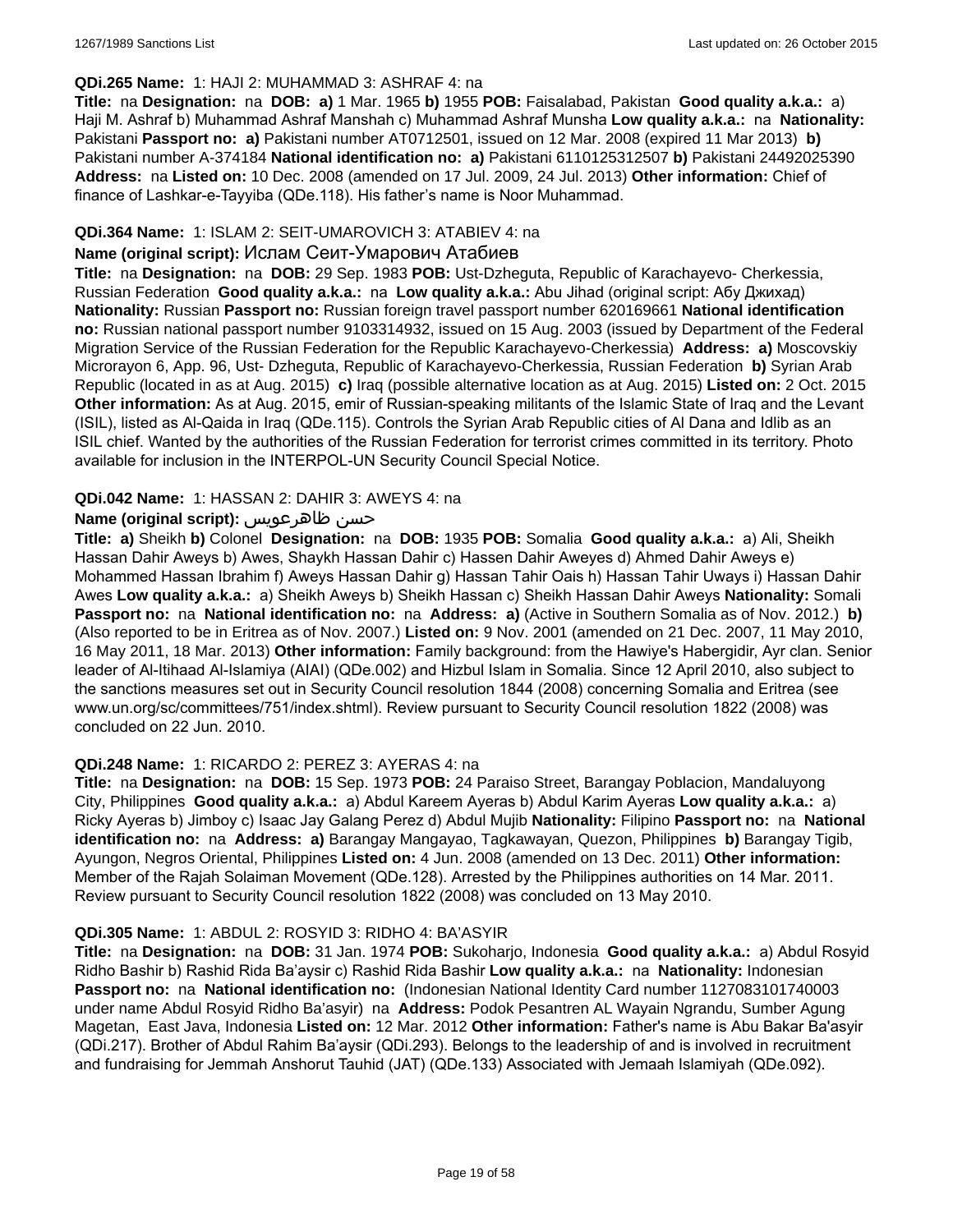#### **QDi.217 Name:** 1: ABU BAKAR 2: BA'ASYIR 3: na 4: na

**Title:** na **Designation:** na **DOB:** 17 Aug. 1938 **POB:** Jombang, East Java, Indonesia **Good quality a.k.a.:** a) Abu Bakar Baasyir, born 17 Aug. 1938 in Jombang, East Java, Indonesia b) Abu Bakar Bashir, born 17 Aug. 1938 in Jombang, East Java, Indonesia c) Abdus Samad d) Abdus Somad **Low quality a.k.a.:** na **Nationality:** Indonesian **Passport no:** na **National identification no:** na **Address:** Indonesia (in prison) **Listed on:** 21 Apr. 2006 (amended on 14 Oct. 2015) **Other information:** Formed Jemmah Anshorut Tauhid (JAT) (QDe.133) in 2008. In 2010, arrested for incitement to commit terrorism and fundraising with respect to a training camp in Aceh, Indonesia and sentenced to 15 years in 2011. Review pursuant to Security Council resolution 1822 (2008) was concluded on 8 Jun. 2010.

#### **QDi.293 Name:** 1: ABDUL RAHIM 2: BA'AYSIR 3: na 4: na

**Title:** na **Designation:** na **DOB: a)** 16 Nov. 1977 **b)** 16 Nov. 1974 **POB: a)** Solo, Indonesia **b)** Sukoharjo, Central Java, Indonesia **Good quality a.k.a.:** a) Abdul Rahim Bashir b) 'Abd Al-Rahim Ba'asyir c) 'Abd Al-Rahim Bashir d) Abdurrahim Ba'asyir e) Abdurrahim Bashir f) Abdul Rachim Ba'asyir g) Abdul Rachim Bashir h) Abdul Rochim Ba'asyir i) Abdul Rochim Bashir j) Abdurochim Ba'asyir k) Abdurochim Bashir l) Abdurrochim Ba'asyir m) Abdurrochim Bashir n) Abdurrahman Ba'asyir o) Abdurrahman Bashir **Low quality a.k.a.:** na **Nationality:** Indonesian **Passport no:** na **National identification no:** na **Address:** Indonesia **Listed on:** 19 Jul. 2011 **Other information:** Senior Jemaah Islamiyah (QDe.092) leader. Father's name is Abu Bakar Ba'asyir (QDi.217).

#### **QDi.080 Name:** 1: SAID 2: BAHAJI 3: na 4: na

#### **Name (original script):** باهاجى سعيد

**Title:** na **Designation:** na **DOB:** 15 Jul. 1975 **POB:** Haselünne, Lower Saxony, Germany **Good quality a.k.a.:** Zouheir Al Maghribi **Low quality a.k.a.:** a) Mohamed Abbattay b) Abderrahmane Al Maghribi **Nationality: a)** German **b)** Moroccan **Passport no: a)** Provisional German passport No.: 28642163 (issued by the city of Hamburg) **b)** Moroccan passport number 954242, issued on 28 Jun. 1995, issued in Meknas, Morocco (expired) **National identification no:** German identity document ("Bundespersonalausweis") No. 1336597587 **Address:** Bunatwiete 23, Hamburg, 21073, Germany (formerly resident at ) **Listed on:** 30 Sep. 2002 (amended on 26 Nov. 2004, 9 Sep. 2005, 2 Jul. 2007, 23 Dec. 2010, 9 Sep. 2014) **Other information:** Deputy head of the media committee of Al-Qaida (QE.A.4.01) as at Apr. 2010. German authorities issued an arrest warrant for him on 21 Sep. 2001. Review pursuant to Security Council resolution 1822 (2008) was concluded on 20 May 2010. Reportedly deceased in September 2013 in the Afghanistan/Pakistan border area.

#### **QDi.266 Name:** 1: MAHMOUD 2: MOHAMMAD 3: AHMED 4: BAHAZIQ

**Title:** na **Designation:** na **DOB: a)** 17 Aug. 1943 **b)** 1943 **c)** 1944 **POB:** India **Good quality a.k.a.:** a) Bahaziq Mahmoud b) Abu Abd al-'Aziz c) Abu Abdul Aziz d) Shaykh Sahib **Low quality a.k.a.:** na **Nationality:** Saudi Arabian **Passport no:** na **National identification no:** Saudi Arabian 4-6032-0048-1 **Address:** na **Listed on:** 10 Dec. 2008 **Other information:** Financier of Lashkar-e-Tayyiba (listed under permanent reference number QDe.118). Has served as the leader of Lashkar-e-Tayyiba in Saudi Arabia.

#### **QDi.311 Name:** 1: AYYUB 2: BASHIR 3: na 4: na

#### **Name (original script):** بشیر ایوب

**Title: a)** Qari **b)** Alhaj **Designation:** na **DOB: a)** 1966 **b)** 1964 **c)** 1969 **d)** 1971 **POB:** na **Good quality a.k.a.:** a) Alhaj Qari Ayub Bashar b) Qari Muhammad Ayub **Low quality a.k.a.:** na **Nationality: a)** Uzbek **b)** Afghan **Passport no:** na **National identification no:** na **Address:** Mir Ali, North Waziristan Agency, Federal Administered Tribal Areas, Pakistan **Listed on:** 18 Oct. 2012 **Other information:** Member of leadership council as of early 2010 and head of finance for the Islamic Movement of Uzbekistan (QDe.010). Coordinated financial and logistical support for the Islamic Movement of Uzbekistan in Afghanistan and Pakistan between 2009-2012. Transferred and delivered funds to Fazal Rahim (QDi.303).

#### **QDi.055 Name:** 1: MAHMOOD 2: SULTAN 3: BASHIR-UD-DIN 4: na

**Title:** na **Designation:** na **DOB: a)** 1937 **b)** 1938 **c)** 1939 **d)** 1940 **e)** 1941 **f)** 1942 **g)** 1943 **h)** 1944 **i)** 1945 **POB:**  na **Good quality a.k.a.:** a) Mahmood, Sultan Bashiruddin b) Mehmood, Dr. Bashir Uddin c) Mekmud, Sultan Baishiruddin **Low quality a.k.a.:** na **Nationality:** Pakistani **Passport no:** na **National identification no:** na **Address:** Street 13, Wazir Akbar Khan, Kabul, Afghanistan **Listed on:** 24 Dec. 2001 **Other information:** Review pursuant to Security Council resolution 1822 (2008) was concluded on 1 Jun. 2010.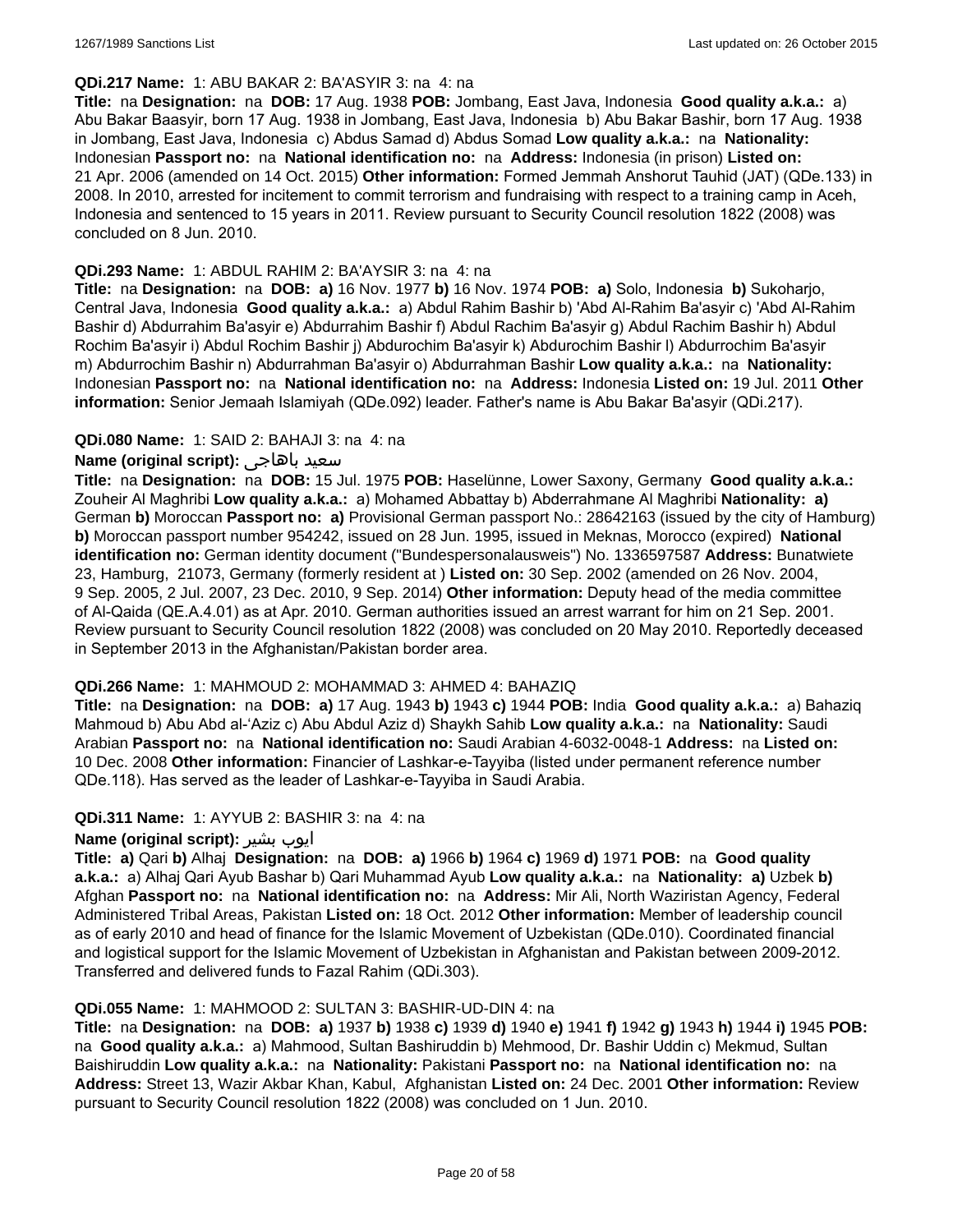#### **QDi.345 Name:** 1: TARKHAN 2: TAYUMURAZOVICH 3: BATIRASHVILI 4:

**Title:** na **Designation:** na **DOB: a)** 11 Jan. 1986 **b)** 1982 **POB:** Akhmeta, Village Birkiani, Georgia **Good quality a.k.a.:** a) Tarkhan Tayumurazovich Batyrashvili b) Tarkhan Batirashvili **Low quality a.k.a.:** a) Omar Shishani b) Umar Shishani c) Abu Umar al-Shishani d) Omar al-Shishani e) Chechen Omar f) Omar the Chechen g) Omer the Chechen h) Umar the Chechen i) Abu Umar j) Abu Hudhayfah **Nationality:** Georgian **Passport no:** 09AL14455, issued in Georgia (expires on 26 Jun. 2019) **National identification no:** 08001007864, issued in Georgia **Address:** Syrian Arab Republic (located in as at Dec. 2014) **Listed on:** 23 Jan. 2015 **Other information:** As of mid-2014, Syria-based senior military commander and shura council member of Islamic State in Iraq and the Levant, listed as Al-Qaida in Iraq (AQI) (QDe.115). Led approximately 1,000 foreign fighters for ISIL and committed a number of attacks in northern Syria.

### **QDi.279 Name:** 1: MOHAMED 2: BELKALEM 3: na 4: na

### **Name (original script):** بلكلام محمد

**Title:** na **Designation:** na **DOB:** 19 Dec. 1969 **POB:** Hussein Dey, Algiers, Algeria **Good quality a.k.a.:** na **Low quality a.k.a.:** a) Abdelali Abou Dher (ذر ابو العالي عبد (b) El Harrachi (الحراشي(**Nationality:** Algerian **Passport no:**  na **National identification no:** na **Address:** Mali **Listed on:** 22 Apr. 2010 (amended on 15 Apr. 2014) **Other information:** Convicted in absentia by Algerian tribunal on 28 Mar. 1996. Algerian international arrest warrant number 03/09 of 6 Jun. 2009 issued by the Tribunal of Sidi Mhamed, Algiers, Algeria. Algerian extradition request number 2307/09 of 3 Sep. 2009, presented to Malian authorities. Father's name is Ali Belkalem. Mother's name is Fatma Saadoudi. Member of The Organization of Al-Qaida in the Islamic Maghreb (QDe.014)

### **QDi.136 Name:** 1: MOKHTAR 2: BELMOKHTAR 3: na 4: na

### **Name (original script):** بلمختار مختار

**Title:** na **Designation:** na **DOB:** 1 Jun. 1972 **POB:** Ghardaia, Algeria **Good quality a.k.a.:** a) Abou Abbes Khaled b) Belaouar Khaled Abou El Abass c) Belaouer Khaled Abou El Abass d) Belmokhtar Khaled Abou El Abes e) Khaled Abou El Abass f) Khaled Abou El Abbes g) Khaled Abou El Abes h) Khaled Abulabbas Na Oor i) Mukhtar Belmukhtar **Low quality a.k.a.:** a) Belaoua b) Belaour **Nationality:** Algerian **Passport no:** na **National identification no:** na **Address:** na **Listed on:** 11 Nov. 2003 (amended on 12 Apr. 2006, 2 Jul. 2007, 7 Apr. 2008, 25 Jan. 2010, 16 May 2011, 9 Sep. 2014) **Other information:** Father's name is Mohamed. Mother's name is Zohra Chemkha. Member of the Council of the Organization of Al-Qaida in the Islamic Maghreb (QDe.014) (AQIM). Head of Al Mouakaoune Biddam (QDe.139), Al Moulathamoun (QDe.140) and Al Mourabitoun (QDe.141). Review pursuant to Security Council resolution 1822 (2008) was concluded on 30 Jul. 2009.

#### **QDi.375 Name:** 1: BOUBAKER 2: BEN HABIB 3: BEN AL-HAKIM 4: na

**Title:** na **Designation:** na **DOB:** 1 Aug. 1983 **POB:** Paris, France **Good quality a.k.a.:** a) Boubakeur el-Hakim b) Boubaker el Hakim **Low quality a.k.a.:** a) Abou al Moukatel b) Abou Mouqatel c) Abu-Muqatil al-Tunisi **Nationality: a)** French **b)** Tunisian **Passport no:** na **National identification no:** na **Address:** Syrian Arab Republic (as at Sep. 2015) **Listed on:** 29 Sep. 2015 **Other information:** French-Tunisian foreign terrorist fighter for Islamic State in Iraq and the Levant (ISIL), listed as Al-Qaida in Iraq (QDe.115).

#### **QDi.355 Name:** 1: SOFIANE 2: BEN GOUMO 3: na 4: na

**Title:** na **Designation:** na **DOB:** 26 Jun. 1959 **POB:** Derna, Libya **Good quality a.k.a.:** Sufyan bin Qumu **Low quality a.k.a.:** Abou Fares al Libi **Nationality:** Libyan **Passport no:** na **National identification no:** na **Address:** Libya **Listed on:** 3 Sep. 2015 **Other information:** Leader of Ansar al Charia Derna (QDe.145).

#### **QDi.333 Name:** 1: SEIFALLAH 2: BEN HASSINE 3: na 4: na

**Title:** na **Designation:** na **DOB:** 8 Nov. 1965 **POB:** na **Good quality a.k.a.:** a) Seif Allah ben Hocine b) Saifallah ben Hassine c) Sayf Allah 'Umar bin Hassayn d) Sayf Allah bin Hussayn **Low quality a.k.a.:** a) Abu Iyyadh al-Tunisi b) Abou Iyadh el-Tounsi c) Abu Ayyad al-Tunisi d) Abou Aayadh e) Abou Iyadh **Nationality:** Tunisian **Passport no:** na **National identification no:** na **Address:** na **Listed on:** 23 Sep. 2014 **Other information:** Founder of the Tunisian Combatant Group (QDe.090) and leader of Ansar al-Shari'a in Tunisia (QDe.143). Arrest warrant issued by Tunisian Court of First Instance on 23 Aug. 2013.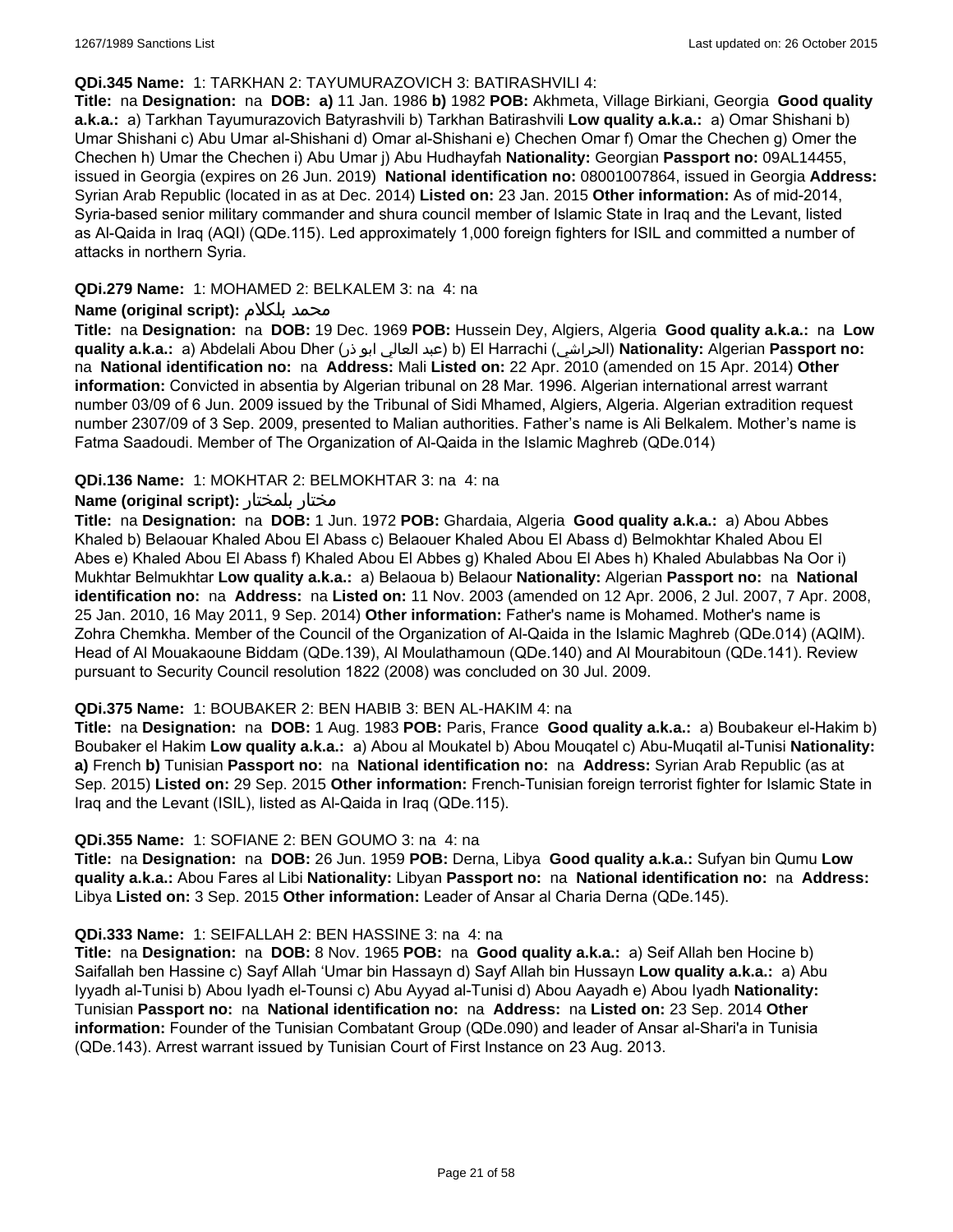#### **QDi.307 Name:** 1: HAFIZ 2: ABDUL SALAM 3: BHUTTAVI 4: na

**Title: a)** Maulavi **b)** Mullah **Designation:** na **DOB:** 1940 **POB:** Gujranwala, Punjab Province, Pakistan **Good quality a.k.a.:** a) Hafiz Abdul Salam Bhattvi b) Hafiz Abdusalam Budvi c) Hafiz Abdussalaam Bhutvi d) Abdul Salam Budvi e) Abdul Salam Bhattwi f) Abdul Salam Bhutvi g) Mullah Abdul Salaam Bhattvi h) Molvi Abdursalam Bhattvi **Low quality a.k.a.:** na **Nationality:** Pakistani **Passport no:** na **National identification no:** na **Address:** na **Listed on:** 14 Mar. 2012 **Other information:** Founding member of Lashkar-e-Tayyiba (QDe.118) and deputy to Lashkar-e-Tayyiba leader Hafiz Muhammad Saeed (QDi.263).

### **QDi.081 Name:** 1: RAMZI 2: MOHAMED 3: ABDULLAH 4: BINALSHIBH

# رمزي محمد عبد الله بن الشيبة **:(script original (Name**

**Title:** na **Designation:** na **DOB: a)** 1 May 1972 **b)** 16 Sep. 1973 **POB: a)** Gheil Bawazir, Hadramawt, Yemen **b)** Khartoum, Sudan **Good quality a.k.a.:** a) Binalshibh Ramzi Mohammed Abdullah b) Ramzi Binalshib c) Ramzi Mohamed Abdellah Omar Hassan Alassiri d) Binalshibh Ramsi Mohamed Abdullah e) Abu Ubaydah f) 'Umar Muhammad 'Abdallah Ba' Amar g) Binalsheidah, Ramzi Mohamed Abdullah h) Bin Al Shibh, Ramzi i) Omar, Ramzi Mohamed Abdellah j) Mohamed Ali Abdullah Bawazir **Low quality a.k.a.:** Ramzi Omar **Nationality:** Yemeni **Passport no:** 00085243, issued on 17 Nov. 1997, issued in Sanaa, Yemen **National identification no:**  na **Address:** na **Listed on:** 30 Sep. 2002 (amended on 26 Nov. 2004, 25 Jul. 2006, 2 Jul. 2007, 27 Jul. 2007, 23 Dec. 2010) **Other information:** Arrested in Karachi, Pakistan, 30 Sep. 2002. In custody of the United States of America, as of May 2010. Review pursuant to Security Council resolution 1822 (2008) was concluded on 25 May 2010.

### **QDi.009 Name:** 1: BILAL 2: BIN MARWAN 3: na 4: na

# بلال بن مروان **:(script original (Name**

**Title:** na **Designation:** na **DOB:** 1947 **POB:** na **Good quality a.k.a.:** na **Low quality a.k.a.:** na **Nationality:**  na **Passport no:** na **National identification no:** na **Address:** na **Listed on:** 25 Jan. 2001 **Other information:** Senior lieutenant of UBL. Review pursuant to Security Council resolution 1822 (2008) was concluded on 21 Jun. 2010.

#### **QDi.063 Name:** 1: AL-MOKHTAR 2: BEN MOHAMED 3: BEN AL-MOKHTAR 4: BOUCHOUCHA

# المختار بن محمد بن المختار بوشوشة **:(script original (Name**

**Title:** na **Designation:** na **DOB:** 13 Oct. 1969 **POB:** Tunis, Tunisia **Good quality a.k.a.:** Bushusha, Mokhtar **Low quality a.k.a.:** na **Nationality:** Tunisian **Passport no:** Tunisian number K754050, issued on 26 May 1999 (expired on 25 May 2004) **National identification no:** 04756904, issued on 14 Sep. 1984 **Address:** Via Milano Number 38, Spinadesco, (CR), Italy **Listed on:** 24 Apr. 2002 (amended on 10 Apr. 2003, 26 Nov. 2004, 20 Dec. 2005, 7 Jun. 2007, 23 Dec. 2010) **Other information:** Italian Fiscal Code: BCHMHT69R13Z352T. Mother's name is Hedia Bannour. Review pursuant to Security Council resolution 1822 (2008) was concluded on 22 Apr. 2010.

# **QDi.188 Name:** 1: FAYCAL 2: BOUGHANEMI 3: na 4: na

# **Name (original script):** بوغانمي فيصل

**Title:** na **Designation:** na **DOB:** 28 Oct. 1966 **POB:** Tunis, Tunisia **Good quality a.k.a.:** a) Faical Boughanmi b) Faysal al-Bughanimi **Low quality a.k.a.:** na **Nationality:** Tunisian **Passport no:** na **National identification no:**  na **Address:** Number 5/B viale Cambonino, Cremona, Italy **Listed on:** 29 Jul. 2005 (amended on 7 Jun. 2007, 10 Aug. 2009, 1 Sep. 2009, 13 Dec. 2011) **Other information:** Italian Fiscal code: BGHFCL66R28Z352G. Sentenced to 7 years imprisonment in Italy on 29 Jun. 2007 by the Brescia Second Appeals Court. In detention in Italy as at Jun. 2009. Review pursuant to Security Council resolution 1822 (2008) was concluded on 20 Jul. 2009.

# **QDi.143 Name:** 1: HAMADI 2: BEN ABDUL AZIZ 3: BEN ALI 4: BOUYEHIA

# حمادي بن عبد العزيز بن علي بويحي **:(script original (Name**

**Title:** na **Designation:** na **DOB:** 29 May 1966 **POB:** Tunis, Tunisia **Good quality a.k.a.:** a) Gamel Mohamed, born 25 May 1966 in Morocco b) Abd el Wanis Abd Gawwad Abd el Latif Bahaa, born 9 May 1986 in Egypt c) Mahmoud Hamid **Low quality a.k.a.:** na **Nationality:** Tunisian **Passport no:** Tunisian passport number L723315, issued on 5 May 1998 (expired on 4 May 2003) **National identification no:** na **Address:** Corso XXII Marzo Number 39, Milan, Italy **Listed on:** 12 Nov. 2003 (amended on 20 Dec. 2005, 31 Jul. 2006, 30 Jan. 2009, 16 May 2011) **Other information:** In prison in Italy until 28 Jul. 2011. Review pursuant to Security Council resolution 1822 (2008) was concluded on 21 Jun. 2010.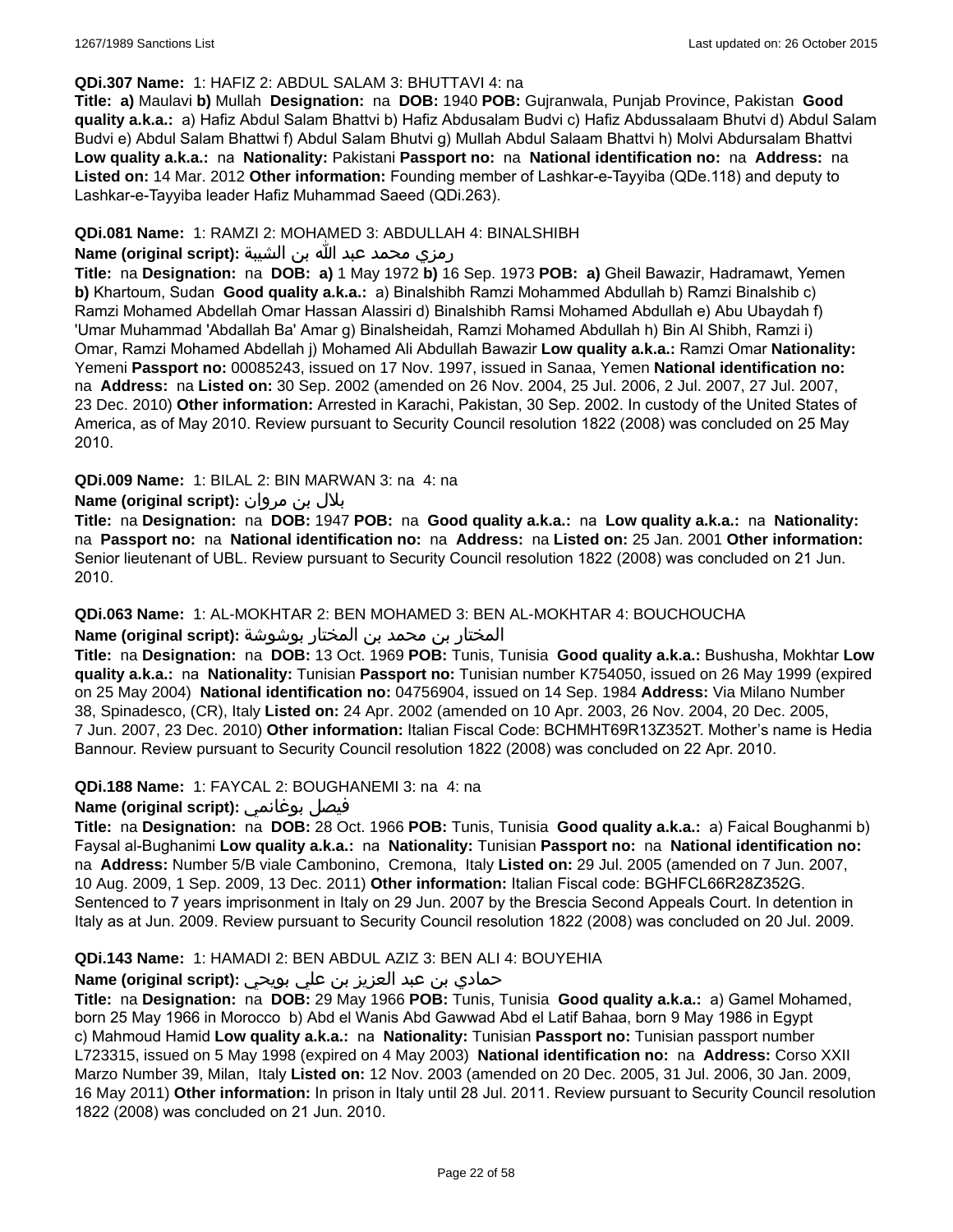# **QDi.365 Name:** 1: AKHMED 2: RAJAPOVICH 3: CHATAEV 4: na

#### **Name (original script):** Ахмед Ражапович Чатаев

**Title:** na **Designation:** na **DOB:** 14 Jul. 1980 **POB:** Vedeno Village, Vedenskiy District, Republic of Chechnya, Russian Federation **Good quality a.k.a.:** a) Akhmad Shishani (original script: Ахмад Шишани) b) David Mayer (Russian script: Давид Майер) c) Elmir Sene (original script: Эльмир Сене) **Low quality a.k.a.:** Odnorukiy (original script: Однорукий) **Nationality:** na **Passport no:** na **National identification no:** Russian national passport number 9600133195, issued in Vedensiky District, Republic of Chechnya, Russian Federation (issued by Department of Internal Affairs) **Address: a)** Syrian Arab Republic (located in as at Aug. 2015) **b)** Iraq (possible alternative location as at Aug. 2015) **Listed on:** 2 Oct. 2015 **Other information:** As at Aug. 2015, one of the leaders of the Islamic State in Iraq and the Levant (ISIL), listed as Al-Qaida in Iraq (QDe.115), commanding directly 130 militants. Physical description: eye colour: brown, hair colour: black, build: solid; distinguishing marks: oval face, beard, missing a right hand and left leg, speaks Russian, Chechen and possibly German and Arabic. Wanted by the authorities of the Russian Federation for terrorist crimes committed in its territory. Photo available for inclusion in the INTERPOL-UN Security Council Special Notice.

### **QDi.312 Name:** 1: AAMIR 2: ALI 3: CHAUDHRY 4: na

# عامر علی چوہدری **:(script original (Name**

**Title:** na **Designation:** na **DOB:** 3 Aug. 1986 **POB:** na **Good quality a.k.a.:** a) Aamir Ali Chaudary b) Aamir Ali Choudry c) Amir Ali Chaudry **Low quality a.k.a.:** Huzaifa **Nationality:** Pakistani **Passport no:** Pakistani number BN 4196361, issued on 28 Oct. 2008 (expiring 27 Oct. 2013) **National identification no:** Pakistani 33202-7126636-9 **Address:** na **Listed on:** 18 Oct. 2012 **Other information:** Electronics and explosives expert for Tehrik-e Taliban Pakistan (TTP) (QDe.132). Involved in attack planning for TTP. Provided financial and logistical support for TTP and participated in TTP-sponsored militant training.

### **QDi.070 Name:** 1: YASSINE 2: CHEKKOURI 3: na 4: na

### **Name (original script):** شكوري ياسين

**Title:** na **Designation:** na **DOB:** 6 Oct. 1966 **POB:** Safi, Morocco **Good quality a.k.a.:** na **Low quality a.k.a.:**  na **Nationality:** Moroccan **Passport no:** Moroccan number F46947 **National identification no:** (Moroccan national identity card H-135467) na **Address:** 7th Street, Number 7, Hay Anas Safi, Morocco **Listed on:** 3 Sep. 2002 (amended on 7 Jun. 2007, 23 Dec. 2010) **Other information:** Mother's name is Feue Hlima Bent Barka and father's name is Abderrahmane Mohammed Ben Azzouz. Deported from Italy to Morocco on 26 Feb. 2004. Review pursuant to Security Council resolution 1822 (2008) was concluded on 21 Jun. 2010.

#### **QDi.376 Name:** 1: PETER 2: CHERIF 3: na 4: na

**Title:** na **Designation:** na **DOB:** 26 Aug. 1982 **POB:** Paris, France **Good quality a.k.a.:** na **Low quality a.k.a.:**  na **Nationality:** French **Passport no:** na **National identification no:** na **Address:** Al Mukalla, Hadramawt province, Yemen **Listed on:** 29 Sep. 2015 **Other information:** Member of Al-Qaida in the Arabian Peninsula (AQAP) (QDe.129). Convicted in absentia to five years in prison in France in 2012. Wanted by French authorities as of 2015.

#### **QDi.300 Name:** 1: MONIR 2: CHOUKA 3: na 4: na

**Title:** na **Designation:** na **DOB:** 30 Jul. 1981 **POB:** Bonn, Germany **Good quality a.k.a.:** na **Low quality a.k.a.:** Abu Adam **Nationality: a)** German **b)** Moroccan **Passport no:** German passport number 5208323009, issued on 2 Feb. 2007, issued in Stadt Bonn, Germany (expires on 1 Feb. 2012) **National identification no:** German national identity card number 5209530116, issued on 21 Jun. 2006, issued in Stadt Bonn, Germany (expired on 20 Jun. 2011) **Address:** Ungartenstraße 6, Bonn, 53229, Germany (previous) **Listed on:** 25 Jan. 2012 **Other information:** Associated with Islamic Movement of Uzbekistan (QDe.010). Brother of Yassin Chouka (QDi.301). Arrest warrant issued by the investigating judge of the German Federal Court of Justice on 5 Oct. 2010.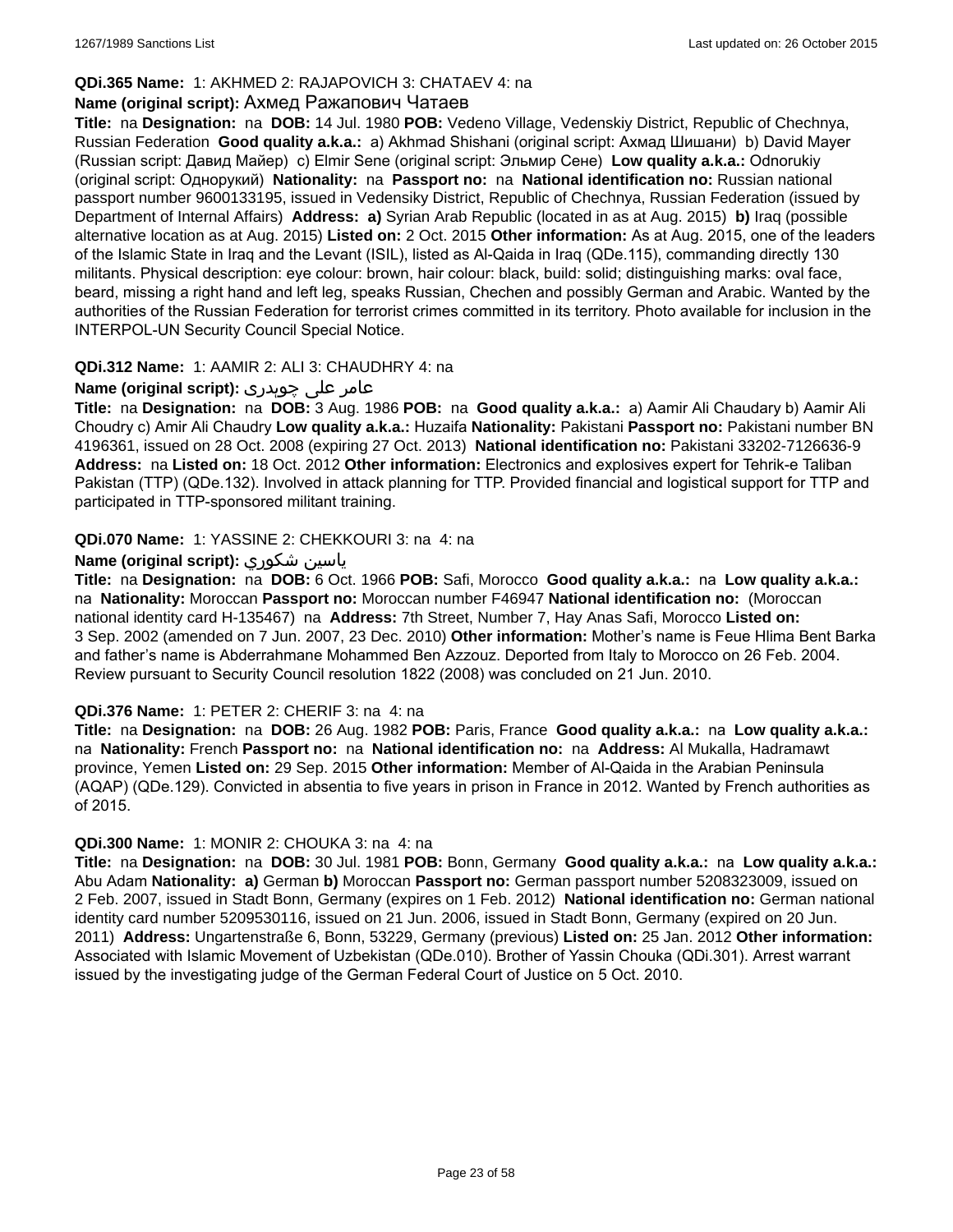### **QDi.301 Name:** 1: YASSIN 2: CHOUKA 3: na 4: na

**Title:** na **Designation:** na **DOB:** 11 Dec. 1984 **POB:** Bonn, Germany **Good quality a.k.a.:** na **Low quality a.k.a.:** Abu Ibraheem **Nationality: a)** German **b)** Moroccan **Passport no:** German passport number 5204893014, issued on 5 Oct. 2000, issued in Stadt Bonn, Germany (expired on 5 Oct. 2005) **National identification no:** German national identity card number 5209445304, issued on 5 Sep. 2005, issued in Stadt Bonn, Germany (expired on 4 Sep. 2010) **Address:** Karl-Barth-Straße 14, Bonn, 53129, Germany (previous) **Listed on:** 25 Jan. 2012 **Other information:** Associated with Islamic Movement of Uzbekistan (QDe.010). Brother of Monir Chouka (QDi.300). Arrest warrant issued by the investigating judge of the German Federal Court of Justice on 5 Oct. 2010.

### **QDi.141 Name:** 1: MAXAMED 2: CABDULLAAH 3: CIISE 4: na

**Title:** na **Designation:** na **DOB:** 8 Oct. 1974 **POB:** Kismaayo, Somalia **Good quality a.k.a.:** a) Maxamed Cabdullaahi Ciise b) Maxammed Cabdullaahi c) Cabdullah Mayamed Ciise **Low quality a.k.a.:** na **Nationality:** Somali **Passport no:** na **National identification no:** na **Address:** Somalia **Listed on:** 12 Nov. 2003 (amended on 9 Sep. 2005, 30 Jan. 2009, 20 Apr. 2009, 21 Oct. 2010, 17 Aug. 2015) **Other information:** Present in Somalia as of Apr. 2009 following transfer from United Kingdom. Review pursuant to Security Council resolution 1822 (2008) was concluded on 21 Jun. 2010.

### **QDi.347 Name:** 1: DENIS 2: MAMADOU 3: GERHARD 4: CUSPERT

**Title:** na **Designation:** na **DOB:** 18 Oct. 1975 **POB:** Berlin, Germany **Good quality a.k.a.:** na **Low quality a.k.a.:** Abu Talha al-Almani **Nationality:** German **Passport no:** na **National identification no:** 2550439611, issued in District Friedrichshain-Kreuzberg of Berlin, Germany (issued on 22 Apr. 2010, expires on 21 Apr. 2020) **Address: a)** (Syria/Turkey border area (as at Jan. 2015)) **b)** Karl-Marx-Str. 210, Berlin, 12055, Germany (primary address) **Listed on:** 11 Feb. 2015 **Other information:** Physical description: eye colour: brown; hair colour: black; height: 178cm; Tattoos: BROKEN DREAMS in letters (on back) and landscape of Africa (on right upper arm). Father's name: Richard Luc-Giffard; Mother's name: Sigrid Cuspert. European arrest warrant issued by investigating judge at the Federal Court of Justice of Germany, dated 14 May 2014 and 5 Dec. 2014.

### **QDi.331 Name:** 1: ANDERS 2: CAMEROON 3: OSTENSVIG 4: DALE

**Title:** na **Designation:** na **DOB:** 19 Oct. 1978 **POB:** Oslo, Norway **Good quality a.k.a.:** na **Low quality a.k.a.:**  a) Muslim Abu Abdurrahman b) Abu Abdurrahman the Norwegian c) Abu Abdurrahman the Moroccan **Nationality:** Norwegian **Passport no:** na **National identification no:** na **Address:** na **Listed on:** 23 Sep. 2014 **Other information:** Member of Al-Qaida in the Arabian Peninsula (AQAP) (QE.A.129.10). Physical description: eye colour: brown; hair colour: brown; height: 185 cm.

# **QDi.252 Name:** 1: AHMED 2: DEGHDEGH 3: na 4: na

#### **Name (original script):** دغداغ أحمد

**Title:** na **Designation:** na **DOB:** 17 Jan. 1967 **POB:** Anser, Wilaya (province) of Jijel, Algeria **Good quality a.k.a.:** a) Abd El Illah b) Abdellillah dit Abdellah Ahmed dit Said **Low quality a.k.a.:** na **Nationality:** Algerian **Passport no:** na **National identification no:** na **Address:** Algeria **Listed on:** 3 Jul. 2008 (amended on 24 Mar. 2009, 15 Nov. 2012) **Other information:** Belongs to the leadership and is the finance chief of the Organization of Al-Qaida in the Islamic Maghreb (Qde.014). Mother's name is Zakia Chebira. Father's name is Lakhdar.

#### **QDi.246 Name:** 1: REDENDO 2: CAIN 3: DELLOSA 4: na

**Title:** na **Designation:** na **DOB:** 15 May 1972 **POB:** Punta, Santa Ana, Manila, Philippines **Good quality a.k.a.:**  a) Abu Ilonggo b) Brandon Berusa c) Abu Muadz d) Arnulfo Alvarado e) Habil Ahmad Dellosa **Low quality a.k.a.:**  a) Dodong b) Troy c) Uthman **Nationality:** Filipino **Passport no:** na **National identification no:** na **Address:** 3111, Ma. Bautista, Punta, Santa Ana, Manila, Philippines **Listed on:** 4 Jun. 2008 (amended on 3 Jun. 2009, 13 Dec. 2011) **Other information:** Member of the Rajah Solaiman Movement (QDe.128) and linked to the Abu Sayyaf Group (QDe.001). Father's name is Fernando Rafael Dellosa. Mother's name is Editha Parado Cain. In detention in the Philippines as of Jan. 2010. Review pursuant to Security Council resolution 1822 (2008) was concluded on 13 May 2010.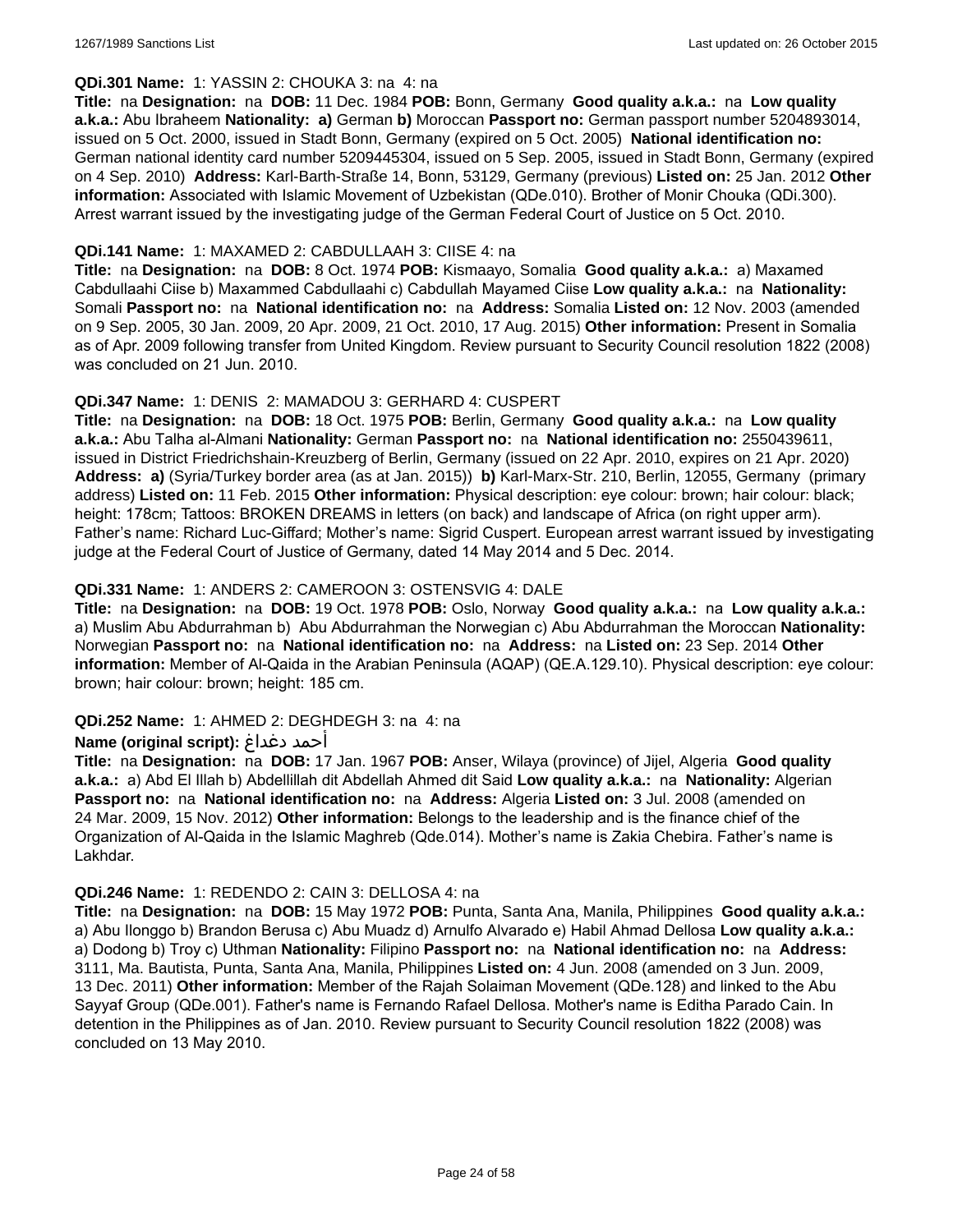#### **QDi.243 Name:** 1: FELICIANO 2: SEMBORIO 3: DELOS REYES JR. 4: na

**Title:** Ustadz **Designation:** na **DOB:** 4 Nov. 1963 **POB:** Arco, Lamitan, Basilan, Philippines **Good quality a.k.a.:**  a) Abubakar Abdillah b) Abdul Abdillah **Low quality a.k.a.:** na **Nationality:** Filipino **Passport no:** na **National identification no:** na **Address:** Philippines **Listed on:** 4 Jun. 2008 (amended on 3 Jun. 2009, 13 Dec. 2011) **Other information:** Member of the Rajah Solaiman Movement (Qde.128). Father's name is Feliciano Delos Reyes Sr. Mother's name is Aurea Semborio. In detention in the Philippines as of May 2011. Review pursuant to Security Council resolution 1822 (2008) was concluded on 13 May 2010.

### **QDi.164 Name:** 1: OTHMAN 2: DERAMCHI 3: na 4: na

### **Name (original script):** درمشي عثمان

**Title:** na **Designation:** na **DOB:** 7 Jun. 1954 **POB:** Tighennif, Algeria **Good quality a.k.a.:** na **Low quality a.k.a.:** Abou Youssef **Nationality:** Algerian **Passport no:** na **National identification no:** na **Address:** Algeria **Listed on:** 17 Mar. 2004 (amended on 26 Nov. 2004, 21 Dec. 2007, 2 Dec. 2008, 3 Jun. 2009, 25 Jan. 2010, 16 May 2011) **Other information:** Italian Fiscal Code DRMTMN54H07Z301T. Deported from Italy to Algeria on 22 Aug. 2008. Father in law of Djamel Lounici (QDi.155). Review pursuant to Security Council resolution 1822 (2008) was concluded on 28 Sep. 2009.

### **QDi.245 Name:** 1: PIO 2: ABOGNE 3: DE VERA 4: na

**Title:** na **Designation:** na **DOB:** 19 Dec. 1969 **POB:** Bagac, Bagamanok, Catanduanes, Philippines **Good quality a.k.a.:** Ismael De Vera **Low quality a.k.a.:** a) Khalid b) Ismael c) Ismail d) Manex e) Tito Art f) Dave g) Leo **Nationality:** Filipino **Passport no:** na **National identification no:** na **Address:** Concepcion, Zaragosa, Nueva Ecija, Philippines **Listed on:** 4 Jun. 2008 (amended on 3 Jun. 2009, 13 Dec. 2011) **Other information:** Member of the Rajah Solaiman Movement (QDe.128), Abu Sayyaf Group (Qde.001) and Jemaah Islamiyah (Qde.092). Father's name is Honorio Devera. Mother's name is Fausta Abogne. In detention in the Philippines as of May 2011. Review pursuant to Security Council resolution 1822 (2008) was concluded on 13 May 2010.

### **QDi.169 Name:** 1: DHOU 2: EL-AICH 3: na 4: na

### **Name (original script):** العيش ذو

**Title:** na **Designation:** na **DOB:** 5 Aug. 1964 **POB:** Blida, Algeria **Good quality a.k.a.:** Abdel Hak **Low quality a.k.a.:** na **Nationality:** Algerian **Passport no:** na **National identification no:** na **Address:** na **Listed on:** 3 May 2004 (amended on 12 Apr. 2006, 7 Apr. 2008, 13 Dec. 2011) **Other information:** Confirmed to have died in Chad on 8 Mar. 2004. Review pursuant to Security Council resolution 1822 (2008) was concluded on 27 Jul. 2010.

#### **QDi.342 Name:** 1: OUMAR 2: DIABY 3: na 4: na

**Title:** na **Designation:** na **DOB:** 5 Aug. 1975 **POB:** Dakar, Senegal **Good quality a.k.a.:** na **Low quality a.k.a.:** a) Omsen b) Oumar Omsen **Nationality:** Senegalese **Passport no:** na **National identification no:** na **Address:** Syrian Arab Republic (located in) **Listed on:** 23 Sep. 2014 **Other information:** A leader of an armed group linked to Al-Nusrah Front for the People of the Levant (QDe.137) and a key facilitator for a Syrian foreign terrorist fighter network. Active in terrorist propaganda through the Internet.

#### **QDi.167 Name:** 1: KAMEL 2: DJERMANE 3: na 4: na

# **Name (original script):** جرمان كمال

**Title:** na **Designation:** na **DOB:** 12 Oct. 1965 **POB:** Oum el Bouaghi, Algeria **Good quality a.k.a.:** a) Bilal b) Adel c) Fodhil d) Abou Abdeljalil **Low quality a.k.a.:** na **Nationality:** Algerian **Passport no:** na **National identification no:** na **Address:** Algeria **Listed on:** 3 May 2004 (amended on 7 Apr. 2008, 13 Dec. 2011) **Other information:** In detention in Algeria as at April 2010. Arrest warrant issued by the German authorities on 9 Oct. 2003 for involvement in kidnapping. Former member of the Katibat Tarek Ibn Ziad of The Organization of Al-Qaida in the Islamic Maghreb (QDe.014). Review pursuant to Security Council resolution 1822 (2008) was concluded on 27 Jul. 2010.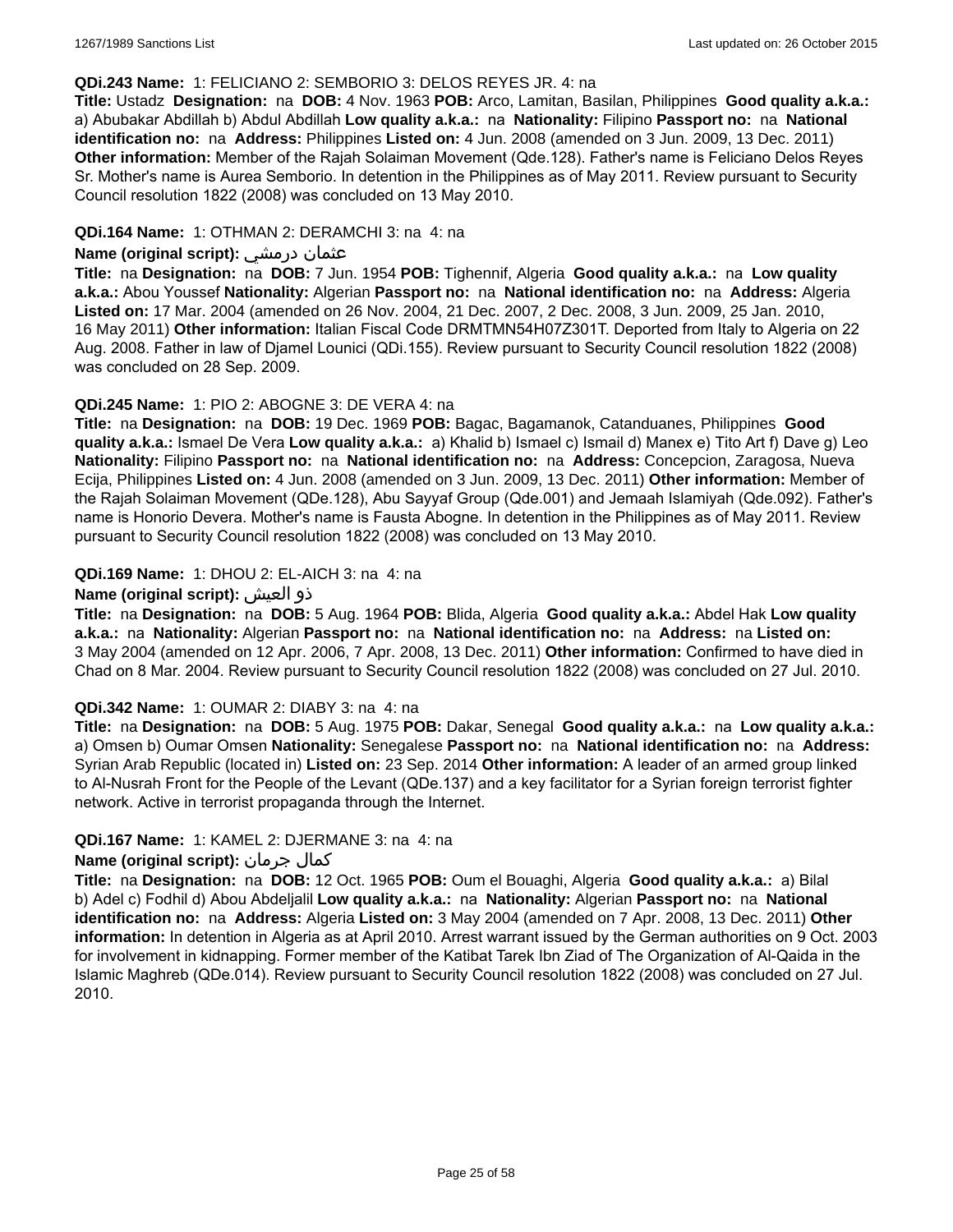#### **QDi.249 Name:** 1: YAHIA 2: DJOUADI 3: na 4: na

### **Name (original script):** جوادي يحي

**Title:** na **Designation:** na **DOB:** 1 Jan. 1967 **POB:** M'Hamid, Wilaya (province) of Sidi Bel Abbes, Algeria **Good quality a.k.a.:** a) Yahia Abou Ammar b) Abou Ala **Low quality a.k.a.:** na **Nationality:** Algerian **Passport no:**  na **National identification no:** na **Address:** na **Listed on:** 3 Jul. 2008 (amended on 15 Nov. 2012) **Other information:** Belongs to the leadership of the Organization of Al-Qaida in the Islamic Maghreb (listed under permanent reference number QDe.014). Located in Northern Mali as of Jun. 2008. Mother's name is Zohra Fares. Father's name is Mohamed.

### **QDi.232 Name:** 1: ABDELMALEK 2: DROUKDEL 3: na 4: na

### عبد المالك دروكدال **:(script original (Name**

**Title:** na **Designation:** na **DOB:** 20 Apr. 1970 **POB:** Meftah, Wilaya of Blida, Algeria **Good quality a.k.a.:** Abou Mossaab Abdelouadoud **Low quality a.k.a.:** na **Nationality:** Algerian **Passport no:** na **National identification no:** na **Address:** Algeria **Listed on:** 27 Aug. 2007 (amended on 7 Apr. 2008, 13 Dec. 2011) **Other information:** Head of The Organization of Al-Qaida in the Islamic Maghreb (QDe.014). Sentenced in absentia to life imprisonment in Algeria on 21 March 2007. Father's name is Rabah Droukdel. Mother's name is Z'hour Zdigha. Review pursuant to Security Council resolution 1822 (2008) was concluded on 4 May 2009.

# **QDi.095 Name:** 1: LIONEL 2: DUMONT 3: na 4: na

**Title:** na **Designation:** na **DOB:** 21 Jan. 1971 **POB:** Roubaix, France **Good quality a.k.a.:** a) Jacques Brougere b) Abu Hamza c) Di Karlo Antonio d) Merlin Oliver Christian Rene e) Arfauni Imad Ben Yousset Hamza f) Imam Ben Yussuf Arfaj g) Abou Hamza h) Arfauni Imad **Low quality a.k.a.:** a) Bilal b) Hamza c) Koumkal d) Kumkal e) Merlin f) Tinet g) Brugere h) Dimon **Nationality:** French **Passport no:** na **National identification no:** na **Address:** France **Listed on:** 25 Jun. 2003 (amended on 22 Nov. 2004, 26 Nov. 2004, 2 Jul. 2007, 17 Oct. 2007, 24 Mar. 2009, 6 Aug. 2010) **Other information:** In custody in France as of May 2004. Sentenced to 25 years imprisonment in France in 2007. Review pursuant to Security Council resolution 1822 (2008) was concluded on 15 Jun. 2010.

### **QDi.111 Name:** 1: AGUS 2: DWIKARNA 3: na 4: na

**Title:** na **Designation:** na **DOB:** 11 Aug. 1964 **POB:** Makassar, South Sulawesi, Indonesia **Good quality a.k.a.:**  na **Low quality a.k.a.:** na **Nationality:** Indonesian **Passport no:** Indonesian Travel document number XD253038 **National identification no:** na **Address:** Indonesia **Listed on:** 9 Sep. 2003 (amended on 26 Nov. 2004, 14 May 2014) **Other information:** Arrested 13 Mar. 2002, sentenced 12 July 2002 in the Philippines. Released from custody in the Philippines on 1 Jan. 2014 and subsequently deported to Indonesia. Physical description: height 165 cm. Photo available for inclusion in the INTERPOL-UN Security Council Special Notice. Review pursuant to Security Council resolution 1822 (2008) was concluded on 25 May 2010.

# **QDi.142 Name:** 1: RADI 2: ABD EL SAMIE 3: ABOU EL YAZID 4: EL AYASHI

#### راضي عبد السميع أبواليزيد العياشي **:(script original (Name**

**Title:** na **Designation:** na **DOB:** 2 Jan. 1972 **POB:** El Gharbia, Egypt **Good quality a.k.a.:** na **Low quality a.k.a.:** Mera'i **Nationality:** na **Passport no:** na **National identification no:** na **Address:** Via Cilea 40, Milan, Italy (Domicile) **Listed on:** 12 Nov. 2003 (amended on 9 Sep. 2005, 21 Dec. 2007, 16 May 2011) **Other information:** Sentenced to ten years of imprisonment by the Court of first instance of Milan on 21 Sep. 2006. In custody in Italy. Due for release on 6 Jan. 2012. Subject to expulsion from Italy after serving the sentence. Review pursuant to Security Council resolution 1822 (2008) was concluded on 21 Jun. 2010.

#### **QDi.262 Name:** 1: REDOUANE 2: EL HABHAB 3: na 4: na

**Title:** na **Designation:** na **DOB:** 20 Dec. 1969 **POB:** Casablanca, Morocco **Good quality a.k.a.:** Abdelrahman **Low quality a.k.a.:** na **Nationality: a)** German **b)** Moroccan **Passport no:** German number 1005552350, issued on 27 Mar. 2001 ( by Municipality of Kiel, Germany, expired on 26 Mar. 2011) **National identification no:** German federal identity card number 1007850441, issued on 27 Mar. 2001 ( by Municipality of Kiel, Germany, expired on 26 Mar. 2011) **Address:** lltisstrasse 58, 24143 Kiel, Germany (previous address) **Listed on:** 12 Nov. 2008 (amended on 30 Jan. 2009, 24 Mar. 2009, 15 Nov. 2012) **Other information:** Released from custody in Germany in Apr. 2012.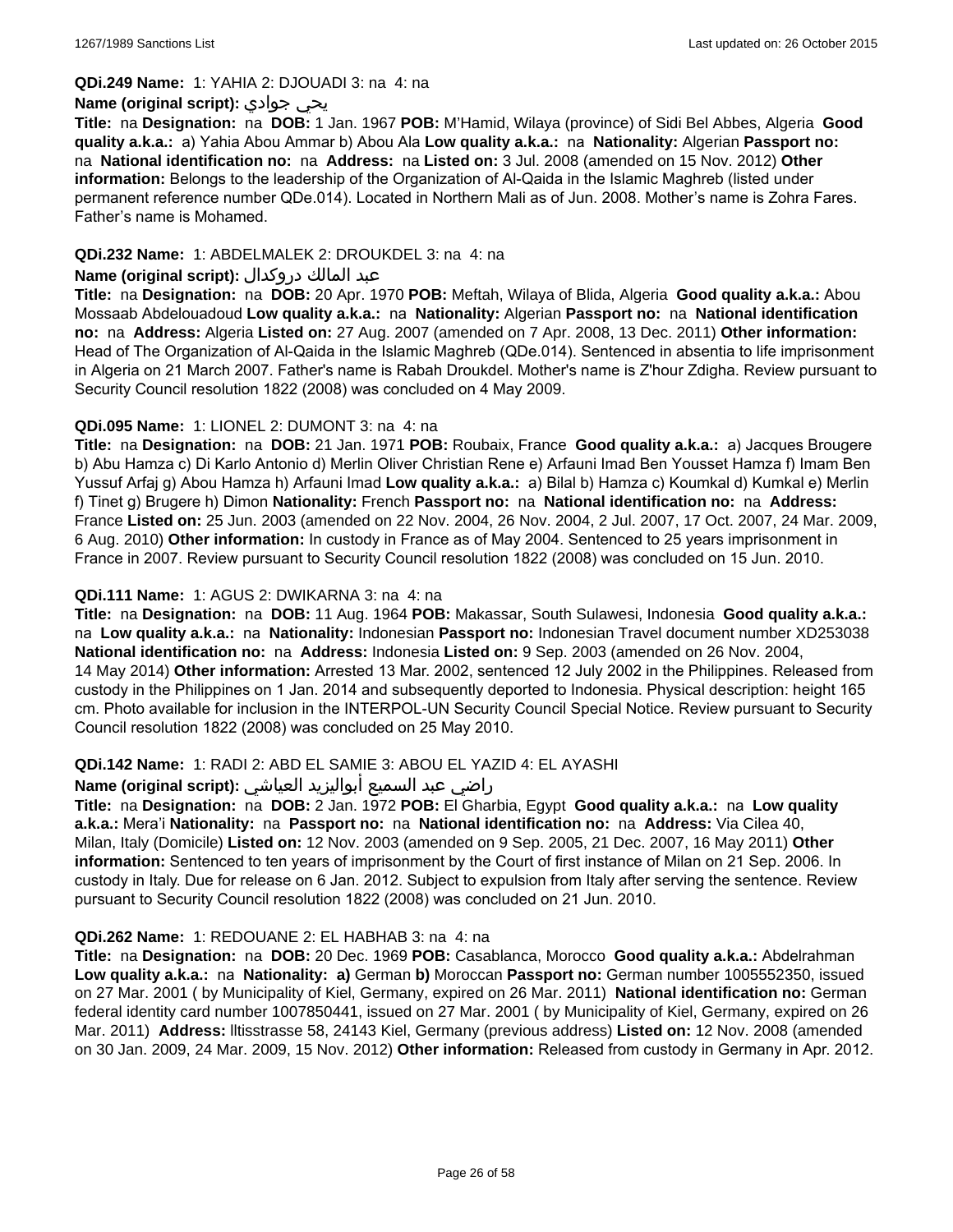### **QDi.082 Name:** 1: MOUNIR 2: EL MOTASSADEQ 3: na 4: na

### **Name (original script):** المتصدق منير

**Title:** na **Designation:** na **DOB:** 3 Apr. 1974 **POB:** Marrakesh, Morocco **Good quality a.k.a.:** Mounir el Moutassadeq **Low quality a.k.a.:** na **Nationality:** Moroccan **Passport no:** Moroccan Passport H 236483 **National identification no:** Moroccan national identity card E-491591 **Address:** (In prison in Germany) **Listed on:** 30 Sep. 2002 (amended on 26 Nov. 2004, 7 Sep. 2007, 23 Dec. 2010) **Other information:** Arrested on 28 Nov. 2001 and found guilty in Germany of being an accessory to murder and of membership in a terrorist organization and sentenced to 15 years of imprisonment on 8 Jan. 2007. Father's name is Brahim Brik. Mother's name is Habiba Abbes. Review pursuant to Security Council resolution 1822 (2008) was concluded on 20 May 2010.

### **QDi.065 Name:** 1: ABD EL KADER 2: MAHMOUD 3: MOHAMED 4: EL SAYED

### عبد القادر محمود محمد السيد **:(script original (Name**

**Title:** na **Designation:** na **DOB:** 26 Dec. 1962 **POB:** Egypt **Good quality a.k.a.:** a) Es Sayed, Kader b) Abdel Khader Mahmoud Mohamed el Sayed **Low quality a.k.a.:** na **Nationality:** Egyptian **Passport no:** na **National identification no:** na **Address:** na **Listed on:** 24 Apr. 2002 (amended on 26 Nov. 2004, 7 Jun. 2007, 16 May 2011) **Other information:** Italian Fiscal Code: SSYBLK62T26Z336L. Sentenced to 8 years imprisonment in Italy on 2 February 2004. Considered a fugitive from justice by the Italian authorities. Review pursuant to Security Council resolution 1822 (2008) was concluded on 22 Apr. 2010.

# **QDi.064 Name:** 1: SAMI 2: BEN KHAMIS 3: BEN SALEH 4: ELSSEID

# سامي بن خميس بن صالح الصيد **:Name (original script**)

**Title:** na **Designation:** na **DOB:** 10 Feb. 1968 **POB:** Menzel Jemil, Bizerte, Tunisia **Good quality a.k.a.:** Omar El Mouhajer **Low quality a.k.a.:** Saber **Nationality:** Tunisian **Passport no:** (Tunisian passport number K929139, issued on 14 Feb. 1995, expired on 13 Feb. 2000) **National identification no: a)** (00319547 issued on 8 Dec. 1994) **b)** (Italian Fiscal Code: SSDSBN68B10Z352F) na **Address:** Ibn Al-Haythman Street, Number 6, Manubah, Tunis, Tunisia **Listed on:** 24 Apr. 2002 (amended on 10 Apr. 2003, 26 Nov. 2004, 9 Sep. 2005, 20 Dec. 2005, 7 Jun. 2007, 21 Dec. 2007, 10 Aug. 2009, 23 Dec. 2010, 24 Nov. 2014) **Other information:** Mother's name is Beya Al-Saidani. Deported from Italy to Tunisia on 2 Jun. 2008. Imprisoned in Tunisia in Aug. 2014. Review pursuant to Security Council resolution 1822 (2008) was concluded on 22 Apr. 2010.

# **QDi.096 Name:** 1: MOUSSA 2: BEN OMAR 3: BEN ALI 4: ESSAADI

# موسى بن عمر بن علي السعدي **:Name (original script**)

**Title:** na **Designation:** na **DOB:** 4 Dec. 1964 **POB:** Tabarka, Tunisia **Good quality a.k.a.:** na **Low quality a.k.a.:** a) Dah Dah b) Abdelrahmman c) Bechir **Nationality:** Tunisian **Passport no:** (Tunisian passport number L335915, issued in Milan, Italy on 8 Nov. 1996, expired on 7 Nov. 2001) **National identification no:** na **Address:** Tunisia **Listed on:** 25 Jun. 2003 (amended on 20 Dec. 2005, 17 Oct. 2007, 10 Aug. 2009, 16 May 2011, 20 Jul. 2012) **Other information:** Considered a fugitive from justice by the Italian authorities (as of Nov. 2009). Left Sudan to Tunisia in 2011. Review pursuant to Security Council resolution 1822 (2008) was concluded on 15 Jun. 2010.

# **QDi.083 Name:** 1: ZAKARYA 2: ESSABAR 3: na 4: na

#### **Name (original script):** الصبار زكريا

**Title:** na **Designation:** na **DOB:** 3 Apr. 1977 **POB:** Essaouria, Morocco **Good quality a.k.a.:** Zakariya Essabar **Low quality a.k.a.:** na **Nationality:** Moroccan **Passport no: a)** Moroccan passport number M 271351 (issued on 24 Oct. 2000 by the Embassy of Morocco in Berlin) **b)** Moroccan passport number K-348486 **National identification no: a)** Moroccan National Identity number E-189935 **b)** Moroccan National Identity Card number G-0343089 **Address:** na **Listed on:** 30 Sep. 2002 (amended on 26 Nov. 2004, 10 Jun. 2011) **Other information:** Father's name is Mohamed ben Ahmed. Mother's name is Sfia bent Toubali. Review pursuant to Security Council resolution 1822 (2008) was concluded on 20 May 2010.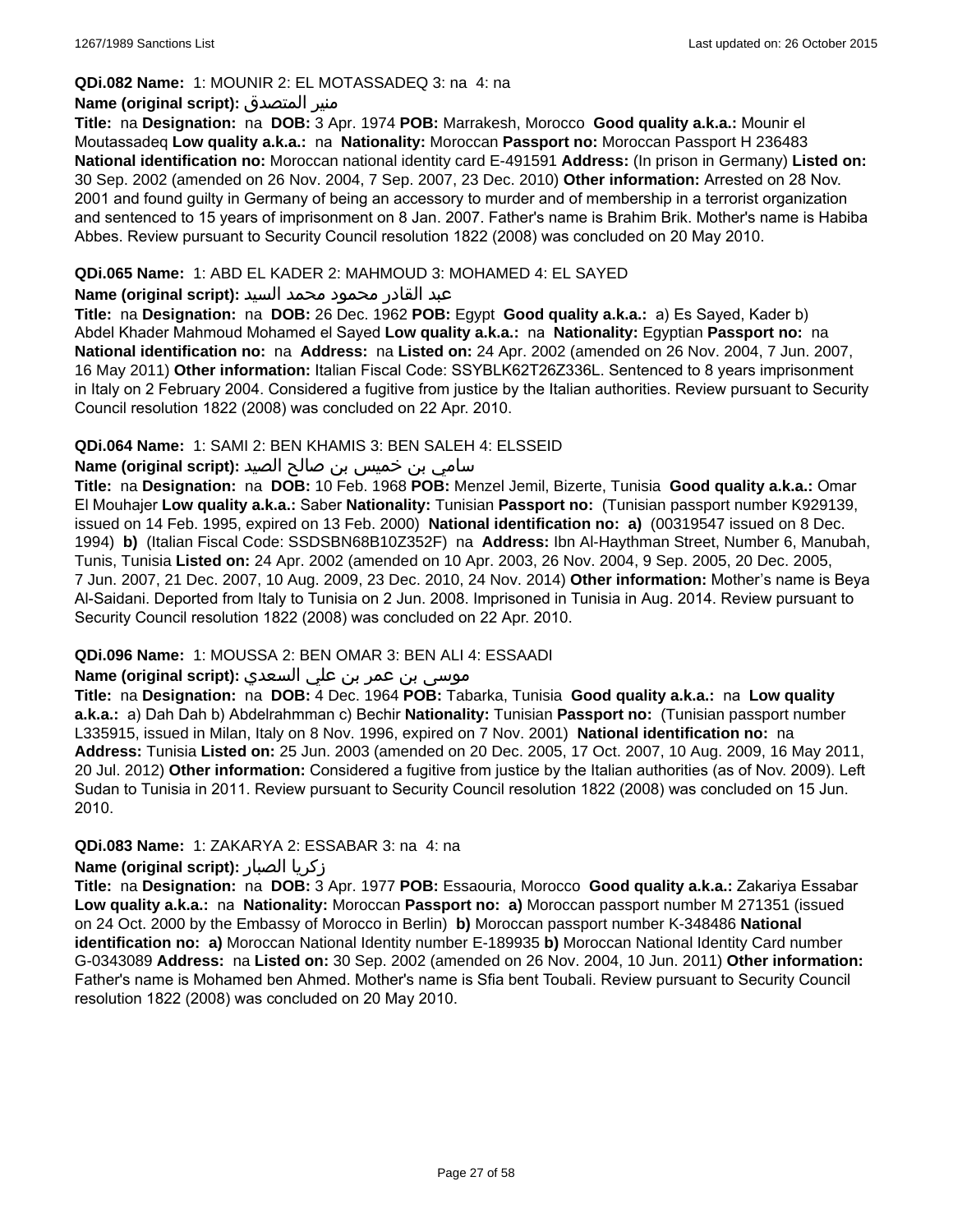#### **QDi.352 Name:** 1: MAULANA 2: FAZLULLAH 3: na 4: na

**Title:** na **Designation:** na **DOB:** 1974 **POB:** Kuza Bandai village, Swat Valley, Khyber Pakhtunkhawa Province, Pakistan **Good quality a.k.a.:** a) Mullah Fazlullah b) Fazal Hayat **Low quality a.k.a.:** Mullah Radio **Nationality:**  na **Passport no:** na **National identification no:** na **Address:** (Afghanistan / Pakistan border region) **Listed on:** 7 Apr. 2015 **Other information:** Commander of Tehrik-e Taliban Pakistan (TTP) (QDe.132) since 7 Nov. 2013. Led the local TTP in Pakistan's northwest valley of Swat from 2007 to 2009.

### **QDi.251 Name:** 1: SALAH EDDINE 2: GASMI 3: na 4: na

# **Name (original script):** قاسمي صالح

**Title:** na **Designation:** na **DOB:** 13 Apr. 1971 **POB:** Zeribet El Oued, Wilaya (province) of Biskra, Algeria **Good quality a.k.a.:** Abou Mohamed Salah **Low quality a.k.a.:** Bounouadher **Nationality:** Algerian **Passport no:** na **National identification no:** na **Address:** Algeria **Listed on:** 3 Jul. 2008 (amended on 24 Mar. 2009, 15 Nov. 2012, 14 Mar. 2013) **Other information:** Belongs to the leadership and is in charge of information committee of the Organization of Al-Qaida in the Islamic Maghreb (QDe.014). Mother's name is Yamina Soltane. Father's name is Abdelaziz. Associated with Abdelmalek Droukdel (QDi.232). Arrested in Algeria on 16 Dec. 2012.

### **QDi.366 Name:** 1: TARKHAN 2: ISMAILOVICH 3: GAZIEV 4: na

#### **Name (original script):** Тархан Исмаилович Газиев

**Title:** na **Designation:** na **DOB:** 11 Nov. 1965 **POB:** Bugaroy Village, Itum-Kalinskiy District, Republic of Chechnya, Russian Federation **Good quality a.k.a.:** a) Ramzan Oduev (original script: Рамзан Одуев) b) Tarkhan Isaevich Gaziev (original script: Тархан Исаевич Газиев) c) Husan Isaevich Gaziev (original script: Хусан Исаевич Газиев) d) Umar Sulimov (original script: Умар Сулимов) **Low quality a.k.a.:** a) Wainakh (original script: Вайнах) b) Sever (original script: Север) c) Abu Bilalal (original script: Абу-Билал) d) Abu Yasir (original script: Абу Ясир) e) Abu Asim (original script: Абу Ясим) f) Husan (original script: Хусан) **Nationality:** (Not registered as a citizen of the Russian Federation) **Passport no:** na **National identification no:** na **Address: a)** Syrian Arab Republic (located in as at Aug. 2015) **b)** Iraq (possible alternative location as at Aug. 2015) **Listed on:** 2 Oct. 2015 **Other information:** As at Aug. 2015, leads Jamaat Tarkhan, a terrorist group that forms part of the Islamic State in Iraq and the Levant, listed as Al-Qaida in Iraq (QDe.115). Wanted by the authorities of the Russian Federation for terrorist crimes committed in its territory. Photo available for inclusion in the INTERPOL-UN Security Council Special Notice.

#### **QDi.259 Name:** 1: FRITZ 2: MARTIN 3: GELOWICZ 4: na

**Title:** na **Designation:** na **DOB:** 1 Sep. 1979 **POB:** Munich, Germany **Good quality a.k.a.:** a) Robert Konars, born 10 Apr. 1979 in Liege, Belgium b) Markus Gebert **Low quality a.k.a.:** a) Malik b) Benzl c) Bentley **Nationality:** German **Passport no:** German number 7020069907, issued in Ulm, Germany (expired on 11 May 2010.) **National identification no:** German Federal Identity Card number 7020783883, issued in Ulm, Germany (expired on 10 Jun. 2008.) **Address: a)** (In prison in Germany (since Sep. 2007).) **b)** Böfinger Weg 20, Ulm, 89075, Germany (previous address) **Listed on:** 27 Oct. 2008 (amended on 13 Dec. 2011) **Other information:** Associated with the Islamic Jihad Union (IJU), also known as the Islamic Jihad Group (QDe.119). Associated with Daniel Martin Schneider (QDi.260) and Adem Yilmaz (QDi.261). In detention in Germany as of Jun. 2010.

#### **QDi.028 Name:** 1: AHMED 2: KHALFAN 3: GHAILANI 4: na

**Title:** na **Designation:** na **DOB: a)** 14 Mar. 1974 **b)** 13 Apr. 1974 **c)** 14 Apr. 1974 **d)** 1 Aug. 1970 **POB:** Zanzibar, Tanzania **Good quality a.k.a.:** a) Ahmad, Abu Bakr b) Ahmed, Abubakar c) Ahmed, Abubakar K. d) Ahmed, Abubakar Khalfan e) Ahmed, Abubakary K. f) Ahmed, Ahmed Khalfan g) Ali, Ahmed Khalfan h) Ghailani, Abubakary Khalfan Ahmed i) Ghailani, Ahmed j) Ghilani, Ahmad Khalafan k) Hussein, Mahafudh Abubakar Ahmed Abdallah l) Khalfan, Ahmed m) Mohammed, Shariff Omar n) Haythem al-Kini **Low quality a.k.a.:** a) Ahmed The Tanzanian b) Foopie c) Fupi d) Ahmed, A e) Al Tanzani, Ahmad f) Bakr, Abu g) Khabar, Abu **Nationality:** Tanzanian **Passport no:** na **National identification no:** na **Address:** United States of America **Listed on:** 17 Oct. 2001 (amended on 27 Jul. 2007, 21 Oct. 2010) **Other information:** Apprehended in July 2004 and in custody for trial in the United States of America, as at October 2010. Review pursuant to Security Council resolution 1822 (2008) was concluded on 21 Jun. 2010.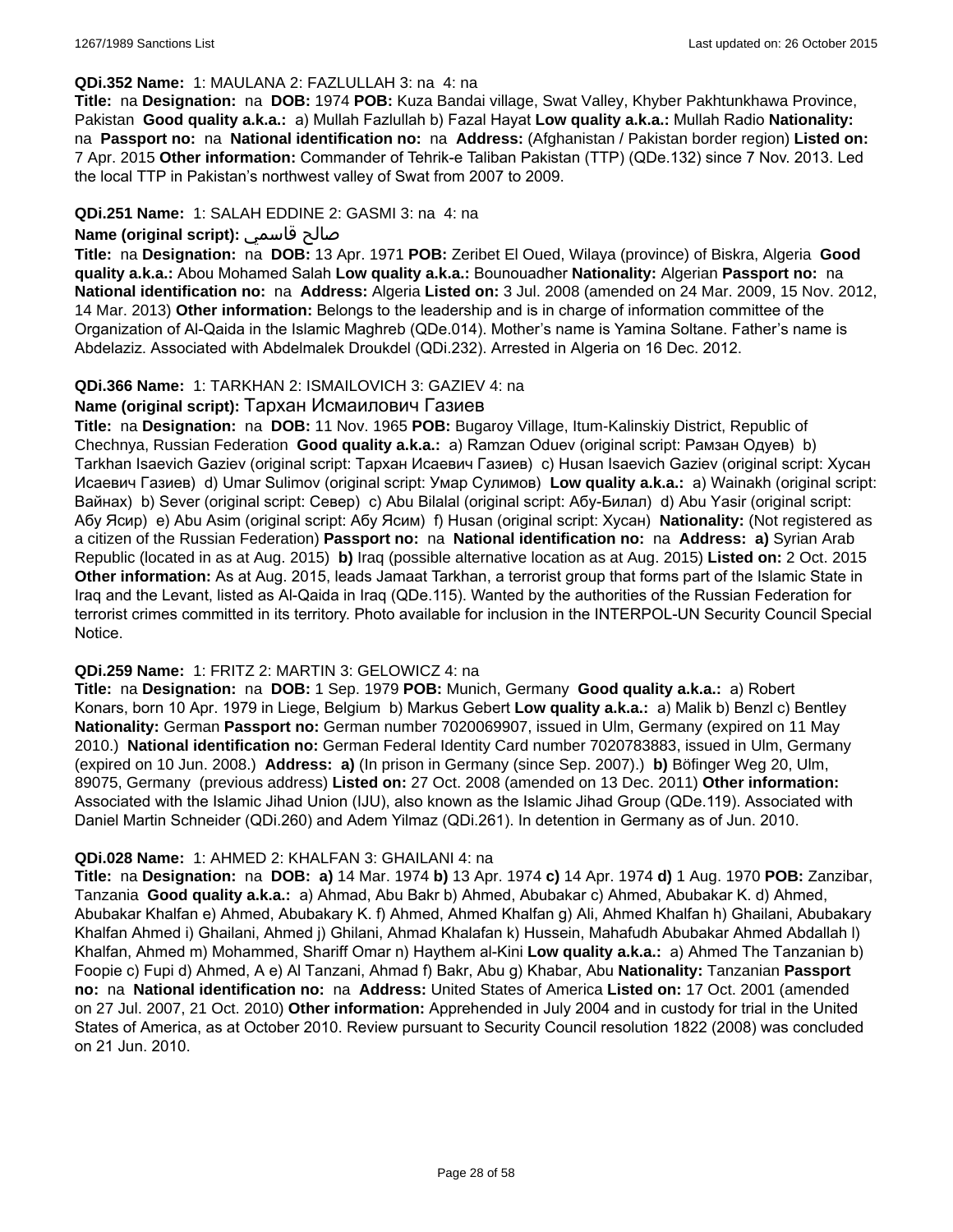### **QDi.250 Name:** 1: AMOR 2: MOHAMED 3: GHEDEIR 4: na

### عمر محمد قدير **:(script original (Name**

**Title:** na **Designation:** na **DOB:** Approximately 1958 **POB:** Deb-Deb, Amenas, Wilaya (province) of Illizi, Algeria **Good quality a.k.a.:** a) Abdelhamid Abou Zeid b) Youcef Adel c) Abou Abdellah d) Abid Hammadou, born 12 Dec. 1965 in Touggourt, Wilaya (province) of Ouargla, Algeria (previously listed as) **Low quality a.k.a.:** na **Nationality:** Algerian **Passport no:** na **National identification no:** na **Address:** na **Listed on:** 3 Jul. 2008 (amended on 10 May 2012, 15 Nov. 2012) **Other information:** Associated with the Organization of Al-Qaida in the Islamic Maghreb (QDe.014). Located in Northern Mali as of Jun. 2008. Mother's name is Benarouba Bachira. Father's name is Mabrouk. He usurped the identity of Abid Hammadou, who allegedly died in Chad in 2004.

# **QDi.367 Name:** 1: ZAURBEK 2: SALIMOVICH 3: GUCHAEV 4: na

### **Name (original script):** Заурбек Салимович Гучаев

**Title:** na **Designation:** na **DOB:** 7 Sep. 1975 **POB:** Chegem-1 Village, Chegemskiy District, Republic of Kabardino-Balkaria, Russian Federation **Good quality a.k.a.:** na **Low quality a.k.a.:** a) Bach (original script: Бэч) b) Fackih (original script: Факих) c) Vostochniy (original script: Восточный) d) Muslim (original script: Муслим) e) Aziz (original script: Азиз) f) Abdul Aziz (original script: Абул Азиз) **Nationality:** Russian **Passport no:** Russian foreign travel passport number 622641887 **National identification no:** Russian national passport 8304661431 **Address: a)** Syrian Arab Republic (located in as at Aug. 2015) **b)** Iraq (possible alternative location as at Aug. 2015) **Listed on:** 2 Oct. 2015 **Other information:** As at Aug. 2015, one of the leaders of the Army of Emigrants and Supporters (QDe.148). Wanted by the authorities of the Russian Federation for terrorist crimes committed in its territory. Photo available for inclusion in the INTERPOL-UN Security Council Special Notice.

### **QDi.341 Name:** 1: KEVIN 2: GUIAVARCH 3: na 4: na

**Title:** na **Designation:** na **DOB:** 12 Mar. 1993 **POB:** Paris, France **Good quality a.k.a.:** na **Low quality a.k.a.:**  na **Nationality:** na **Passport no:** na **National identification no:** na **Address:** Syrian Arab Republic (located in since 2012) **Listed on:** 23 Sep. 2014 **Other information:** French terrorist fighter who travelled to Syria and joined Al-Nusrah Front for the People of the Levant (QDe.137). Facilitator of foreign terrorist fighters from France to Syria. Activist in violent propaganda through the Internet.

#### **QDi.218 Name:** 1: GUN GUN 2: RUSMAN 3: GUNAWAN 4: na

**Title:** na **Designation:** na **DOB:** 6 Jul. 1977 **POB:** Cianjur, West Java, Indonesia **Good quality a.k.a.:** a) Gunawan, Rusman b) Abd Al-Hadi c) Abdul Hadi d) Abdul Karim e) Bukhori f) Bukhory **Low quality a.k.a.:** na **Nationality:** Indonesian **Passport no:** na **National identification no:** na **Address:** na **Listed on:** 21 Apr. 2006 (amended on 13 Dec. 2011) **Other information:** Brother of Nurjaman Riduan Isamuddin (QDi.087). Review pursuant to Security Council resolution 1822 (2008) was concluded on 8 Jun. 2010.

#### **QDi.003 Name:** 1: SALIM 2: AHMAD 3: SALIM 4: HAMDAN

#### سالم أحمد سالم حمدان **:(script original (Name**

**Title:** na **Designation:** na **DOB:** 1965 **POB: a)** Al-Mukalla, Yemen **b)** AI-Mukala, Yemen **Good quality a.k.a.:**  a) Saqr Al-Jaddawi (الجداوي صقر الكنية (b) Saqar Al Jadawi c) Saqar Aljawadi d) Salem Ahmed Salem Hamdan **Low quality a.k.a.:** na **Nationality:** Yemeni **Passport no:** Yemeni number 00385937 **National identification no:** na **Address: a)** Shari Tunis, Sana'a, Yemen (previous address) **b)** (Located in Yemen since Nov. 2008) **Listed on:** 25 Jan. 2001 (amended on 25 Jul. 2006, 23 Apr. 2007, 30 Jan. 2009, 17 Jul. 2009, 25 Jan. 2010) **Other information:** Driver and private bodyguard to Usama bin Laden (deceased) from 1996 until 2001. Transferred from United States custody to Yemen in Nov. 2008. Review pursuant to Security Council resolution 1822 (2008) was concluded on 8 Jul. 2010.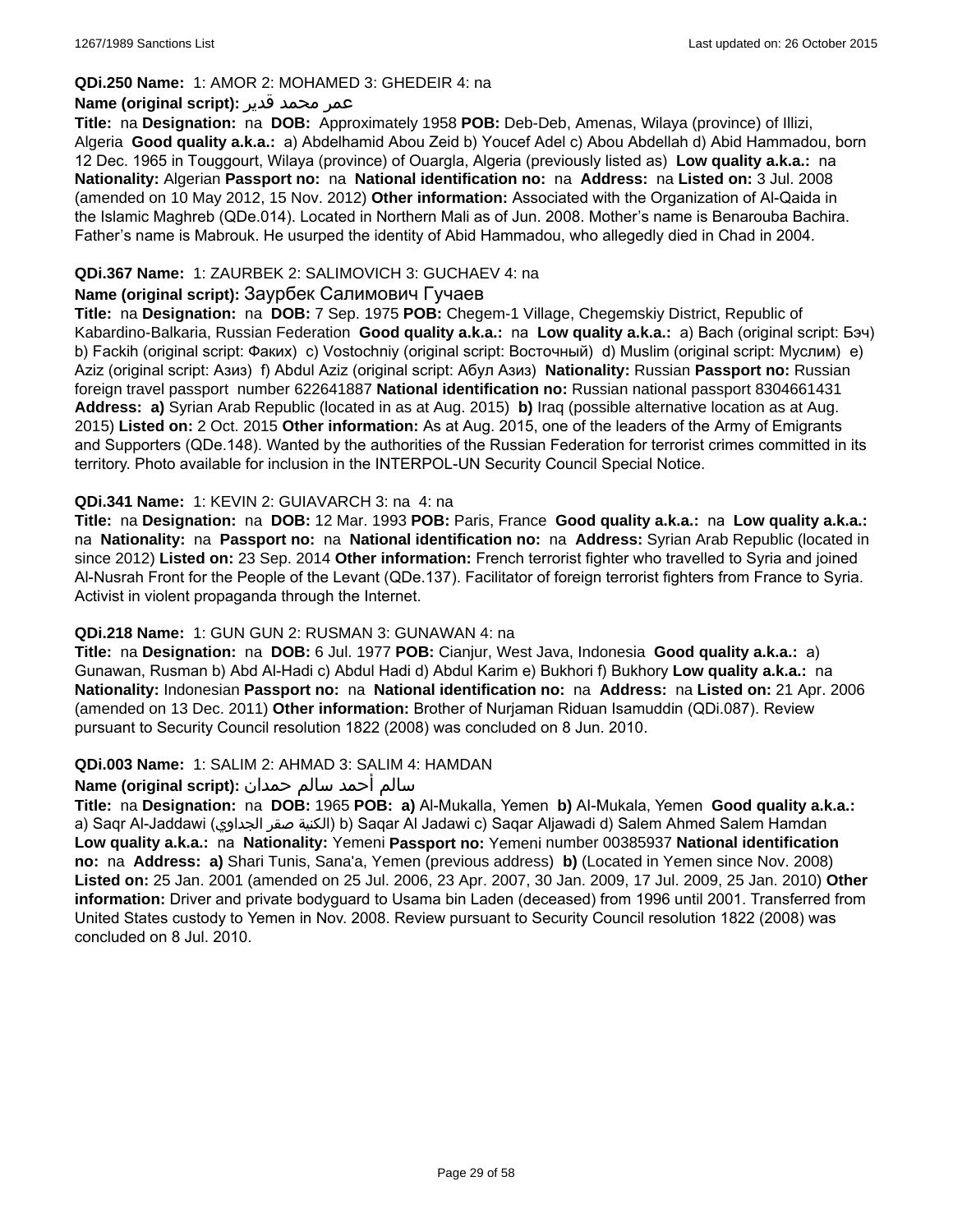### **QDi.068 Name:** 1: ADEL 2: BEN AL-AZHAR 3: BEN YOUSSEF 4: HAMDI

# عادل بن الأزهر بن يوسف حمدي **:(script original (Name**

**Title:** na **Designation:** na **DOB:** 14 Jul. 1970 **POB:** Tunis, Tunisia **Good quality a.k.a.:** Adel ben al- Azhar ben Youssef ben Soltane, born 14 Jul. 1970 in Tunis, Tunisia (formerly listed as) **Low quality a.k.a.:** Zakariya **Nationality:** Tunisian **Passport no:** (Tunisian passport number M408665, issued on 4 Oct. 2000, expired 3 Oct. 2005) **National identification no: a)** (Tunisian national identity number W334061 issued on 9 Mar. 2011) **b)** (Italian Fiscal Code: BNSDLA70L14Z352B) na **Address:** Tunisia **Listed on:** 3 Sep. 2002 (amended on 20 Dec. 2005, 7 Jun. 2007, 23 Dec. 2010, 24 Nov. 2014) **Other information:** Deported from Italy to Tunisia on 28 February 2004. Serving a 12-year prison sentence in Tunisia for membership in a terrorist organization abroad as at Jan. 2010. Arrested in Tunisia in 2013. Legally changed family name from Ben Soltane to Hamdi in 2014. Review pursuant to Security Council resolution 1822 (2008) was concluded on 21 Jun. 2010.

### **QDi.144 Name:** 1: MOHAMMAD 2: TAHIR 3: HAMMID 4: na

### **محمد طاهر حامد :(Name (original script**

**Title:** Imam **Designation:** na **DOB:** 1 Nov. 1975 **POB:** Poshok, Iraq **Good quality a.k.a.:** Abdelhamid Al Kurdi **Low quality a.k.a.:** na **Nationality:** na **Passport no:** na **National identification no:** na **Address:** na **Listed on:** 12 Nov. 2003 (amended on 9 Sep. 2005, 21 Dec. 2007, 16 May 2011) **Other information:** A deportation order was issued by the Italian authorities on 18 Oct. 2004. Considered a fugitive from justice by the Italian authorities as of Sep. 2007. Review pursuant to Security Council resolution 1822 (2008) was concluded on 8 Jun. 2010.

#### **QDi.204 Name:** 1: ISNILON 2: TOTONI 3: HAPILON 4: na

**Title:** na **Designation:** na **DOB: a)** 18 Mar. 1966 **b)** 10 Mar. 1967 **POB:** Bulanza, Lantawan, Basilan, The Philippines **Good quality a.k.a.:** a) Isnilon Hapilun b) Isnilun Hapilun c) Abu Musab d) Salahudin e) Tuan Isnilon **Low quality a.k.a.:** na **Nationality:** Filipino **Passport no:** na **National identification no:** na **Address:** na **Listed on:** 6 Dec. 2005 **Other information:** Review pursuant to Security Council resolution 1822 (2008) was concluded on 8 Jun. 2010.

### **QDi.268 Name:** 1: ABDUL 2: HAQ 3: na 4: na

**Title:** na **Designation:** na **DOB:** 10 Oct. 1971 **POB:** Chele County, Khuttan Area, Xinjiang Uighur Autonomous Region, China **Good quality a.k.a.:** a) Maimaitiming Maimaiti b) Abdul Heq c) Abuduhake d) Abdulheq Jundullah e) 'Abd Al-Haq f) Memetiming Memeti g) Memetiming Aximu h) Memetiming Qekeman i) Maiumaitimin Maimaiti j) Abdul Saimaiti k) Muhammad Ahmed Khaliq **Low quality a.k.a.:** a) Maimaiti Iman b) Muhelisi c) Qerman d) Saifuding **Nationality:** Chinese **Passport no:** na **National identification no:** Chinese national identity card number 653225197110100533 **Address:** na **Listed on:** 15 Apr. 2009 (amended on 13 Dec. 2011) **Other information:** Location (as at Apr. 2009): Pakistan. Overall leader and commander of the Eastern Turkistan Islamic Movement (QDe.088). Involved in fundraising and recruitment for this organization. Reportedly deceased in Pakistan in February 2010.

#### **QDi.378 Name:** 1: MAXIME 2: HAUCHARD 3: na 4: na

**Title:** na **Designation:** na **DOB:** 17 Mar. 1992 **POB:** Normandy, France **Good quality a.k.a.:** na **Low quality a.k.a.:** Abou Abdallah al Faransi **Nationality:** French **Passport no:** na **National identification no:** na **Address:** Syrian Arab Republic (as at Sep. 2015) **Listed on:** 29 Sep. 2015 **Other information:** French foreign terrorist fighter for Islamic State in Iraq and the Levant, listed as Al-Qaida in Iraq (QDe.115).

#### **QDi.088 Name:** 1: GULBUDDIN 2: HEKMATYAR 3: na 4: na

# **Name (original script):** حکمتیار گلبدین

**Title:** na **Designation:** na **DOB:** 1 Aug. 1949 **POB:** Kunduz Province, Afghanistan **Good quality a.k.a.:** a) Gulabudin Hekmatyar b) Golboddin Hikmetyar c) Gulbuddin Khekmatiyar d) Gulbuddin Hekmatiar e) Gulbuddin Hekhmartyar f) Gulbudin Hekmetyar **Low quality a.k.a.:** na **Nationality:** Afghan **Passport no:** na **National identification no:** na **Address:** na **Listed on:** 20 Feb. 2003 (amended on 16 May 2011) **Other information:** Belongs to the Kharoti tribe. Believed to be in the Afghanistan/Pakistan border area as at Jan. 2011. Father's name is Ghulam Qader. Review pursuant to Security Council resolution 1822 (2008) was concluded on 8 Jun. 2010.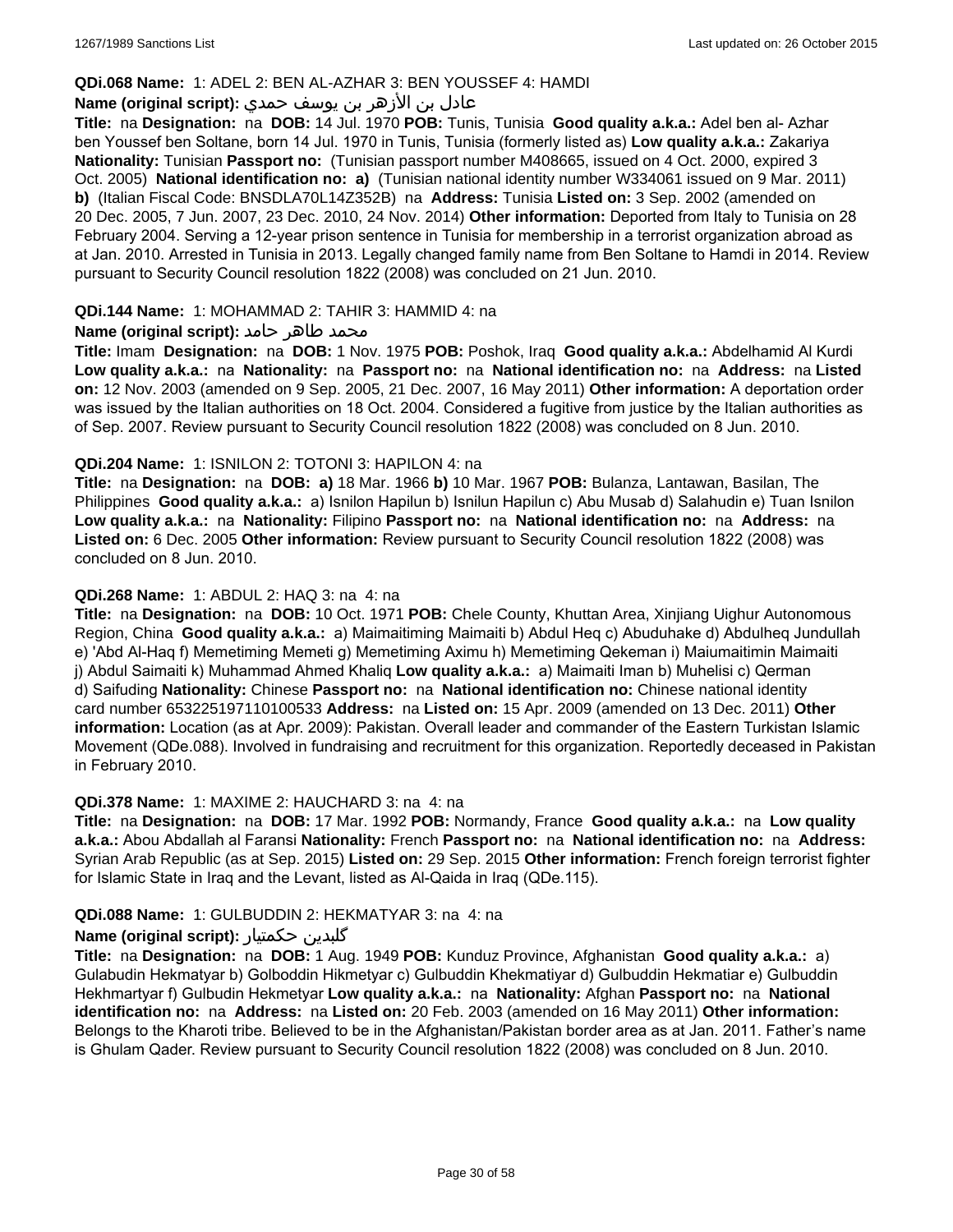### **QDi.029 Name:** 1: RI'AD 2: MUHAMMAD HASAN 3: MUHAMMAD 4: HIJAZI

# رياض محمد حسن محمد الحجازي **:(script original (Name**

**Title:** na **Designation:** na **DOB:** 30 Dec. 1968 **POB:** California, United States of America **Good quality a.k.a.:** a) Hijazi, Raed M. b) Al-Hawen, Abu-Ahmad c) Al-Shahid, Abu-Ahmad d) Raed Muhammad Hasan Muhammad Hijazi **Low quality a.k.a.:** a) Al-Maghribi, Rashid (The Moroccan) b) Al-Amriki, Abu-Ahmad (The American) **Nationality:** Jordanian **Passport no:** na **National identification no:** (a) United States Social Security Number: 548-91-5411 b) National number 9681029476) na **Address:** na **Listed on:** 17 Oct. 2001 (amended on 10 Apr. 2003, 16 May 2011) **Other information:** In custody in Jordan as at Mar. 2010. Father's name is Mohammad Hijazi. Mother's name is Sakina. Review pursuant to Security Council resolution 1822 (2008) was concluded on 21 Jun. 2010.

# **QDi.221 Name:** 1: JAMAL 2: HOUSNI 3: na 4: na

### **Name (original script):** حسني جمال

**Title:** na **Designation:** na **DOB:** 22 Feb. 1983 **POB:** Morocco **Good quality a.k.a.:** a) Djamel Il marocchino b) Jamal Al Maghrebi c) Hicham **Low quality a.k.a.:** na **Nationality:** na **Passport no:** na **National identification no:** na **Address: a)** Via Uccelli di Nemi n. 33, Milan **b)** via F. De Lemene n. 50, Milan**Listed on:** 2 Aug. 2006 (amended on 1 Sep. 2009) **Other information:** He is subject to Tribunale de Milano Custody Order n. 5236/02 R.G.N.R of 25 Nov. 2003 1511/02 R.G.GIP. Convicted and sentenced on 21 Sep. 2006 to seven years of detention by the Milan Assizes Court, Italy, for belonging to a criminal association with terrorist aims and receiving stolen goods. The sentence was confirmed on 17 Jul. 2007 by the Milan Assizes Appeal Court. In custody as at 16 Jun. 2009. Review pursuant to Security Council resolution 1822 (2008) was concluded on 20 Jul. 2009.

### **QDi.359 Name:** 1: OMAR 2: ALI 3: HUSSAIN 4: na

**Title:** na **Designation:** na **DOB:** 21 Mar. 1987 **POB:** High Wycombe, Buckinghamshire, United Kingdom **Good quality a.k.a.:** na **Low quality a.k.a.:** Abu-Sa'id Al Britani **Nationality:** British **Passport no:** British passport number 205939411, issued on 21 Jul. 2004 (expired on 21 Apr. 2015) **National identification no:** na **Address: a)** Syrian Arab Republic (as at Jan. 2014) **b)** United Kingdom (previous address until Jan. 2014) **Listed on:** 28 Sep. 2015 **Other information:** Foreign terrorist fighter with Islamic State in Iraq and the Levant (ISIL), listed as Al-Qaida in Iraq (QDe.115), in the Syrian Arab Republic. Physical description: eye colour: brown; hair colour: brown/ black. Photo available for inclusion in the INTERPOL-UN Security Council Special Notice.

# **QDi.010 Name:** 1: ZAYN 2: AL-ABIDIN 3: MUHAMMAD 4: HUSSEIN

#### زين العابدين محمد حسين **:(script original (Name**

**Title:** na **Designation:** na **DOB:** 12 Mar. 1971 **POB:** Riyadh, Saudi Arabia **Good quality a.k.a.:** a) Abd Al-Hadi Al-Wahab b) Zain Al-Abidin Muhammad Husain c) Zayn Al-Abidin Muhammad Husayn d) Zeinulabideen Muhammed Husein Abu Zubeidah **Low quality a.k.a.:** a) Abu Zubaydah b) Abu Zubaida c) Tariq Hani **Nationality:** Palestinian **Passport no:** na **National identification no:** na **Address:** na **Listed on:** 25 Jan. 2001 (amended on 10 Apr. 2003, 25 Jul. 2006, 23 Apr. 2007, 18 Jul. 2007, 27 Jul. 2007, 17 Jul. 2009, 16 Dec. 2010) **Other information:** Close associate of Usama bin Laden (deceased) and facilitator of terrorist travel. In custody of the United States of America as at Jul. 2007. Review pursuant to Security Council resolution 1822 (2008) was concluded on 21 Jun. 2010.

#### **QDi.067 Name:** 1: MOSTAFA 2: KAMEL 3: MOSTAFA 4: IBRAHIM

# مصطفى كمال مصطفى ابراهيم **:Name (original script**)

**Title:** na **Designation:** na **DOB:** 15 Apr. 1958 **POB:** Alexandria, Egypt **Good quality a.k.a.:** a) Mustafa Kamel Mustafa b) Adam Ramsey Eaman c) Kamel Mustapha Mustapha d) Mustapha Kamel Mustapha e) Abu Hamza f) Mostafa Kamel Mostafa **Low quality a.k.a.:** a) Abu Hamza Al-Masri b) Abu Hamza c) Abu Hamza Al-Misri **Nationality:** British **Passport no:** na **National identification no:** na **Address:** United States of America **Listed on:** 24 Apr. 2002 (amended on 26 Nov. 2004, 25 Jul. 2006, 14 Mar. 2008, 21 Oct. 2010, 4 Aug. 2014) **Other information:** Extradited from the United Kingdom to the United States of America on 5 Oct. 2012. Convicted on terrorism charges by a court in the United States of America in May 2014. Review pursuant to Security Council resolution 1822 (2008) was concluded on 22 Apr. 2010.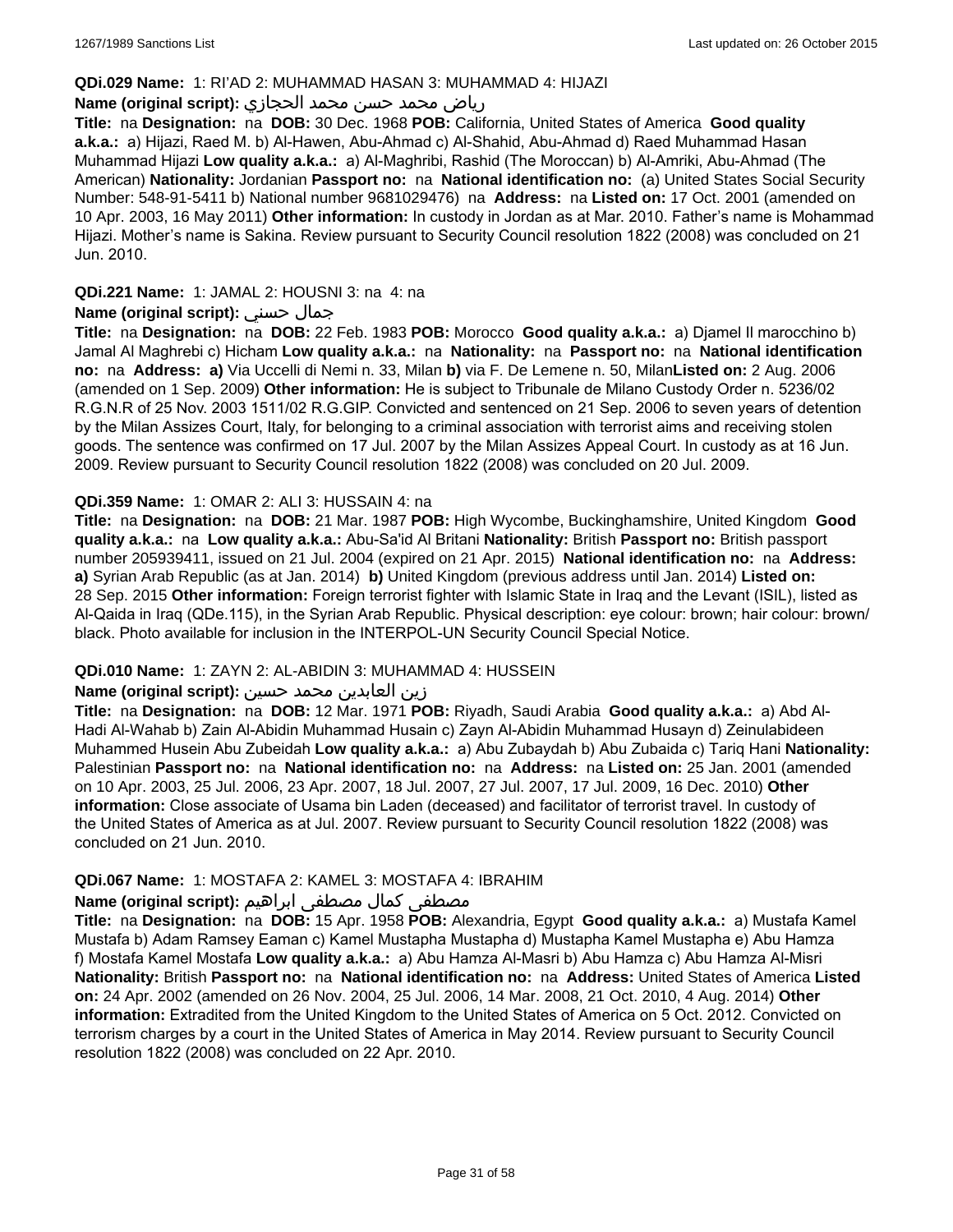# **QDi.308 Name:** 1: ZAFAR 2: IQBAL 3: na 4: na

**Title:** na **Designation:** na **DOB:** 4 Oct. 1953 **POB:** na **Good quality a.k.a.:** a) Zaffer Iqbal b) Malik Zafar Iqbal Shehbaz c) Malik Zafar Iqbal Shahbaz d) Malik Zafar Iqbal **Low quality a.k.a.:** a) Zafar Iqbal Chaudhry b) Muhammad Zafar Iqbal **Nationality:** Pakistani **Passport no:** (Passport number DG5149481, issued on 22 Aug. 2006, expired on 21 Aug. 2011, passport booklet number A2815665) **National identification no:** (National identification number 35202- 4135948-7 b) Alternate national identification number 29553654234) na **Address:** Masjid al-Qadesia, 4 Lake Road, Lahore, Pakistan **Listed on:** 14 Mar. 2012 **Other information:** Senior leader and co-founder of Lashkar-e-Tayyiba (QDi.118) (LeT) who has held various senior leader positions in LeT and its front organization, Jamaat-ud-Dawa (JUD) (listed as an alias of LeT). As of 2010, in charge of LeT/JUD finance department, director of its education department and president of its medical wing. Other title: Professor.

### **QDi.087 Name:** 1: NURJAMAN 2: RIDUAN 3: ISAMUDDIN 4: na

**Title:** na **Designation:** na **DOB:** 4 Apr. 1964 **POB:** Cianjur, West Java, Indonesia **Good quality a.k.a.:** a) Hambali b) Nurjaman c) Isomuddin, Nurjaman Riduan d) Hambali Bin Ending e) Encep Nurjaman (birth name) f) Hambali Ending Hambali g) Isamuddin Riduan h) Isamudin Ridwan **Low quality a.k.a.:** na **Nationality:** Indonesian **Passport no:** na **National identification no:** na **Address:** na **Listed on:** 28 Jan. 2003 (amended on 2 Jul. 2007, 27 Jul. 2007, 16 May 2011) **Other information:** Senior leader of Jemaah Islamiyah (QDe.092). Brother of Gun Gun Rusman Gunawan (QDi.218). In custody of the United States of America, as of July 2007. Review pursuant to Security Council resolution 1822 (2008) was concluded on 13 Apr. 2010.

# **QDi.321 Name:** 1: MALIK 2: MUHAMMAD 3: ISHAQ 4: na

### مالک محمد اسحاق **:(script original (Name**

**Title:** na **Designation:** na **DOB:** Approximately 1959 **POB:** Rahim Yar Khan, Punjab Province, Pakistan **Good quality a.k.a.:** Malik Ishaq **Low quality a.k.a.:** na **Nationality:** Pakistani **Passport no:** na **National identification no:** na **Address:** Pakistan **Listed on:** 14 Mar. 2014 **Other information:** One of the founders and a current leader of Lashkar i Jhangvi (LJ) (QDe.096). Physical description: heavy build with black eye colour, black hair colour and medium brown complexion with a heavy black beard. Photo available for inclusion in the INTERPOL-UN Security Council Special Notice.

# **QDi.368 Name:** 1: SHAMIL 2: MAGOMEDOVICH 3: ISMAILOV 4: na

# **Name (original script):** Шамиль Магомедович Измайлов

**Title:** na **Designation:** na **DOB:** 29 Oct. 1980 **POB:** Astrakhan, Russian Federation **Good quality a.k.a.:** Shamil Magomedovich Aliev (original script: Шамиль Магомедович Алиев) **Low quality a.k.a.:** Abu Hanifa (original script: Абу Ханифа) **Nationality:** Russian **Passport no:** Russian foreign travel passport number number 514448632, issued on 8 Sep. 2010, issued in Alexandria, Egypt (issued by Consulate General of the Russian Federation) **National identification no:** Russian national passport number 1200075689, issued on 15 Dec. 2000 (issued by Russian Federation) **Address: a)** Syrian Arab Republic (located in as at Aug. 2015) **b)** Iraq (possible alternative location as at Aug. 2015) **Listed on:** 2 Oct. 2015 **Other information:** As at Aug. 2015, leader of Jamaat Abu Hanifa, a terrorist group that is part of the Al-Nusrah Front for the People of the Levant (QDe.137). Physical description: eye colour: brown, hair colour: black, build: slim, height 175-180 cm. Distinguishing marks: long face, speech defect. Wanted by the authorities of the Russian Federation for terrorist crimes committed in its territory. Photo available for inclusion in the INTERPOL-UN Security Council Special Notice.

#### **QDi.180 Name:** 1: KHADAFI 2: ABUBAKAR 3: JANJALANI 4: na

**Title:** na **Designation:** na **DOB:** 3 Mar. 1975 **POB:** Isabela, Basilan, Philippines **Good quality a.k.a.:** a) Khadafy Janjalani b) Khaddafy Abubakar Janjalani c) Abu Muktar **Low quality a.k.a.:** na **Nationality:** Filipino **Passport no:** na **National identification no:** na **Address:** na **Listed on:** 22 Dec. 2004 (amended on 23 Feb. 2009) **Other information:** Reportedly deceased in 2006. Review pursuant to Security Council resolution 1822 (2008) was concluded on 29 Jul. 2010.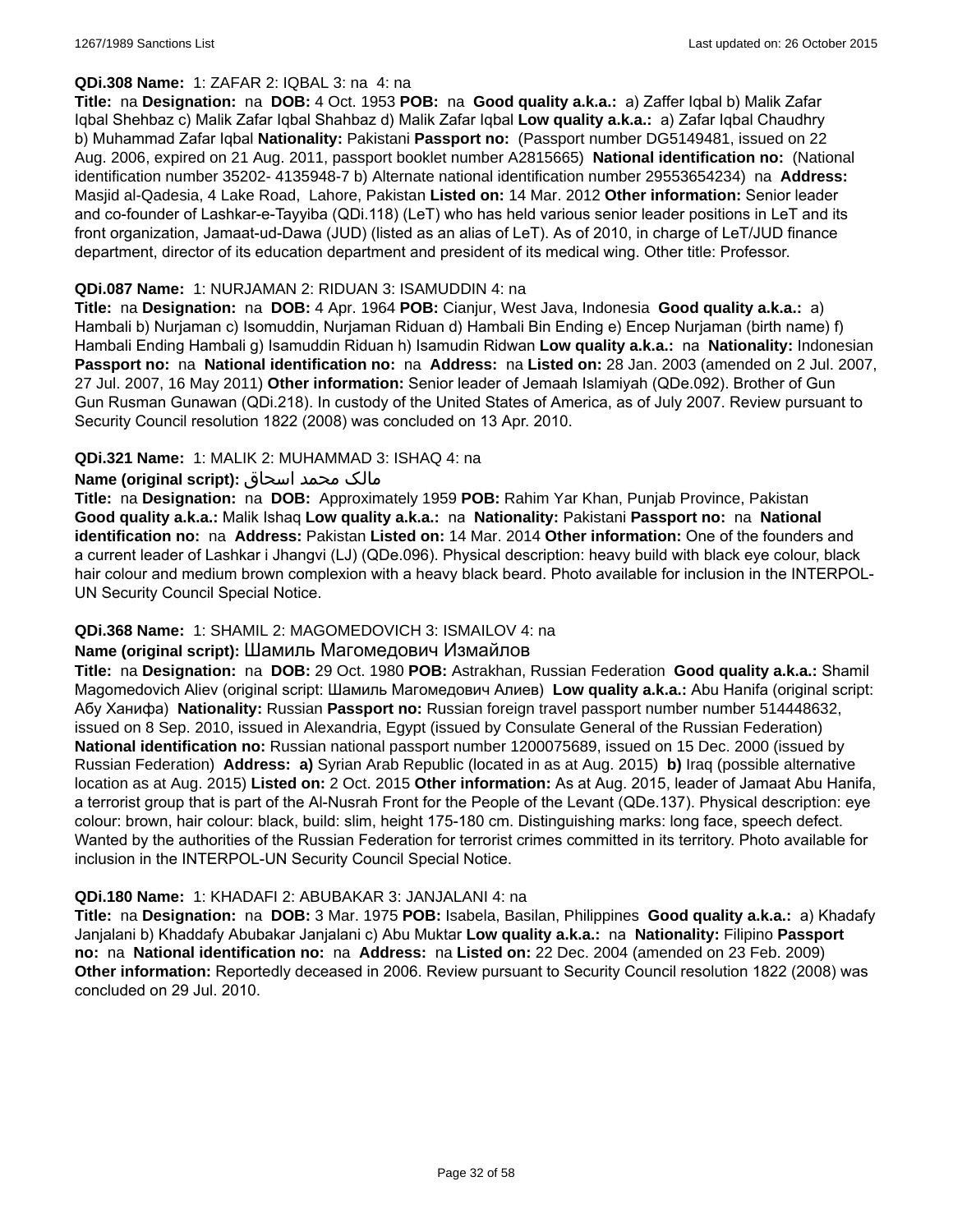#### **QDi.099 Name:** 1: KHALIL 2: BEN AHMED 3: BEN MOHAMED 4: JARRAYA

### خليل بن احمد بن محمد جراية **:(script original (Name**

**Title:** na **Designation:** na **DOB:** 8 Feb. 1969 **POB:** Sfax, Tunisia **Good quality a.k.a.:** a) Khalil Yarraya b) Ben Narvan Abdel Aziz, born 15 Aug. 1970 in Sereka (former Yugoslavia) c) Abdel Aziz Ben Narvan, born 15 Aug. 1970 in Sereka (former Yugoslavia) **Low quality a.k.a.:** a) Amro b) Omar c) Amrou d) Amr **Nationality:** Tunisian **Passport no:** Tunisian number K989895, issued on 26 Jul. 1995 ( in Genoa, Italy, expired on 25 Jul. 2000) **National identification no:** na **Address:** Nuoro, Italy **Listed on:** 25 Jun. 2003 (amended on 26 Nov. 2004, 20 Dec. 2005, 17 Oct. 2007, 16 Sep. 2008, 24 Mar. 2009, 10 Aug. 2009, 6 Aug. 2010) **Other information:** Detained in Italy since 9 Aug. 2008 for his implication in a case related to terrorism. Review pursuant to Security Council resolution 1822 (2008) was concluded on 15 Jun. 2010.

### **QDi.360 Name:** 1: SALLY-ANNE 2: FRANCES 3: JONES 4: na

**Title:** na **Designation:** na **DOB:** 17 Nov. 1968 **POB:** Greenwich, Greater London, United Kingdom **Good quality a.k.a.:** na **Low quality a.k.a.:** a) Umm Hussain al-Britani b) Sakinah Hussain **Nationality:** British **Passport no:** British passport number 519408086, issued on 23 Sep. 2013 (expires on 23 Sep. 2023) **National identification no:** na **Address: a)** Syrian Arab Republic (as at 2013) **b)** United Kingdom (previous location until 2013) **Listed on:** 28 Sep. 2015 **Other information:** Recruiter for Islamic State in Iraq and the Levant (ISIL), listed as Al-Qaida in Iraq (QDe.115), in the Syrian Arab Republic. Sex: female. Husband's name is: Junaid Hussain. Photo available for inclusion in the INTERPOL-UN Security Council Special Notice.

### **QDi.114 Name:** 1: SALIM Y SALAMUDDIN 2: JULKIPLI 3: na 4: na

**Title:** na **Designation:** na **DOB:** 20 Jun. 1967 **POB:** Tulay, Jolo Sulu, Philippines **Good quality a.k.a.:** a) Kipli Sali b) Julkipli Salim **Low quality a.k.a.:** na **Nationality:** Filipino **Passport no:** na **National identification no:** na **Address:** na **Listed on:** 9 Sep. 2003 (amended on 23 Feb. 2009, 13 Dec. 2011) **Other information:** In detention in the Philippines as at May 2011. Review pursuant to Security Council resolution 1822 (2008) was concluded on 25 May 2010.

### **QDi.072 Name:** 1: MEHDI 2: BEN MOHAMED 3: BEN MOHAMED 4: KAMMOUN

#### المهدي بن محمد بن محمد كمون **:(script original (Name**

**Title:** na **Designation:** na **DOB:** 3 Apr. 1968 **POB:** Tunis, Tunisia **Good quality a.k.a.:** na **Low quality a.k.a.:** Salmane **Nationality:** Tunisian **Passport no:** (Tunisian passport number M307707, issued on 12 Apr. 2000, expired on 11 Apr. 2005) **National identification no:** na **Address:** Via Masina Number 7, Milan, Italy **Listed on:** 3 Sep. 2002 (amended on 20 Dec. 2005, 7 Jun. 2007, 23 Dec. 2010) **Other information:** Italian Fiscal Code: KMMMHD68D03Z352N. Deported from Italy to Tunisia on 22 July 2005. Serving an eight-year prison term in Tunisia for membership of a terrorist organization abroad as at Jan. 2010. Review pursuant to Security Council resolution 1822 (2008) was concluded on 21 Jun. 2010.

#### **QDi.302 Name:** 1: MEVLÜT 2: KAR 3: na 4: na

**Title:** na **Designation:** na **DOB:** 25 Dec. 1978 **POB:** Ludwigshafen, Germany **Good quality a.k.a.:** Mevluet Kar **Low quality a.k.a.:** a) Abu Obaidah b) Obeidah Al Turki c) Al-Turki d) Al Turki Kyosev e) Yanal Yusov f) Abu Udejf el-Turki g) Abu Obejd el-Turki h) Abdurrahman Almanci **Nationality:** Turkish **Passport no:** Turkish passport number TR-M842033, issued in Mainz, Germany (by the Turkish Consulate General, issued on 2 May 2002, expired on 24 Jul. 2007) **National identification no:** na **Address:** Güngören Merkez Mahallesi Toros Sokak 6/5, Istanbul, Turkey (previous as at Aug. 2009) **Listed on:** 25 Jan. 2012 **Other information:** Associated with Islamic Jihad Group (QDe.119). Arrest warrant issued by the investigating judge of the German Federal Court of Justice on 17 Aug. 2009.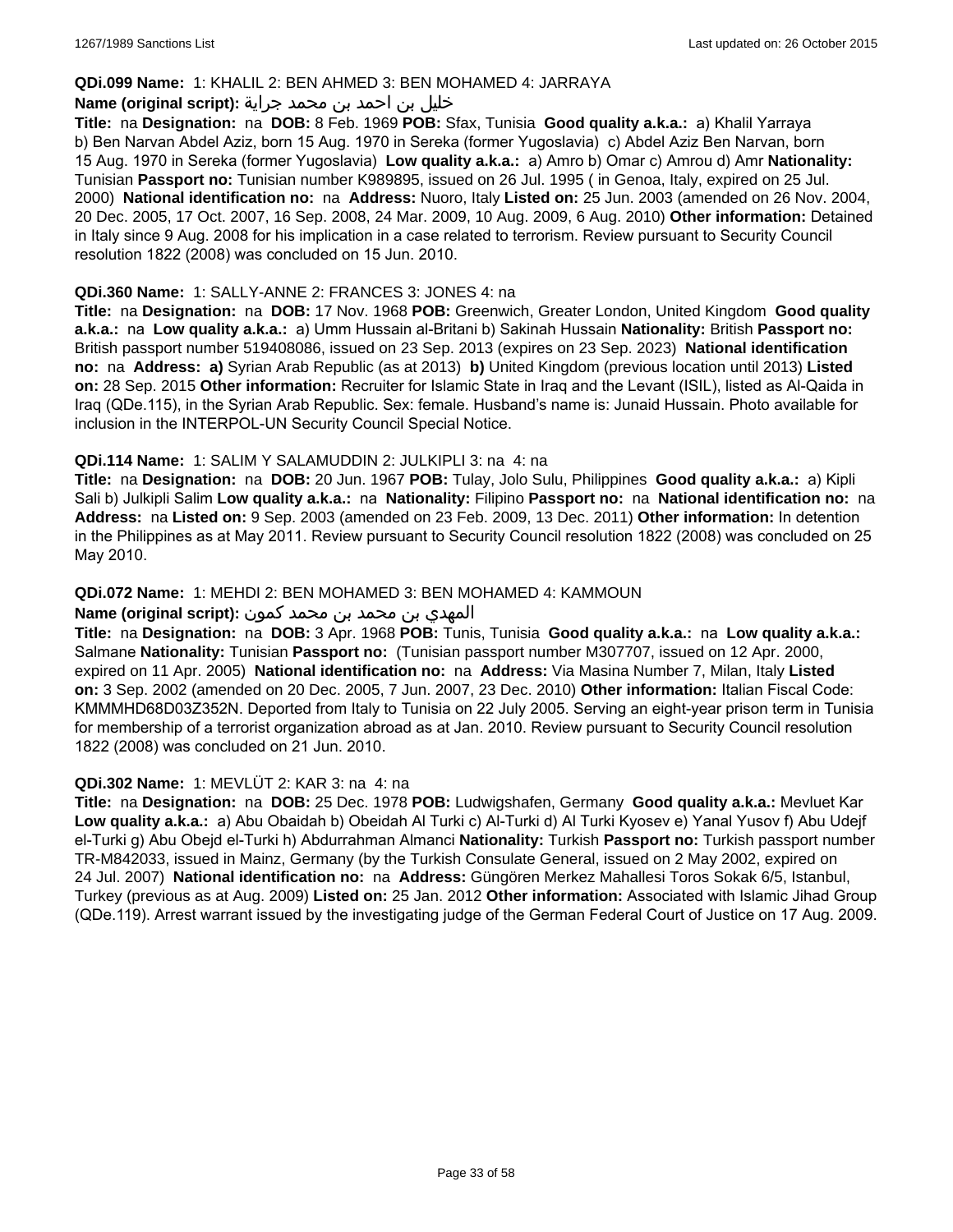#### **QDi.135 Name:** 1: DAWOOD 2: IBRAHIM 3: KASKAR 4: na

**Title:** Sheikh **Designation:** na **DOB:** 26 Dec. 1955 **POB: a)** Bombai **b)** Ratnagiri, India **Good quality a.k.a.:**  a) Dawood Ebrahim b) Sheikh Dawood Hassan c) Abdul Hamid Abdul Aziz d) Anis Ibrahim e) Aziz Dilip f) Daud Hasan Shaikh Ibrahim Kaskar g) Daud Ibrahim Memon Kaskar h) Dawood Hasan Ibrahim Kaskar i) Dawood Ibrahim Memon j) Dawood Sabri k) Kaskar Dawood Hasan l) Shaikh Mohd Ismail Abdul Rehman m) Dowood Hassan Shaikh Ibrahim **Low quality a.k.a.:** a) Ibrahim Shaikh Mohd Anis b) Shaikh Ismail Abdul c) Hizrat **Nationality:** Indian **Passport no: a)** Indian number A-333602, issued on 4 Jun. 1985, issued in Bombay, India (passport subsequently revoked by the Government of India) **b)** Indian number M110522, issued on 13 Nov. 1978, issued in Bombay **c)** Indian number R841697, issued on 26 Nov. 1981, issued in Bombay **d)** Indian number F823692 (JEDDAH) issued by CGI in Jeddah, issued on 2 Sep. 1989 **e)** Indian number A501801 (BOMBAY), issued on 26 Jul. 1985 **f)** Indian number K560098 (BOMBAY), issued on 30 Jul. 1975 **g)** Passport number V57865 (BOMBAY), issued on 3 Oct. 1983 **h)** Passport number P537849 (BOMBAY), issued on 30 Jul. 1979 **i)** Passport number A717288 (MISUSE), issued on 18 Aug. 1985, issued in Dubai **j)** Pakistani number G866537 (MISUSE), issued on 12 Aug. 1991, issued in Rawalpindi **k)** Passport number C-267185 ( issued in Karachi in Jul.1996) **l)** Passport number H-123259 ( issued in Rawalpindi in Jul. 2001) **m)** Passport number G-869537 ( issued in Rawalpindi) **n)** Passport number KC-285901 **National identification no:** na **Address: a)** Karachi, Pakistan ( White House, Near Saudi Mosque, Clifton) **b)** (House Nu 37 - 30th Street - defence, Housing Authority Karachi Pakistan) **c)** (Palatial bungalow in the hilly area of Noorabad in Karachi) **d)** (Property at Margalla Raod F 6/2 Street no. 22, House number 29 in Karachi) **Listed on:** 3 Nov. 2003 (amended on 21 Mar. 2006, 25 Jul. 2006, 2 Jul. 2007, 11 Mar. 2010) **Other information:** International arrest warrant issued by the Government of India. Review pursuant to Security Council resolution 1822 (2008) was concluded on 20 May 2010.

### **QDi.002 Name:** 1: AMIN 2: MUHAMMAD 3: UL HAQ 4: SAAM KHAN

**Title:** na **Designation:** na **DOB:** 1960 **POB:** Nangarhar Province, Afghanistan **Good quality a.k.a.:** a) Al-Haq, Amin b) Amin, Muhammad **Low quality a.k.a.:** a) Dr. Amin b) Ul-Haq, Dr. Amin **Nationality:** Afghan **Passport no:** na **National identification no:** na **Address:** na **Listed on:** 25 Jan. 2001 (amended on 18 Jul. 2007, 16 Dec. 2010) **Other information:** Security coordinator for Usama bin Laden (deceased). Repatriated to Afghanistan in February 2006. Review pursuant to Security Council resolution 1822 (2008) was concluded on 15 Jun. 2010.

# **QDi.306 Name:** 1: MUSTAFA 2: HAJJI 3: MUHAMMAD 4: KHAN

### مصطفى حجي محمد خان **:**Name (original script)

**Title:** na **Designation:** na **DOB: a)** (Between Aug. and Sep. 1977) **b)** 1976 **POB: a)** Al-Madinah, Saudi Arabia **b)** Sangrar, Sindh Province, Pakistan Good quality a.k.a.: a) حسن غول (Hassan Ghul; Hassan Gul; Hasan Gul) b) Khalid Mahmud **Low quality a.k.a.:** a) Ahmad Shahji b) Mustafa Muhammad c) Abu Gharib al-Madani d) شيماء أبو (Abu-Shaima; Abu- Shayma) **Nationality: a)** Pakistani **b)** Saudi Arabian **Passport no:** na **National identification no:** na **Address:** na **Listed on:** 14 Mar. 2012 **Other information:** Al-Qaida (QDe.004) facilitator, courier and operative. As of 2010, facilitated activities for senior Pakistan-based Al-Qaida operatives.

#### **QDi.336 Name:** 1: ANAS 2: HASAN 3: KHATTAB 4: na

**Title:** na **Designation:** na **DOB:** 7 Apr. 1986 **POB:** Damascus, Syrian Arab Republic **Good quality a.k.a.:** Samir Ahmed al-Khayat **Low quality a.k.a.:** a) Hani b) Abu Hamzah c) Abu-Ahmad Hadud **Nationality:** na **Passport no:** na **National identification no:** na **Address:** na **Listed on:** 23 Sep. 2014 **Other information:** Administrative amir of Al-Nusrah Front for the People of the Levant (QDe.137).

#### **QDi.340 Name:** 1: EMILIE 2: KONIG 3: na 4: na

**Title:** na **Designation:** na **DOB:** 9 Dec. 1984 **POB:** Ploemeur, France **Good quality a.k.a.:** na **Low quality a.k.a.:** na **Nationality:** French **Passport no:** na **National identification no:** na **Address:** Syrian Arab Republic (located in since 2013) **Listed on:** 23 Sep. 2014 **Other information:** French terrorist fighter who travelled to Syria and joined Islamic State in Iraq and the Levant, listed as Al-Qaida in Iraq (AQI) (QDe.115). Active in radicalizing and propagating Al-Qaida's (QDe.004) ideology through the Internet. Incites violent activities against France.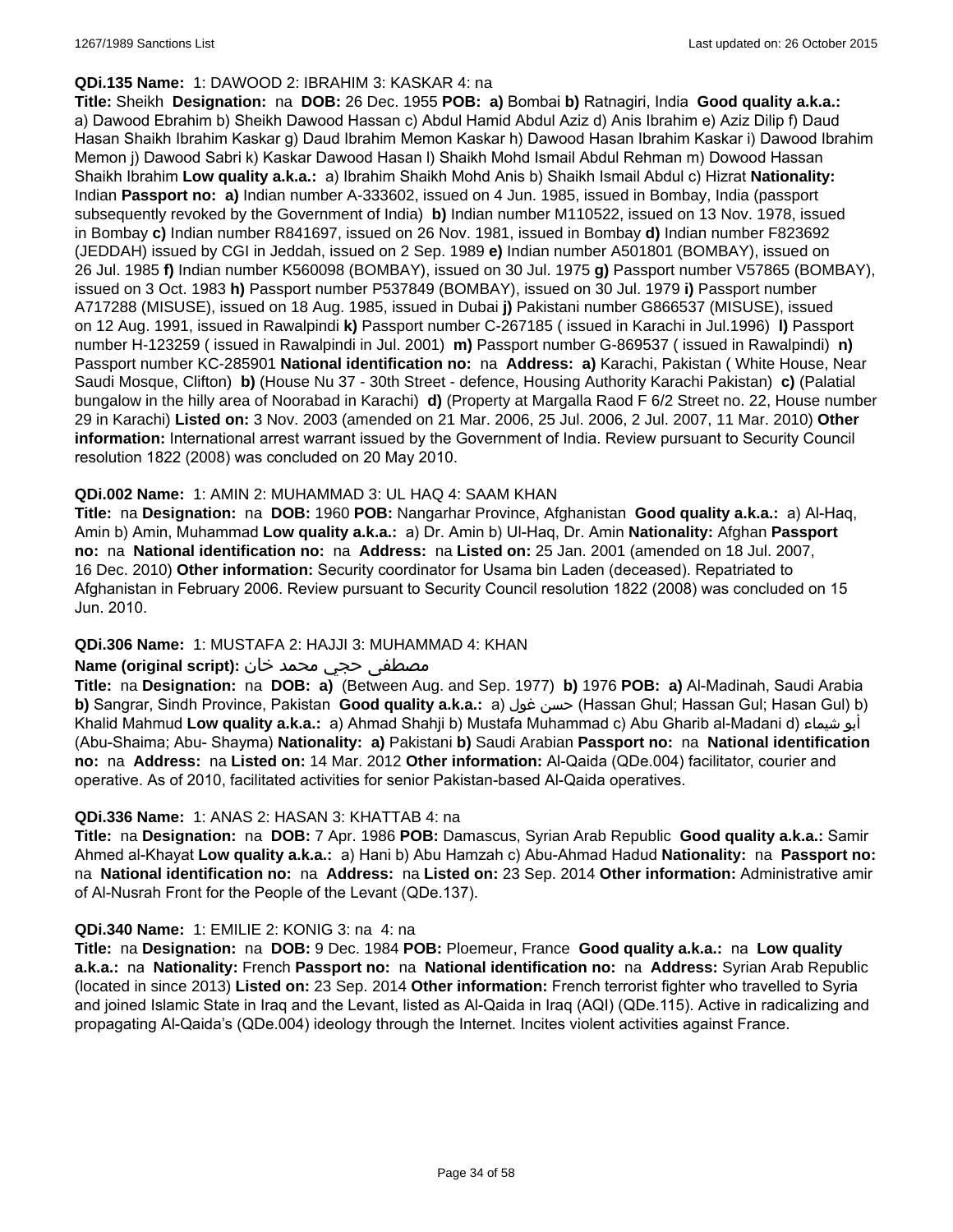# **QDi.190 Name:** 1: ABDELKADER 2: LAAGOUB 3: na 4: na

### عبد القادر لاغوب **:(script original (Name**

**Title:** na **Designation:** na **DOB:** 23 Apr. 1966 **POB:** Casablanca, Morocco **Good quality a.k.a.:** na **Low quality a.k.a.:** Rachid **Nationality:** Moroccan **Passport no:** (Moroccan passport number D-379312) **National identification no:** (Moroccan national identity card DE- 473900) na **Address:** Number 4, Via Europa, Paderno Ponchielli, Cremona, Italy **Listed on:** 29 Jul. 2005 (amended on 21 Dec. 2007, 13 Dec. 2011) **Other information:** Italian Fiscal code: LGBBLK66D23Z330U. Father's name is Mamoune Mohamed. Mother's name is Fatna Ahmed. Review pursuant to Security Council resolution 1822 (2008) was concluded on 8 Jun. 2010.

### **QDi.319 Name:** 1: MOHAMED 2: LAHBOUS 3: na 4: na

#### **Name (original script):** لحبوس محمد

**Title:** na **Designation:** na **DOB:** 1978 **POB:** Mali **Good quality a.k.a.:** a) Mohamed Ennouini b) Hassan c) Hocine **Low quality a.k.a.:** na **Nationality:** Malian **Passport no:** na **National identification no:** na **Address:** Mali **Listed on:** 24 Oct. 2013 **Other information:** Member of the Mouvement pour l'Unification et le Jihad en Afrique de l'Ouest (MUJAO) (QDe.134).

### **QDi.062 Name:** 1: MOHAMED 2: LAKHAL 3: na 4: na

# **Name (original script):** لكحل محمد

**Title:** na **Designation:** na **DOB:** 5 Feb. 1970 **POB:** Tunis, Tunisia **Good quality a.k.a.:** a) Lased Ben Heni, born 5 Feb. 1969 in Tripoli, Libyan Arab Jamahiriya b) Al-As'ad Ben Hani, born 5 Feb. 1969 in Tripoli, Libyan Arab Jamahiriya c) Mohamed Ben Belgacem Awani d) Mohamed Aouani, born 5 Feb. 1970 in Tunis, Tunisia (formerly listed as) **Low quality a.k.a.:** a) Mohamed Abu Abda b) Abu Obeida **Nationality:** Tunisian **Passport no:** na **National identification no:** (Tunisian national identity number W374031, issued on 11 Apr. 2011) na **Address:**  na **Listed on:** 24 Apr. 2002 (amended on 26 Nov. 2004, 9 Sep. 2005, 31 Jul. 2006, 23 Dec. 2010, 24 Nov. 2014) **Other information:** Professor of Chemistry. Deported from Italy to Tunisia on 27 Aug. 2006. Legally changed family name from Aouani to Lakhal in 2014. Review pursuant to Security Council resolution 1822 (2008) was concluded on 22 Apr. 2010.

#### **QDi.264 Name:** 1: ZAKI-UR-REHMAN 2: LAKHVI 3: na 4: na

**Title:** na **Designation:** na **DOB:** 30 Dec. 1960 **POB:** Okara, Pakistan **Good quality a.k.a.:** a) Zakir Rehman Lakvi b) Zaki Ur-Rehman Lakvi c) Kaki Ur-Rehman d) Zakir Rehman e) Abu Waheed Irshad Ahmad Arshad **Low quality a.k.a.:** Chachajee **Nationality:** Pakistani **Passport no:** na **National identification no:** Pakistani 61101-9618232-1 **Address: a)** Barahkoh, P.O. DO, Tehsil and District Islamabad, Pakistan (location as at May 2008) **b)** Chak No. 18/IL, Rinala Khurd, Tehsil Rinala Khurd, District Okara, Pakistan (previous location) **Listed on:** 10 Dec. 2008 **Other information:** Chief of operations of Lashkar-e-Tayyiba (listed under permanent reference number QDe.118).

#### **QDi.247 Name:** 1: RUBEN 2: PESTANO 3: LAVILLA, JR 4: na

**Title:** Sheik **Designation:** na **DOB:** 4 Oct. 1972 **POB:** Sitio Banga Maiti, Barangay Tranghawan, Lambunao, Iloilo, Philippines **Good quality a.k.a.:** a) Reuben Lavilla b) Sheik Omar c) Mile D Lavilla d) Reymund Lavilla e) Ramo Lavilla f) Mike de Lavilla g) Abdullah Muddaris h) Ali Omar i) Omar Lavilla j) Omar Labella **Low quality a.k.a.:** a) So b) Eso c) Junjun **Nationality:** Filipino **Passport no: a)** Filipino number MM611523 (2004) **b)** Filipino number EE947317 (2000-2001) **c)** Filipino number P421967 (1995-1997) **National identification no:** na **Address:** 10th Avenue, Caloocan City, Philippines **Listed on:** 4 Jun. 2008 (amended on 16 Sep. 2008, 13 Dec. 2011) **Other information:** Spiritual leader of the Rajah Solaiman Movement (QDe.128). Associated with Khadafi Abubakar Janjalani (QDi.180). In detention in the Philippines as of May 2011. Review pursuant to Security Council resolution 1822 (2008) was concluded on 13 May 2010.

# **QDi.155 Name:** 1: DJAMEL 2: LOUNICI 3: na 4: na

# **Name (original script):** لونيسي جمال

**Title:** na **Designation:** na **DOB:** 1 Feb. 1962 **POB:** Algiers, Algeria **Good quality a.k.a.:** Jamal Lounici **Low quality a.k.a.:** na **Nationality:** Algerian **Passport no:** na **National identification no:** na **Address:** Algeria **Listed on:** 16 Jan. 2004 (amended on 7 Apr. 2008, 2 Dec. 2008, 30 Jan. 2009, 16 May 2011) **Other information:** Father's name is Abdelkader. Mother's name is Johra Birouh. Returned from Italy to Algeria where he resides since Nov. 2008. Son in law of Othman Deramchi (QDi.164). Review pursuant to Security Council resolution 1822 (2008) was concluded on 27 Jul. 2010.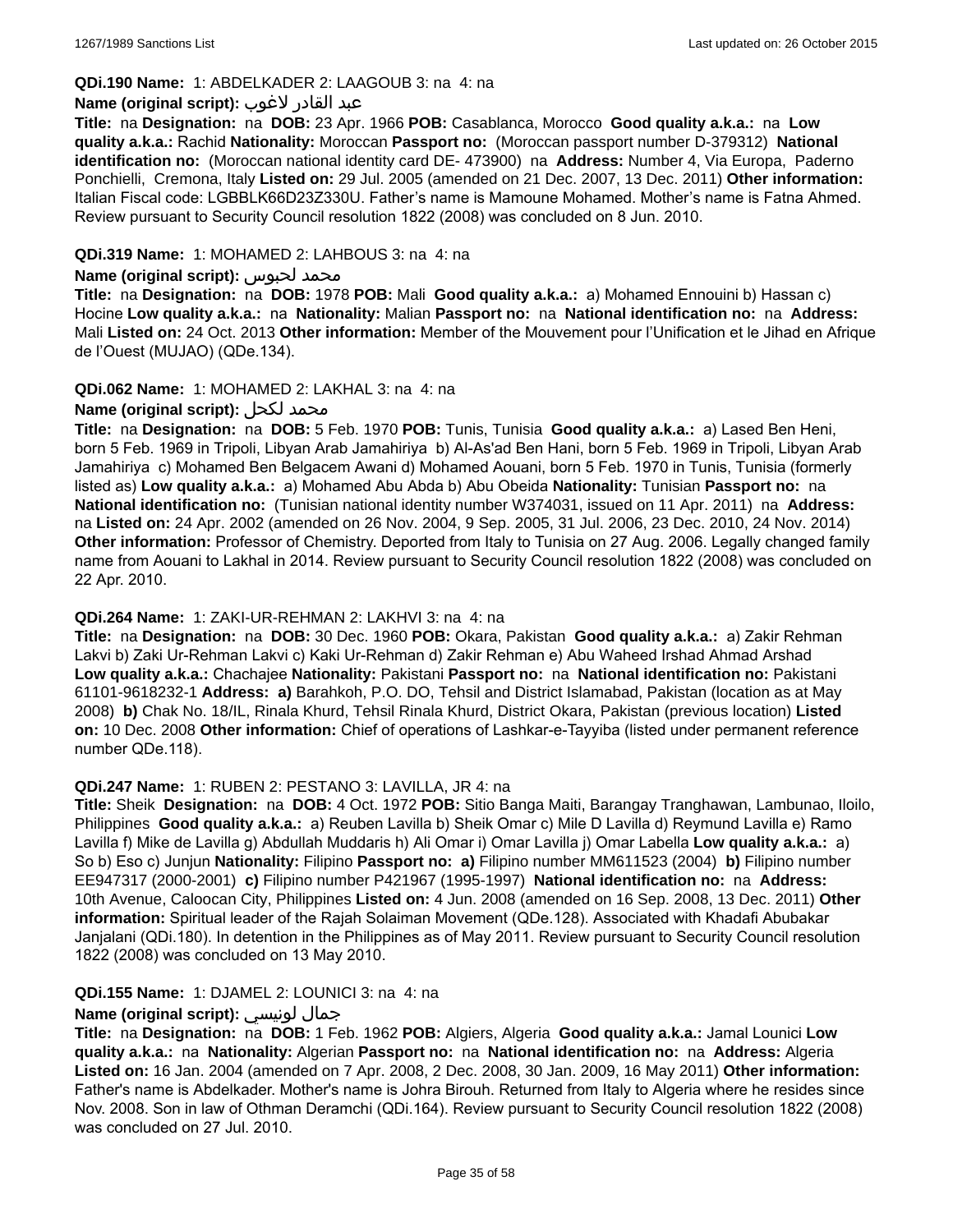#### **QDi.356 Name:** 1: AQSA 2: MAHMOOD 3: na 4: na

**Title:** na **Designation:** na **DOB:** 11 May 1994 **POB:** Glasgow, Scotland, United Kingdom **Good quality a.k.a.:**  na **Low quality a.k.a.:** Umm Layth **Nationality:** British **Passport no:** British passport number 720134834, issued on 27 Jun. 2012 (expires on 27 Jun. 2022) **National identification no:** na **Address: a)** Syrian Arab Republic (as at Nov. 2013) **b)** United Kingdom (previous address) **Listed on:** 28 Sep. 2015 **Other information:** Recruiter for Islamic State in Iraq and the Levant, listed as Al-Qaida in Iraq (QDe.115), in the Syrian Arab Republic, and a key figure in the the Al-Khanssaa brigade, a female ISIL brigade established in Al-Raqqa to enforce ISIL's interpretation of Sharia law. Sex: female. Photo available for inclusion in the INTERPOL-UN Security Council Special Notice.

### **QDi.206 Name:** 1: IBRAHIM 2: MOHAMED KHALIL 3: na 4: na

### ابراهيم محمد خليل **:(script original (Name**

**Title:** na **Designation:** na **DOB:** 2 Jul. 1975 **POB:** Day Az-Zawr, Syria **Good quality a.k.a.:** a) Khalil Ibrahim Jassem, born 2 May 1972 in Baghdad, Iraq b) Khalil Ibrahim Mohammad, born 3 Jul. 1975 in Mosul, Iraq c) Khalil Ibrahim Al Zafiri (born 1972) d) Khalil, born 2 May 1975 **Low quality a.k.a.:** na **Nationality:** Syrian **Passport no:** (Temporary suspension of deportation No. T04338017 issued by Alien's Office of the City of Mainz, expired on 8 May 2013) **National identification no:** na **Address:** Refugee shelter Alte Ziegelei, Mainz, 55128, Germany **Listed on:** 6 Dec. 2005 (amended on 25 Jan. 2010, 13 Dec. 2011, 6 Aug. 2013) **Other information:** Sentenced to 7 years of imprisonment in Germany on 6 Dec. 2007. Released on 30 December 2012. Review pursuant to Security Council resolution 1822 (2008) was concluded on 5 Oct. 2009.

### **QDi.202 Name:** 1: MAZEN 2: SALAH 3: MOHAMMED 4: na

### مازن صلاح محمد **:(script original (Name**

**Title:** na **Designation:** na **DOB:** 18 May 1981 **POB:** Arbil, Iraq **Good quality a.k.a.:** a) Mazen Ali Hussein, born 1 Jan. 1982 in Baghdad, Iraq b) Issa Salah Muhamad, born 1 Jan. 1980 **Low quality a.k.a.:** na **Nationality:** Iraqi **Passport no:** (German travel document ("Reiseausweis") A 0144378 (revoked as at Sep. 2012)) **National identification no:** na **Address:** 94051 Hauzenberg, Germany **Listed on:** 6 Dec. 2005 (amended on 21 Oct. 2008, 13 Dec. 2011, 15 Nov. 2012) **Other information:** Member of Ansar Al-Islam (QDe.098). Released from custody in Germany on 18 May 2012. Review pursuant to Security Council resolution 1822 (2008) was concluded on 30 Jul. 2009.

### **QDi.126 Name:** 1: YUNOS 2: UMPARA 3: MOKLIS 4: na

**Title:** na **Designation:** na **DOB:** 7 Jul. 1966 **POB:** Lanao del Sur, the Philippines **Good quality a.k.a.:** a) Muklis Yunos b) Mukhlis Yunos (previously listed as) c) Saifullah Mukhlis Yunos d) Saifulla Moklis Yunos **Low quality a.k.a.:** Hadji Onos **Nationality:** Filipino **Passport no:** na **National identification no:** na **Address:** Philippines**Listed on:** 9 Sep. 2003 (amended on 9 Sep. 2005, 23 Feb. 2009, 3 Jun. 2009, 16 May 2011) **Other information:** Sentenced to life without parole in the Philippines on 23 Jan. 2009 for his involvement in the bombings of 30 Dec. 2000 in Manila, the Philippines. Review pursuant to Security Council resolution 1822 (2008) was concluded on 25 May 2010.

#### **QDi.147 Name:** 1: MOHAMED 2: AMIN 3: MOSTAFA 4: na

# محمد أمين مصطفى :**(Name (original script**

**Title:** na **Designation:** na **DOB:** 11 Oct. 1975 **POB:** Kirkuk, Iraq **Good quality a.k.a.:** na **Low quality a.k.a.:**  na **Nationality:** na **Passport no:** na **National identification no:** na **Address:** Via della Martinella 132, Parma, Italy ( Domicile) **Listed on:** 12 Nov. 2003 (amended on 9 Sep. 2005, 7 Jun. 2007, 16 May 2011) **Other information:** Under administrative control measure in Italy scheduled to expire on 15 Jan. 2012. Review pursuant to Security Council resolution 1822 (2008) was concluded on 21 Jun. 2010.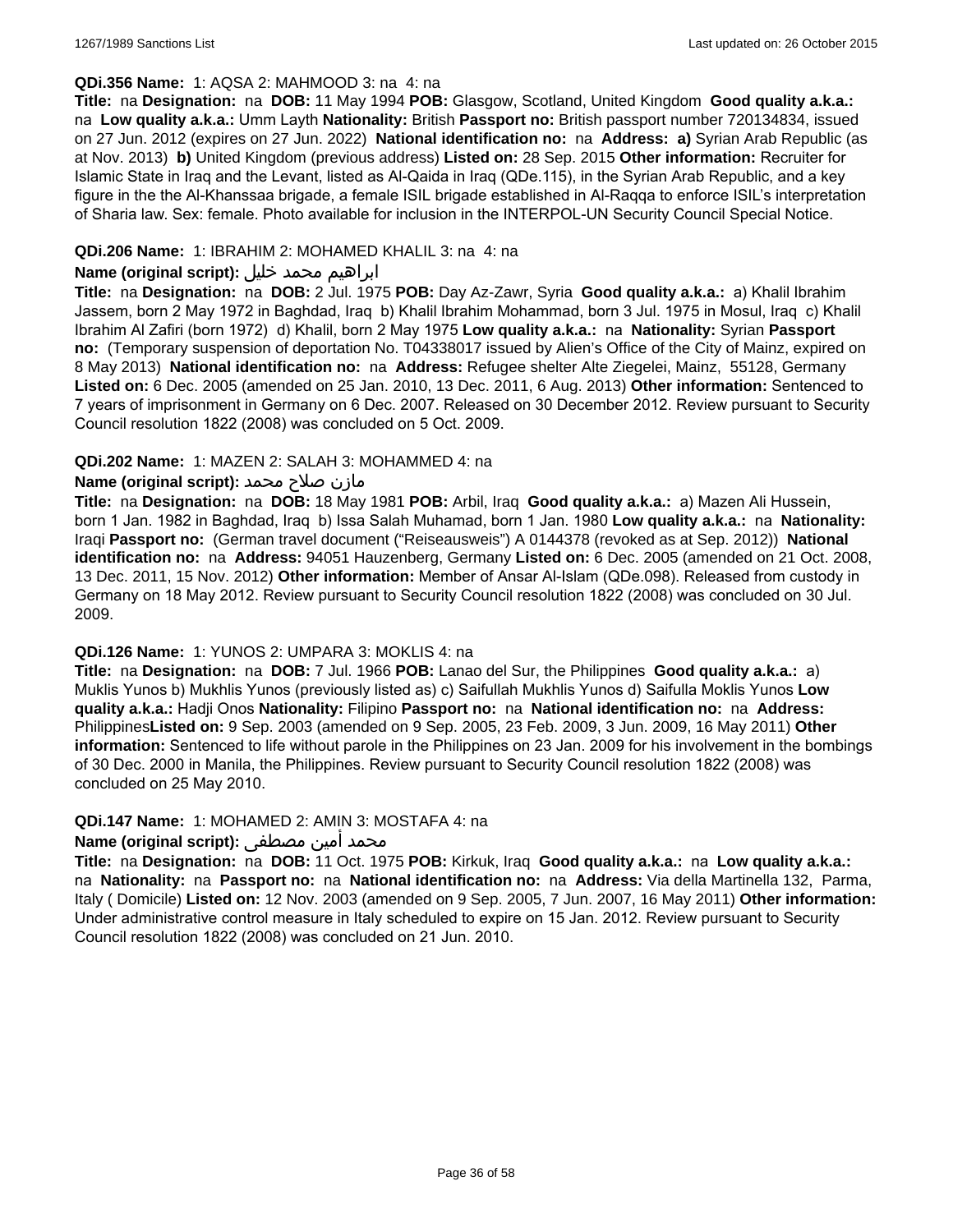### **QDi.129 Name:** 1: DJAMEL 2: MOUSTFA 3: na 4: na

### **Name (original script):** مصطفى جمال

**Title:** na **Designation:** na **DOB:** 28 Sep. 1973 **POB:** Tiaret, Algeria **Good quality a.k.a.:** a) Kalad Belkasam, born 31 Dec. 1979 b) Mostafa Djamel, born 31 Dec. 1979 in Maskara, Algeria c) Mostefa Djamel, born 26 Sep. 1973 in Mahdia, Algeria d) Mustafa Djamel, born 31 Dec. 1979 in Mascara, Algeria e) Balkasam Kalad, born 26 Aug. 1973 in Algiers, Algeria f) Bekasam Kalad, born 26 Aug. 1973 in Algiers, Algeria g) Belkasam Kalad, born 26 Aug. 1973 in Algiers, Algeria h) Damel Mostafa, born 31 Dec. 1979 in Algiers, Algeria i) Djamal Mostafa, born 31 Dec. 1979 in Maskara, Algeria j) Djamal Mostafa, born 10 Jun. 1982 k) Djamel Mostafa, born 31 Dec. 1979 in Maskara, Algeria l) Djamel Mostafa, born 31 Dec. 1979 in Algiers, Algeria m) Fjamel Moustfa, born 28 Sep. 1973 in Tiaret, Algeria n) Djamel Mustafa, born 31 Dec. 1979 o) Ali Barkani, born 22 Aug. 1973 in Morocco p) Djamel Mustafa, born 31 Dec. 1979 in Mascara, Algeria q) Mustafa **Low quality a.k.a.:** na **Nationality:** Algerian **Passport no: a)** (Counterfeit Danish driving licence no. 20645897, made out to Ali Barkani, born on 22 Aug. 1973 in Morocco) **b)** (Algerian birth certificate, issued for Djamel Mostefa, born on 25 Sep. 1973 in Mehdia, Tiaret province, Algeria) **National identification no:** na **Address:** Algeria **Listed on:** 23 Sep. 2003 (amended on 7 Sep. 2007, 7 Apr. 2008, 25 Jan. 2010, 16 May 2011) **Other information:** Father's name is Djelalli Moustfa. Mother's name is Kadeja Mansore. Associated with Ismail Abdallah Sbaitan Shalabi (QDi.128), Mohamed Ghassan Ali Abu Dhess (QDi.130) and Aschraf Al-Dagma (QDi.132). Deported from Germany to Algeria in Sep. 2007. Review pursuant to Security Council resolution 1822 (2008) was concluded on 19 Oct. 2009.

### **QDi.238 Name:** 1: MUBARAK 2: MUSHAKHAS 3: SANAD 4: MUBARAK AL-BATHALI

# مبارك مشخص سند مبارك البذالي **:Name (original script)**

**Title:** na **Designation:** na **DOB:** 1 Oct. 1961 **POB:** Kuwait **Good quality a.k.a.:** a) Mubarak Mishkhis Sanad Al-Bathali b) Mubarak Mishkhis Sanad Al-Badhali c) Mubarak Al-Bathali d) Mubarak Mishkhas Sanad Al-Bathali e) Mubarak Mishkhas Sanad Al-Bazali f) Mobarak Meshkhas Sanad Al-Bthaly **Low quality a.k.a.:** Abu Abdulrahman **Nationality:** Kuwaiti **Passport no: a)** Kuwaiti number 101856740, issued on 12 May 2005 ( and expired on 11 May 2007) **b)** Kuwaiti number 002955916 **National identification no:** Kuwaiti 261122400761 **Address:** Al-Salibekhat area, Kuwait ( residence as at Mar. 2009) **Listed on:** 16 Jan. 2008 (amended on 1 Jul. 2008, 23 Jul. 2008, 25 Jan. 2010) **Other information:** Review pursuant to Security Council resolution 1822 (2008) was concluded on 14 Sep. 2009.

#### **QDi.373 Name:** 1: LAVDRIM 2: MUHAXHERI 3: na 4: na

**Title:** na **Designation:** na **DOB: a)** 3 Dec. 1989 **b)** Approximately 1987 **POB:** Kaqanik/Kacanik **Good quality a.k.a.:** na **Low quality a.k.a.:** a) Abu Abdullah al Kosova b) Abu Abdallah al-Kosovi c) Abu Abdallah al-Kosovo **Nationality:** na **Passport no:** na **National identification no:** na **Address:** Syrian Arab Republic (location as at Sep. 2015) **Listed on:** 29 Sep. 2015 **Other information:** Kosovar Albanian terrorist fighter in Syrian Arab Republic and unit leader of Islamic State in Iraq and the Levant, listed as Al-Qaida in Iraq (QDe.115). Wanted by INTERPOL.

#### **QDi.272 Name:** 1: MOHAMMED 2: YAHYA 3: MUJAHID 4: na

**Title:** na **Designation:** na **DOB:** 12 Mar. 1961 **POB:** Lahore, Punjab Province, Pakistan **Good quality a.k.a.:** Mohammad Yahya Aziz **Low quality a.k.a.:** na **Nationality:** Pakistani **Passport no:** na **National identification no:** Pakistani 35404-1577309-9 **Address:** na **Listed on:** 29 Jun. 2009 **Other information:** Associated with Lashkar-e-Tayyiba (QDe.118). In detention as at June 2009.

#### **QDi.119 Name:** 1: ARIS 2: MUNANDAR 3: na 4: na

**Title:** na **Designation:** na **DOB: a)** 1 Jan. 1971 **b)** Between 1962 and 1968 **POB:** Sambi, Boyolali, Java, Indonesia **Good quality a.k.a.:** na **Low quality a.k.a.:** na **Nationality:** na **Passport no:** na **National identification no:** na **Address:** na **Listed on:** 9 Sep. 2003 (amended on 9 Sep. 2005, 4 Oct. 2006) **Other information:** Review pursuant to Security Council resolution 1822 (2008) was concluded on 25 May 2010.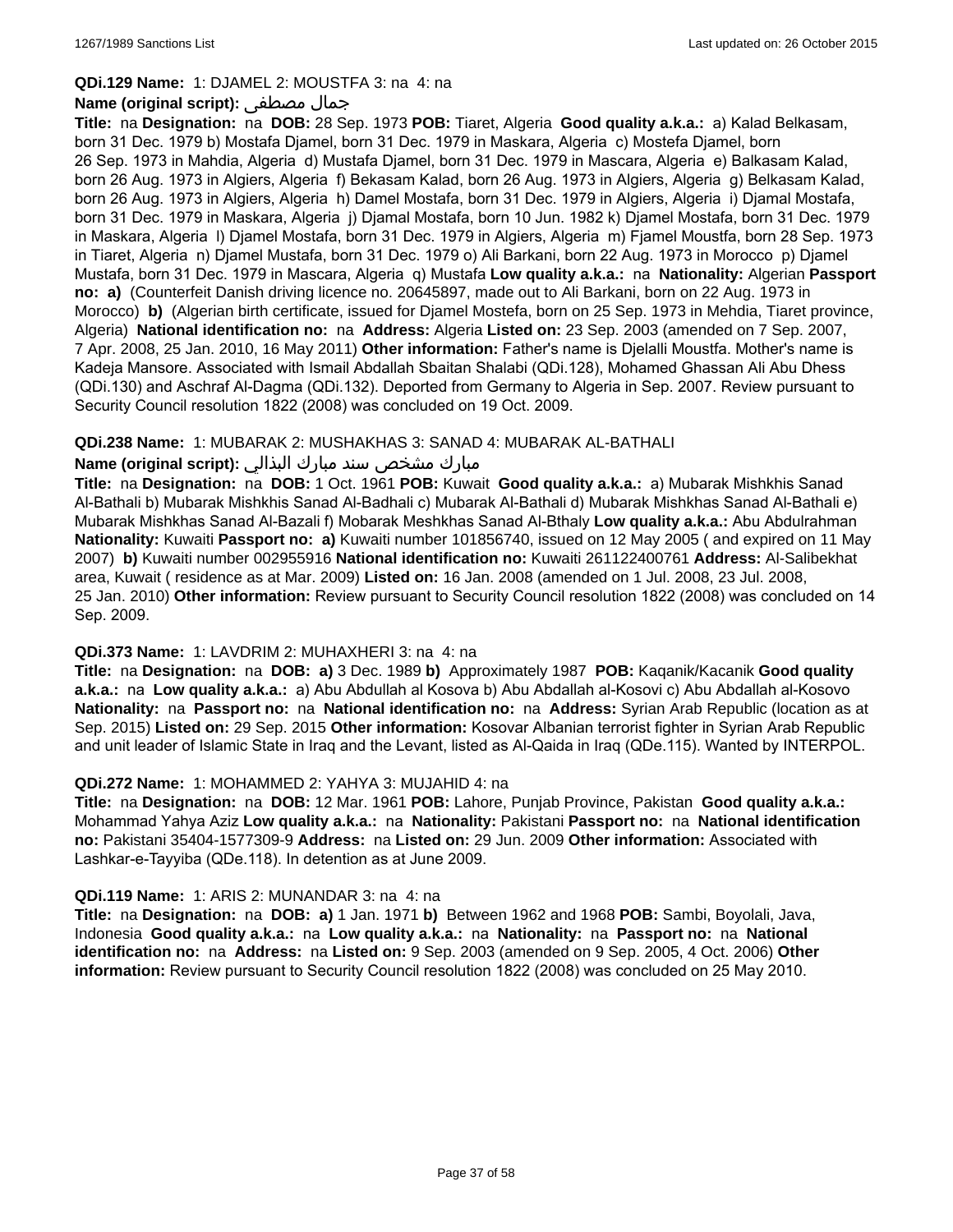# **QDi.120 Name:** 1: ABDUL HAKIM 2: MURAD 3: na 4: na

# عبد الحكيم مراد **:(script original (Name**

**Title:** na **Designation:** na **DOB:** 11 Apr. 1968 **POB:** Kuwait **Good quality a.k.a.:** a) Murad, Abdul Hakim Hasim b) Murad, Abdul Hakim Ali Hashim c) Murad, Abdul Hakim al Hashim d) Saeed Akman e) Saeed Ahmed f) Abdul Hakim Ali al-Hashem Murad **Low quality a.k.a.:** na **Nationality:** Pakistani **Passport no: a)** Pakistani passport number 665334 ( issued in Kuwait) **b)** Pakistani passport number 917739 ( issued in Pakistan on 8 Aug. 1991, expired on 7 Aug. 1996) **National identification no:** na **Address:** na **Listed on:** 9 Sep. 2003 (amended on 16 May 2011) **Other information:** Mother's name is Aminah Ahmad Sher al-Baloushi. In custody of the United States. Review pursuant to Security Council resolution 1822 (2008) was concluded on 25 May 2010.

# **QDi.196 Name:** 1: ALI 2: SAYYID 3: MUHAMED 4: MUSTAFA BAKRI

### علي السيد محمد مصطفى بكري **:(script original (Name**

**Title:** na **Designation:** na **DOB:** 18 Apr. 1966 **POB:** Beni-Suef, Egypt **Good quality a.k.a.:** a) Ali Salim b) Abd Al-Aziz al-Masri **Low quality a.k.a.:** na **Nationality:** Egyptian **Passport no:** na **National identification no:** na **Address:** na **Listed on:** 29 Sep. 2005 (amended on 13 Dec. 2011) **Other information:** Member of the Shura Council of Al-Qaida (QDe.004) and Egyptian Islamic Jihad (QDe.003). Review pursuant to Security Council resolution 1822 (2008) was concluded on 1 Jun. 2010.

### **QDi.357 Name:** 1: ASEEL 2: MUTHANA 3: na 4: na

**Title:** na **Designation:** na **DOB:** 22 Nov. 1996 **POB:** Cardiff, United Kingdom **Good quality a.k.a.:** na **Low quality a.k.a.:** na **Nationality:** British **Passport no:** British passport number 516088643, issued on 7 Jan. 2014 (expires on 7 Jan. 2024) **National identification no:** na **Address: a)** Syrian Arab Republic (as at Feb. 2014) **b)** United Kingdom (previous address) **Listed on:** 30 Sep. 2015 **Other information:** Foreign terrorist fighter with Islamic State in Iraq and the Levant, listed as Al-Qaida in Iraq (QDe.115), in the Syrian Arab Republic. Wanted by the authorities of the United Kingdom. Physical description: hair colour: brown/black.

### **QDi.358 Name:** 1: NASSER 2: AHMED 3: MUTHANA 4: na

**Title:** na **Designation:** na **DOB:** 29 Apr. 1994 **POB:** Heath, Cardiff, United Kingdom **Good quality a.k.a.:** Nasir Muthana **Low quality a.k.a.:** a) Abdul Muthana b) Abu Muthana c) Abu Al-Yemeni Muthana d) Abu Muthanna **Nationality:** British **Passport no:** British passport number 210804241, issued on 27 Jul. 2010 (expires on 27 Jul. 2020) **National identification no:** na **Address: a)** Syrian Arab Republic (as at Nov. 2013) **b)** United Kingdom (previous address until Nov. 2013) **Listed on:** 28 Sep. 2015 **Other information:** Foreign terrorist fighter with Islamic State in Iraq and the Levant (ISIL), listed as Al-Qaida in Iraq (QDe.115), in the Syrian Arab Republic. Wanted by the authorities of the United Kingdom. Physical description: hair colour: brown/black. Photo available for inclusion in the INTERPOL-UN Security Council Special Notice.

#### **QDi.280 Name:** 1: TAYEB 2: NAIL 3: na 4: na

#### **Name (original script):** نايل الطيب

**Title:** na **Designation:** na **DOB:** Approximately 1972 **POB:** Faidh El Batma, Djelfa, Algeria **Good quality a.k.a.:** a) Djaafar Abou Mohamed (محمد ابو جعفر (b) Abou Mouhadjir (مهاجر ابو (c) Mohamed Ould Ahmed Ould Ali (born in 1976) **Low quality a.k.a.:** na **Nationality:** Algerian **Passport no:** na **National identification no:** na **Address:** Mali **Listed on:** 22 Apr. 2010 (amended on 15 Apr. 2014) **Other information:** Convicted in absentia by Algerian tribunal on 28 Mar. 1996. Algerian international arrest warrant number 04/09 of 6 Jun. 2009 issued by the Tribunal of Sidi Mhamed, Algiers, Algeria. Algerian extradition request number 2307/09 of 3 Sep. 2009, presented to Malian authorities. Father's name was Benazouz Nail. Mother's name is Belkheiri Oum El Kheir. Member of The Organization of Al-Qaida in the Islamic Maghreb (QDe.014)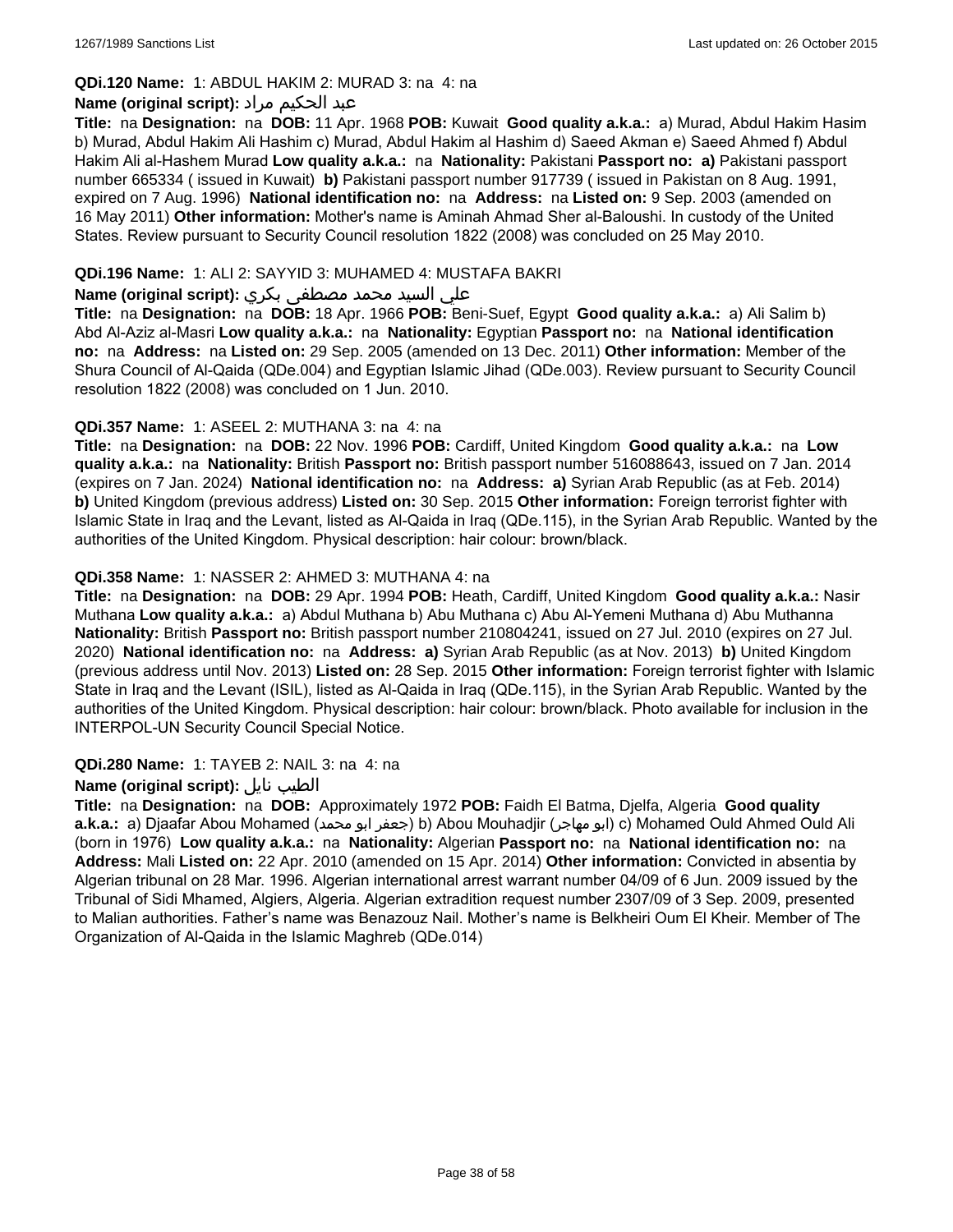### **QDi.314 Name:** 1: ABDERRAHMANE 2: OULD EL AMAR 3: na 4: na

# عبد الرحمن ولد العامر **:(script original (Name**

**Title:** na **Designation:** na **DOB:** Between 1977 and 1982 **POB:** Tabankort, Mali **Good quality a.k.a.:** a) Ahmed el Tilemsi b) Abderrahmane Ould el Amar Ould Sidahmed Loukbeiti c) Ahmad Ould Amar **Low quality a.k.a.:** na **Nationality:** Malian **Passport no:** na **National identification no:** na **Address: a)** Gao, Mali **b)** Tabankort, Mali **c)** In Khalil, Mali **d)** Al Moustarat, Mali **Listed on:** 22 Feb. 2013 **Other information:** Leader of the Mouvement pour l'Unification et le Jihad en Afrique de l'Ouest (MUJAO) (QDe.134). Member of The Organization of Al-Qaida in the Islamic Maghreb (QDe.014). Arrested in April 2005 in Mauritania, escaped from Nouakchott jail on 26 Apr. 2006. Re-arrested in Sep. 2008 in Mali and released on 15 Apr. 2009. Associated with Mokhtar Belmokhtar (QDi.136). Father's name is Leewemere.

# **QDi.315 Name:** 1: HAMADA 2: OULD MOHAMED EL KHAIRY 3: na 4: na

# حماده ولد محمد الخيري **:(script original (Name**

**Title:** na **Designation:** na **DOB:** 1970 **POB:** Nouakchott, Mauritania **Good quality a.k.a.:** a) Hamada Ould Mohamed Lemine Ould Mohamed el Khairy b) Ould Kheirou c) Hamad el Khairy **Low quality a.k.a.:** Abou QumQum **Nationality: a)** Mauritanian **b)** Malian **Passport no:** (Malian passport number A1447120, expired on 19 Oct. 2011) **National identification no:** na **Address:** Gao, Mali **Listed on:** 22 Feb. 2013 **Other information:** Leader of the Mouvement pour l'Unification et le Jihad en Afrique de l'Ouest (MUJAO) (QDe.134). Has provided logistical support to the Sahelian group Al Moulathamine, linked with the Organization of Al-Qaida in the Islamic Maghreb (QDe.014). International arrest warrant issued by Mauritania. Mother's name is Tijal Bint Mohamed Dadda.

**QDi.298 Name:** 1: ABD AL-RAHMAN 2: OULD MUHAMMAD AL-HUSAYN 3: OULD MUHAMMAD SALIM 4: na عبد الرحمن ولد محمد الحسين ولد محمد سليم **:Name (original script)** 

**Title:** na **Designation:** na **DOB:** Approximately 1981 **POB:** Saudi Arabia **Good quality a.k.a.:** a) Abdarrahmane ould Mohamed el Houcein ould Mohamed Salem b) الموريتاني يونس شيخ) Yunis al-Mauritani; Younis al-Mauritani; Sheikh Yunis al-Mauritani; Shaykh Yunis the Mauritanian) **Low quality a.k.a.:** a) Salih the Mauritanian b) Mohamed Salem c) Youssef Ould Abdel Jelil d) El Hadj Ould Abdel Ghader e) Abdel Khader f) Abou Souleimane g) Chingheity **Nationality:** Mauritanian **Passport no:** na **National identification no:** na **Address:** na **Listed on:** 15 Sep. 2011 **Other information:** Pakistan-based senior Al-Qaida (QDe.004) leader also associated with The Organization of Al-Qaida in the Islamic Maghreb (QDe.014). Wanted by Mauritanian authorities.

# **QDi.353 Name:** 1: ALI 2: BEN TAHER 3: BEN FALEH 4: OUNI HARZI

# علي بن الطاھر بن الفالح العوني الحرزي **:(script original (Name**

**Title:** na **Designation:** na **DOB:** 9 Mar. 1986 **POB:** Ariana, Tunisia **Good quality a.k.a.:** na **Low quality a.k.a.:** Abou Zoubair **Nationality:** Tunisian **Passport no:** Tunisian passport number W342058, issued on 14 Mar. 2011 (expires on 13 Mar. 2016) **National identification no:** Tunisian National Identity Card number 08705184, issued on 24 Feb. 2011 **Address: a)** 18 Mediterranean Street, Ariana, Tunisia **b)** Syrian Arab Republic (located in as at Mar. 2015) **c)** Iraq (possible alternative location as at Mar. 2015) **d)** Libya (previously located in) **Listed on:** 10 Apr. 2015 **Other information:** Physical description: eye colour: brown; height: 171cm. Photo available for inclusion in the INTERPOL-UN Security Council Special Notice. Previous occupation: trading agent. A member of Ansar al-Shari'a in Tunisia (QDe.143), active in recruitment of foreign terrorist fighters and arms smuggling. Detained and sentenced to 30 months imprisonment for planning terrorist acts in 2005 in Tunisia. Planned and perpetrated the attack against the Consulate of the United States in Benghazi, Libya on 11 Sep. 2012. Arrest warrant issued by the Tunisian National Guard (as at Mar. 2015). Father's name is Taher Ouni Harzi, mother's name is Borkana Bedairia.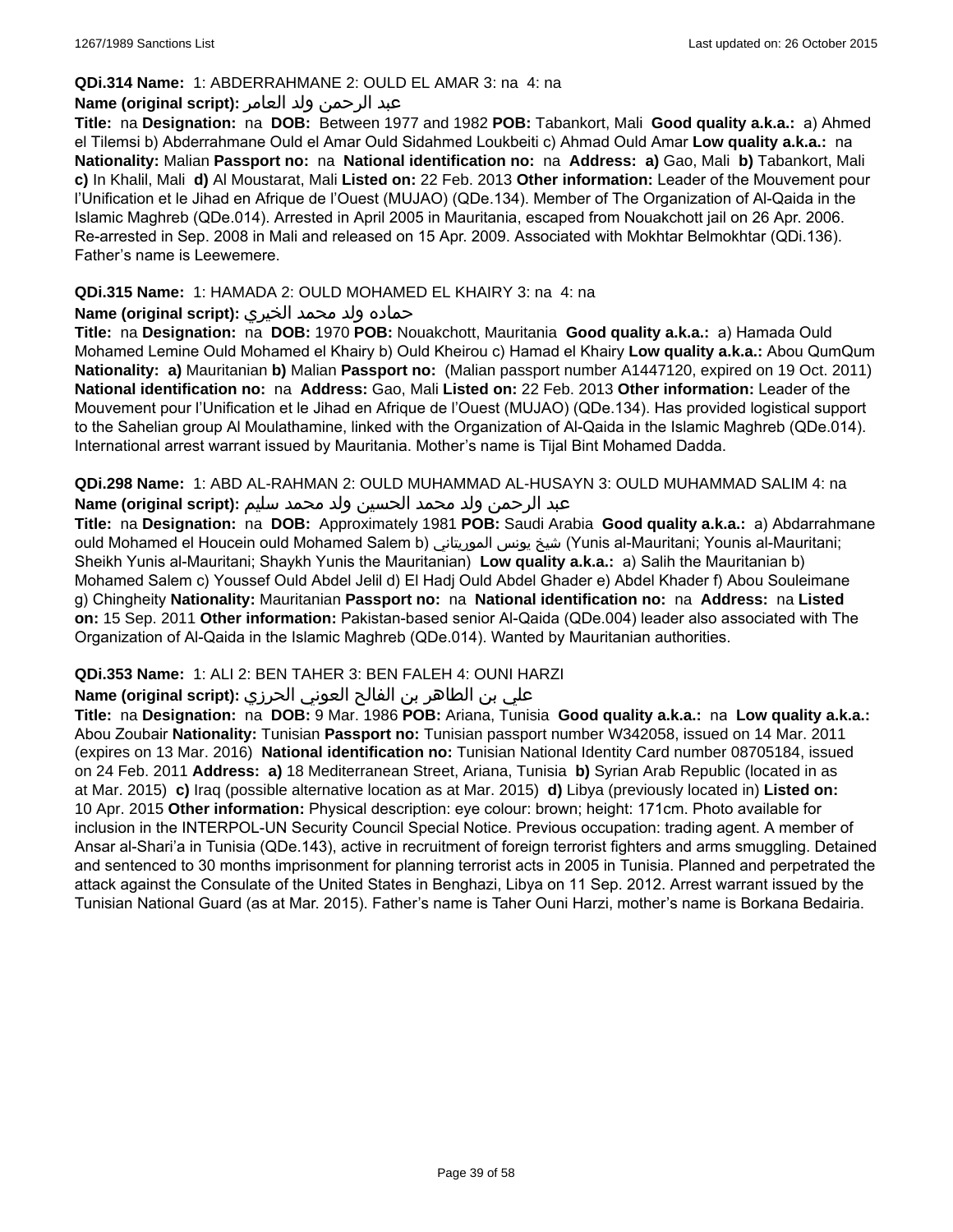### **QDi.354 Name:** 1: TARAK 2: BEN TAHER 3: BEN FALEH 4: OUNI HARZI

# طارق بن الطاھر بن الفالح العوني الحرزي **:(script original (Name**

**Title:** na **Designation:** na **DOB:** 3 May 1982 **POB:** Tunis, Tunisia **Good quality a.k.a.:** na **Low quality a.k.a.:** Abou Omar Al Tounisi **Nationality:** Tunisian **Passport no:** Tunisian passport number Z050399, issued on 9 Dec. 2003 (expired on 8 Dec. 2008) **National identification no:** Tunisian National Identity Card number 04711809, issued on 13 Nov. 2003 **Address: a)** 18 Mediterranean Street, Ariana, Tunisia **b)** Syrian Arab Republic (located in as at Mar. 2015) **c)** Iraq (possible alternative location as at Mar. 2015) **d)** Libya (previously located in) **Listed on:** 10 Apr. 2015 **Other information:** Physical description: eye colour: brown; height: 172cm. Photo available for inclusion in the INTERPOL-UN Security Council Special Notice. Previous occupation: worker. A dangerous and active member of Al Qaida in Iraq (QDe.115) in 2004, also active in facilitating and hosting members of Ansar al-Shari'a in Tunisia (QDe.143) in Syria. Sentenced, in absentia, on 30 October 2007, to 24 years imprisonment for terrorist activities by the Appeals Court of Tunis. Father's name is Taher Ouni Harzi, mother's name is Borkana Bedairia.

### **QDi.242 Name:** 1: DINNO AMOR 2: ROSALEJOS 3: PAREJA 4: na

**Title:** na **Designation:** na **DOB:** 19 Jul. 1981 **POB:** Cebu City, Philippines **Good quality a.k.a.:** a) Johnny Pareja b) Khalil Pareja **Low quality a.k.a.:** a) Mohammad b) Akmad c) Mighty d) Rash **Nationality:** Filipino **Passport no:** na **National identification no:** na **Address:** Atimonana, Quezon Province, Philippines **Listed on:** 4 Jun. 2008 (amended on 3 Jun. 2009, 13 Dec. 2011) **Other information:** Member of the Rajah Solaiman Movement (QDe.128). Father's name is Amorsolo Jarabata Pareja. Mother's name is Leonila Cambaya Rosalejos. Review pursuant to Security Council resolution 1822 (2008) was concluded on 13 May 2010.

#### **QDi.294 Name:** 1: UMAR 2: PATEK 3: na 4: na

**Title:** na **Designation:** na **DOB:** 20 Jul. 1966 **POB:** Central Java, Indonesia **Good quality a.k.a.:** a) Omar Patek b) Mike Arsalan c) Hisyam Bin Zein d) Anis Alawi Jafar **Low quality a.k.a.:** a) Pa'tek b) Pak Taek c) Umar Kecil d) Al Abu Syekh Al Zacky e) Umangis Mike **Nationality:** Indonesian **Passport no:** na **National identification no:**  na **Address:** Indonesia **Listed on:** 19 Jul. 2011 (amended on 23 Feb. 2012) **Other information:** Senior member of Jemaah Islamiyah (QDe.092) involved in planning and funding multiple terrorist attacks in the Philippines and Indonesia. Provided training to Abu Sayyaf Group (QDe.001). In custody in Indonesia as at Feb. 2012.

# **QDi.348 Name:** 1: ANGGA 2: DIMAS 3: PERSHADA 4: na

**Title:** Secretary General (as at mid-2014) **Designation:** na **DOB:** 4 Mar. 1985 **POB:** Jakarta, Indonesia **Good quality a.k.a.:** a) Angga Dimas Persada, born 4 Mar. 1985 in Jakarta, Indonesia b) Angga Dimas Persadha, born 4 Mar. 1985 in Jakarta, Indonesia c) Angga Dimas Prasondha, born 4 Mar. 1985 in Jakarta, Indonesia **Low quality a.k.a.:** na **Nationality:** Indonesian **Passport no:** Indonesian passport number W344982 (issued under name Angga Dimas Peshada, born 4 Mar.1985 in Jakarta, Indonesia) **National identification no:** na **Address:** na **Listed on:** 13 Mar. 2015 **Other information:** Member of Jemaah Islamiyah (QDe.092) and leader of Hilal Ahmar Society Indonesia (HASI) (QDe.147).

#### **QDi.271 Name:** 1: ARIF 2: QASMANI 3: na 4: na

**Title:** na **Designation:** na **DOB:** Approximately 1944 **POB:** Pakistan **Good quality a.k.a.:** a) Muhammad Arif Qasmani b) Muhammad 'Arif Qasmani c) Mohammad Arif Qasmani d) Arif Umer e) Qasmani Baba f) Memon Baba g) Baba Ji **Low quality a.k.a.:** na **Nationality:** Pakistani **Passport no:** na **National identification no:** na **Address:** House Number 136, KDA Scheme No. 1, Tipu Sultan Road, Karachi, Pakistan **Listed on:** 29 Jun. 2009 **Other information:** Associated with Lashkar-e-Tayyiba (QDe.118) and Al-Qaida (QDe.004). In detention as at June 2009.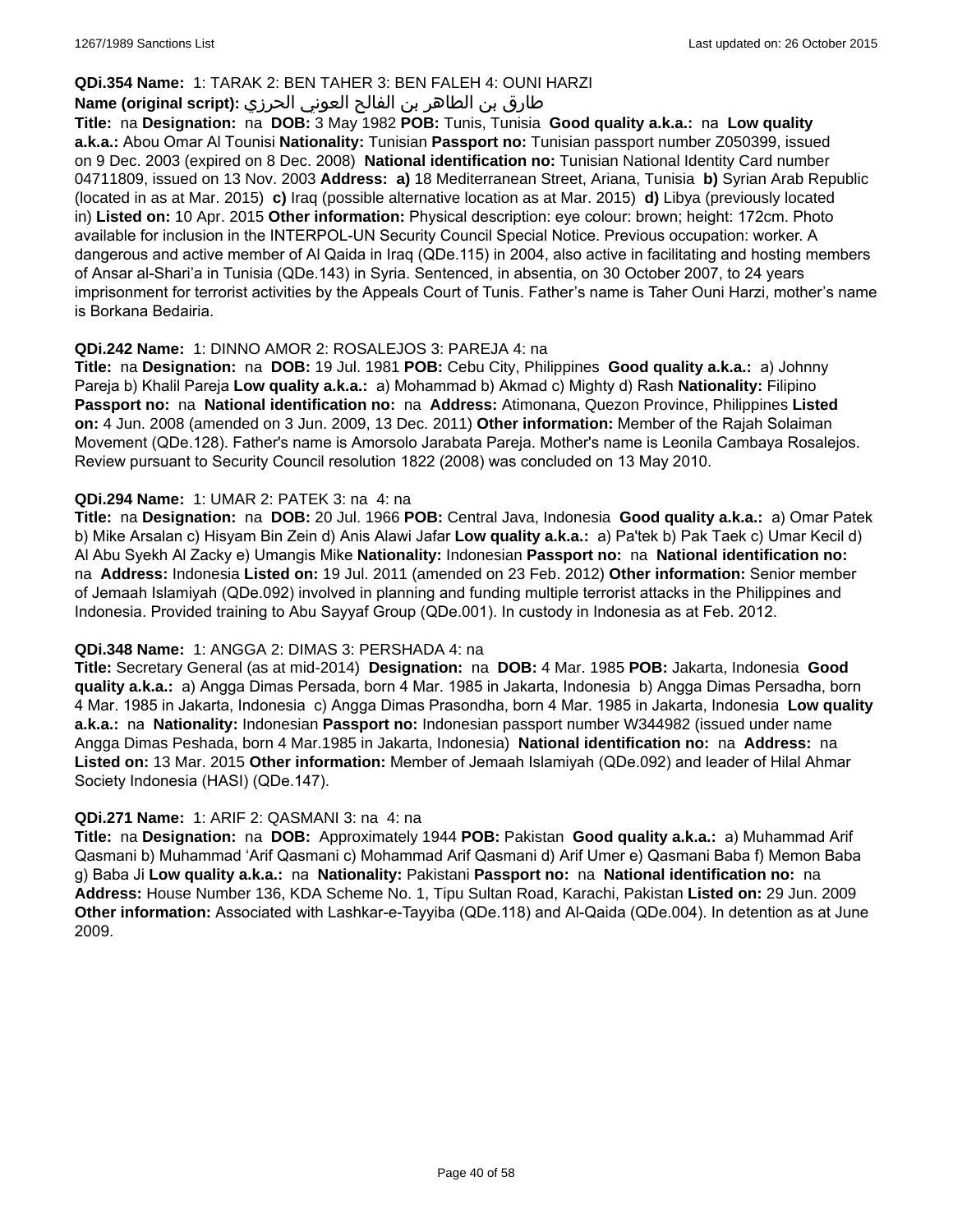# **QDi.297 Name:** 1: HASSAN 2: MUHAMMAD 3: ABU BAKR 4: QAYED

# حسن محمد أبو بكر قايد **:(script original (Name**

**Title:** na **Designation:** na **DOB: a)** 1963 **b)** 1969 **POB:** Marzaq, Libyan Arab Jamahiriya **Good quality a.k.a.:** a) Hasan Muhammad Abu Bakr Qa'id b) قايد بكر أبو محمد الحسين) Al-Husain Muhammad Abu Bakr Qayid) c) Muhammad Hassan Qayed d) Mohammad Hassan Abu Bakar e) Hasan Qa'id f) Muhammad Hasan al-Libi **Low quality a.k.a.:**  a) Abu Yahya al-Libi (الليبي يحيى أبو) (prominently known by this nom de guerre) b) Abu Yahya c) Sheikh Yahya d) Abu Yahya Yunis al Sahrawi e) Abu Yunus Rashid f) al-Rashid g) Abu al-Widdan h) الصحراوي يونس) Younes Al-Sahrawi; Younes Al-Sahraoui) **Nationality:** Libyan **Passport no:** Libyan number 681819/88 **National identification no:** Libyan 5617/87 **Address:** Wadi 'Ataba, Libya ( previous location in 2004) **Listed on:** 15 Sep. 2011 **Other information:** Senior Al-Qaida (QDe.004) leader who, as of late 2010, was responsible for the supervision of other senior Al-Qaida officials. As of 2010, Al-Qaida commander in Pakistan and provider of financial assistance to Al-Qaida fighters in Afghanistan. Has also been a top Al-Qaida strategist and field commander in Afghanistan, and instructor at Al-Qaida training camp. Mother's name is Al-Zahra Amr Al-Khouri (a.k.a. al Zahra' 'Umar).

# **QDi.303 Name:** 1: FAZAL 2: RAHIM 3: na 4: na

# **Name (original script):** رحيم فضل

**Title:** na **Designation:** na **DOB: a)** 5 Jan. 1974 **b)** 1977 **c)** 1975 **d)** 24 Jan. 1973 **POB:** Kabul, Afghanistan **Good quality a.k.a.:** a) Fazel Rahim; Fazil Rahim b) Fazil Rahman **Low quality a.k.a.:** na **Nationality:** Afghan **Passport no:** Afghan passport number R512768 **National identification no:** na **Address: a)** (Afghanistan/ Pakistan border region (previous address)) **b)** (A2, City Computer Plaza, Shar-e-Now, Kabul, Afghanistan (previous address)) **c)** Microrayan 3rd, Apt. 45, block 21, Kabul, Afghanistan ( previous address) **Listed on:** 6 Mar. 2012 **Other information:** Was a financial facilitator for the Islamic Movement of Uzbekistan (QDe.010) and Al-Qaida (QDe.004). Was associated with Tohir Abdulkhalilovich Yuldashev. As of late 2010, in custody of Pakistani authorities. Father's name is Fazal Ahmad.

# **QDi.199 Name:** 1: ATA 2: ABDOULAZIZ 3: RASHID 4: na

### عطا عبد العزيز رشيد **:(script original (Name**

**Title:** na **Designation:** na **DOB:** 1 Dec. 1973 **POB:** Sulaimaniya, Iraq **Good quality a.k.a.:** a) Abdoulaziz Ata Rashid, born 1 Dec. 1973 b) Ata Abdoul Aziz Barzingy **Low quality a.k.a.:** na **Nationality:** Iraqi **Passport no:**  (None) **National identification no:** na **Address:** (In prison in Germany) **Listed on:** 6 Dec. 2005 (amended on 21 Oct. 2008, 13 Dec. 2011, 6 Aug. 2013) **Other information:** Member of Ansar Al-Islam (QDe.098). Sentenced on 15 Jul. 2008 to 10 years imprisonment in Germany. Review pursuant to Security Council resolution 1822 (2008) was concluded on 30 Jul. 2009.

# **QDi.075 Name:** 1: ABDELHALIM 2: HAFED 3: ABDELFATTAH 4: REMADNA

عبدالحليم حافظ عبدالفتاح رمادنا **:(script original (Name**

**Title:** na **Designation:** na **DOB:** 2 Apr. 1966 **POB:** Biskra, Algeria **Good quality a.k.a.:** Abdelhalim Remadna **Low quality a.k.a.:** Jalloul **Nationality:** Algerian **Passport no:** na **National identification no:** na **Address:** Algeria **Listed on:** 3 Sep. 2002 (amended on 12 Apr. 2006, 7 Apr. 2008, 3 Jun. 2009, 25 Jan. 2010, 23 Dec. 2010) **Other information:** Deported from Italy to Algeria on 12 Aug. 2006. Review pursuant to Security Council resolution 1822 (2008) was concluded on 8 Dec. 2009.

# **QDi.219 Name:** 1: TAUFIK 2: RIFKI 3: na 4: na

**Title:** na **Designation:** na **DOB:** 19 Aug. 1974 **POB:** Dacusuman Surakarta, Central Java, Indonesia **Good quality a.k.a.:** a) Refke, Taufek b) Rifqi, Taufik c) Rifqi, Tawfiq d) Ami Iraq e) Ami Irza f) Amy Erja g) Ammy Erza h) Ammy Izza i) Ami Kusoman j) Abu Obaida k) Abu Obaidah l) Abu Obeida m) Abu Ubaidah n) Obaidah o) Abu Obayda p) Izza Kusoman q) Yacub, Eric **Low quality a.k.a.:** na **Nationality:** Indonesian **Passport no:** na **National identification no:** na **Address:** Philippines **Listed on:** 21 Apr. 2006 (amended on 13 Dec. 2011) **Other information:** In detention in the Philippines as at May 2011. Review pursuant to Security Council resolution 1822 (2008) was concluded on 8 Jun. 2010.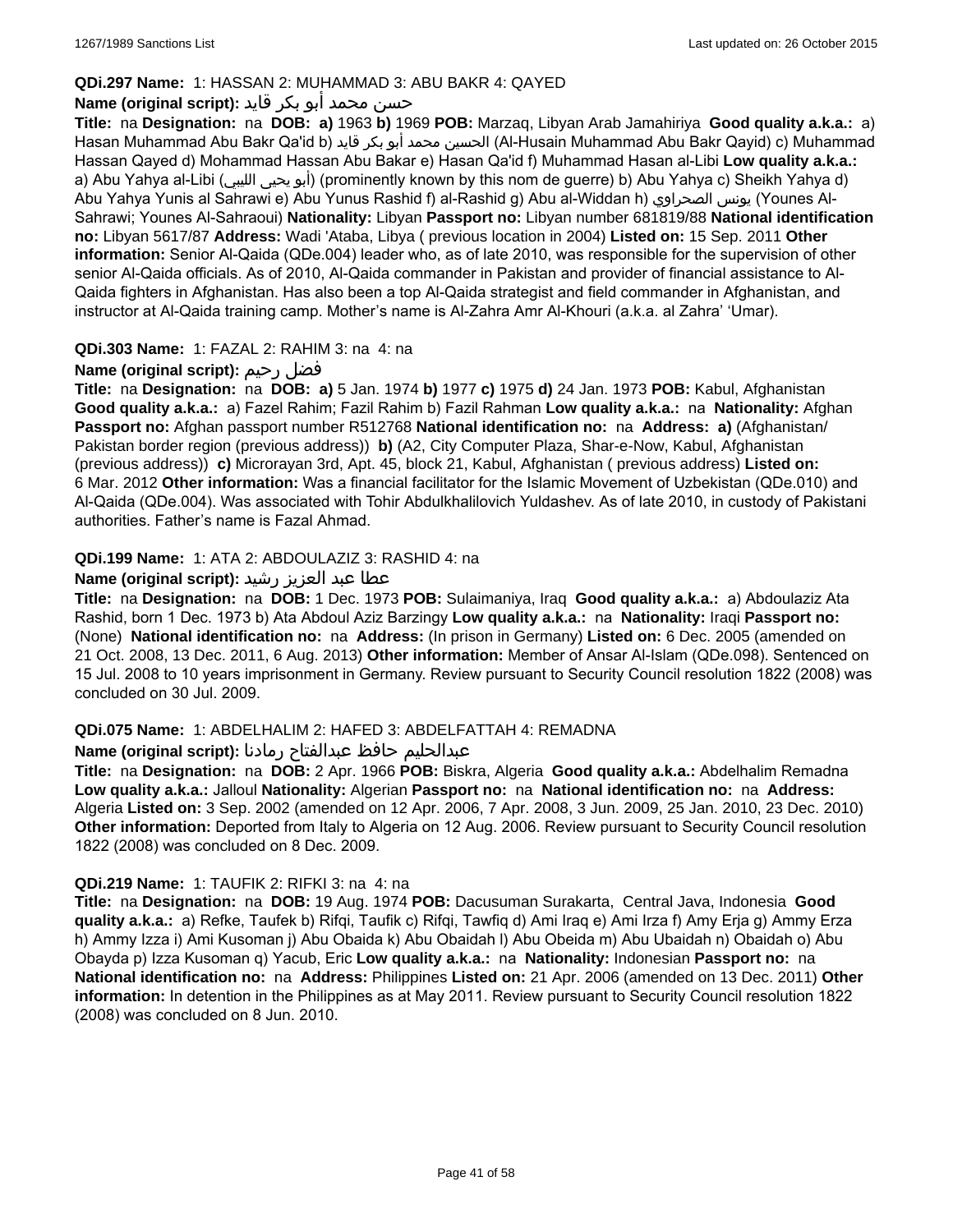### **QDi.150 Name:** 1: AL-AZHAR 2: BEN KHALIFA 3: BEN AHMED 4: ROUINE

# الأزهر بن خليفة بن احمد روين **:(script original (Name**

**Title:** na **Designation:** na **DOB:** 20 Nov. 1975 **POB:** Sfax, Tunisia **Good quality a.k.a.:** na **Low quality a.k.a.:**  a) Salmane b) Lazhar **Nationality:** Tunisian **Passport no:** Tunisian number P182583, issued on 13 Sep. 2003 (expired on 12 Sep. 2007) **National identification no:** na **Address:** Tunisia **Listed on:** 12 Nov. 2003 (amended on 20 Dec. 2005, 21 Dec. 2007, 30 Jan. 2009, 16 May 2011) **Other information:** Sentenced to six years and ten months of imprisonment for membership of a terrorist association by the Appeal Court of Milan, Italy, on 7 Feb. 2008. Considered a fugitive from justice by the Italian authorities as at Jul. 2008. Under administrative control measure in Tunisia as at 2010. Review pursuant to Security Council resolution 1822 (2008) was concluded on 21 Jun. 2010.

#### **QDi.186 Name:** 1: ABU 2: RUSDAN 3: na 4: na

**Title:** na **Designation:** na **DOB:** 16 Aug. 1960 **POB:** Kudus, Central Java, Indonesia **Good quality a.k.a.:** na **Low quality a.k.a.:** a) Abu Thoriq b) Rusdjan c) Rusjan d) Rusydan e) Thoriquddin f) Thoriquiddin g) Thoriquidin h) Toriquddin **Nationality:** na **Passport no:** na **National identification no:** na **Address:** na **Listed on:** 16 May 2005 (amended on 12 Dec. 2014) **Other information:** Review pursuant to Security Council resolution 1822 (2008) was concluded on 8 Jun. 2010.

#### **QDi.020 Name:** 1: MOHAMMAD 2: HAMDI 3: MOHAMMAD 4: SADIQ AL-AHDAL

#### محمد حمدي محمد صادق الأهدل **:Name (original script)**

**Title:** na **Designation:** na **DOB:** 19 Nov. 1971 **POB:** Medina, Saudi Arabia **Good quality a.k.a.:** a) Al-Hamati, Muhammad b) Muhammad Muhammad Abdullah Al-Ahdal c) Mohamed Mohamed Abdullah Al-Ahdal **Low quality a.k.a.:** a) Abu Asim Al-Makki b) Ahmed **Nationality:** Yemeni **Passport no:** Yemeni number 541939, issued on 31 Jul. 2000, issued in Al-Hudaydah, Yemen (in the name of Muhammad Muhammad Abdullah Al-Ahdal) **National identification no:** Yemeni identity card number 216040 **Address:** Jamal street, Al-Dahima alley, Al-Hudaydah, Yemen **Listed on:** 17 Oct. 2001 (amended on 30 Jan. 2009, 25 Jan. 2010) **Other information:** Responsible for the finances of Al-Qa'ida (QDe.004) in Yemen. Accused of involvement in the attack on the USS Cole in 2000. Arrested in Yemen in Nov. 2003. Sentenced to three years and one month of imprisonment by the specialized criminal court of first instance in Yemen. Released on 25 Dec. 2006 after the completion of his sentence. Review pursuant to Security Council resolution 1822 (2008) was concluded on 8 Jul. 2010.

#### **QDi.263 Name:** 1: HAFIZ 2: MUHAMMAD 3: SAEED 4: na

**Title:** na **Designation:** na **DOB:** 5 Jun. 1950 **POB:** Sargodha, Punjab, Pakistan **Good quality a.k.a.:** a) Hafiz Mohammad Sahib b) Hafiz Mohammad Sayid c) Hafiz Muhammad d) Hafiz Saeed e) Hafez Mohammad Saeed f) Hafiz Mohammad Sayeed g) Tata Mohammad Syeed h) Mohammad Sayed i) Muhammad Saeed **Low quality a.k.a.:** Hafiz Ji **Nationality:** Pakistani **Passport no:** na **National identification no:** Pakistani 3520025509842-7 **Address:** House No. 116E, Mohalla Johar, Lahore, Tehsil, Lahore City, Lahore District, Pakistan ( location as at May 2008) **Listed on:** 10 Dec. 2008 (amended on 17 Jul. 2009) **Other information:** Muhammad Saeed is the leader of Lashkar-e-Tayyiba (QDe.118).

#### **QDi.208 Name:** 1: RADULAN 2: SAHIRON 3: na 4: na

**Title:** na **Designation:** na **DOB: a)** 1955 **b)** Approximately 1952 **POB:** Kaunayan, Patikul, Jolo Island, the Philippines **Good quality a.k.a.:** a) Radullan Sahiron b) Radulan Sahirun c) Radulan Sajirun d) Commander Putol **Low quality a.k.a.:** na **Nationality:** Filipino **Passport no:** na **National identification no:** na **Address:**  na **Listed on:** 6 Dec. 2005 **Other information:** Review pursuant to Security Council resolution 1822 (2008) was concluded on 8 Jun. 2010.

#### **QDi.222 Name:** 1: NESSIM 2: BEN ROMDHANE 3: SAHRAOUI 4: na

### نسيم بن رمضان صحراوي **:(script original (Name**

**Title:** na **Designation:** na **DOB:** 3 Aug. 1973 **POB:** Bizerta, Tunisia **Good quality a.k.a.:** a) Dass b) Nasim al-Sahrawi **Low quality a.k.a.:** na **Nationality:** Tunisian **Passport no:** na **National identification no:** na **Address:** Tunisia **Listed on:** 2 Aug. 2006 (amended on 1 Sep. 2009, 25 Jan. 2010, 13 Dec. 2011) **Other information:** Considered a fugitive from justice by the Italian authorities and sentenced in absentia to 6 years detention on 20 Nov. 2008. Sentenced in Tunisia to 4 years imprisonment for terrorist activity and in detention in Tunisia as at Jun. 2009. Review pursuant to Security Council resolution 1822 (2008) was concluded on 20 Jul. 2009.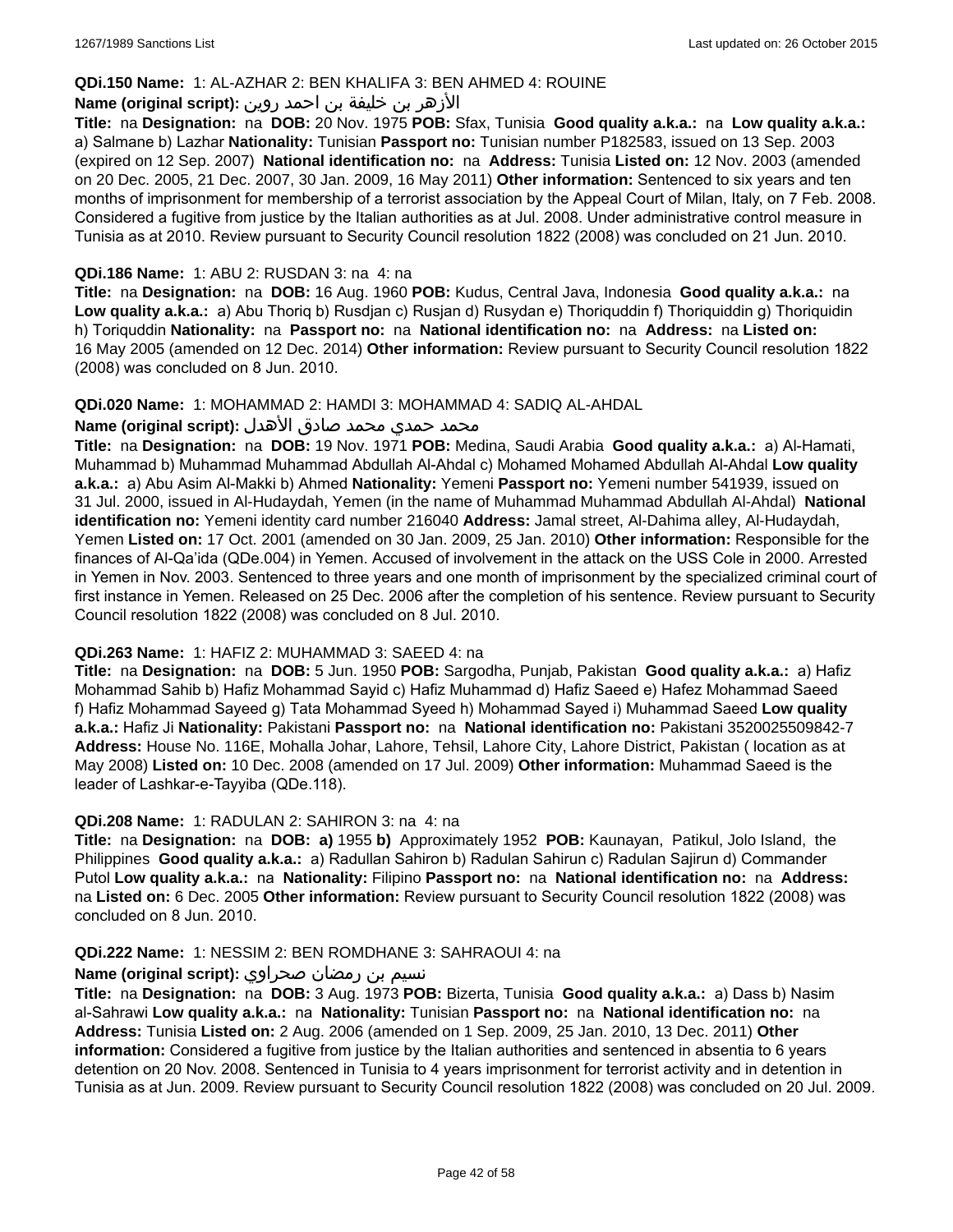#### **QDi.148 Name:** 1: NESSIM 2: BEN MOHAMED 3: AL-CHERIF BEN MOHAMED 4: SALEH AL-SAADI

# نسيم بن محمد الشريف بن محمد صالح السعدي **:(script original (Name**

**Title:** na **Designation:** na **DOB:** 30 Nov. 1974 **POB:** Haidra Al-Qasreen, Tunisia **Good quality a.k.a.:** a) Nassim Saadi b) Dia el Haak George, born 20 Nov. 1974 in Lebanon c) Diael Haak George, born 30 Nov. 1974 in Lebanon d) El Dia Haak George, born 30 Nov. 1974 in Algeria **Low quality a.k.a.:** a) Abou Anis b) Abu Anis **Nationality:** Tunisian **Passport no:** Tunisian number M788331, issued on 28 Sep. 2001 (expired 27 Sep. 2006) **National identification no:** na **Address: a)** Via Monte Grappa 15, Arluno (Milan), Italy **b)** Via Cefalonia 11, Milan, Italy (Domicile, last known address) **Listed on:** 12 Nov. 2003 (amended on 20 Dec. 2005, 31 Jul. 2006, 21 Dec. 2007, 3 Jun. 2009, 16 May 2011) **Other information:** Arrested on 9 Oct. 2002. In detention in Italy until 27 Apr. 2012. Sentenced in absentia to 20 years of imprisonment by the Tunis Military Court on 11 May 2005 for membership of a terrorist organization. Father's name is Mohamed Sharif. Mother's name is Fatima. Review pursuant to Security Council resolution 1822 (2008) was concluded on 21 Jun. 2010.

# **QDi.244 Name:** 1: HILARION 2: DEL ROSARIO 3: SANTOS III 4: na

**Title:** Amir **Designation:** na **DOB:** 12 Mar. 1966 **POB:** 686 A. Mabini Street, Sangandaan, Caloocan City, Philippines **Good quality a.k.a.:** a) Akmad Santos b) Ahmed Islam c) Ahmad Islam Santos d) Abu Hamsa e) Hilarion Santos III f) Abu Abdullah Santos g) Faisal Santos **Low quality a.k.a.:** a) Lakay b) Aki c) Aqi **Nationality:**  na **Passport no:** Filipino number AA780554 **National identification no:** na **Address:** 50, Purdue Street, Cubao, Quezon City, Philippines **Listed on:** 4 Jun. 2008 (amended on 13 Dec. 2011) **Other information:** Founder and leader of the Rajah Solaiman Movement (QDe.128) and linked to the Abu Sayyaf Group (QDe.001). In detention in the Philippines as of May 2011. Review pursuant to Security Council resolution 1822 (2008) was concluded on 13 May 2010.

# **QDi.350 Name:** 1: WIJI 2: JOKO 3: SANTOSO 4:

**Title:** na **Designation:** na **DOB:** 14 Jul. 1975 **POB:** Rembang, Jawa Tengah, Indonesia **Good quality a.k.a.:** Wijijoko Santoso, born 14 Jul. 1975 in Rembang, Jawa Tengah, Indonesia **Low quality a.k.a.:** a) Abu Seif al-Jawi b) Abu Seif **Nationality:** Indonesian **Passport no:** Indonesian passport number A2823222, issued on 28 May 2012 (expires 28 May 2017, issued under name Wiji Joko Santoso, born 14 Jul. 1975 in Rembang, Jawa Tengah, Indonesia) **National identification no:** na **Address:** na **Listed on:** 13 Mar. 2015 **Other information:** Head of the foreign affairs division and key outreach player of Jemaah Islamiyah (QDe.092). Associated with Hilal Ahmar Society Indonesia (HASI) (QDe.147).

# **QDi.001 Name:** 1: SAYF-AL ADL 2: na 3: na 4: na

# **Name (original script):** العدل سيف

**Title:** na **Designation:** na **DOB: a)** 1963 **b)** 11 Apr. 1963 **c)** 11 Apr. 1960 **POB:** Egypt **Good quality a.k.a.:**  a) Saif Al-'Adil b) Seif al Adel c) Muhamad Ibrahim Makkawi **Low quality a.k.a.:** Ibrahim al-Madani **Nationality:** Egyptian **Passport no:** na **National identification no:** na **Address:** na **Listed on:** 25 Jan. 2001 (amended on 16 Dec. 2010, 24 Jul. 2013) **Other information:** Responsible for Usama bin Laden's (deceased) security. Review pursuant to Security Council resolution 1822 (2008) was concluded on 15 Jun. 2010.

# **QDi.260 Name:** 1: DANIEL 2: MARTIN 3: SCHNEIDER 4: na

**Title:** na **Designation:** na **DOB:** 9 Sep. 1985 **POB:** Neunkirchen (Saar), Germany **Good quality a.k.a.:** na **Low quality a.k.a.:** Abdullah **Nationality:** German **Passport no:** German number 2318047793, issued on 17 May 2006, issued in Friedrichsthal, Germany (expired on 16 May 2011.) **National identification no:** German Federal Identity Card number 2318229333, issued on 17 May 2006, issued in Friedrichsthal, Germany (expired on 16 May 2011 (reported lost)) **Address: a)** (In prison in Germany (since Sep. 2007)) **b)** Petrusstrasse 32, 66125 Herrensohr, Dudweiler, Saarbrücken, Germany (previous address) **Listed on:** 27 Oct. 2008 (amended on 13 Dec. 2011) **Other information:** Associated with the Islamic Jihad Union (IJU), also known as the Islamic Jihad Group (QDe.119). Associated with Fritz Martin Gelowicz (QDi.259) and Adem Yilmaz (QDi.261). In detention in Germany as of Jun. 2010.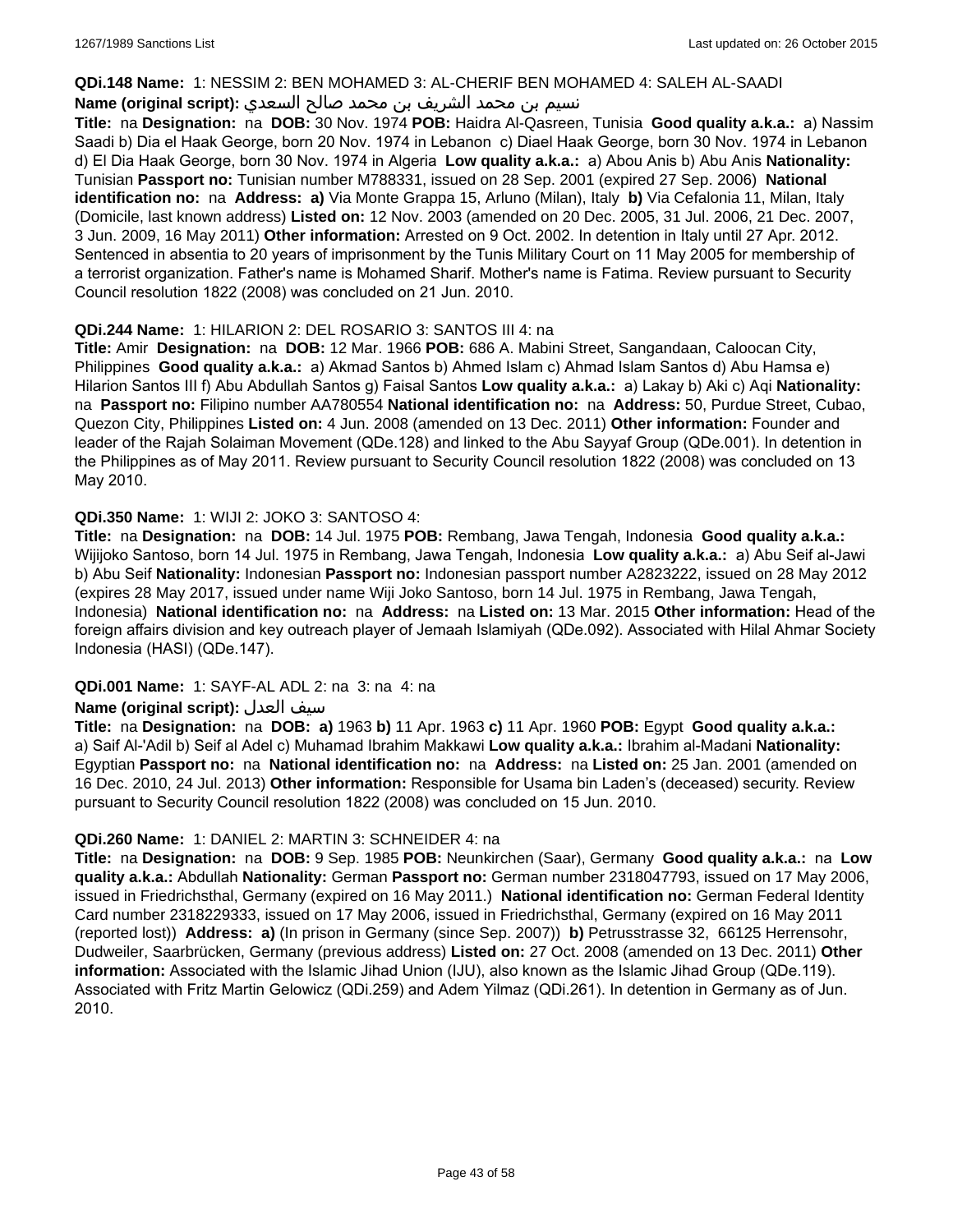# **QDi.322 Name:** 1: ABUBAKAR 2: MOHAMMED 3: SHEKAU 4: na

### أبو بكر محمد الشكوى **:(script original (Name**

**Title:** na **Designation:** na **DOB:** 1969 **POB:** Shekau Village, Yobe State, Nigeria **Good quality a.k.a.:** Abubakar Shekau **Low quality a.k.a.:** a) Abu Mohammed Abubakar bin Mohammed b) Abu Muhammed Abubakar bi Mohammed c) Shekau d) Shehu e) Shayku f) Imam Darul Tauhid g) Imam Darul Tawheed **Nationality:** Nigerian **Passport no:** na **National identification no:** na **Address:** Nigeria **Listed on:** 26 Jun. 2014 **Other information:** Member of the Kanuri tribe. Physical description: eye colour: black; hair colour: black. Photo available for inclusion in the INTERPOL-UN Security Council Special Notice. Leader of Jama'atu Ahlis Sunna Lidda'Awati Wal-Jihad (Boko Haram) (QDe.138). Under Shekau's leadership, Boko Haram has been responsible for a series of major terrorist attacks.

### **QDi.017 Name:** 1: THARWAT 2: SALAH 3: SHIHATA 4: na

### ثروت صالح شحاتة **:(script original (Name**

**Title:** na **Designation:** na **DOB:** 29 Jun. 1960 **POB:** Egypt **Good quality a.k.a.:** a) Tarwat Salah Abdallah b) Salah Shihata Thirwat c) Shahata Thirwat d) Tharwat Salah Shihata Ali (previously listed as) **Low quality a.k.a.:**  na **Nationality:** Egyptian **Passport no:** na **National identification no:** na **Address:** na **Listed on:** 6 Oct. 2001 (amended on 26 Nov. 2004, 16 Dec. 2010) **Other information:** Review pursuant to Security Council resolution 1822 (2008) was concluded on 15 Jun. 2010.

### **QDi.122 Name:** 1: PARLINDUNGAN 2: SIREGAR 3: na 4: na

**Title:** na **Designation:** na **DOB: a)** 25 Apr. 1957 **b)** 25 Apr. 1967 **POB:** Indonesia **Good quality a.k.a.:** a) Siregar, Parlin b) Siregar, Saleh Parlindungan **Low quality a.k.a.:** na **Nationality:** Indonesian **Passport no:** na **National identification no:** na **Address:** na **Listed on:** 9 Sep. 2003 **Other information:** Review pursuant to Security Council resolution 1822 (2008) was concluded on 25 May 2010.

### **QDi.124 Name:** 1: YAZID 2: SUFAAT 3: na 4: na

**Title:** na **Designation:** na **DOB:** 20 Jan. 1964 **POB:** Johor, Malaysia **Good quality a.k.a.:** na **Low quality a.k.a.:** a) Joe b) Abu Zufar **Nationality:** Malaysian **Passport no:** A 10472263 **National identification no:** 640120-01-5529 **Address:** Taman Bukit Ampang, State of Selangor, Malaysia (as at April 2009) **Listed on:** 9 Sep. 2003 (amended on 3 May 2004, 1 Feb. 2008, 10 Aug. 2009, 25 Jan. 2010, 16 May 2011) **Other information:** Review pursuant to Security Council resolution 1822 (2008) was concluded on 19 Jun. 2009.

#### **QDi.349 Name:** 1: BAMBANG 2: SUKIRNO 3: 4:

**Title:** na **Designation:** na **DOB:** 5 Apr. 1975 **POB:** Indonesia **Good quality a.k.a.:** na **Low quality a.k.a.:** a) Pak Zahra b) Abu Zahra **Nationality:** Indonesian **Passport no:** Indonesian passport number A2062513 **National identification no:** na **Address:** na **Listed on:** 13 Mar. 2015 **Other information:** A senior leader of Jemaah Islamiyah (QDe.092) who has held leadership positions in Hilal Ahmar Society Indonesia (HASI) (QDe.147).

#### **QDi.123 Name:** 1: YASSIN 2: SYAWAL 3: na 4: na

**Title:** na **Designation:** na **DOB:** Approximately 1972 **POB:** na **Good quality a.k.a.:** a) Salim Yasin b) Yasin Mahmud Mochtar c) Abdul Hadi Yasin d) Muhamad Mubarok e) Muhammad Syawal f) Yassin Sywal (formerly listed as) **Low quality a.k.a.:** a) Abu Seta b) Mahmud c) Abu Muamar d) Mubarok **Nationality:** Indonesian **Passport no:** na **National identification no:** na **Address:** na **Listed on:** 9 Sep. 2003 (amended on 12 Dec. 2014) **Other information:** At large as at Dec. 2003. Review pursuant to Security Council resolution 1822 (2008) was concluded on 25 May 2010.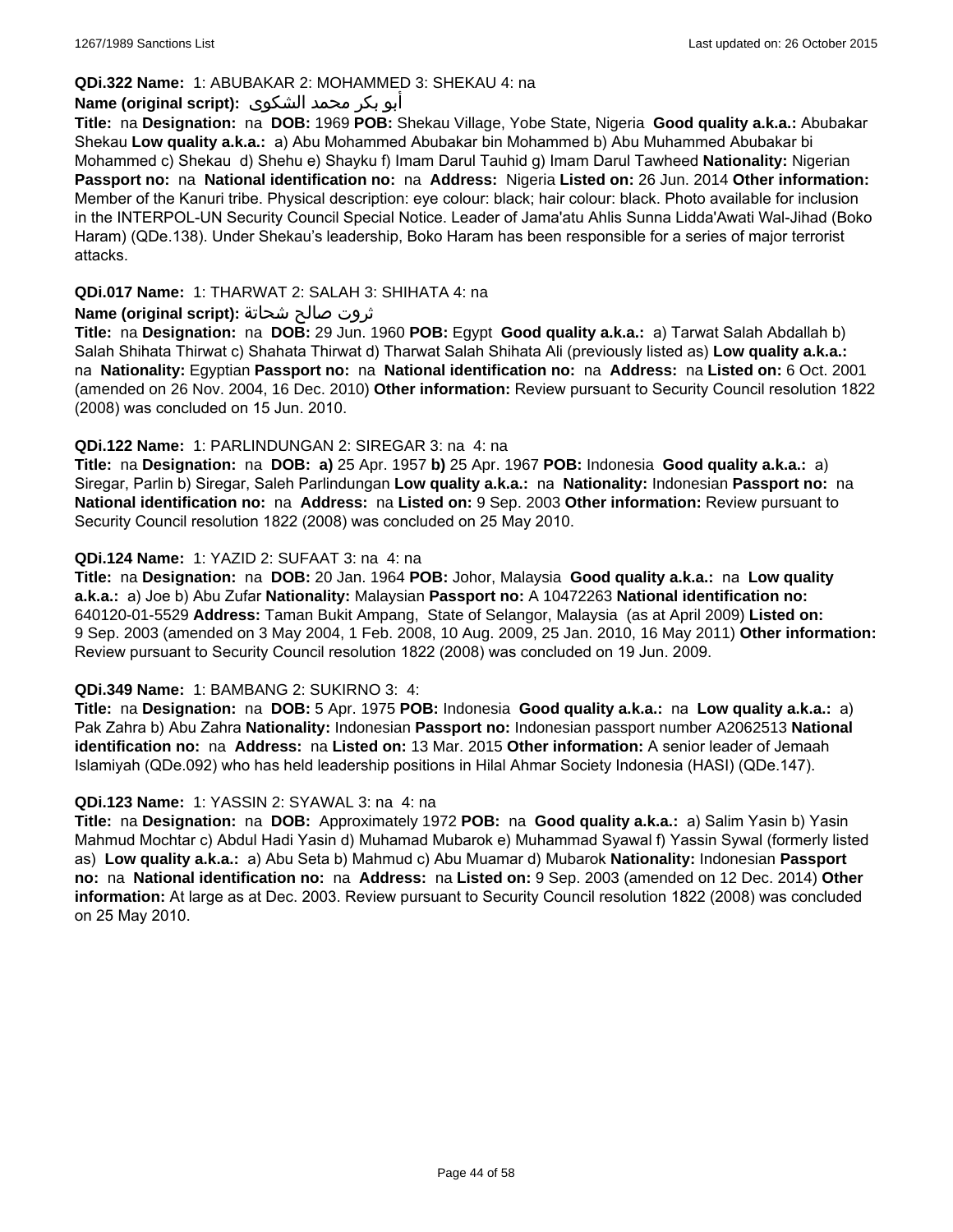# **QDi.057 Name:** 1: IBRAHIM 2: ALI 3: ABU BAKR 4: TANTOUSH

# ابراهيم علي أبو بكر تنتوش **:(script original (Name**

**Title:** na **Designation:** na **DOB:** 2 Feb. 1966 **POB:** al Aziziyya, Libya **Good quality a.k.a.:** a) Abd al-Muhsin b) Ibrahim Ali Muhammad Abu Bakr c) Abdul Rahman d) Abu Anas e) Ibrahim Abubaker Tantouche f) Ibrahim Abubaker Tantoush g) 'Abd al-Muhsi h) 'Abd al-Rahman i) Abdel Ilah Sabri (false identity related to fraudulent South African identification number 6910275240086 linked to South African passport number 434021161, both documents have been confiscated) **Low quality a.k.a.:** Al-Libi **Nationality:** Libyan **Passport no: a)** (Libyan passport number 203037, issued in Tripoli, Libya) **b)** (Libyan passport number 347834, issued under name Ibrahim Ali Tantoush, expired on 21 Feb. 2014) **National identification no:** na **Address:** Tripoli, Libya, (as at Feb. 2014) **Listed on:** 11 Jan. 2002 (amended on 31 Jul. 2006, 4 Oct. 2006, 16 May 2011, 10 Jul. 2015) **Other information:** Associated with Afghan Support Committee (ASC) (QDe.069), Revival of Islamic Heritage Society (RIHS)(QDe.070) and the Libyan Islamic Fighting Group (LIFG) (QDe.011). Photograph and fingerprints available for inclusion in the INTERPOL-UNSC Special Notice. Review pursuant to Security Council resolution 1822 (2008) was concluded on 8 Jun. 2010.

# **QDi.241 Name:** 1: ANGELO 2: RAMIREZ 3: TRINIDAD 4: na

**Title:** na **Designation:** na **DOB:** 20 Mar. 1978 **POB:** Gattaran, Cagayan Province, Philippines **Good quality a.k.a.:** a) Calib Trinidad b) Kalib Trinidad **Low quality a.k.a.:** a) Abdul Khalil b) Abdukahlil c) Abu Khalil d) Anis **Nationality:** Filipino **Passport no:** na **National identification no:** na **Address:** 3111 Ma. Bautista, Punta, Santa Ana, Manila, Philippines **Listed on:** 4 Jun. 2008 (amended on 13 Dec. 2011) **Other information:** Distinguishing marks include scars on both legs. Member of the Rajah Solaiman Movement (Qde.128), and associated with the Abu Sayyaf Group (QDe.001) and the Jemaah Islamiyah (QDe.092). In detention in the Philippines as of May 2011. Review pursuant to Security Council resolution 1822 (2008) was concluded on 13 May 2010.

# **QDi.056 Name:** 1: MOHAMMED 2: TUFAIL 3: na 4: na

**Title:** na **Designation:** na **DOB:** 5 May 1930 **POB:** na **Good quality a.k.a.:** a) Tufail, S.M. b) Tuffail, Sheik Mohammed **Low quality a.k.a.:** na **Nationality:** Pakistani **Passport no:** na **National identification no:** na **Address:** na **Listed on:** 24 Dec. 2001 (amended on 19 Jan. 2011) **Other information:** Served as a director of Ummah Tameer e-Nau (UTN) (QDe.068). Review pursuant to Security Council resolution 1822 (2008) was concluded on 1 Jun. 2010.

# **QDi.290 Name:** 1: DOKU 2: KHAMATOVICH 3: UMAROV 4: na

#### **Name (original script):** Умаров Доку Хаматович

**Title:** na **Designation:** na **DOB: a)** 13 Apr. 1964 **b)** 13 Apr. 1965 **c)** 12 May 1964 **d)** 1955 **POB:** Kharsenoy Village, Shatoyskiy (Sovetskiy) District, Chechenskaya Respublika, Russian Federation **Good quality a.k.a.:**  a) Lom-ali Butayev (Butaev), born in 1955 b) Dokka Umarov, born on 13 Apr. 1964 c) Dokka Umarov, born on 13 Apr. 1965 **Low quality a.k.a.:** na **Nationality: a)** Russian **b)** USSR (until 1991) **Passport no:** Russian passport number 96 03 464086, issued on 1 June 2003 **National identification no:** na **Address:** na **Listed on:** 10 Mar. 2011 (amended on 2 Jun. 2014, 30 Dec. 2014) **Other information:** Physical description: 180 cm tall, dark hair, 7-9 cm. long scar on the face, part of the tongue is missing, has a speech defect. Resides in the Russian Federation as at Nov. 2010. International arrest warrant issued in the year 2000. INTERPOL Special Notice contains biometric information. Reportedly deceased as of April 2014.

# **QDi.346 Name:** 1: 'ABD AL-MALIK 2: MUHAMMAD 3: YUSUF 4: 'UTHMAN 'ABD AL-SALAM

#### عبدالملك محمد يوسف عثمان عبد السلام **:(script original (Name**

**Title:** na **Designation:** na **DOB:** 13 Jul. 1989 **POB:** na **Good quality a.k.a.:** 'Abd al-Malik Muhammad Yusif 'Abd-al-Salam **Low quality a.k.a.:** a) 'Umar al-Qatari b) 'Umar al-Tayyar **Nationality:** Jordanian **Passport no:** K475336, issued on 31 Aug. 2009, issued in Jordanian (expired on 30 Aug. 2014) **National identification no:** 28940000602, issued in Qatar **Address:** na **Listed on:** 23 Jan. 2015 **Other information:** Facilitator who provides financial, material, and technological support for Al-Qaida (QDe.004) and Al-Nusrah Front for the People of the Levant (QDe.137).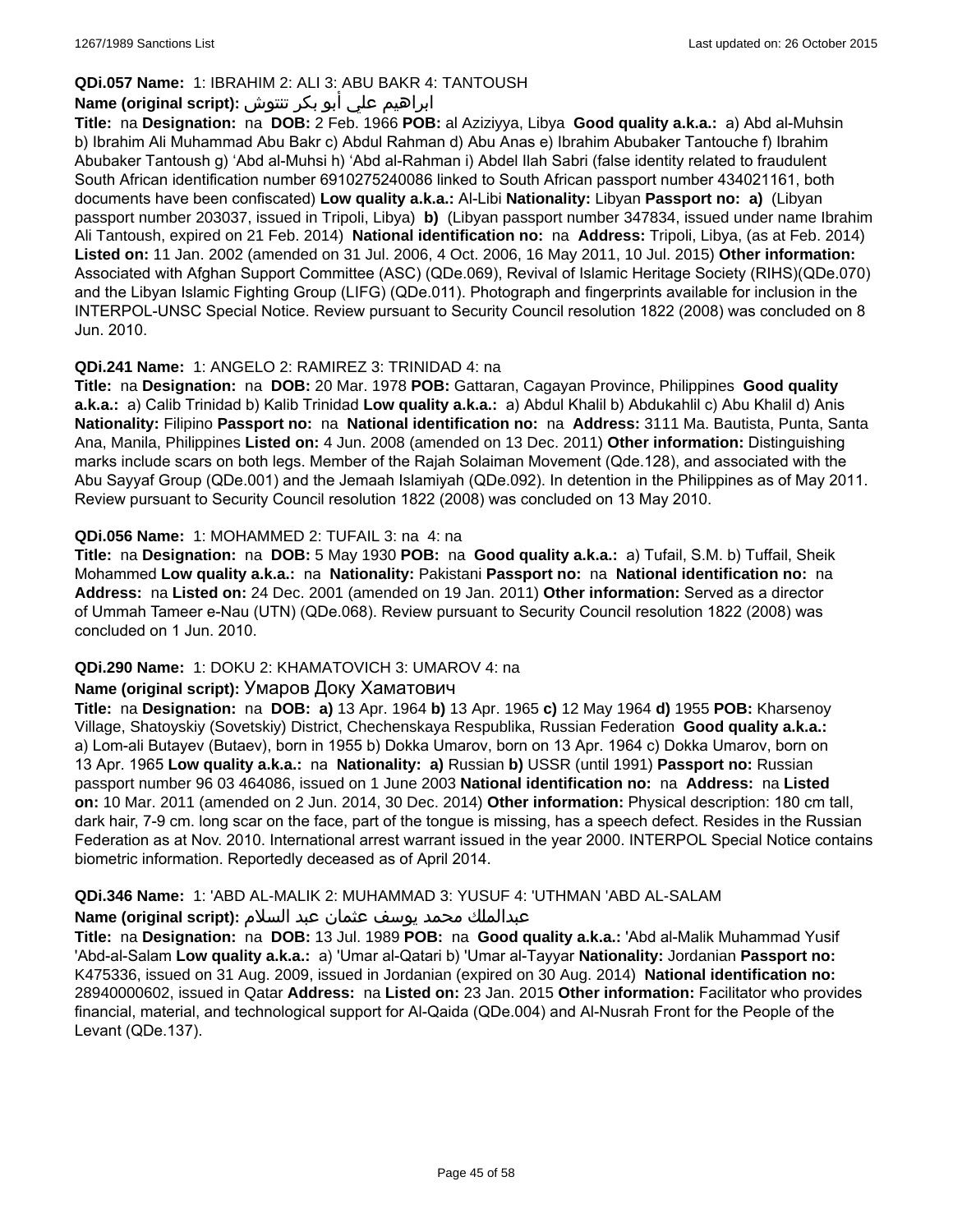#### **QDi.343 Name:** 1: ASHRAF 2: MUHAMMAD 3: YUSUF 4: 'UTHMAN 'ABD AL-SALAM

# اشرف محمد يوسف عثمان عبد السلام **:(script original (Name**

**Title:** na **Designation:** na **DOB:** 1984 **POB:** Iraq **Good quality a.k.a.:** a) Ashraf Muhammad Yusif 'Uthman 'Abdal-Salam b) Ashraf Muhammad Yusuf 'Abd-al-Salam c) Ashraf Muhammad Yusif 'Abd al-Salam **Low quality a.k.a.:**  a) Khattab b) Ibn al-Khattab **Nationality:** Jordanian **Passport no: a)** K048787, issued in Jordan **b)** 486298, issued in Jordan **National identification no:** 28440000526, issued in Qatar **Address:** Syrian Arab Republic (located in as at Dec. 2014) **Listed on:** 23 Jan. 2015 **Other information:** A member of Al-Qaida (QDe.004) as of 2012 and a fighter in the Syrian Arab Republic since early 2014. Provided financial, material, and technological support for Al-Qaida, Al-Nusrah Front for the People of the Levant (QDe.137) and Al-Qaida in Iraq (AQI) (QDe.115).

### **QDi.031 Name:** 1: OMAR 2: MAHMOUD 3: UTHMAN 4: na

### عمر محمود عثمان **:(script original (Name**

**Title:** na **Designation:** na **DOB: a)** 30 Dec. 1960 **b)** 13 Dec. 1960 **POB:** Bethlehem, West Bank, Palestinian Territories **Good quality a.k.a.:** a) Al-Samman Uthman b) Umar Uthman c) Omar Mohammed Othman **Low quality a.k.a.:** a) Abu Qatada Al-Filistini b) Abu Umr Takfiri c) Abu Omar Abu Umar d) Abu Umar Umar e) Abu Ismail **Nationality:** Jordanian **Passport no:** na **National identification no:** na **Address:** Jordan (since July 2013) **Listed on:** 17 Oct. 2001 (amended on 14 Mar. 2008, 24 Mar. 2009, 25 Jan. 2010, 22 Jul. 2013) **Other information:** Associated with Al-Qaida-related groups in the United Kingdom and other countries. Convicted in absentia in Jordan for involvement in terrorist acts in 1998. Arrested in Feb. 2001 in the United Kingdom, was further detained between Oct. 2002 and Mar. 2005 and between Aug. 2005 and Jun. 2008. In custody since Dec. 2008. Deported to Jordan from the United Kingdom on 7 July 2013 to face terrorism charges. Review pursuant to Security Council resolution 1822 (2008) was concluded on 19 Oct. 2009.

### **QDi.037 Name:** 1: ABDUL RAHMAN 2: YASIN 3: na 4: na

### عبد الرحمن ياسين **:(script original (Name**

**Title:** na **Designation:** na **DOB:** 10 Apr. 1960 **POB:** Bloomington, Indiana, United States of America **Good quality a.k.a.:** a) Taha, Abdul Rahman S. b) Taher, Abdul Rahman S. c) Yasin, Abdul Rahman Said d) Yasin, Aboud **Low quality a.k.a.:** na **Nationality:** United States of America **Passport no:** 27082171 (United States of America, issued on 21 Jun. 1992 in Amman, Jordan) **National identification no:** (SSN 156-92-9858 (United States of America)) na **Address:** na **Listed on:** 17 Oct. 2001 (amended on 10 Apr. 2003) **Other information:** Abdul Rahman Yasin is in Iraq. Review pursuant to Security Council resolution 1822 (2008) was concluded on 21 Jun. 2010.

#### **QDi.261 Name:** 1: ADEM 2: YILMAZ 3: na 4: na

**Title:** na **Designation:** na **DOB:** 4 Nov. 1978 **POB:** Bayburt, Turkey **Good quality a.k.a.:** na **Low quality a.k.a.:** Talha **Nationality:** Turkish **Passport no:** Turkish number TR-P 614 166 (issued by the Turkish Consulate General in Frankfurt/M. on 22 Mar. 2006, expired on 15 Sep. 2009.) **National identification no:** na **Address: a)** (In prison in Germany (since Sep. 2007).) **b)** (Südliche Ringstrasse 133, 63225 Langen, Germany (previous address)) **Listed on:** 27 Oct. 2008 (amended on 13 Dec. 2011) **Other information:** Associated with the Islamic Jihad Union (IJU), also known as the Islamic Jihad Group (QDe.119). Associated with Fritz Martin Gelowicz (QDi.259) and Daniel Martin Schneider (QDi.260). In detention in Germany as of Jun. 2010.

#### **QDi.205 Name:** 1: RAFIK 2: MOHAMAD 3: YOUSEF 4: na

#### رفيق محمد يوسف **:(script original (Name**

**Title:** na **Designation:** na **DOB:** 27 Aug. 1974 **POB:** Baghdad, Iraq **Good quality a.k.a.:** Mohamad Raific Kairadin **Low quality a.k.a.:** na **Nationality:** Iraqi **Passport no:** (German travel document ("Reiseausweis") A 0092301) **National identification no:** na **Address:** (In prison in Germany) **Listed on:** 6 Dec. 2005 (amended on 21 Oct. 2008, 13 Dec. 2011) **Other information:** Member of Ansar Al-Islam (QDe.098). Sentenced on 15 Jul. 2008 to 8 years imprisonment in Germany. Review pursuant to Security Council resolution 1822 (2008) was concluded on 30 Jul. 2009.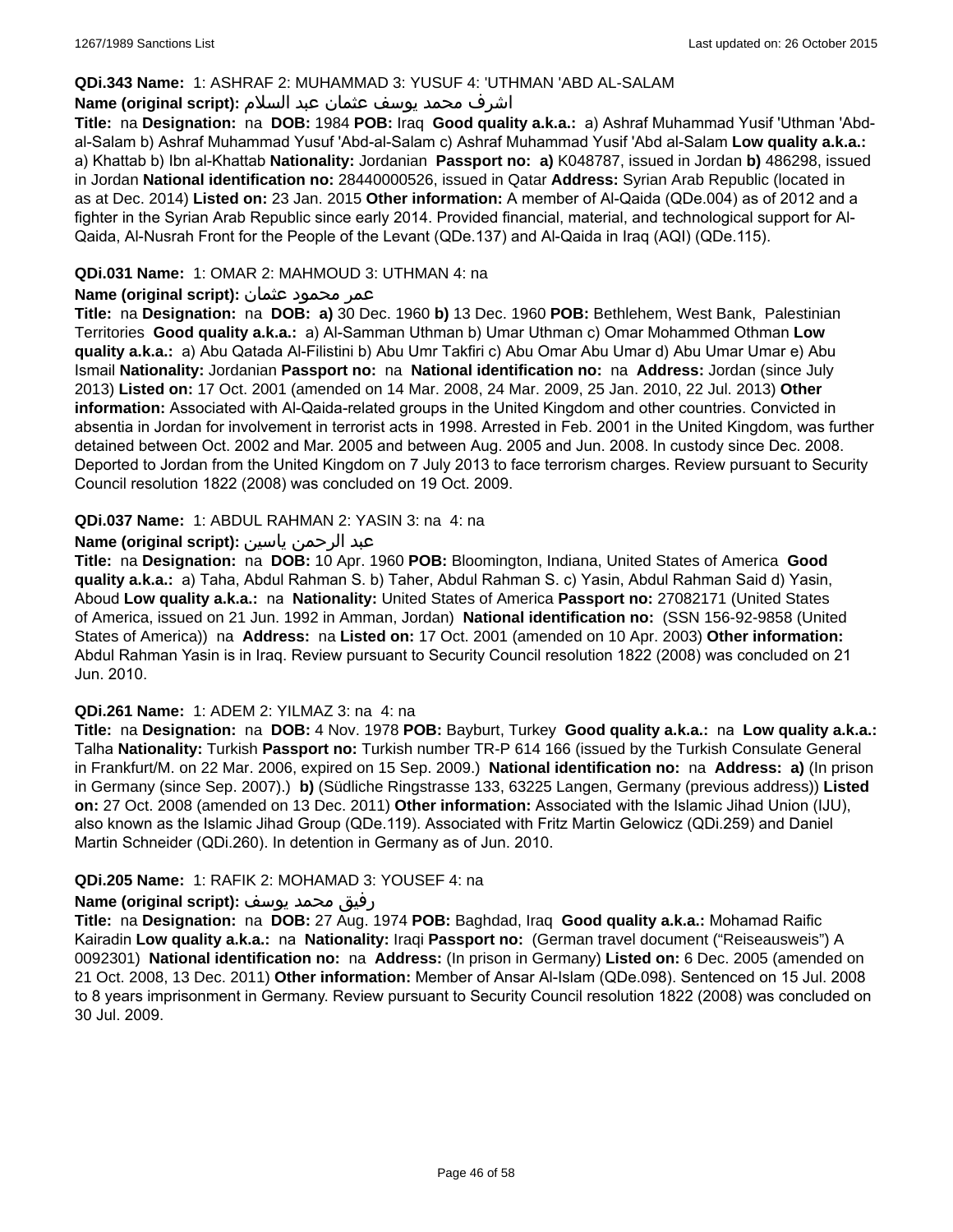### **QDi.198 Name:** 1: HANI 2: AL-SAYYID 3: AL-SEBAI 4: YUSIF

### هاني السيد السباعي يوسف **:(script original (Name**

**Title:** na **Designation:** na **DOB: a)** 1 Mar. 1961 **b)** 16 Jun. 1960 **POB:** Qaylubiyah, Egypt **Good quality a.k.a.:**  a) Hani Yousef Al-Sebai b) Hani Youssef c) Hany Youseff d) Hani Yusef e) Hani al-Sayyid Al-Sabai f) Hani al-Sayyid El Sebai g) Hani al-Sayyid Al Siba'i h) Hani al-Sayyid El Sabaay i) El-Sababt j) Abu Tusnin k) Abu Akram l) Hani El Sayyed Elsebai Yusef m) Abu Karim n) Hany Elsayed Youssef **Low quality a.k.a.:** na **Nationality:** Egyptian **Passport no:** na **National identification no:** na **Address:** London, United Kingdom **Listed on:** 29 Sep. 2005 (amended on 6 Oct. 2005, 18 Aug. 2006, 25 Jan. 2012) **Other information:** Father's name is Mohamed Elsayed Elsebai. Review pursuant to Security Council resolution 1822 (2008) was concluded on 29 Jul. 2010.

# **QDi.139 Name:** 1: IMED 2: BEN MEKKI 3: ZARKAOUI 4: na

# عماد بن مكي زرقاوي **:(script original (Name**

**Title:** na **Designation:** na **DOB:** 15 Jan. 1973 **POB:** Tunis, Tunisia **Good quality a.k.a.:** a) Dour Nadre, born 15 Jan. 1974 in Morocco b) Dour Nadre, born 15 Jan. 1973 in Morocco c) Daour Nadre, born 31 Mar. 1975 in Algeria d) Imad ben al-Mekki ben al-Akhdar al-Zarkaoui (previously listed as) **Low quality a.k.a.:** a) Zarga b) Nadra **Nationality:** Tunisian **Passport no:** (Tunisian passport number M174950, issued on 27 Apr. 1999, expired on 26 Apr. 2004) **National identification no:** na **Address:** 41-45 Rue Estienne d'Orves, Pré Saint Gervais, France **Listed on:** 12 Nov. 2003 (amended on 20 Dec. 2005, 31 Jul. 2006, 10 Aug. 2009, 16 May 2011) **Other information:** Mother's name is Zina al-Zarkaoui. Imprisoned in France since 1 Feb. 2010 on charges of criminal conspiracy in relation to a terrorist organization. Review pursuant to Security Council resolution 1822 (2008) was concluded on 6 May 2010.

### **QDi.168 Name:** 1: AHMAD 2: ZERFAOUI 3: na 4: na

### **Name (original script):** زرفاوي احمد

**Title:** na **Designation:** na **DOB:** 15 Jul. 1963 **POB:** Chréa, Algeria **Good quality a.k.a.:** a) Abdullah b) Abdalla c) Smail d) Abu Khaoula e) Abu Cholder f) Nuhr **Low quality a.k.a.:** na **Nationality:** Algerian **Passport no:** na **National identification no:** na **Address:** na **Listed on:** 3 May 2004 (amended on 12 Apr. 2006, 7 Apr. 2008, 13 Dec. 2011) **Other information:** Former member of The Organization of Al-Qaida in the Islamic Maghreb (QDe.014). Confirmed to have died in northern Mali on 19 Sep. 2006. Review pursuant to Security Council resolution 1822 (2008) was concluded on 27 Jul. 2010.

#### **QDi.223 Name:** 1: MERAI 2: ZOGHBAI 3: na 4: na

# **Name (original script):** زغبي مرعي

**Title:** na **Designation:** na **DOB: a)** 4 Apr. 1969 **b)** 4 Apr. 1960 **c)** 4 Jun. 1960 **POB:** Bengasi, Libyan Arab Jamahiriya **Good quality a.k.a.:** a) Mohamed Lebachir, born 14 Jan. 1968 in Morocco b) Meri Albdelfattah Zgbye, born 4 Jun. 1960 in Bendasi, Libyan Arab Jamahiriya c) Zoghbai Merai Abdul Fattah d) Lazrag Faraj, born 13 Nov. 1960 in Libyan Arab Jamahiriya e) Larzg Ben Ila, born 11 Aug. 1960 in Libyan Arab Jamahiriya f) Muhammed El Besir **Low quality a.k.a.:** a) F'raji di Singapore b) F'raji il Libico c) Farag d) Fredj, born 13 Nov. 1960 in Libyan Arab Jamahiriya **Nationality:** na **Passport no:** na **National identification no:** na **Address:** na **Listed on:** 2 Aug. 2006 (amended on 3 Jun. 2009, 1 Sep. 2009, 13 Dec. 2011) **Other information:** Considered a fugitive from justice by the Italian authorities and sentenced in absentia to 6 years imprisonment on 20 Nov. 2008. Member of Libyan Islamic Fighting Group (QDe.011). Review pursuant to Security Council resolution 1822 (2008) was concluded on 20 Jul. 2009.

#### **QDi.187 Name:** 1: ZULKARNAEN 2: na 3: na 4: na

**Title:** na **Designation:** na **DOB:** 1963 **POB:** Gebang village, Masaran, Sragen, Central Java, Indonesia **Good quality a.k.a.:** a) Zulkarnan b) Zulkarnain c) Zulkarnin d) Arif Sunarso e) Aris Sumarsono f) Aris Sunarso g) Ustad Daud Zulkarnaen h) Murshid **Low quality a.k.a.:** na **Nationality:** Indonesian **Passport no:** na **National identification no:** na **Address:** na **Listed on:** 16 May 2005 **Other information:** Review pursuant to Security Council resolution 1822 (2008) was concluded on 8 Jun. 2010.

#### **B. Entities and other groups**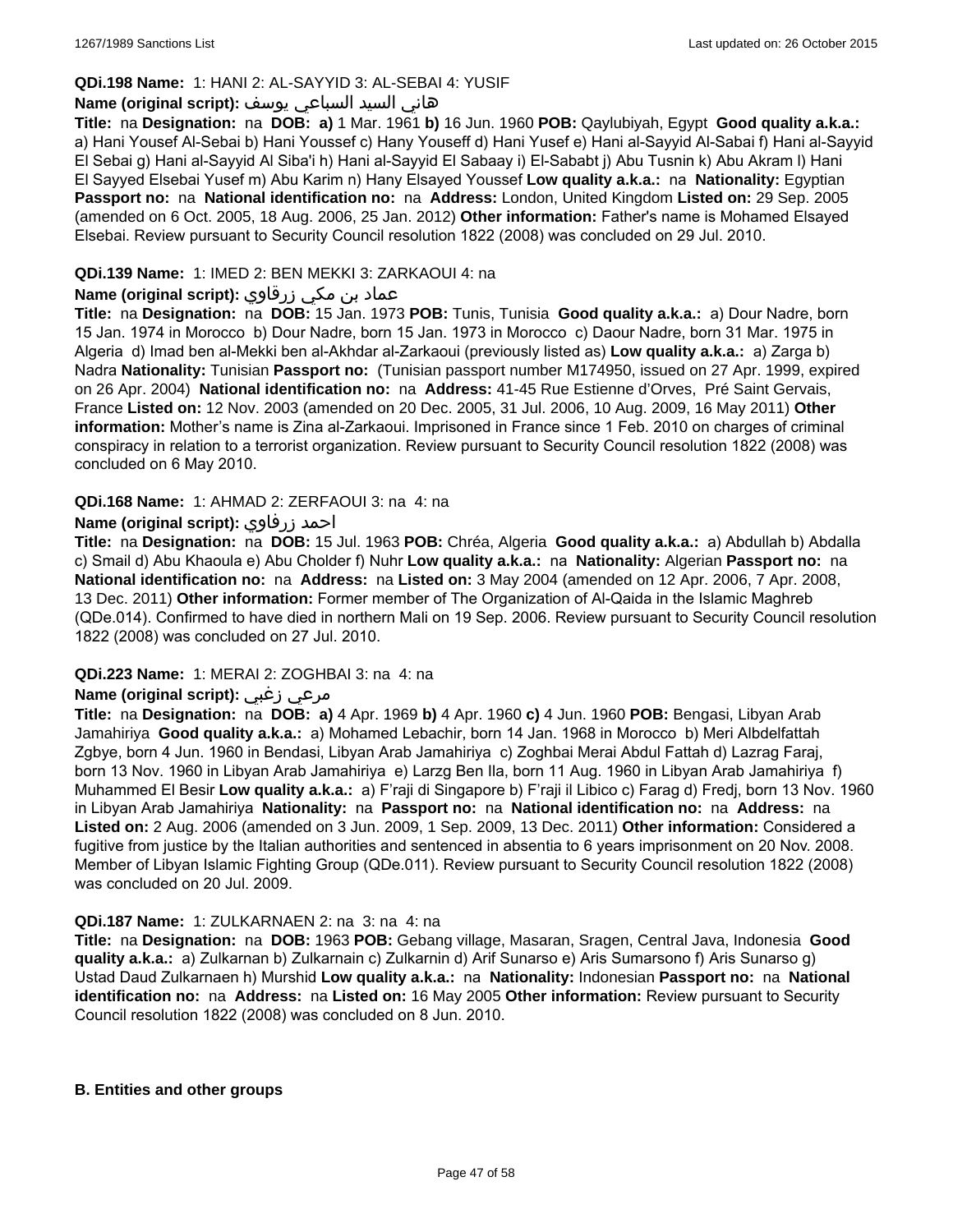### **QDe.141 Name:** AL MOURABITOUN

# **Name (original script):** المرابطون

**A.k.a.: a)** Les Sentinelles **b)** The Sentinels **F.k.a.:** na **Address:** Mali **Listed on:** 2 Jun. 2014 **Other Information:**  Founded on 20 Aug. 2013 as result of a merger between Al Moulathamoun (QDe.140) and the Mouvement pour l'Unification et le Jihad en Afrique de l'Ouest (MUJAO) (QDe.134). Associated with the Organization of Al-Qaida in the Islamic Maghreb (QDe.014) and led by Mokhtar Belmokhtar (QDi.136). Active in the Sahel/Sahara region.

### **QDe.144 Name:** ABDALLAH AZZAM BRIGADES (AAB)

**A.k.a.: a)** Abdullah Azzam Brigades **b)** Ziyad al-Jarrah Battalions of the Abdallah Azzam Brigades **c)** Yusuf al-'Uyayri Battalions of the Abdallah Azzam Brigades **F.k.a.:** na **Address:** (Operates in Lebanon, Syria and the Arabian Peninsula) **Listed on:** 23 Sep. 2014 **Other Information:** An armed group that has carried out joint attacks with Al-Nusrah Front for the People of the Levant (QDe.137).

### **QDe.001 Name:** ABU SAYYAF GROUP

**A.k.a.:** Al Harakat Al Islamiyya **F.k.a.:** na **Address:** Philippines **Listed on:** 6 Oct. 2001 (amended on 13 Dec. 2011 ) **Other Information:** Associated with Jemaah Islamiyah (JI) (QDe.092). Current leader is Radulan Sahiron (QDi.208). Review pursuant to Security Council resolution 1822 (2008) was concluded on 21 Jun. 2010.

### **QDe.069 Name:** AFGHAN SUPPORT COMMITTEE (ASC)

**A.k.a.: a)** Lajnat ul Masa Eidatul Afghania **b)** Jamiat Ayat-ur-Rhas al Islamiac **c)** Jamiat Ihya ul Turath al Islamia **d)** Ahya ul Turas **F.k.a.:** na **Address:** (a) Headquarters – G.T. Road (probably Grand Trunk Road), near Pushtoon Garhi Pabbi, Peshawar, Pakistan b) Cheprahar Hadda, Mia Omar Sabaqah School, Jalabad, Afghanistan) **Listed on:** 11 Jan. 2002 (amended on 13 Dec. 2011 ) **Other Information:** Associated with the Revival of Islamic Heritage Society (QDe.070). Abu Bakr al-Jaziri (QDi.058) served as finance chief of ASC. Review pursuant to Security Council resolution 1822 (2008) was concluded on 8 Jun. 2010.

# **QDe.139 Name:** AL MOUAKAOUNE BIDDAM

### **Name (original script):** بالدم الموقعون

**A.k.a.: a)** Les Signataires par le Sang **b)** Ceux Qui Signent avec le Sang **c)** Those Who Sign in Blood **F.k.a.:** na **Address:** Mali **Listed on:** 2 Jun. 2014 **Other Information:** Associated with the Organization of Al-Qaida in the Islamic Maghreb (QDe.014) and led by Mokhtar Belmokhtar (QDi.136). Active in the Sahel/Sahara region.

#### **QDe.140 Name:** AL MOULATHAMOUN

# **Name (original script):** الملثمون

**A.k.a.: a)** Les Enturbannés **b)** The Veiled **F.k.a.:** na **Address: a)** Mali **b)** Niger **c)** Algeria **Listed on:** 2 Jun. 2014 **Other Information:** Founded in 2012 as a splinter group of the Organization of Al-Qaida in the Islamic Maghreb (QDe.014). On 20 Aug. 2013, Al Moulathamoun merged with the Mouvement pour l'Unification et le Jihad en Afrique de l'Ouest (MUJAO) (QDe.134) and established Al Mourabitoun (QDe.141). Associated with the Organization of Al-Qaida in the Islamic Maghreb (QDe.014) and led by Mokhtar Belmokhtar (QDi.136). Active in the Sahel/Sahara region.

#### **QDe.137 Name:** AL-NUSRAH FRONT FOR THE PEOPLE OF THE LEVANT

#### جبهة النصرة لأهل الشام **:(script original (Name**

**A.k.a.: a)** النصرة جبهة) the Victory Front; Jabhat al-Nusrah; Jabhet al-Nusra; Al-Nusrah Front; Al-Nusra Front) **b)**  المجاهدين أنصار شبكة) sub-unit name: Ansar al-Mujahideen Network) **c)** الجهاد ساحات في الشام مجاهدو) sub-unit name: Levantine Mujahideen on the Battlefields of Jihad) **F.k.a.:** na **Address: a)** (Operates in Syria) **b)** (Support network in Iraq) **Listed on:** 14 May 2014 **Other Information:** Associated with Al-Qaida (QDe.004) and Ibrahim Awwad Ibrahim Ali al-Badri al-Samarrai (QDi.299), the leader of Al-Qaida in Iraq (QDe.115), since at least Jan. 2012. Brings Syrian and foreign Al-Qaida in Iraq (QDe.115) and Asbat al-Ansar (QDe.007) fighters, along with other foreign Al-Qaida operatives, to join local elements in Syria to carry out terrorist and guerrilla operations there. Previously listed between 30 May 2013 and 13 May 2014 as an aka of Al-Qaida in Iraq (QDe.115).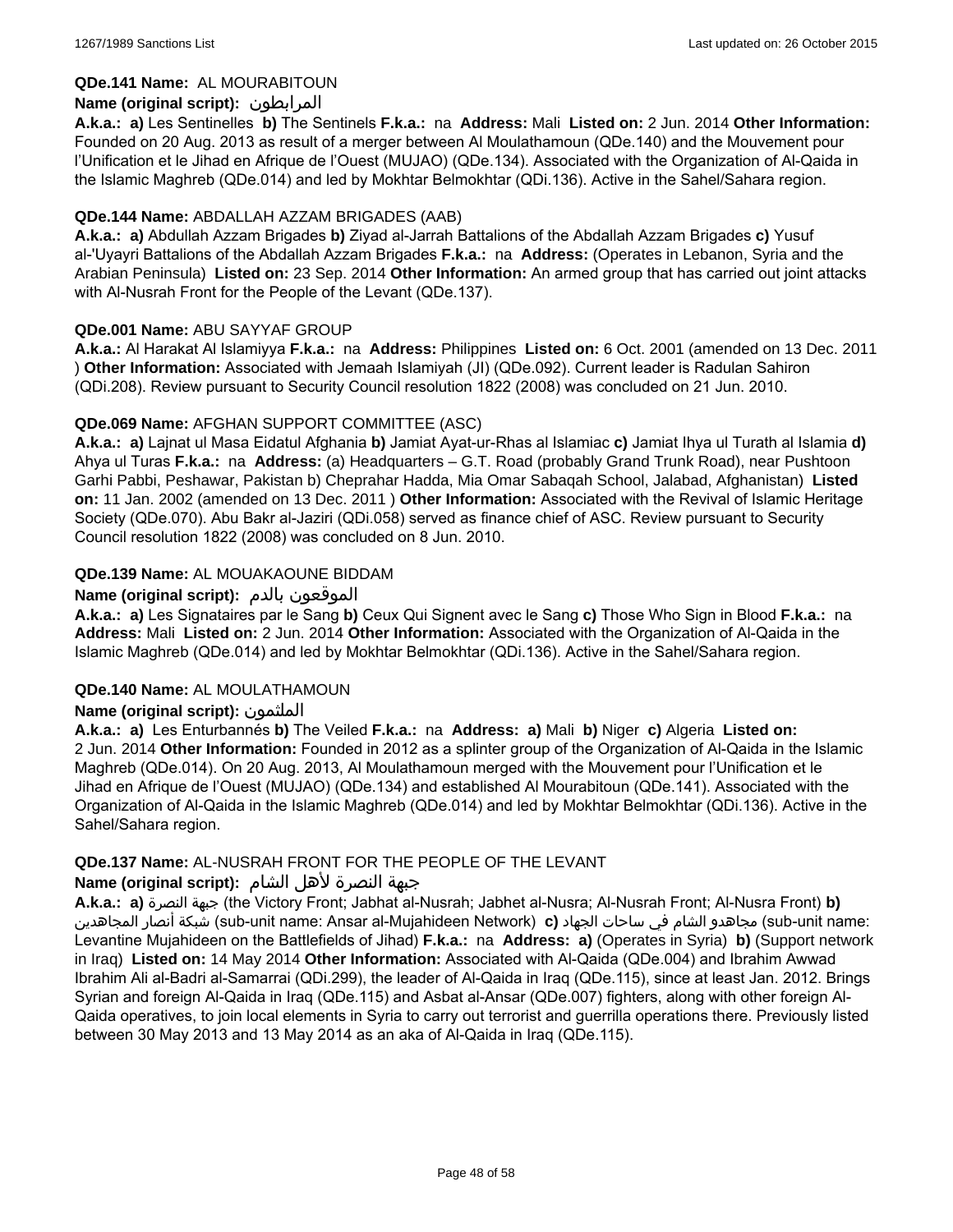### **QDe.121 Name:** AL-AKHTAR TRUST INTERNATIONAL

**A.k.a.: a)** Al Akhtar Trust **b)** Al-Akhtar Medical Centre **c)** Akhtarabad Medical Camp **d)** Pakistan Relief Foundation **e)** Pakistani Relief Foundation **f)** Azmat-e-Pakistan Trust **g)** Azmat Pakistan Trust **F.k.a.:** na **Address:** (a) ST-1/ A, Gulsahn-e-Iqbal, Block 2, Karachi, 25300, Pakistan b) Gulistan-e-Jauhar, Block 12, Karachi, Pakistan) **Listed on:** 17 Aug. 2005 (amended on 10 Dec. 2008, 13 Dec. 2011 ) **Other Information:** Regional offices in Pakistan: Bahawalpur, Bawalnagar, Gilgit, Islamabad, Mirpur Khas, Tando-Jan-Muhammad. Akhtarabad Medical Camp is in Spin Boldak, Afghanistan. Registered by members of Jaish-i-Mohammed (QDe.019). Associated with Harakat ul-Mujahidin/ HUM (QDe.008), Lashkar I Jhanghvi (LJ) (QDe.096) and Lashkar-e-Tayyiba (QDe.118). Banned in Pakistan. Review pursuant to Security Council resolution 1822 (2008) was concluded on 14 Sep. 2009.

#### **QDe.107 Name:** AL FURQAN

**A.k.a.: a)** Dzemilijati Furkan **b)** Dzem'ijjetul Furqan **c)** Association for Citizens Rights and Resistance to Lies **d)** Dzemijetul Furkan **e)** Association of Citizens for the Support of Truth and Supression of Lies **f)** Sirat **g)** Association for Education, Culture and Building Society-Sirat **h)** Association for Education, Cultural, and to Create Society -Sirat **i)** Istikamet **j)** In Siratel **k)** Citizens' Association for Support and Prevention of lies – Furqan **F.k.a.:** na **Address: a)** 30a Put Mladih Muslimana (ex Pavla Lukaca Street), 71 000 Sarajevo, Bosnia and Herzegovina **b)** 72 ul. Strossmajerova, Zenica, Bosnia and Herzegovina **c)** 42 Muhameda Hadzijahica, Sarajevo, Bosnia and Herzegovina **d)** 70 and 53 Strosmajerova Street, Zenica, Bosnia and Herzegovina **e)** Zlatnih Ljiljana Street, Zavidovici, Bosnia and Herzegovina **Listed on:** 11 May 2004 (amended on 26 Nov. 2004, 24 Mar. 2009 ) **Other Information:** Registered in Bosnia and Herzegovina as a citizens' association under the name of "Citizens' Association for Support and Prevention of lies – Furqan" on 26 Sep. 1997. Al Furqan ceased its work by decision of the Ministry of Justice of the Bosnia and Herzegovina Federation (decision number 03-054-286/97 dated 8 Nov. 2002). Al Furqan was no longer in existence as at Dec. 2008. Review pursuant to Security Council resolution 1822 (2008) was concluded on 15 Jun. 2010.

### **QDe.110 Name:** AL-HARAMAIN: AFGHANISTAN BRANCH

**A.k.a.:** na **F.k.a.:** na **Address:** Afghanistan (at time of listing) **Listed on:** 6 Jul. 2004 (amended on 21 Mar. 2012 ) **Other Information:** Review pursuant to Security Council resolution 1822 (2008) was concluded on 22 Jun. 2010.

#### **QDe.111 Name:** AL-HARAMAIN: ALBANIA BRANCH

**A.k.a.:** na **F.k.a.:** na **Address:** Irfan Tomini Street, #58, Tirana, Albania (at time of listing) **Listed on:** 6 Jul. 2004 (amended on 21 Mar. 2012 ) **Other Information:** Review pursuant to Security Council resolution 1822 (2008) was concluded on 22 Jun. 2010.

#### **QDe.109 Name:** AL-HARAMAIN & AL MASJED AL-AQSA CHARITY FOUNDATION

**A.k.a.: a)** Al Haramain Al Masjed Al Aqsa **b)** Al Haramayn Al Masjid Al Aqsa **c)** Al-Haramayn and Al Masjid Al Aqsa Charitable Foundation **d)** Al Harammein Al Masjed Al-Aqsa Charity Foundation **F.k.a.:** na **Address: a)** Branch Address: 2A Hasiba Brankovica, Sarajevo, Bosnia and Herzegovina **b)** 14 Bihacka Street, Sarajevo, Bosnia and Herzegovina **c)** 64 Potur mahala Street, Travnik, Bosnia and Herzegovina **d)** Zenica, Bosnia and Herzegovina **Listed on:** 28 Jun. 2004 (amended on 26 Nov. 2004, 16 Sep. 2008, 24 Mar. 2009 ) **Other Information:** Used to be officially registered in Bosnia and Herzegovina under registry number 24. Al-Haramain & Al Masjed Al-Aqsa Charity Foundation ceased its work by decision of the Ministry of Justice of the Bosnia and Herzegovina Federation (decision on cessation of operation number 03-05-2-203/04). It was no longer in existence as at Dec. 2008. Its premises and humanitarian activities were transferred under Government supervision to a new entity called Sretna Buducnost. Review pursuant to Security Council resolution 1822 (2008) was concluded on 22 Jun. 2010.

#### **QDe.112 Name:** AL-HARAMAIN: BANGLADESH BRANCH

**A.k.a.:** na **F.k.a.:** na **Address:** House 1, Road 1, S-6, Uttara, Dhaka, Bangladesh (at time of listing) **Listed on:** 6 Jul. 2004 (amended on 21 Mar. 2012 ) **Other Information:** Review pursuant to Security Council resolution 1822 (2008) was concluded on 22 Jun. 2010.

#### **QDe.113 Name:** AL-HARAMAIN: ETHIOPIA BRANCH

**A.k.a.:** na **F.k.a.:** na **Address:** Woreda District 24 Kebele Section 13, Addis Ababa, Ethiopia (at time of listing) **Listed on:** 6 Jul. 2004 (amended on 21 Mar. 2012 ) **Other Information:** Review pursuant to Security Council resolution 1822 (2008) was concluded on 22 Jun. 2010.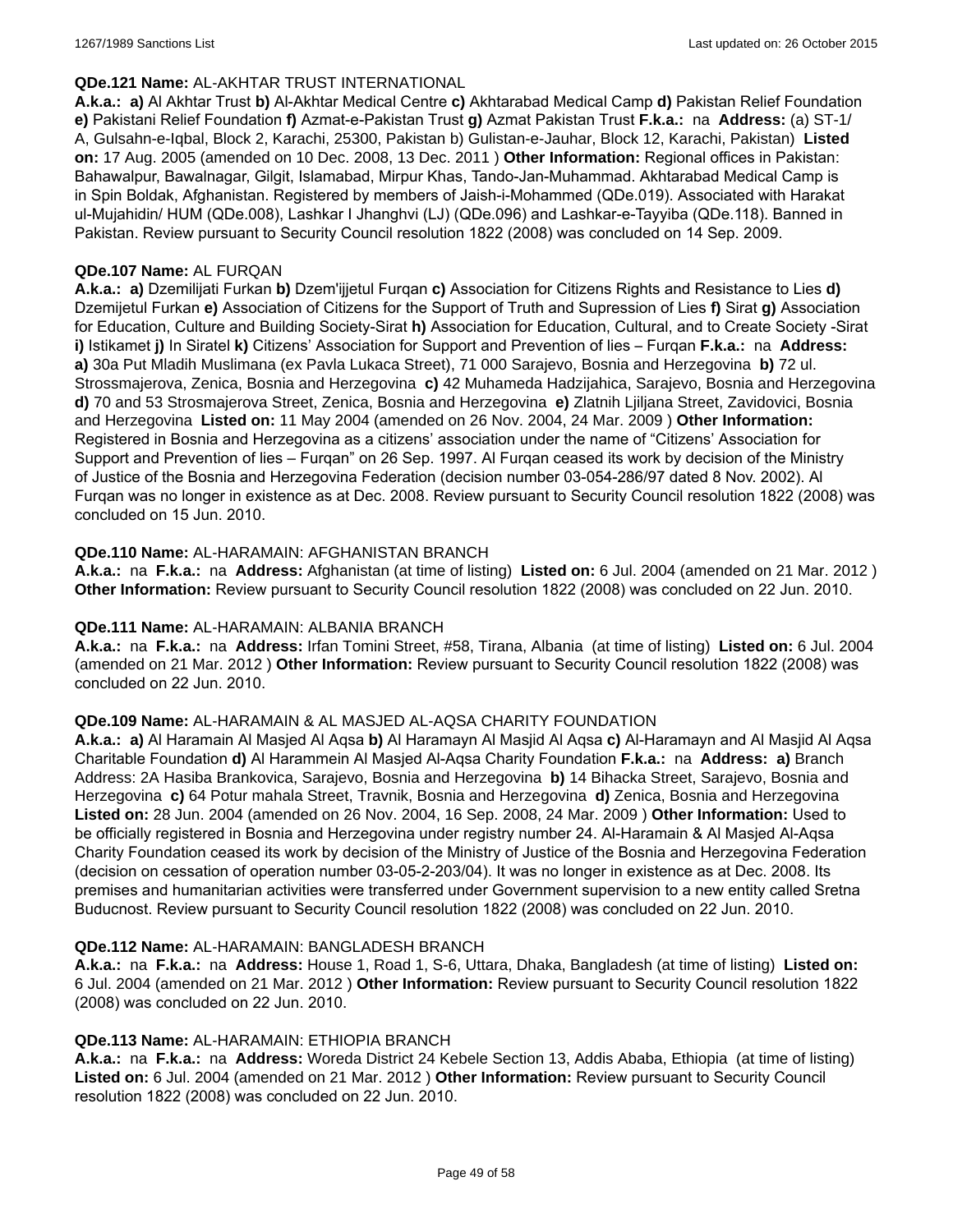### **QDe.103 Name:** AL-HARAMAIN FOUNDATION (INDONESIA)

**A.k.a.:** Yayasan Al-Manahil-Indonesia **F.k.a.:** na **Address:** (Jalan Laut Sulawesi Blok DII/4, Kavling Angkatan Laut Duren Sawit, Jakarta Timur 13440 Indonesia (at time of listing); Tel.: 021-86611265 and 021-86611266; Fax.: 021-8620174) **Listed on:** 26 Jan. 2004 (amended on 21 Mar. 2012 ) **Other Information:** Review pursuant to Security Council resolution 1822 (2008) was concluded on 22 Jun. 2010.

### **QDe.104 Name:** AL-HARAMAIN FOUNDATION (PAKISTAN)

**A.k.a.:** na **F.k.a.:** na **Address:** House #279, Nazimuddin Road, F-10/1, Islamabad, Pakistan (at time of listing) **Listed on:** 26 Jan. 2004 (amended on 21 Mar. 2012 ) **Other Information:** Review pursuant to Security Council resolution 1822 (2008) was concluded on 19 Oct. 2009.

### **QDe.116 Name:** AL-HARAMAIN FOUNDATION (UNION OF THE COMOROS)

**A.k.a.:** na **F.k.a.:** na **Address:** B/P: 1652 Moroni, Union of the Comoros (at time of listing) **Listed on:** 28 Sep. 2004 (amended on 21 Mar. 2012 ) **Other Information:** Review pursuant to Security Council resolution 1822 (2008) was concluded on 22 Jun. 2010.

### **QDe.071 Name:** AL-HARAMAIN ISLAMIC FOUNDATION

**A.k.a.: a)** Vazir **b)** Vezir **F.k.a.:** na **Address: a)** (64 Poturmahala, Travnik, Bosnia and Herzegovina) **b)** Sarajevo, Bosnia and Herzegovina **Listed on:** 13 Mar. 2002 (amended on 26 Dec. 2003, 16 Sep. 2008, 16 Jun. 2011 ) **Other Information:** Under criminal investigation by the authorities of Bosnia and Herzegovina as of Nov. 2007. Employees and associates include Najib Ben Mohamed Ben Salem Al-Waz (listed under permanent reference number QDi.104). Review pursuant to Security Council resolution 1822 (2008) was concluded on 22 Jun. 2010.

### **QDe.072 Name:** AL-HARAMAIN ISLAMIC FOUNDATION (SOMALIA)

**A.k.a.:** na **F.k.a.:** na **Address:** Somalia **Listed on:** 13 Mar. 2002 (amended on 13 Dec. 2011, 15 Jun. 2015 ) **Other Information:** Review pursuant to Security Council resolution 1822 (2008) was concluded on 22 Jun. 2010.

### **QDe.114 Name:** AL-HARAMAIN: THE NETHERLANDS BRANCH

**A.k.a.:** Stichting Al Haramain Humanitarian Aid **F.k.a.:** na **Address:** Jan Hanzenstraat 114, 1053SV, Amsterdam, The Netherlands (at time of listing) **Listed on:** 6 Jul. 2004 (amended on 13 Apr. 2012, 15 Jun. 2015 ) **Other Information:** Review pursuant to Security Council resolution 1822 (2008) was concluded on 28 Jun. 2010.

#### **QDe.105 Name:** AL-HARAMAYN FOUNDATION (KENYA)

**A.k.a.:** na **F.k.a.:** na **Address: a)** Nairobi, Kenya (at time of listing) **b)** Garissa, Kenya (at time of listing) **c)** Dadaab, Kenya (at time of listing) **Listed on:** 26 Jan. 2004 (amended on 21 Mar. 2012 ) **Other Information:** Review pursuant to Security Council resolution 1822 (2008) was concluded on 22 Jun. 2010.

#### **QDe.106 Name:** AL-HARAMAYN FOUNDATION (TANZANIA)

**A.k.a.:** na **F.k.a.:** na **Address: a)** P.O. Box 3616, Dar es Salaam, Tanzania (at time of listing) **b)** Tanga , Tanzania (at time of listing) **c)** Singida , Tanzania (at time of listing) **Listed on:** 26 Jan. 2004 (amended on 21 Mar. 2012 ) **Other Information:** Review pursuant to Security Council resolution 1822 (2008) was concluded on 22 Jun. 2010.

#### **QDe.002 Name:** AL-ITIHAAD AL-ISLAMIYA / AIAI

# **Name (original script):** الاسلامي الاتحاد

**A.k.a.:** na **F.k.a.:** na **Address:** na **Listed on:** 6 Oct. 2001 (amended on 21 Dec. 2007, 13 Dec. 2011, 18 Mar. 2013 ) **Other Information:** Reported to have operated in Somalia and Ethiopia and to have merged with Harakat Al-Shabaab Al-Mujaahidiin (Al-Shabaab), which was accepted as an affiliate of Al-Qaida (QDe.004) by Aiman Muhammed Rabi al-Zawahiri (QDi.006) in Feb. 2012, and is also subject to the sanctions measures set out in Security Council resolution 1844 (2008) concerning Somalia and Eritrea (see www.un.org/sc/committees/751/ index.shtml). Leadership included Hassan Abdullah Hersi Al-Turki (QDi.172) and Hassan Dahir Aweys (QDi.042). AIAI has received funds through the Al-Haramain Islamic Foundation (Somalia) (QDe.072). Review pursuant to Security Council resolution 1822 (2008) was concluded on 21 Jun. 2010.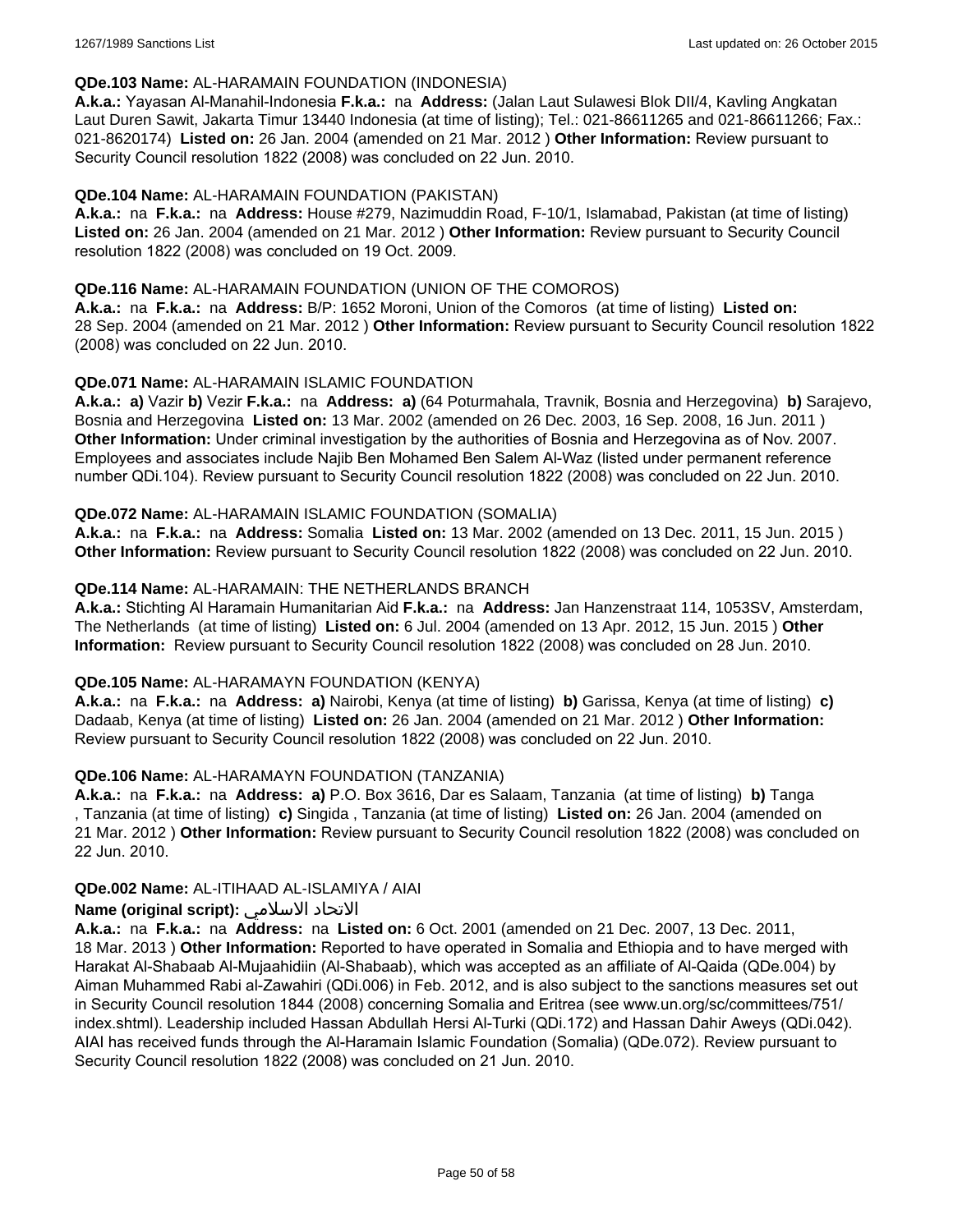#### **QDe.004 Name:** AL-QAIDA

#### **Name (original script):** القاعدة

**A.k.a.: a)** "The Base" **b)** Al Qaeda **c)** Islamic Salvation Foundation **d)** The Group for the Preservation of the Holy Sites **e)** The Islamic Army for the Liberation of Holy Places **f)** The World Islamic Front for Jihad Against Jews and Crusaders **g)** Usama Bin Laden Network **h)** Usama Bin Laden Organization **i)** Al Qa'ida **j)** Al Qa'ida/Islamic Army (formerly listed as) **F.k.a.:** na **Address:** na **Listed on:** 6 Oct. 2001 (amended on 5 Mar. 2009, 21 Mar. 2012 ) **Other Information:** Review pursuant to Security Council resolution 1822 (2008) was concluded on 21 Jun. 2010.

### **QDe.115 Name:** AL-QAIDA IN IRAQ

### القاعده في العراق **:(script original (Name**

**A.k.a.: a)** AQI **b)** al-Tawhid **c)** the Monotheism and Jihad Group **d)** Qaida of the Jihad in the Land of the Two Rivers **e)** Al-Qaida of Jihad in the Land of the Two Rivers **f)** The Organization of Jihad's Base in the Country of the Two Rivers **g)** The Organization Base of Jihad/Country of the Two Rivers **h)** The Organization Base of Jihad/ Mesopotamia **i)** Tanzim Qa'idat Al-Jihad fi Bilad al-Rafidayn **j)** Tanzeem Qa'idat al Jihad/Bilad al Raafidaini **k)** Jama'at Al-Tawhid Wa'al-Jihad **l)** JTJ **m)** Islamic State of Iraq **n)** ISI **o)** al-Zarqawi network **p)** Islamic State in Iraq and the Levant **F.k.a.:** na **Address:** na **Listed on:** 18 Oct. 2004 (amended on 2 Dec. 2004, 5 Mar. 2009, 13 Dec. 2011, 30 May 2013, 14 May 2014, 2 Jun. 2014 ) **Other Information:** Review pursuant to Security Council resolution 1822 (2008) was concluded on 25 May 2010.

### **QDe.129 Name:** AL-QAIDA IN THE ARABIAN PENINSULA (AQAP)

### القاعدة في جزيرة العرب **:(script original (Name**

**A.k.a.: a)** Al-Qaida of Jihad Organization in the Arabian Peninsula **b)** Tanzim Qa'idat al-Jihad fi Jazirat al-Arab **c)** Al-Qaida Organization in the Arabian Peninsula (AQAP) **d)** Al-Qaida in the South Arabian Peninsula **e)** Ansar al-Shari'a (AAS) **F.k.a.:** Al-Qaida in Yemen (AQY) **Address:** na **Listed on:** 19 Jan. 2010 (amended on 4 Oct. 2012, 15 Jun. 2015 ) **Other Information:** AQAP is a regional affiliate of Al-Qaida (QDe.004) and an armed group operating primarily in Arabian Peninsula. Location: Yemen. Alternative location: Saudi Arabia (2004 – 2006). Formed in Jan. 2009 when Al-Qaida in Yemen combined with Saudi Arabian Al-Qaida operatives. Leader of AQAP is Nasir 'abd-al-Karim 'Abdullah Al-Wahishi (QDi.274). Ansar al-Shari'a was formed in early 2011 by AQAP and has taken responsibility for multiple attacks in Yemen against both government and civilian targets.

#### **QDe.005 Name:** AL RASHID TRUST

**A.k.a.: a)** Al-Rasheed Trust **b)** Al Rasheed Trust **c)** Al-Rashid Trust **d)** Aid Organization of the Ulema, Pakistan **e)** Al Amin Welfare Trust **f)** Al Amin Trust **g)** Al Ameen Trust **h)** Al-Ameen Trust **i)** Al Madina Trust **j)** Al-Madina Trust **F.k.a.:** na **Address: a)** Kitas Ghar, Nazimabad 4, Dahgel-Iftah, Karachi, Pakistan (Kitas Ghar, Nazimabad 4, Dahgel-Iftah, Karachi, Pakistan) **b)** Jamia Maajid, Sulalman Park, Melgium Pura, Lahore, Pakistan (Jamia Maajid, Sulalman Park, Melgium Pura, Lahore, Pakistan) **c)** (Office Dha'rbi-M'unin, Top Floor, Dr. Dawa Khan Dental Clinic Surgeon, Main Baxae, Mingora, Swat, Pakistan) **d)** (Kitab Ghar, Darul Ifta Wal Irshad, Nazimabad No. 4, Karachi, Pakistan, Phone 6683301; Phone 0300-8209199; Fax 6623814 ) **e)** (302b-40, Good Earth Court, Opposite Pia Planitarium, Block 13a, Gulshan -l Igbal, Karachi, Pakistan; Phone 4979263 ) **f)** (617 Clifton Center, Block 5, 6th Floor, Clifton, Karachi, Pakistan; Phone 587-2545) **g)** (j) 605 Landmark Plaza, 11 Chundrigar Road, Opposite Jang Building, Karachi, Pakistan; Phone 2623818-19 ) **h)** (Jamia Masjid, Sulaiman Park, Begum Pura, Lahore, Pakistan; Phone 042-6812081 ) **i)** (Kitas Ghar, Nazimabad 4, Dahgel-Iftah, Karachi, Pakistan, Kitas Ghar, Nazimabad 4, Dahgel-Iftah, Karachi, Pakistan ) **j)** (Jamia Maajid, Sulalman Park, Melgium Pura, Lahore, Pakistan, Jamia Maajid, Sulalman Park, Melgium Pura, Lahore, Pakistan ) **k)** (Office Dha'rbi-M'unin, Opposite Khyber Bank, Abbottabad Road, Mansehra, Pakistan ) **l)** (Office Dha'rbi-M'unin ZR Brothers, Katcherry Road, Chowk Yadgaar, Peshawar, Pakistan ) **m)** (Office Dha'rbi-M'unin, Rm No. 3, Moti Plaza, Near Liaquat Bagh, Muree Road, Rawalpindi, Pakistan) **Listed on:** 6 Oct. 2001 (amended on 21 Oct. 2008, 10 Dec. 2008, 13 Dec. 2011 ) **Other Information:** Headquarters are in Pakistan. Operations in Afghanistan: Herat Jalalabad, Kabul, Kandahar, Mazar Sherif. Also operations in Kosovo, Chechnya. Involved in the financing of Al-Qaida and the Taliban. Until 21 Oct. 2008, this entity appeared also as "Aid Organization of the Ulema, Pakistan" (QDe.073), listed on 24 Apr. 2002 and amended on 25 Jul. 2006. The two entries Al Rashid Trust (QDe.005) and Aid Organization of the Ulema, Pakistan (QDe.073) were consolidated into this entity on 21 Oct. 2008. Founded by Mufti Rashid Ahmad Ledahyanoy (deceased). Associated with Jaish-i-Mohammed (QDe.019). Banned in Pakistan since Oct. 2001. Despite the closure of its offices in Pakistan in February 2007 it has continued its activities. Review pursuant to Security Council resolution 1822 (2008) was concluded on 6 May 2010.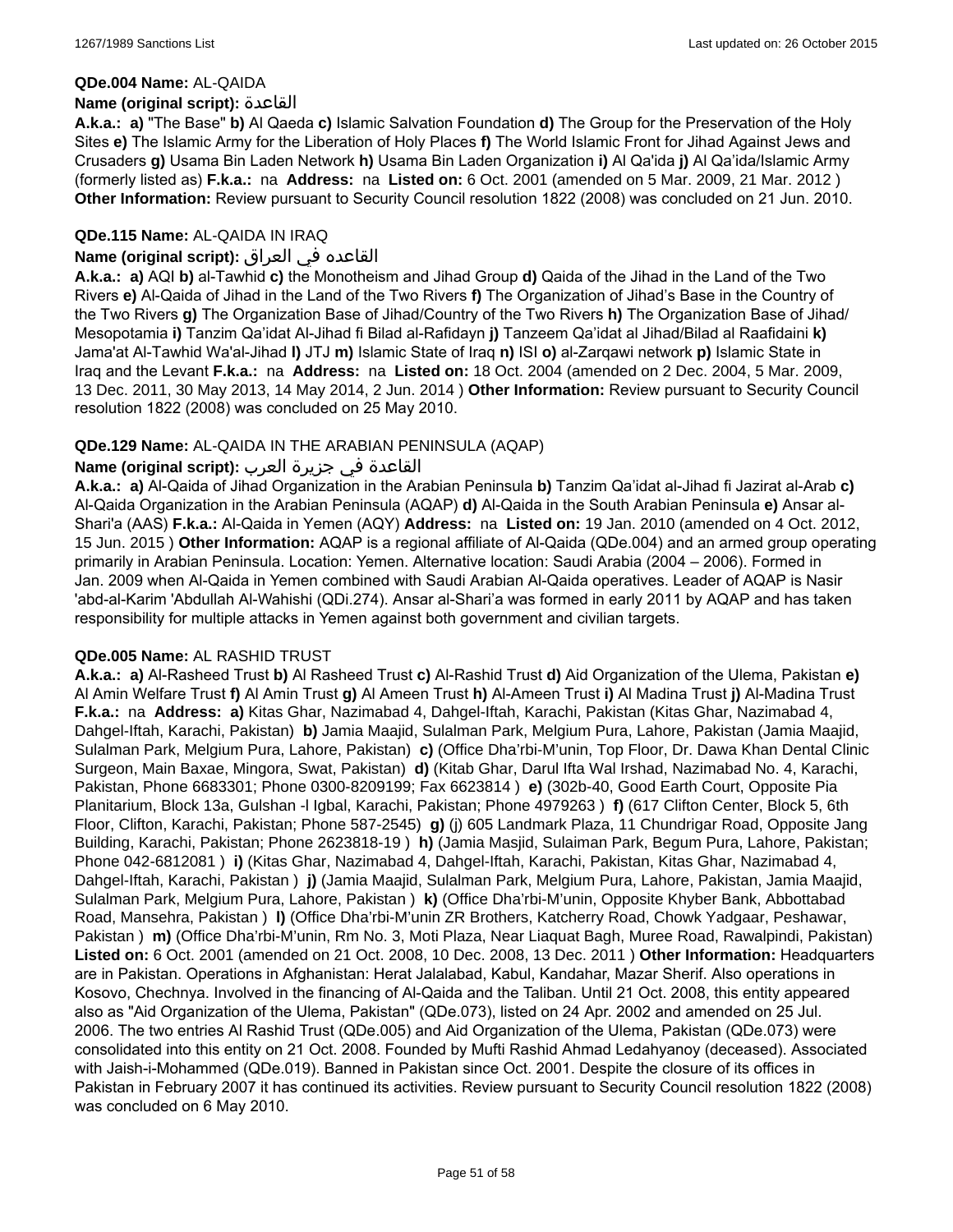# **QDe.146 Name:** ANSAR AL CHARIA BENGHAZI

# أنصار الشريعة - بنغازي **:(script original (Name**

**A.k.a.: a)** الشريعة أنصار) Ansar al Charia) **b)** Ansar al-Charia **c)** Ansar al-Sharia **d)** Ansar al-Charia Benghazi **e)** Ansar al-Sharia Benghazi **f)** بليبيا الشريعة أنصار) Ansar al Charia in Libya (ASL)) **g)** الشريعة أنصار كتيبة) Katibat Ansar al Charia) **h)** Ansar al Sharia **F.k.a.:** na **Address: a)** (Operates in Benghazi, Libya) **b)** (Support network in Tunisia) **Listed on:** 19 Nov. 2014 **Other Information:** Associated with the Organization of Al-Qaida in the Islamic Maghreb (QDe.014), Al Mourabitoun (QDe.141), Ansar al-Shari'a in Tunisia (AAS-T) (QDe.143), and Ansar al Charia Derna (QDe.145). The leader is Mohamed al-Zahawi (not listed). Runs training camps for foreign terrorist fighters travelling to Syria, Iraq and Mali.

# **QDe.145 Name:** ANSAR AL CHARIA DERNA

# أنصار الشريعة – درنة **:(script original (Name**

**A.k.a.: a)** Ansar al-Charia Derna **b)** Ansar al-Sharia Derna **c)** الشريعة أنصار) Ansar al Charia) **d)** Ansar al-Sharia **e)** Ansar al Sharia **F.k.a.:** na **Address: a)** (Operates in Derna and Jebel Akhdar, Libya ) **b)** (Support network in Tunisia) **Listed on:** 19 Nov. 2014 **Other Information:** Associated with the Organization of Al-Qaida in the Islamic Maghreb (QDe.014), Ansar al-Shari'a in Tunisia (AAS-T) (QDe.143) and Ansar al Charia Benghazi (QDe.146). Runs training camps for foreign terrorist fighters travelling to Syria and Iraq.

# **QDe.143 Name:** ANSAR AL-SHARI'A IN TUNISIA (AAS-T)

**A.k.a.: a)** Ansar al-Sharia in Tunisia **b)** Ansar al-Shari'ah in Tunisia **c)** Ansar al-Shari'ah **d)** Ansar al-Sharia **e)** Supporters of Islamic Law **f)** Al-Qayrawan Media Foundation **F.k.a.:** na **Address:** Tunisia **Listed on:** 23 Sep. 2014 **Other Information:** A Tunisian armed group with links to the Organization of Al-Qaida in the Islamic Maghreb (QDe.014). The leader is Seifallah ben Hassine (QDi.333).

# **QDe.098 Name:** ANSAR AL-ISLAM

# **Name (original script):** الاسلام أنصار

**A.k.a.: a)** Devotees of Islam **b)** Jund al-Islam **c)** Soldiers of Islam **d)** Kurdistan Supporters of Islam **e)** Supporters of Islam in Kurdistan **f)** Followers of Islam in Kurdistan **g)** Kurdish Taliban **h)** Soldiers of God **i)** Ansar al-Sunna Army **j)** Jaish Ansar al-Sunna **k)** Ansar al-Sunna **F.k.a.:** na **Address:** na **Listed on:** 24 Feb. 2003 (amended on 31 Mar. 2004, 5 Mar. 2009, 18 Mar. 2009, 21 Oct. 2010, 13 Dec. 2011 ) **Other Information:** The founder is Najmuddin Faraj Ahmad (QDi.226). Associated with Al-Qaida in Iraq (QDe.115). Located and primarily active in northern Iraq but maintains a presence in western and central Iraq. Review pursuant to Security Council resolution 1822 (2008) was concluded on 21 Jun. 2010.

# **QDe.135 Name:** ANSAR EDDINE

# **Name (original script):** الدين انصار

**A.k.a.:** Ansar Dine **F.k.a.:** na **Address:** Mali **Listed on:** 20 Mar. 2013 **Other Information:** Was founded in December 2011 by Iyad ag Ghali (QDi.316). Linked to the Organization of Al-Qaida in the Islamic Maghreb (QDe.014) and Mouvement pour l'Unification et le Jihad en Afrique de l'Ouest (MUJAO) (QDe.134). Associated with Abdelmalek Droukdel (QDi.232).

# **QDe.142 Name:** ANSARUL MUSLIMINA FI BILADIS SUDAN

# أنصار المسلمین في بلاد السودان **:(script original (Name**

**A.k.a.: a)** Ansaru **b)** Ansarul Muslimina fi Biladis Sudan **c)** Jama'atu Ansaril Muslimina fi Biladis Sudan (JAMBS) **d)** Jama'atu Ansarul Muslimina fi Biladis-Sudan (JAMBS) **e)** Jamma'atu Ansarul Muslimina fi Biladis-Sudan (JAMBS) **f)** Vanguards for the Protection of Muslims in Black Africa **g)** Vanguard for the Protection of Muslims in Black Africa **F.k.a.:** na **Address:** Nigeria **Listed on:** 26 Jun. 2014 **Other Information:** Terrorist and paramilitary group established in 2012 and operating in Nigeria. Associated with the Organization of Al-Qaida in the Islamic Maghreb (AQIM) (QDe.014), Jama'atu Ahlis Sunna Lidda'Awati Wal-Jihad (Boko Haram) (QDe.138) and Abubakar Mohammed Shekau (QDi322).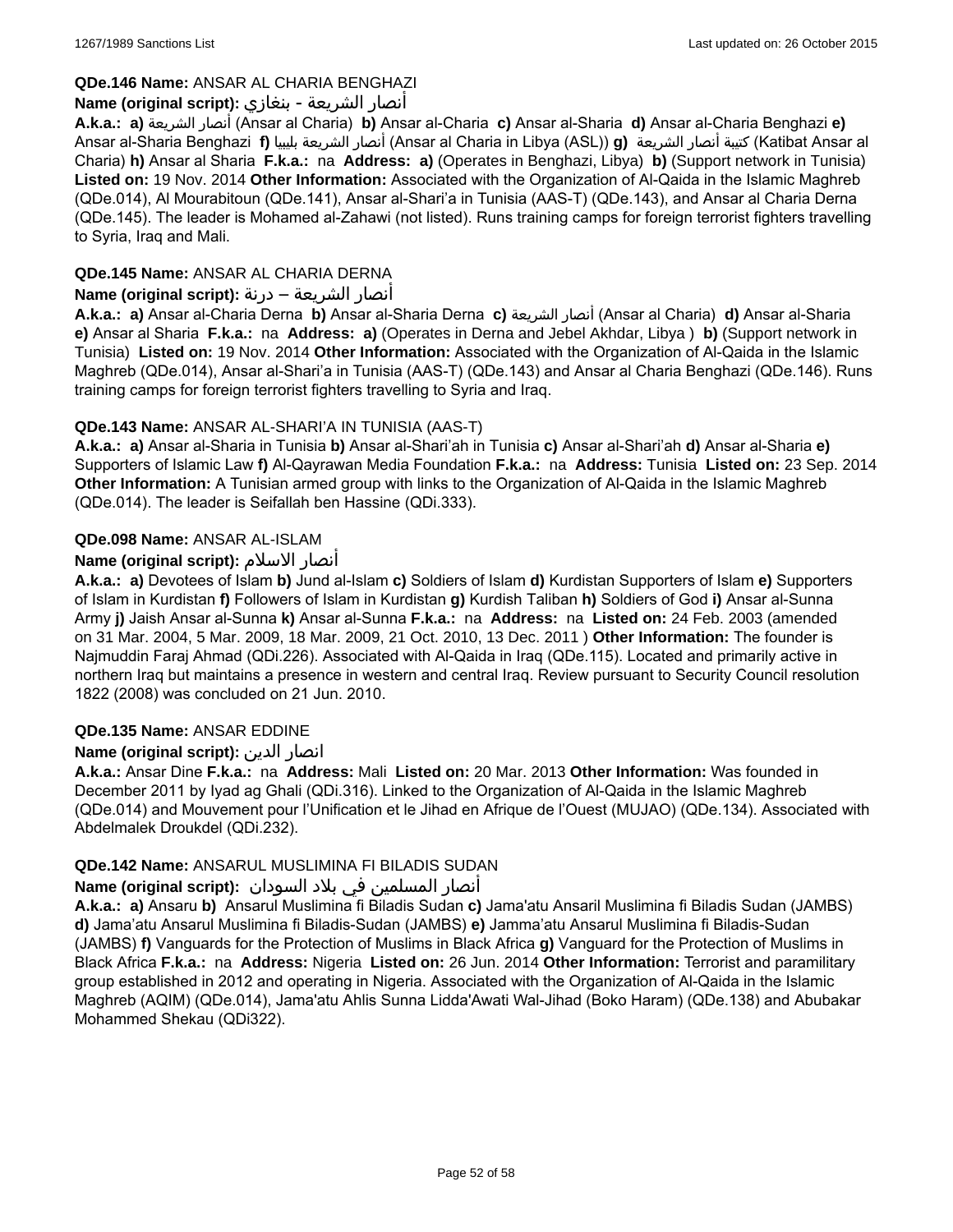### **QDe.006 Name:** ARMED ISLAMIC GROUP

#### الجماعة الاسلامية المسلحة **:(script original (Name**

**A.k.a.: a)** Al Jamm'ah Al-Islamiah Al- Musallah **b)** GIA **c)** Groupe Islamique Armé **F.k.a.:** na **Address:** Algeria **Listed on:** 6 Oct. 2001 (amended on 7 Apr. 2008, 13 Dec. 2011 ) **Other Information:** Review pursuant to Security Council resolution 1822 (2008) was concluded on 21 Jun. 2010.

#### **QDe.007 Name:** ASBAT AL-ANSAR

### **Name (original script):** الأنصار عصبة

**A.k.a.:** na **F.k.a.:** na **Address:** Ein el-Hilweh camp, Lebanon **Listed on:** 6 Oct. 2001 (amended on 30 Jan. 2009, 13 Dec. 2011 ) **Other Information:** Active in northern Iraq. Associated with Al-Qaida in Iraq (QDe.115). Review pursuant to Security Council resolution 1822 (2008) was concluded on 21 Jun. 2010.

### **QDe.093 Name:** BENEVOLENCE INTERNATIONAL FOUNDATION

**A.k.a.: a)** Al Bir Al Dawalia **b)** BIF **c)** BIF-USA **d)** Mezhdunarodnyj Blagotvoritel'nyl Fond **F.k.a.:** na **Address: a)** 8820 Mobile Avenue, IA, Oak Lawn, Illinois, 60453, United States of America **b)** P.O. Box 548, Worth, Illinois, 60482, United States of America **c)** (Formerly located at) 9838 S. Roberts Road, Suite 1W, Palos Hills, Illinois, 60465, United States of America **d)** (Formerly located at) 20-24 Branford Place, Suite 705, Newark, New Jersey, 07102, United States of America **e)** P.O. Box 1937, Khartoum, Sudan **f)** Bangladesh **g)** (Gaza Strip) **h)** Yemen **Listed on:** 21 Nov. 2002 (amended on 24 Jan. 2003, 28 Apr. 2011, 18 May 2012 ) **Other Information:** Employer Identification Number (United States of America): 36-3823186. Review pursuant to Security Council resolution 1822 (2008) was concluded on 22 Jun. 2010.

### **QDe.102 Name:** DJAMAT HOUMAT DAAWA SALAFIA (DHDS)

### جماعة حماة الدعوة السلفية **:(script original (Name**

**A.k.a.:** Djamaat Houmah Al-Dawah Al-Salafiat **F.k.a.:** Katibat el Ahouel **Address:** Algeria **Listed on:** 11 Nov. 2003 (amended on 26 Nov. 2004, 7 Apr. 2008, 25 Jan. 2010, 13 Dec. 2011 ) **Other Information:** Associated with the Armed Islamic Group (GIA) (QDe.006) and the Organization of Al-Qaida in the Islamic Maghreb (QDe.014). Review pursuant to Security Council resolution 1822 (2008) was concluded on 30 Jul. 2009.

# **QDe.088 Name:** EASTERN TURKISTAN ISLAMIC MOVEMENT (ETIM)

**A.k.a.: a)** The Eastern Turkistan Islamic Party **b)** The Eastern Turkistan Islamic Party of Allah **c)** Islamic Party of Turkestan **d)** Djamaat Turkistan **F.k.a.:** na **Address:** na **Listed on:** 11 Sep. 2002 (amended on 3 Oct. 2008, 13 Dec. 2011 ) **Other Information:** Active in China, South Asia and Central Asia. Review pursuant to Security Council resolution 1822 (2008) was concluded on 20 May 2010.

# **QDe.003 Name:** EGYPTIAN ISLAMIC JIHAD

# الجهاد الاسلامي المصري **:(script original (Name**

**A.k.a.: a)** Egyptian Al-Jihad **b)** Jihad Group **c)** New Jihad **d)** Al-Jihad **e)** Egyptian Islamic Movement **F.k.a.:** na **Address:** na **Listed on:** 6 Oct. 2001 (amended on 5 Mar. 2009, 13 Dec. 2011 ) **Other Information:** Co-founded by Aiman Muhammed Rabi al-Zawahiri (QDi.006), who was also its military leader. Review pursuant to Security Council resolution 1822 (2008) was concluded on 21 Jun. 2010.

#### **QDe.131 Name:** EMARAT KAVKAZ

#### **Name (original script):** Эмират Кавказ

**A.k.a.:** na **F.k.a.:** na **Address:** na **Listed on:** 29 Jul. 2011 **Other Information:** Mainly active in the Russian Federation, Afghanistan and Pakistan. Led by Doku Khamatovich Umarov (QDi.290)

#### **QDe.091 Name:** GLOBAL RELIEF FOUNDATION (GRF)

**A.k.a.:** na **F.k.a.:** na **Address: a)** 9935 South 76th Avenue, Unit 1, Bridgeview, Illinois, 60455, United States of America **b)** P.O. Box 1406, Bridgeview, Illinois, 60455, United States of America **Listed on:** 22 Oct. 2002 (amended on 26 Nov. 2004, 20 Dec. 2005, 25 Jul. 2006, 24 Mar. 2009, 11 Mar. 2010, 25 Mar. 2010, 28 Apr. 2011, 21 Feb. 2012, 14 Feb. 2014 ) **Other Information:** Other Foreign Locations: Afghanistan, Bangladesh, Eritrea, Ethiopia, India, Iraq, West Bank and Gaza, Somalia and Syria. Federal Employer Identification Number (United States of America): 36-3804626. Review pursuant to Security Council resolution 1822 (2008) was concluded on 21 Jun. 2010.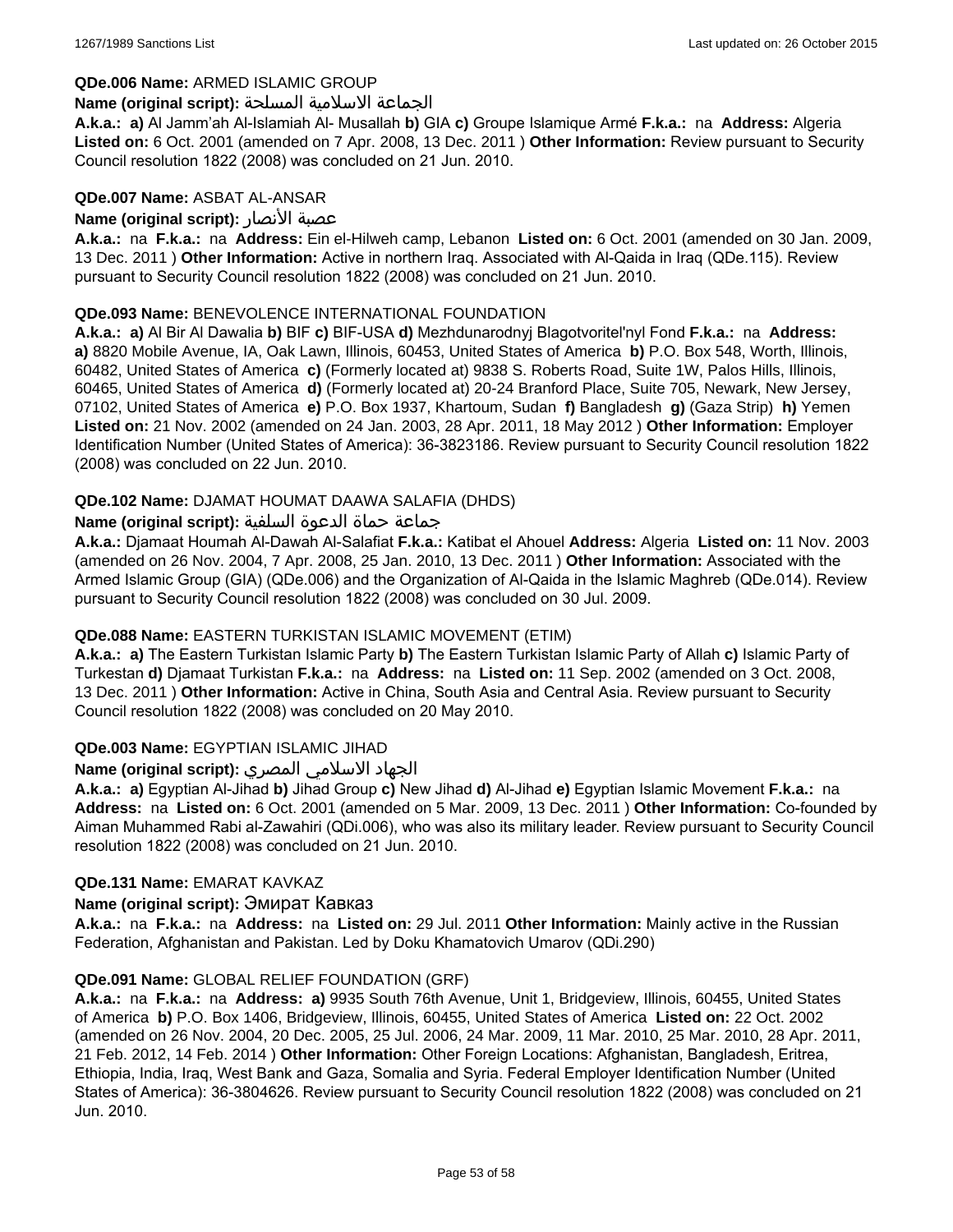# **QDe.130 Name:** HARAKAT-UL JIHAD ISLAMI

### حرکت الجہاد الاسلامی **:(script original (Name**

**A.k.a.: a)** HUJI **b)** Movement of Islamic Holy War **c)** Harkat-ul-Jihad-al Islami **d)** Harkat-al-Jihad-ul Islami **e)** Harkatul-Jehad-al-Islami **f)** Harakat ul Jihad-e-Islami **F.k.a.: a)** Harakat-ul-Ansar **b)** HUA **Address:** na **Listed on:** 6 Aug. 2010 (amended on 13 Dec. 2011 ) **Other Information:** Was established in Afghanistan in 1980. In 1993, Harakat-ul Jihad Islami merged with Harakat ul-Mujahidin (QDe.008) to form Harakat ul-Ansar. In 1997, Harakat-ul Jihad Islami split from Harakat ul-Ansar and resumed using its former name. Operations are in India, Pakistan and Afghanistan. Banned in Pakistan.

### **QDe.008 Name:** HARAKAT UL-MUJAHIDIN / HUM

**A.k.a.: a)** Al-Faran **b)** Al-Hadid **c)** Al-Hadith **d)** Harakat Ul-Ansar **e)** HUA **f)** Harakat Ul- Mujahideen **F.k.a.:** na **Address:** Pakistan **Listed on:** 6 Oct. 2001 (amended on 13 Dec. 2011 ) **Other Information:** Associated with Jaishi-Mohammed (QDe.019), Lashkar i Jhangvi (LJ) (QDe.096) and Lashkar-e-Tayyiba (QDe.118). Active in Pakistan and Afghanistan. Banned in Pakistan. Review pursuant to Security Council resolution 1822 (2008) was concluded on 21 Jun. 2010.

# **QDe.147 Name:** HILAL AHMAR SOCIETY INDONESIA (HASI)

**A.k.a.: a)** Yayasan Hilal Ahmar **b)** Indonesia Hilal Ahmar Society for Syria **F.k.a.:** na **Address:** na **Listed on:** 13 Mar. 2015 **Other Information:** Ostensibly humanitarian wing of Jemaah Islamiyah (QDe.092). Operates in Lampung, Jakarta, Semarang, Yogyakarta, Solo, Surabaya and Makassar, Indonesia. Has been recruiting, funding and facilitating travel of foreign terrorist fighters to Syria. Not affiliated with the humanitarian group International Federation of the Red Cross and Red Crescent Societies (IFRC).

#### **QDe.009 Name:** ISLAMIC ARMY OF ADEN

**A.k.a.:** na **F.k.a.:** na **Address:** na **Listed on:** 6 Oct. 2001 **Other Information:** Review pursuant to Security Council resolution 1822 (2008) was concluded on 9 Jul. 2010.

### **QDe.099 Name:** ISLAMIC INTERNATIONAL BRIGADE (IIB)

**A.k.a.: a)** The Islamic Peacekeeping Brigade **b)** The Islamic Peacekeeping Army **c)** The International Brigade **d)** Islamic Peacekeeping Battalion **e)** International Battalion **f)** Islamic Peacekeeping International Brigade **F.k.a.:** na **Address:** na **Listed on:** 4 Mar. 2003 (amended on 13 Dec. 2011 ) **Other Information:** Linked to the Riyadus-Salikhin Reconnaissance and Sabotage Battalion of Chechen Martyrs (RSRSBCM) (QDe.100) and the Special Purpose Islamic Regiment (SPIR) (QDe.101). Review pursuant to Security Council resolution 1822 (2008) was concluded on 17 May 2010.

#### **QDe.119 Name:** ISLAMIC JIHAD GROUP

**A.k.a.: a)** Jama'at al-Jihad **b)** Libyan Society **c)** Kazakh Jama'at **d)** Jamaat Mojahedin **e)** Jamiyat **f)** Jamiat al-Jihad al-Islami **g)** Dzhamaat Modzhakhedov **h)** Islamic Jihad Group of Uzbekistan **i)** al-Djihad al-Islami **j)** Zamaat Modzhakhedov Tsentralnoy Asii **k)** Islamic Jihad Union **F.k.a.:** na **Address:** na **Listed on:** 1 Jun. 2005 (amended on 19 Apr. 2006, 20 Feb. 2008, 13 Dec. 2011 ) **Other Information:** Founded and led by Najmiddin Kamolitdinovich Jalolov (deceased) and Suhayl Fatilloevich Buranov (deceased). Associated with the Islamic Movement of Uzbekistan (QDe.010) and Emarat Kavkaz (QDe.131). Active in the Afghanistan/Pakistan border area, Central Asia, South Asia region and some European States. Review pursuant to Security Council resolution 1822 (2008) was concluded on 20 May 2010.

#### **QDe.010 Name:** ISLAMIC MOVEMENT OF UZBEKISTAN

**A.k.a.:** IMU **F.k.a.:** na **Address:** na **Listed on:** 6 Oct. 2001 (amended on 13 Dec. 2011 ) **Other Information:** Associated with the Eastern Turkistan Islamic Movement (QDe.088), Islamic Jihad Group (QDe.119) and Emarat Kavkaz (QDe.131). Active in the Afghanistan/Pakistan border area, northern Afghanistan and Central Asia. Review pursuant to Security Council resolution 1822 (2008) was concluded on 21 Jun. 2010.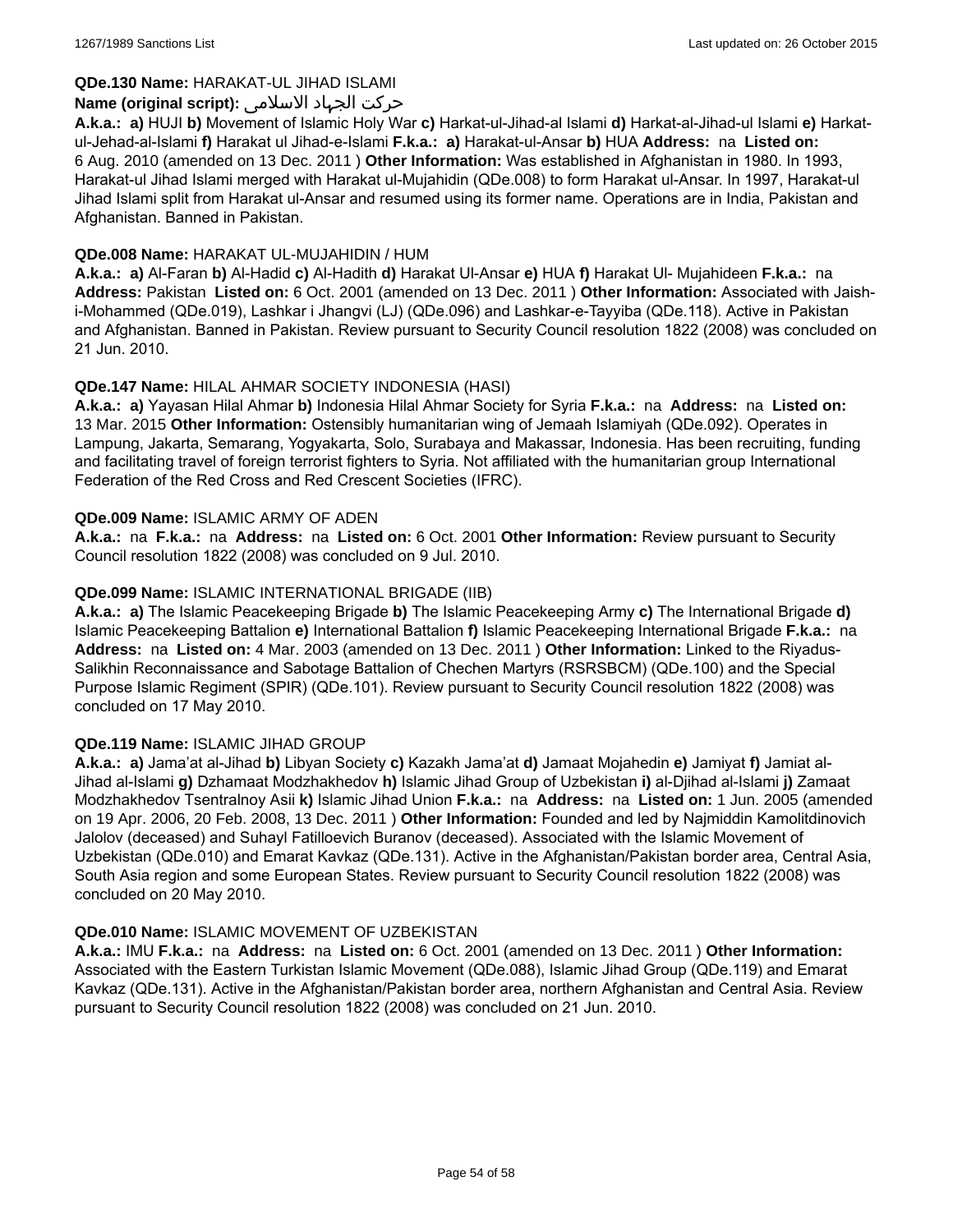### **QDe.019 Name:** JAISH-I-MOHAMMED

**A.k.a.:** Army of Mohammed **F.k.a.:** na **Address:** Pakistan **Listed on:** 17 Oct. 2001 (amended on 13 Dec. 2011 ) **Other Information:** Based in Peshawar and Muzaffarabad, Pakistan Associated with Harakat ul-Mujahidin / HUM (QDe.008), Lashkar-e-Tayyiba (QDe.118), Al-Akhtar Trust International (QDe.121), and Harakat-ul Jihad Islami (QDe.130). Banned in Pakistan. Review pursuant to Security Council resolution 1822 (2008) was concluded on 21 Jun. 2010.

### **QDe.138 Name:** JAMA'ATU AHLIS SUNNA LIDDA'AWATI WAL-JIHAD

**A.k.a.: a)** Jama'atu Ahlus-Sunnah Lidda'Awati Wal Jihad **b)** Jama'atu Ahlus-Sunna Lidda'Awati Wal Jihad **c)** جماعة والجهاد للدعوة السنة أهل **d)** Boko Haram **e)** Western Education is a Sin **F.k.a.:** na **Address:** Nigeria **Listed on:** 22 May 2014 **Other Information:** Affiliate of Al-Qaida (QDe.004), and the Organization of Al-Qaida in the Islamic Maghreb (AQIM) (QDe.014). Associated with Jama'atu Ansarul Muslimina Fi Biladis-Sudan (Ansaru). The leader is Abubakar Shekau.

#### **QDe.020 Name:** JAM'YAH TA'AWUN AL-ISLAMIA

**A.k.a.: a)** Society of Islamic Cooperation **b)** Jam'iyat Al Ta'awun Al Islamiyya **c)** Jit **F.k.a.:** na **Address:** Kandahar City, Afghanistan **Listed on:** 17 Oct. 2001 (amended on 13 Dec. 2011 ) **Other Information:** Founded by Usama Mohammad Awad bin Laden (deceased) in 2001. Review pursuant to Security Council resolution 1822 (2008) was concluded on 21 Jun. 2010.

### **QDe.092 Name:** JEMAAH ISLAMIYAH

**A.k.a.: a)** Jema'ah Islamiyah **b)** Jemaah Islamiya **c)** Jemaah Islamiah **d)** Jamaah Islamiyah **e)** Jama'ah Islamiyah **F.k.a.:** na **Address:** na **Listed on:** 25 Oct. 2002 (amended on 13 Dec. 2011 ) **Other Information:** Operates in Southeast Asia, including Indonesia, Malaysia and the Philippines. Associated with the Abu Sayyaf Group (QDe.001). Review pursuant to Security Council resolution 1822 (2008) was concluded on 25 May 2010.

### **QDe.133 Name:** JEMMAH ANSHORUT TAUHID (JAT)

**A.k.a.: a)** Jemaah Anshorut Tauhid **b)** Jemmah Ansharut Tauhid **c)** Jem'mah Ansharut Tauhid **d)** Jamaah Ansharut Tauhid **e)** Jama'ah Ansharut Tauhid **f)** Laskar 99 **F.k.a.:** na **Address:** (Jl. Semenromo number 58, 04/XV Ngruki, Cemani, Grogol, Sukoharjo, Jawa Tengah, Indonesia, Telephone: 0271-2167285, Email: info@ansharuttauhid.com) **Listed on:** 12 Mar. 2012 **Other Information:** Founded and led by Abu Bakar Ba'asyir (QDi.217). Established on 27 Jul. 2008 in Solo, Indonesia. Associated with Jemmah Islamiya (JI) (QDe.092). Website: http:/ansharuttauhid.com/

#### **QDe.151 Name:** JUND AL-KHILAFAH IN ALGERIA (JAK-A)

**A.k.a.: a)** Jund al Khalifa **b)** Jund al-Khilafah fi Ard al-Jaza'ir **c)** Jund al-Khalifa fi Ard al-Jazayer **d)** Soldiers of the Caliphate in Algeria **e)** Soldiers of the Caliphate of Algeria **f)** Soldiers of the Caliphate in the Land of Algeria **F.k.a.:**  na **Address:** Kabylie region, Algeria **Listed on:** 29 Sep. 2015 **Other Information:** Emerged on 13 Sep. 2014. Most known for its abduction and subsequent beheading of French national Herve Gourdel. Claimed responsibility for attacking police and gendarmes in Algeria and continued planning future attacks.

#### **QDe.118 Name:** LASHKAR-E-TAYYIBA

**A.k.a.: a)** Lashkar-e-Toiba **b)** Lashkar-i-Taiba **c)** al Mansoorian **d)** al Mansooreen **e)** Army of the Pure **f)** Army of the Righteous **g)** Army of the Pure and Righteous **h)** Paasban-e-Kashmir **i)** Paasban-i-Ahle-Hadith **j)** Pasbane-Kashmir **k)** Pasban-e-Ahle-Hadith **l)** Paasban-e-Ahle-Hadis **m)** Pashan-e-ahle Hadis **n)** Lashkar e Tayyaba **o)** LET **p)** Jamaat-ud-Dawa **q)** JUD **r)** Jama'at al-Dawa **s)** Jamaat ud-Daawa **t)** Jamaat ul-Dawah **u)** Jamaat-ul-Dawa **v)** Jama'at-i-Dawat **w)** Jamaiat-ud-Dawa **x)** Jama'at-ud-Da'awah **y)** Jama'at-ud-Da'awa **z)** Jamaati-ud-Dawa **aa)** Falah-i-Insaniat Foundation (FIF) **F.k.a.:** na **Address:** na **Listed on:** 2 May 2005 (amended on 3 Nov. 2005, 10 Dec. 2008, 14 Mar. 2012 ) **Other Information:** Associated with Hafiz Muhammad Saeed (QDi.263) who is the leader of Lashkar-e-Tayyiba. Review pursuant to Security Council resolution 1822 (2008) was concluded on 8 Jun. 2010.

#### **QDe.096 Name:** LASHKAR I JHANGVI (LJ)

**A.k.a.:** na **F.k.a.:** na **Address:** na **Listed on:** 3 Feb. 2003 (amended on 13 Dec. 2011 ) **Other Information:** Based primarily in Pakistan's Punjab region and in the city of Karachi. Active in Pakistan although banned as at 2010. Review pursuant to Security Council resolution 1822 (2008) was concluded on 21 Jun. 2010.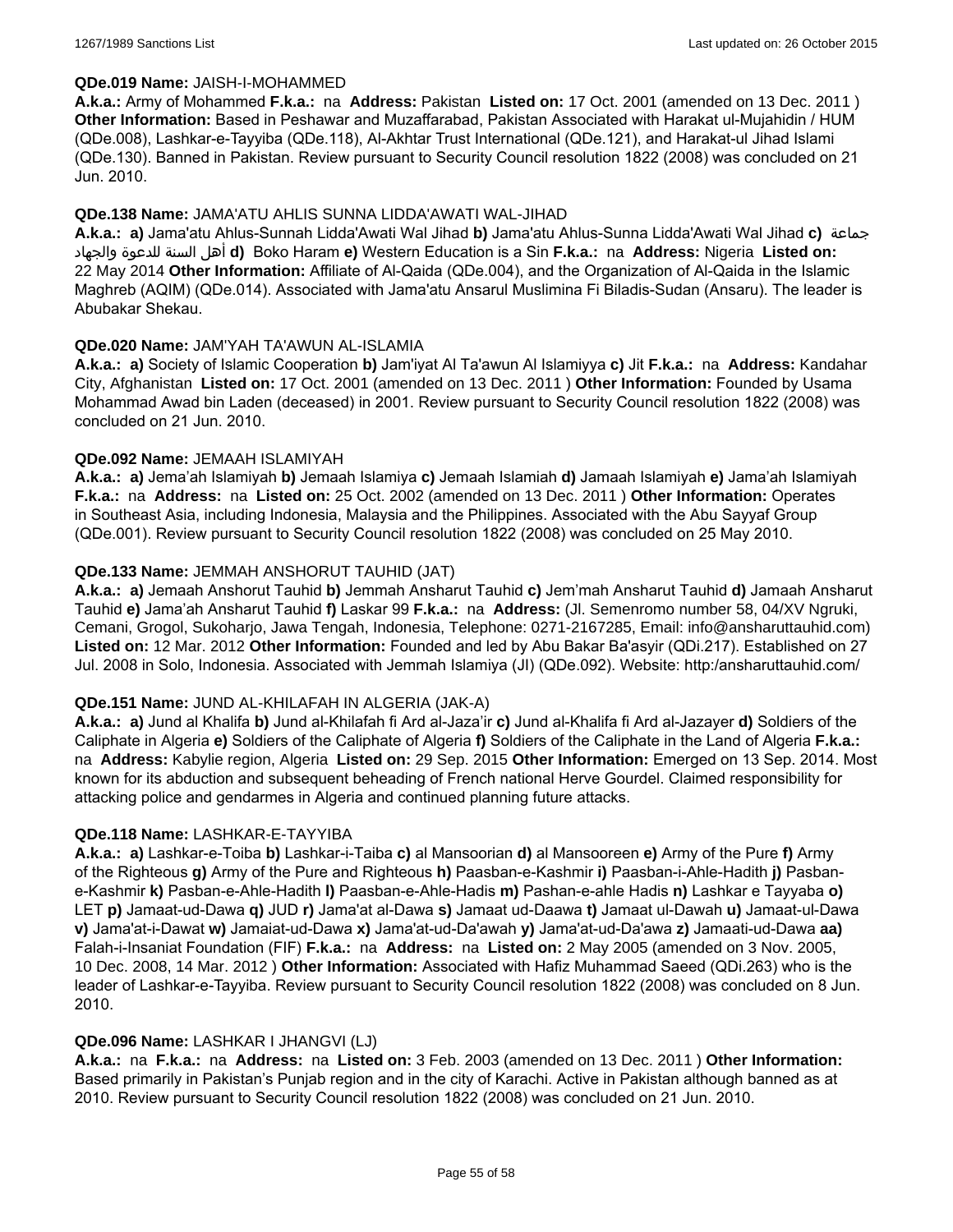# **QDe.011 Name:** LIBYAN ISLAMIC FIGHTING GROUP

# الجماعة الاسلامية المقاتلة الليبية **:(script original (Name**

**A.k.a.:** LIFG **F.k.a.:** na **Address:** Libyan Arab Jamahiriya **Listed on:** 6 Oct. 2001 (amended on 5 Mar. 2009, 13 Dec. 2011 ) **Other Information:** Members in Afghanistan merged with Al-Qaida (QDe.004) in Nov. 2007. Review pursuant to Security Council resolution 1822 (2008) was concluded on 21 Jun. 2010.

### **QDe.012 Name:** MAKHTAB AL-KHIDAMAT

**Name (original script):** الخدمات مكتب

**A.k.a.: a)** MAK **b)** Al Kifah **F.k.a.:** na **Address:** na **Listed on:** 6 Oct. 2001 (amended on 5 Mar. 2009, 13 Dec. 2011 ) **Other Information:** Absorbed into Al-Qaida (QDe.004). Review pursuant to Security Council resolution 1822 (2008) was concluded on 21 Jun. 2010.

# **QDe.089 Name:** MOROCCAN ISLAMIC COMBATANT GROUP

# الجماعة الاسلامية المغربية المقاتلة **:(script original (Name**

**A.k.a.: a)** Groupe Islamique Combattant Marocain **b)** GICM **F.k.a.:** na **Address:** Morocco **Listed on:** 10 Oct. 2002 (amended on 5 Mar. 2009 ) **Other Information:** Associated with the Organization of Al-Qaida in the Islamic Maghreb (QDe.014). Review pursuant to Security Council resolution 1822 (2008) was concluded on 20 May 2010.

# **QDe.136 Name:** MUHAMMAD JAMAL NETWORK (MJN)

# شبكة محمد جمال **:(script original (Name**

**A.k.a.: a)** Muhammad Jamal Group **b)** Jamal Network **c)** Abu Ahmed Group **d)** Al-Qaida in Egypt (AQE) **F.k.a.:**  na **Address:** Operates in Egypt, Libya and Mali **Listed on:** 21 Oct. 2013 **Other Information:** Terrorist and paramilitary group established by Muhammad Jamal al Kashif (QDi.318) in 2011 and linked to Al-Qaida (QDe.004), Aiman al-Zawahiri (QDi.006), and the leadership of Al-Qaida in the Arabian Peninsula (AQAP) (QDe.129) and the Organization of Al-Qaida in the Islamic Maghreb (AQIM) (QDe.014). Funded and supported by AQAP. Multiple terrorist training camps in Egypt and Libya. Reportedly acquiring weapons, conducting training and establishing terrorist groups in the Sinai, Egypt. Training suicide bombers, foreign fighters and planning terrorist attacks in Egypt, Libya and elsewhere as of Sep. 2013. MJN members were reported to be involved in the attack on the United States Mission in Benghazi, Libya, on 11 Sep. 2012.

# **QDe.150 Name:** MUJAHIDIN INDONESIAN TIMUR (MIT)

**A.k.a.: a)** Mujahidin of Eastern Indonesia **b)** East Indonesia Mujahideen **c)** Mujahidin Indonesia Timor **d)** Mujahidin Indonesia Barat (MIB) **e)** Mujahidin of Western Indonesia **F.k.a.:** na **Address:** Indonesia **Listed on:** 29 Sep. 2015 **Other Information:** Terrorist group linked to Islamic State in Iraq and the Levant (ISIL), listed as Al-Qaida in Iraq (QDe.115), Jemaah Islamiyah (JI) (QDe.092), and Jemmah Anshorut Tauhid (JAT) (QDe.133). Operates in Java and Sulawesi, Indonesia and also active in Indonesia's eastern provinces. Its leader is Abu Wardah, a.k.a. Santoso (not listed).

**QDe.134 Name:** Mouvement pour l'Unification et le Jihad en Afrique de l'Ouest (MUJAO)

# حركة التوحيد والجهاد في غرب إفريقيا **:Name (original script)**

**A.k.a.:** na **F.k.a.:** na **Address: a)** Mali **b)** Algeria **Listed on:** 5 Dec. 2012 **Other Information:** Associated with The Organization of Al-Qaida in the Islamic Maghreb (QDe.014) and Mokhtar Belmokhtar (QDi.136). Active in the Sahel/Sahara region.

#### **QDe.021 Name:** RABITA TRUST

**A.k.a.:** na **F.k.a.:** na **Address:** (a) Room 9a, 2nd Floor, Wahdat Road, Education Town, Lahore, Pakistan b) Wares Colony, Lahore, Pakistan (at time of listing)) **Listed on:** 17 Oct. 2001 (amended on 21 Mar. 2012, 18 Jun. 2015 ) **Other Information:** Banned in Pakistan. Review pursuant to Security Council resolution 1822 (2008) was concluded on 21 Jun. 2010.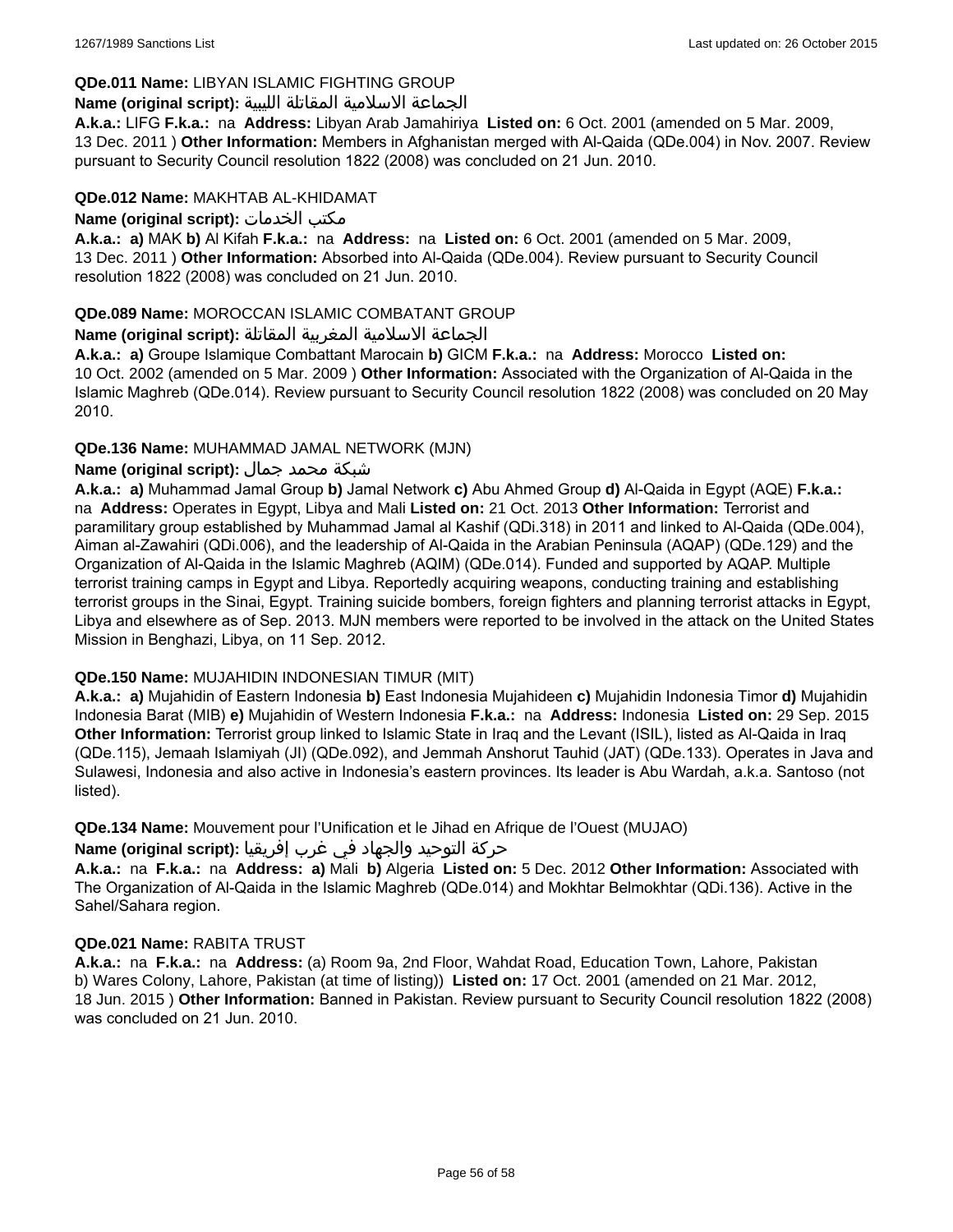# **QDe.128 Name:** RAJAH SOLAIMAN MOVEMENT

**A.k.a.: a)** Rajah Solaiman Islamic Movement **b)** Rajah Solaiman Revolutionary Movement **F.k.a.:** na **Address: a)** Barangay Mal-Ong, Anda, Pangasinan Province, Philippines **b)** Sitio Dueg, Barangay Maasin, San Clemente, Tarlac Province, Philippines **c)** Number 50, Purdue Street, Cubao, Quezon City, Philippines **Listed on:** 4 Jun. 2008 (amended on 13 Dec. 2011 ) **Other Information:** Founded and headed by Hilarion Del Rosario Santos III (QDi.244). Associated with the Abu Sayyaf Group (QDe.001), Jemaah Islamiyah (QDe.092) and Khadafi Abubakar Janjalani (QDi.180). Review pursuant to Security Council resolution 1822 (2008) was concluded on 13 May 2010.

# **QDe.070 Name:** REVIVAL OF ISLAMIC HERITAGE SOCIETY

# جمعية احياء التراث الاسلامي **:(script original (Name**

**A.k.a.: a)** Revival of Islamic Society Heritage on the African Continent **b)** Jamia Ihya ul Turath **c)** RIHS **d)** Jamiat Ihia Al-Turath Al-Islamiya **e)** Al-Furqan Foundation Welfare Trust **f)** Al-Furqan Welfare Foundation **F.k.a.:**  na **Address: a)** Pakistan **b)** Afghanistan **Listed on:** 11 Jan. 2002 (amended on 25 Jul. 2006, 5 Mar. 2009, 13 Dec. 2011, 15 Jun. 2015 ) **Other Information:** NOTE: Only the Pakistan and Afghanistan offices of this entity are designated. Associated with Abu Bakr al-Jaziri (QDi.058) and Afghan Support Committee (ASC) (QDi.069). Review pursuant to Security Council resolution 1822 (2008) was concluded on 8 Jun. 2010.

### **QDe.100 Name:** RIYADUS-SALIKHIN RECONNAISSANCE AND SABOTAGE BATTALION OF CHECHEN MARTYRS (RSRSBCM)

**A.k.a.: a)** Riyadus-Salikhin Reconnaissance and Sabotage Battalion **b)** Riyadh-as-Saliheen **c)** The Sabotage and Military Surveillance Group of the Riyadh al-Salihin Martyrs **d)** Firqat al-Takhrib wa al-Istitla al-Askariyah li Shuhada Riyadh al-Salihin **e)** Riyadus-Salikhin Reconnaissance and Sabotage battalion of Shahids (martyrs) **F.k.a.:** na **Address:** na **Listed on:** 4 Mar. 2003 (amended on 25 Jul. 2006, 13 Dec. 2011 ) **Other Information:** Associated with the Islamic International Brigade (IIB) (QDe.099), the Special Purpose Islamic Regiment (SPIR) (QDe.101) and Emarat Kavkaz (QDe.131). Review pursuant to Security Council resolution 1822 (2008) was concluded on 17 May 2010.

# **QDe.101 Name:** SPECIAL PURPOSE ISLAMIC REGIMENT (SPIR)

**A.k.a.: a)** The Islamic Special Purpose Regiment **b)** The al-Jihad-Fisi-Sabililah Special Islamic Regiment **c)** Islamic Regiment of Special Meaning **F.k.a.:** na **Address:** na **Listed on:** 4 Mar. 2003 (amended on 25 Jul. 2006, 13 Dec. 2011 ) **Other Information:** Linked to the Islamic International Brigade (IIB) (QDe.099) and the Riyadus-Salikhin Reconnaissance and Sabotage Battalion of Chechen Martyrs (RSRSBCM) (QDe.100). Review pursuant to Security Council resolution 1822 (2008) was concluded on 17 May 2010.

# **QDe.108 Name:** TAIBAH INTERNATIONAL-BOSNIA OFFICES

**A.k.a.: a)** Taibah International Aid Agency **b)** Taibah International Aid Association **c)** Al Taibah, Intl. **d)** Taibah International Aide Association **F.k.a.:** na **Address: a)** 6 Avde Smajlovica Street, Novo Sarajevo, Bosnia and Herzegovina **b)** 26 Tabhanska Street, Visoko, Bosnia and Herzegovina **c)** 3 Velika Cilna Ulica, Visoko, Bosnia and Herzegovina **d)** 26 Tabhanska Street, Visoko, Bosnia and Herzegovina **Listed on:** 11 May 2004 (amended on 24 Mar. 2009 ) **Other Information:** In 2002-2004, Taibah International – Bosnia offices used premises of the Culture Home in Hadzici, Sarajevo, Bosnia and Herzegovina. The organization was officially registered in Bosnia and Herzegovina as a branch of Taibah International Aid Association under registry number 7. Taibah International – Bosnia offices ceased its work by decision of the Ministry of Justice of the Bosnia and Herzegovina Federation (decision on cessation of operation number 03-05-2-70/03). Review pursuant to Security Council resolution 1822 (2008) was concluded on 21 Jun. 2010.

# **QDe.132 Name:** TEHRIK-E TALIBAN PAKISTAN (TTP)

# تحریک طالبان پاکستان **:(script original (Name**

**A.k.a.: a)** Tehrik-I-Taliban Pakistan **b)** Tehrik-e-Taliban **c)** Pakistani Taliban **d)** Tehreek-e-Taliban **F.k.a.:** na **Address:** na **Listed on:** 29 Jul. 2011 (amended on 15 Jun. 2015 ) **Other Information:** Tehrik-e Taliban is based in the tribal areas along the Afghanistan/Pakistan border. Formed in 2007, its leader is Maulana Fazlullah (QDi.352).